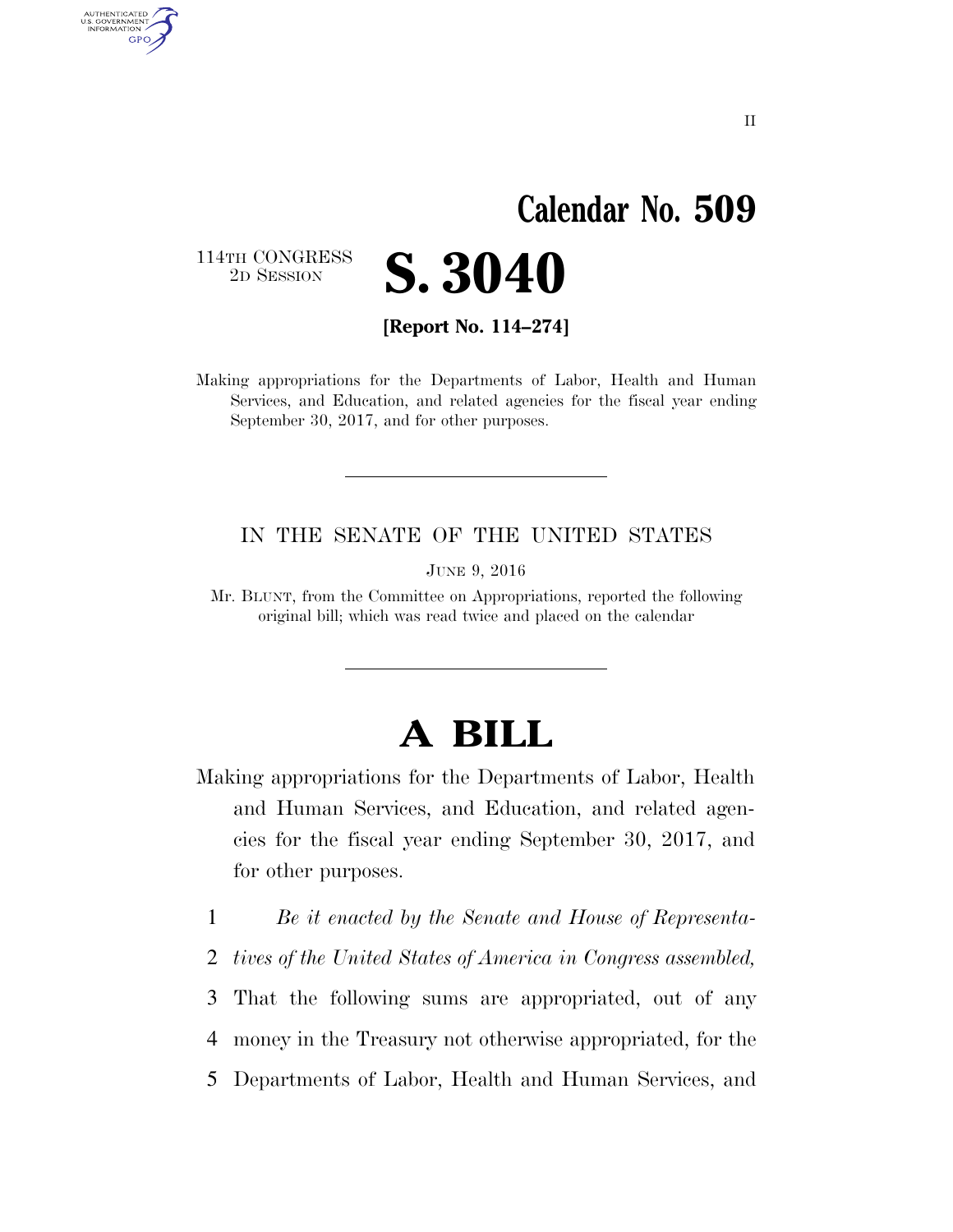| $\mathbf{1}$   | Education, and related agencies for the fiscal year ending |
|----------------|------------------------------------------------------------|
| $\overline{2}$ | September 30, 2017, and for other purposes, namely:        |
| 3              | <b>TITLE I</b>                                             |
| $\overline{4}$ | DEPARTMENT OF LABOR                                        |
| 5              | EMPLOYMENT AND TRAINING ADMINISTRATION                     |
| 6              | TRAINING AND EMPLOYMENT SERVICES                           |
| 7              | For necessary expenses of the Workforce Innovation         |
| 8              | and Opportunity Act (referred to in this Act as "WIOA"),   |
| 9              | the Second Chance Act of 2007, and the National Appren-    |
| 10             | ticeship Act, \$3,268,367,000, plus reimbursements, shall  |
| 11             | be available. Of the amounts provided:                     |
| 12             | (1) for grants to States for adult employment              |
| 13             | and training activities, youth activities, and dis-        |
| 14             | located worker employment and training activities,         |
| 15             | $$2,636,000,000$ as follows:                               |
| 16             | $(A)$ \$782,000,000 for adult employment                   |
| 17             | and training activities, of which \$70,000,000             |
| 18             | shall be available for the period July 1, 2017             |
| 19             | through June $30, 2018,$ and of which                      |
| 20             | $$712,000,000$ shall be available for the period           |
| 21             | October 1, 2017 through June 30, 2018;                     |
| 22             | $(B)$ \$838,000,000 for youth activities,                  |
| 23             | which shall be available for the period April 1,           |
| 24             | $2017$ through June 30, $2018$ ; and                       |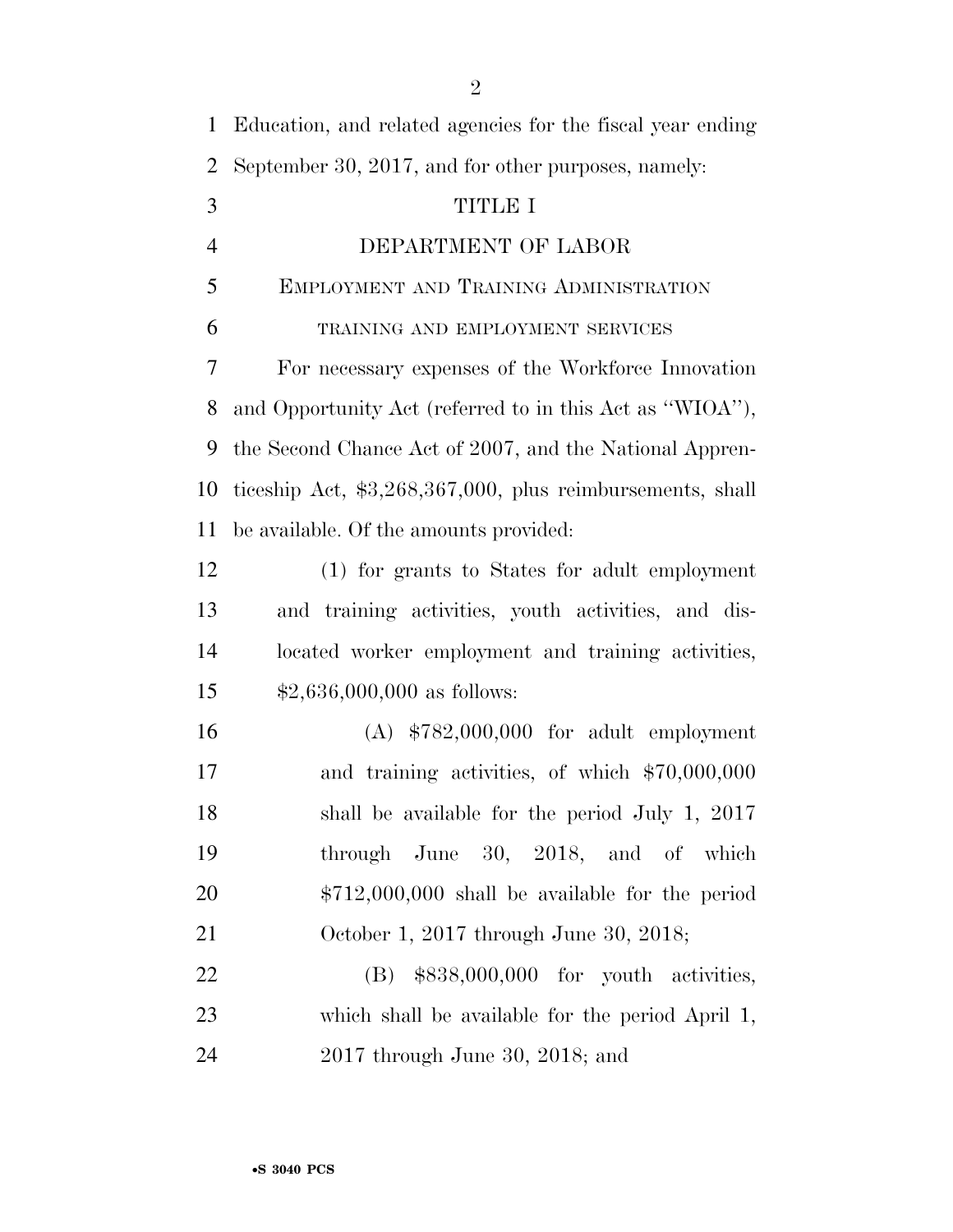| $\mathbf{1}$   | $(C)$ \$1,016,000,000 for dislocated worker                   |
|----------------|---------------------------------------------------------------|
| $\mathbf{2}$   | employment and training activities, of which                  |
| 3              | $$156,000,000$ shall be available for the period              |
| $\overline{4}$ | July 1, 2017 through June 30, 2018, and of                    |
| 5              | which $$860,000,000$ shall be available for the               |
| 6              | period October 1, 2017 through June 30, 2018:                 |
| 7              | <i>Provided</i> , That pursuant to section $128(a)(1)$ of the |
| 8              | WIOA, the amount available to the Governor for                |
| 9              | statewide workforce investment activities shall not           |
| 10             | exceed 15 percent of the amount allotted to the               |
| 11             | State from each of the appropriations under the pre-          |
| 12             | ceding subparagraphs: <i>Provided further</i> , That the      |
| 13             | funds available for allotment to outlying areas to            |
| 14             | carry out subtitle B of title I of the WIOA shall not         |
| 15             | subject to the requirements of<br>be<br>section               |
| 16             | $127(b)(1)(B)(ii)$ of such Act; and                           |
| 17             | $(2)$ for national programs, \$632,367,000 as fol-            |

lows:

 (A) \$220,859,000 for the dislocated work- ers assistance national reserve, of which \$20,859,000 shall be available for the period July 1, 2017 through September 30, 2018, and of which \$200,000,000 shall be available for the period October 1, 2017 through September 30, 2018: *Provided*, That funds provided to carry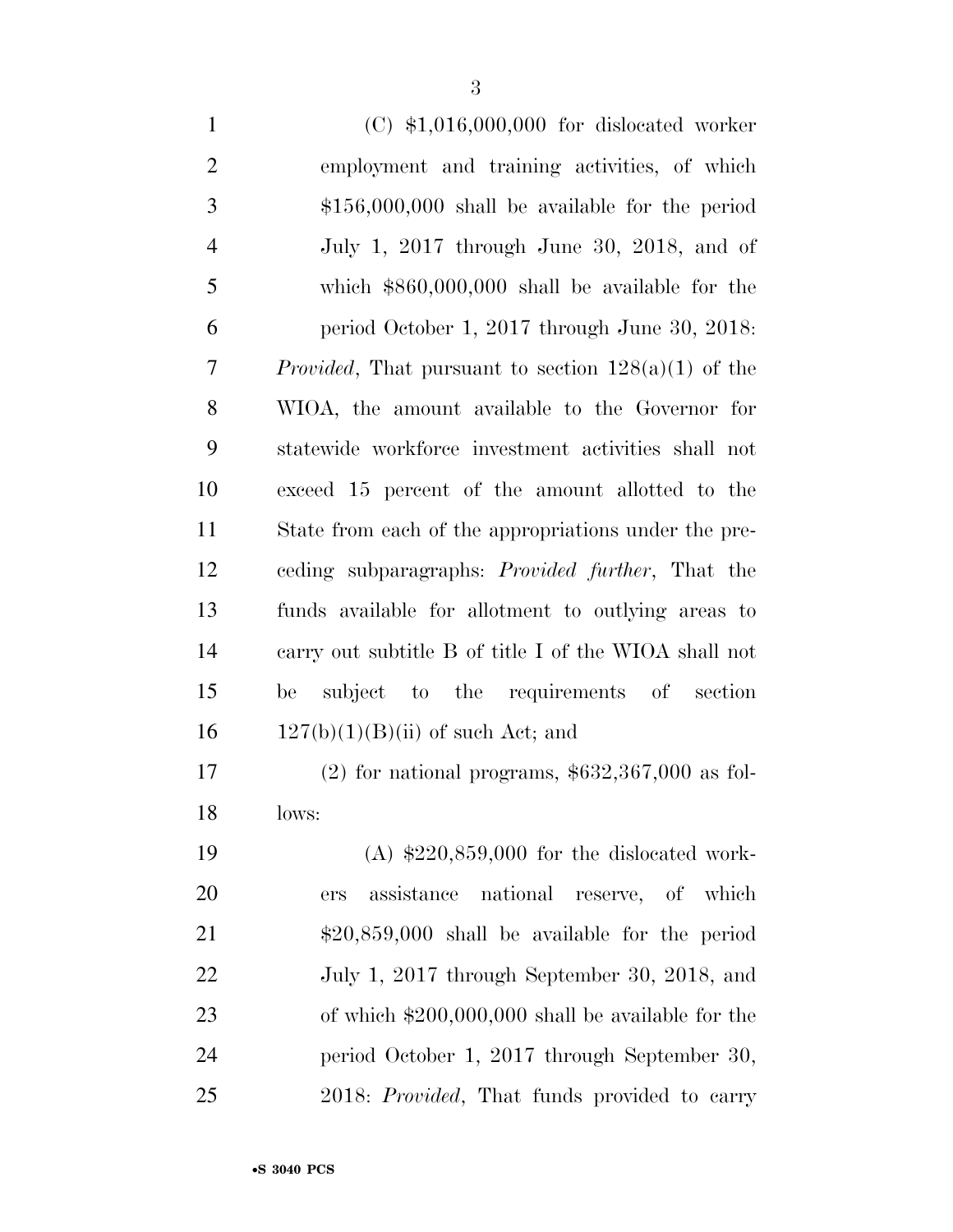| $\mathbf{1}$   | out section $132(a)(2)(A)$ of the WIOA may be           |
|----------------|---------------------------------------------------------|
| $\overline{2}$ | used to provide assistance to a State for state-        |
| 3              | wide or local use in order to address cases             |
| $\overline{4}$ | there have been worker dislocations<br>where            |
| 5              | across multiple sectors or across multiple local        |
| 6              | areas and such workers remain dislocated; co-           |
| 7              | ordinate the State workforce development plan           |
| 8              | with emerging economic development needs; and           |
| 9              | train such eligible dislocated workers: Provided        |
| 10             | <i>further</i> , That funds provided to carry out sec-  |
| 11             | tions $168(b)$ and $169(c)$ of the WIOA may be          |
| 12             | used for technical assistance and demonstration         |
| 13             | projects, respectively, that provide assistance to      |
| 14             | new entrants in the workforce and incumbent             |
| 15             | workers: <i>Provided further</i> , That notwithstanding |
| 16             | section $168(b)$ of the WIOA, of the funds pro-         |
| 17             | vided under this subparagraph, the Secretary of         |
| 18             | Labor (referred to in this title as "Secretary")        |
| 19             | may reserve not more than 10 percent of such            |
| 20             | funds to provide technical assistance and carry         |
| 21             | out additional activities related to the transition     |
| 22             | to the WIOA: <i>Provided further</i> , That, of the     |
| 23             | provided under this subparagraph,<br>funds              |
| 24             | $$19,000,000$ shall be made available for appli-        |
| 25             | cations submitted in accordance with section            |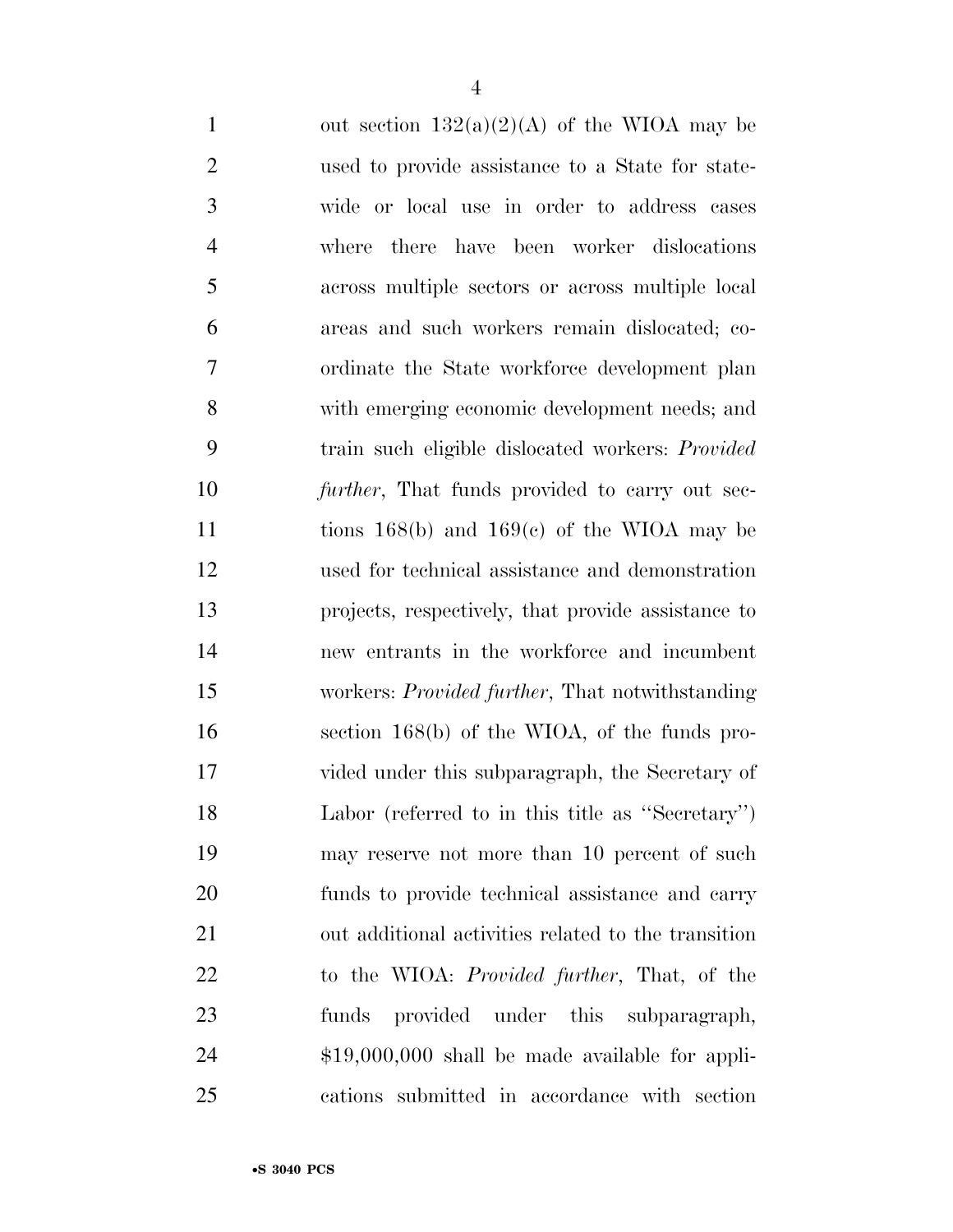170 of the WIOA for training and employment assistance for workers dislocated from coal mines and coal-fired power plants; (B) \$48,500,000 for Native American pro- grams under section 166 of the WIOA, which shall be available for the period July 1, 2017 7 through June 30, 2018; (C) \$81,896,000 for migrant and seasonal farmworker programs under section 167 of the WIOA, including \$75,885,000 for formula grants (of which not less than 70 percent shall be for employment and training services), \$5,517,000 for migrant and seasonal housing (of which not less than 70 percent shall be for permanent housing), and \$494,000 for other discretionary purposes, which shall be available for the period July 1, 2017 through June 30, 2018: *Provided*, That notwithstanding any other provision of law or related regulation, the Department of Labor shall take no action lim-21 iting the number or proportion of eligible par- ticipants receiving related assistance services or discouraging grantees from providing such serv-ices;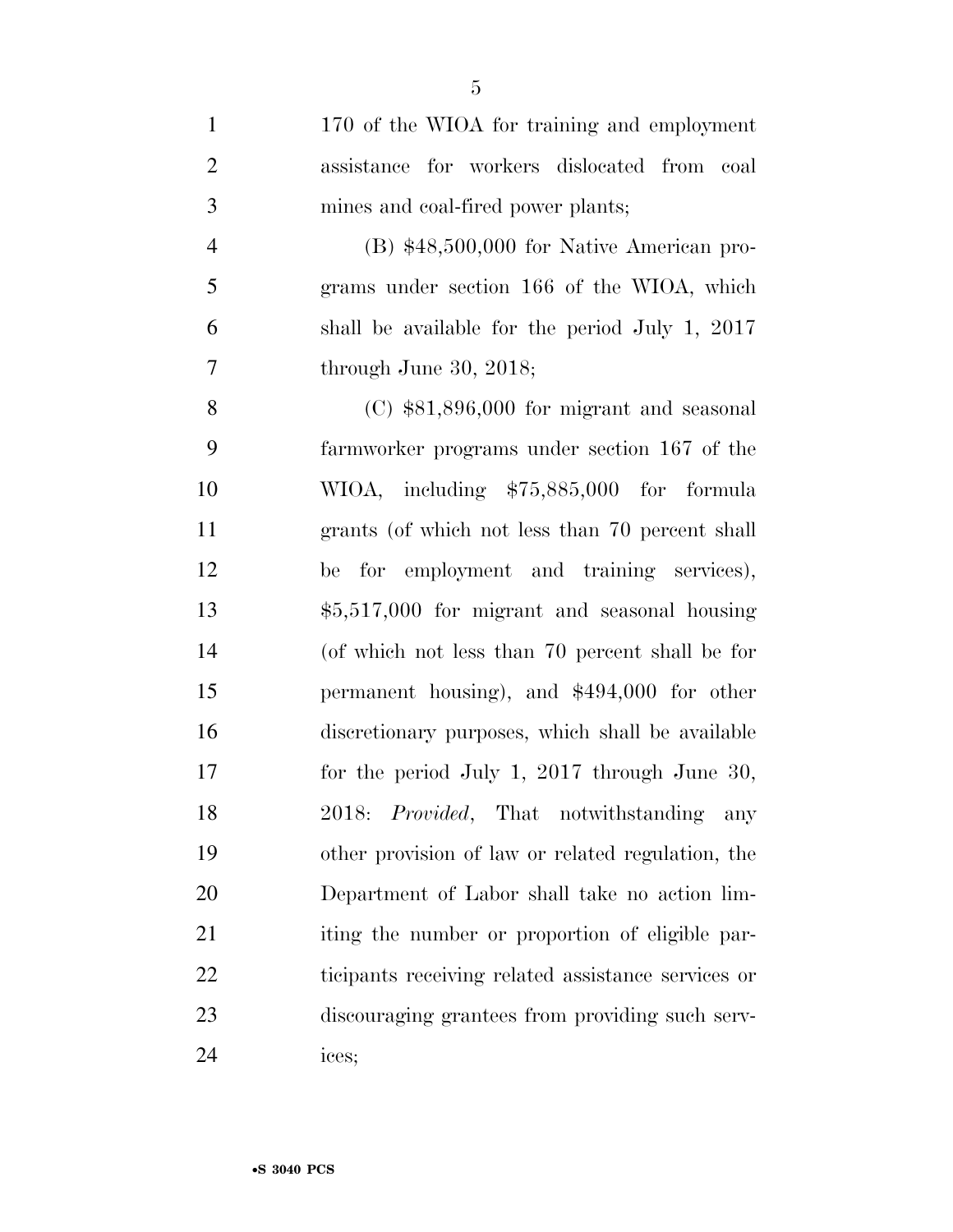(D) \$84,534,000 for YouthBuild activities as described in section 171 of the WIOA, which shall be available for the period April 1, 2017 through June 30, 2018; 5 (E)  $\text{$}2,500,000$  for technical assistance ac- tivities under section 168 of the WIOA, which shall be available for the period July 1, 2017 through June 30, 2018; (F) \$88,078,000 for ex-offender activities, under the authority of section 169 of the WIOA and section 212 of the Second Chance Act of 2007, which shall be available for the period April 1, 2017 through June 30, 2018: *Provided*, That of this amount, \$20,000,000 shall be for competitive grants to national and regional intermediaries for activities that prepare young ex-offenders and school dropouts for employ- ment, with a priority for projects serving high- crime, high-poverty areas; (G) \$6,000,000 for the Workforce Data Quality Initiative, under the authority of section 169 of the WIOA, which shall be available for

23 the period July 1, 2017 through June 30, 2018; and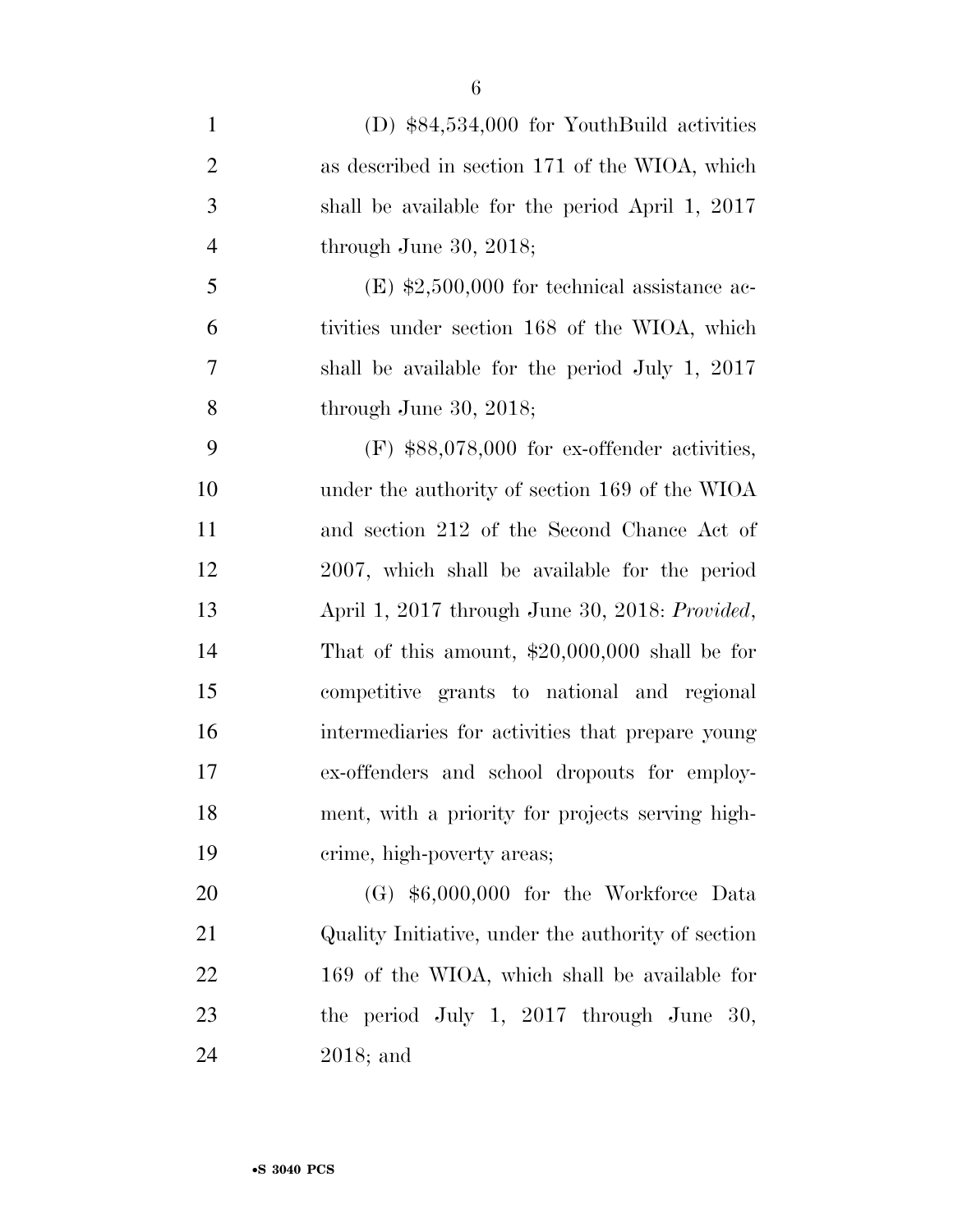(H) \$100,000,000 to expand opportunities relating to apprenticeship programs registered under the National Apprenticeship Act, to be available to the Secretary to carry out activities through grants, cooperative agreements, con- tracts and other arrangements, with States and other appropriate entities, which shall be avail- able for the period April 1, 2017 through June 30, 2018. JOB CORPS **INCLUDING TRANSFER OF FUNDS**  To carry out subtitle C of title I of the WIOA, includ- ing Federal administrative expenses, the purchase and hire of passenger motor vehicles, the construction, alter- ation, and repairs of buildings and other facilities, and the purchase of real property for training centers as author- ized by the WIOA, \$1,709,955,000, plus reimbursements, as follows: (1) \$1,591,625,000 for Job Corps Operations, which shall be available for the period July 1, 2017 through June 30, 2018;

 (2) \$86,000,000 for construction, rehabilitation and acquisition of Job Corps Centers, which shall be available for the period July 1, 2017 through June 30, 2020, and which may include the acquisition,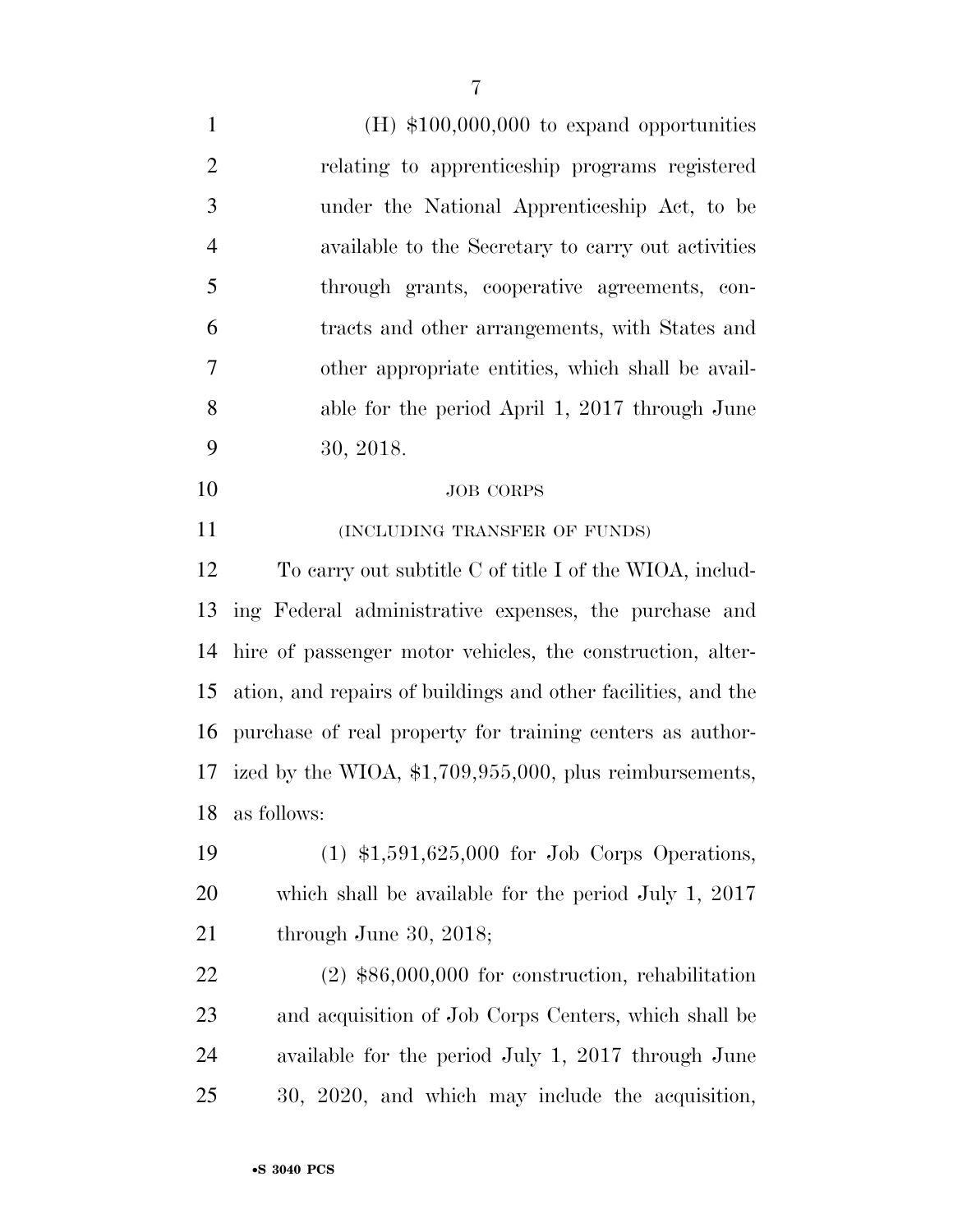| $\mathbf{1}$   | maintenance, and repair of major items of equip-             |
|----------------|--------------------------------------------------------------|
| $\overline{2}$ | ment: <i>Provided</i> , That the Secretary may transfer up   |
| 3              | to 15 percent of such funds to meet the operational          |
| $\overline{4}$ | needs of such centers or to achieve administrative ef-       |
| 5              | ficiencies: <i>Provided further</i> , That any funds trans-  |
| 6              | ferred pursuant to the preceding proviso shall not be        |
| $\tau$         | available for obligation after June 30, 2018: Pro-           |
| 8              | <i>vided further</i> , That the Committees on Appropria-     |
| 9              | tions of the House of Representatives and the Sen-           |
| 10             | ate are notified at least 15 days in advance of any          |
| 11             | transfer; and                                                |
| 12             | $(3)$ \$32,330,000 for necessary expenses of Job             |
| 13             | Corps, which shall be available for obligation for the       |
| 14             | period October 1, 2016 through September 30,                 |
| 15             | 2017:                                                        |
| 16             | <i>Provided</i> , That no funds from any other appropriation |
| 17             | shall be used to provide meal services at or for Job Corps   |
| 18             | centers.                                                     |
| 19             | COMMUNITY SERVICE EMPLOYMENT FOR OLDER                       |
| 20             | AMERICANS                                                    |
| 21             | To carry out title V of the Older Americans Act of           |
| 22             | 1965 (referred to in this Act as "OAA"), $$400,000,000$ ,    |
| 23             | which shall be available for the period April $1, 2017$      |
| 24             | through June 30, 2018, and may be recaptured and reobli-     |
| 25             | gated in accordance with section $517(c)$ of the OAA.        |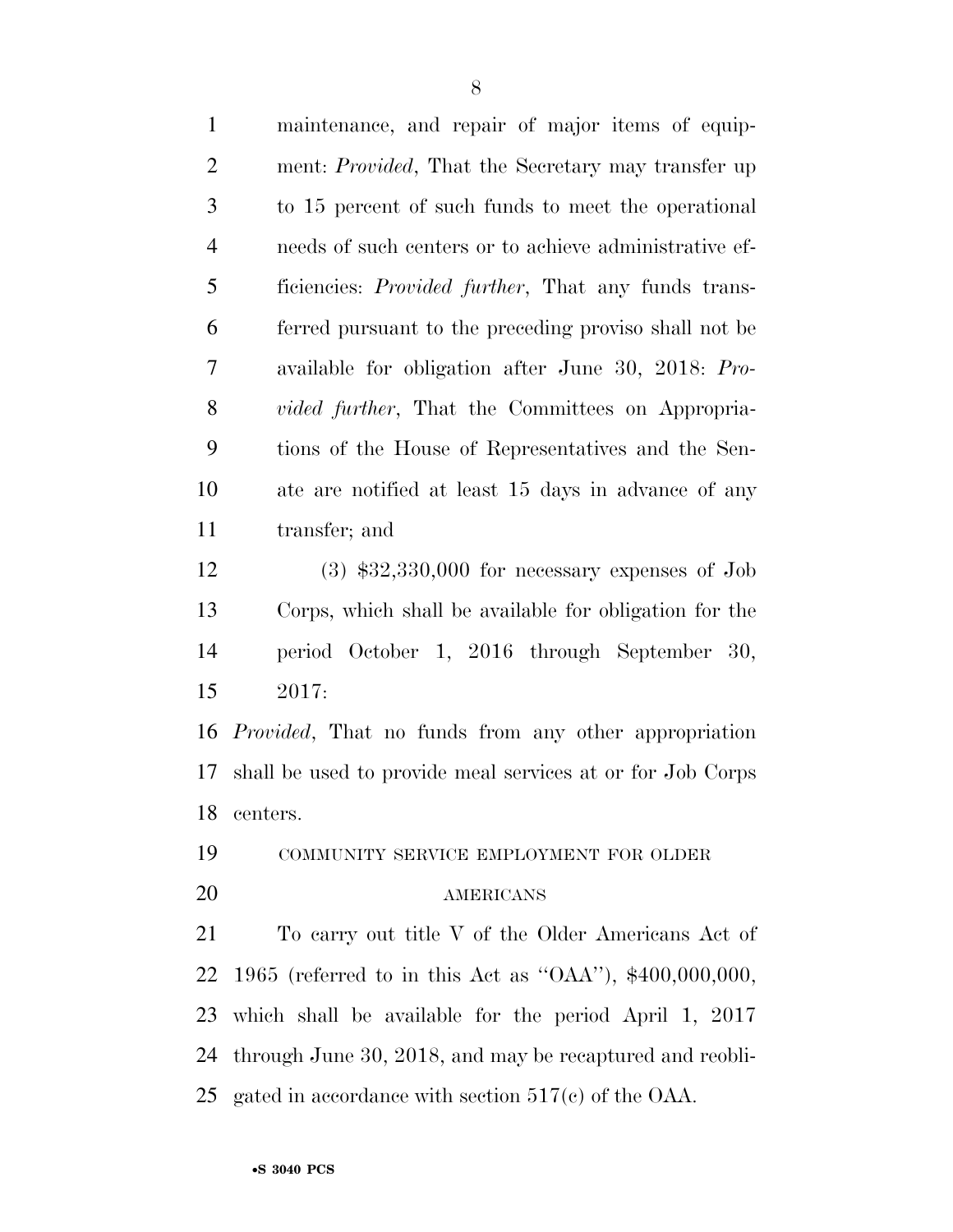FEDERAL UNEMPLOYMENT BENEFITS AND ALLOWANCES

 For payments during fiscal year 2017 of trade ad- justment benefit payments and allowances under part I of subchapter B of chapter 2 of title II of the Trade Act of 1974, and section 246 of that Act; and for training, employment and case management services, allowances for job search and relocation, and related State administrative expenses under part II of subchapter B of chapter 2 of title II of the Trade Act of 1974, and including benefit payments, allowances, training, employment and case management services, and related State administration provided pursuant to section 231(a) of the Trade Adjust- ment Assistance Extension Act of 2011 and section 405(a) of the Trade Preferences Extension Act of 2015, \$849,000,000 together with such amounts as may be nec- essary to be charged to the subsequent appropriation for payments for any period subsequent to September 15, 2017: *Provided*, That notwithstanding section 502 of this Act, any part of the appropriation provided under this heading may remain available for obligation beyond the current fiscal year pursuant to the authorities of section 245(c) of the Trade Act of 1974 (19 U.S.C. 2317(c)).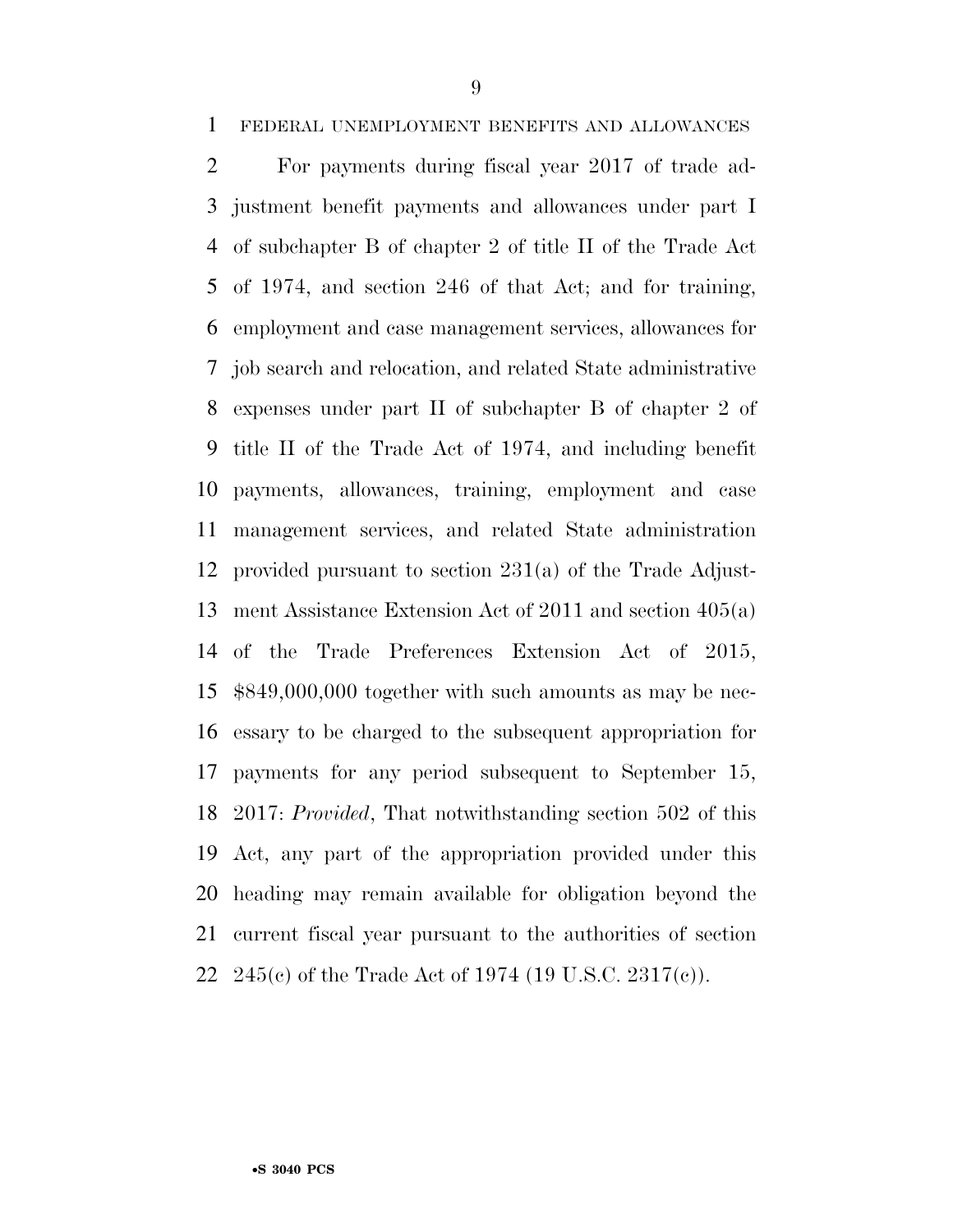STATE UNEMPLOYMENT INSURANCE AND EMPLOYMENT

## 2 SERVICE OPERATIONS

 For authorized administrative expenses, \$91,566,000, together with not to exceed \$3,444,394,000 which may be expended from the Employment Security Administration Account in the Unemployment Trust Fund (''the Trust Fund''), of which:

 (1) \$2,697,019,000 from the Trust Fund is for grants to States for the administration of State un- employment insurance laws as authorized under title III of the Social Security Act (including not less than \$115,000,000 to conduct in-person reemploy- ment and eligibility assessments and unemployment insurance improper payment reviews, and to provide reemployment services and referrals to training as appropriate, for claimants of unemployment insur- ance for ex-service members under 5 U.S.C. 8521 et. seq. and for claimants of regular unemployment compensation, including those who are profiled as most likely to exhaust their benefits in each State, and \$6,000,000 for continued support of the Unem- ployment Insurance Integrity Center of Excellence), the administration of unemployment insurance for Federal employees and for ex-service members as authorized under 5 U.S.C. 8501–8523, and the ad-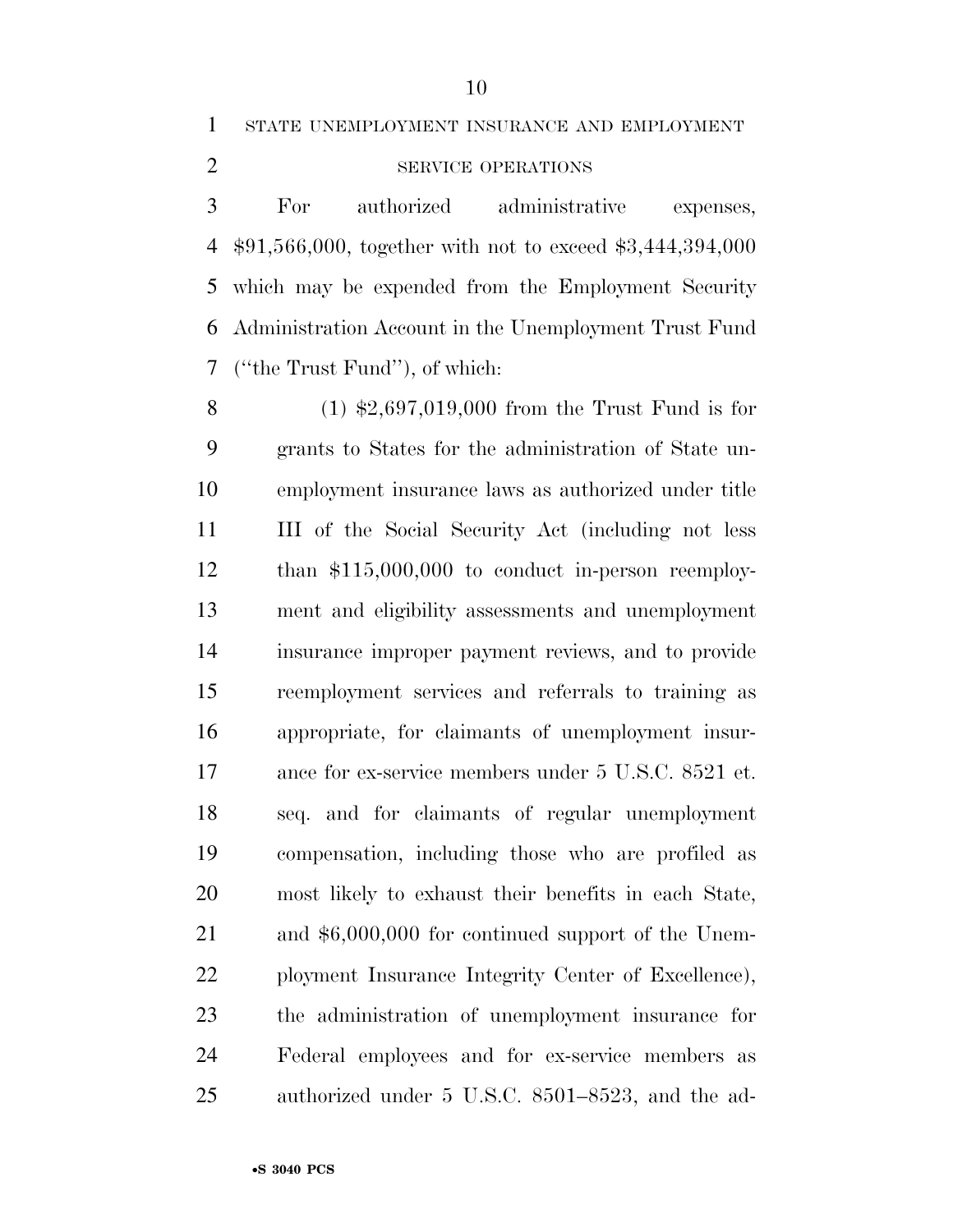| $\mathbf{1}$   | ministration of trade readjustment allowances, reem-  |
|----------------|-------------------------------------------------------|
| $\overline{2}$ | ployment trade adjustment assistance, and alter-      |
| 3              | native trade adjustment assistance under the Trade    |
| $\overline{4}$ | Act of 1974 and under section $231(a)$ of the Trade   |
| 5              | Adjustment Assistance Extension Act of 2011 and       |
| 6              | section $405(a)$ of the Trade Preferences Extension   |
| 7              | Act of 2015, and shall be available for obligation by |
| 8              | the States through December 31, 2017, except that     |
| 9              | funds used for automation shall be available for      |
| 10             | Federal obligation through December 31, 2017, and     |
| 11             | for State obligation through September 30, 2019, or,  |
| 12             | if the automation is being carried out through con-   |
| 13             | sortia of States, for State obligation through Sep-   |
| 14             | tember 30, 2022, and for expenditure through Sep-     |
| 15             | tember 30, 2023, and funds for competitive grants     |
| 16             | awarded to States for improved operations and to      |
| 17             | conduct in-person reemployment and eligibility as-    |
| 18             | sessments and unemployment insurance improper         |
| 19             | payment reviews and provide reemployment services     |
| <b>20</b>      | and referrals to training, as appropriate, shall be   |
| 21             | available for Federal obligation through December     |
| 22             | 31, 2017, and for obligation by the States through    |
| 23             | September 30, 2019, and funds for the Unemploy-       |
| 24             | ment Insurance Integrity Center of Excellence shall   |
| 25             | be available for obligation by the State through Sep- |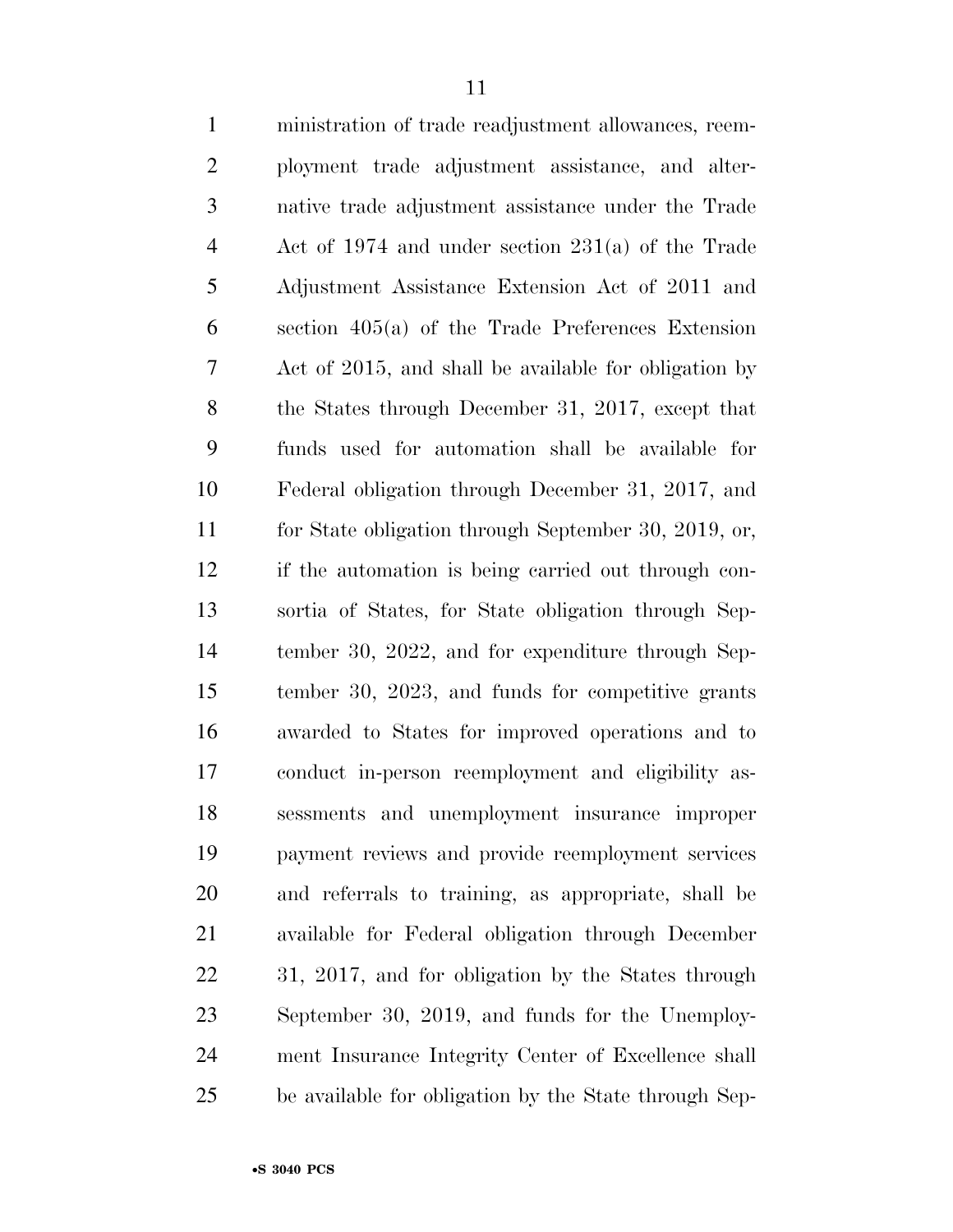| $\mathbf{1}$   | tember 30, 2018, and funds used for unemployment       |
|----------------|--------------------------------------------------------|
| $\overline{2}$ | insurance workloads experienced by the States          |
| 3              | through September 30, 2017 shall be available for      |
| $\overline{4}$ | Federal obligation through December 31, 2017;          |
| 5              | $(2)$ \$15,247,000 from the Trust Fund is for na-      |
| 6              | tional activities necessary to support the administra- |
| 7              | tion of the Federal-State unemployment insurance       |
| $8\,$          | system;                                                |
| 9              | $(3)$ \$650,000,000 from the Trust Fund, to-           |
| 10             | gether with $$21,413,000$ from the General Fund of     |
| 11             | the Treasury, is for grants to States in accordance    |
| 12             | with section 6 of the Wagner-Peyser Act, and shall     |
| 13             | be available for Federal obligation for the period     |
| 14             | July 1, 2017 through June 30, 2018;                    |
| 15             | $(4)$ \$19,818,000 from the Trust Fund is for na-      |
| 16             | tional activities of the Employment Service, includ-   |
| 17             | ing administration of the work opportunity tax cred-   |
| 18             | it under section 51 of the Internal Revenue Code of    |
| 19             | 1986, and the provision of technical assistance and    |
| 20             | staff training under the Wagner-Peyser Act;            |
| 21             | $(5)$ \$62,310,000 from the Trust Fund is for the      |
| 22             | administration of foreign labor certifications and re- |
| 23             | lated activities under the Immigration and Nation-     |
| 24             | ality Act and related laws, of which \$48,028,000      |
| 25             | shall be available for the Federal administration of   |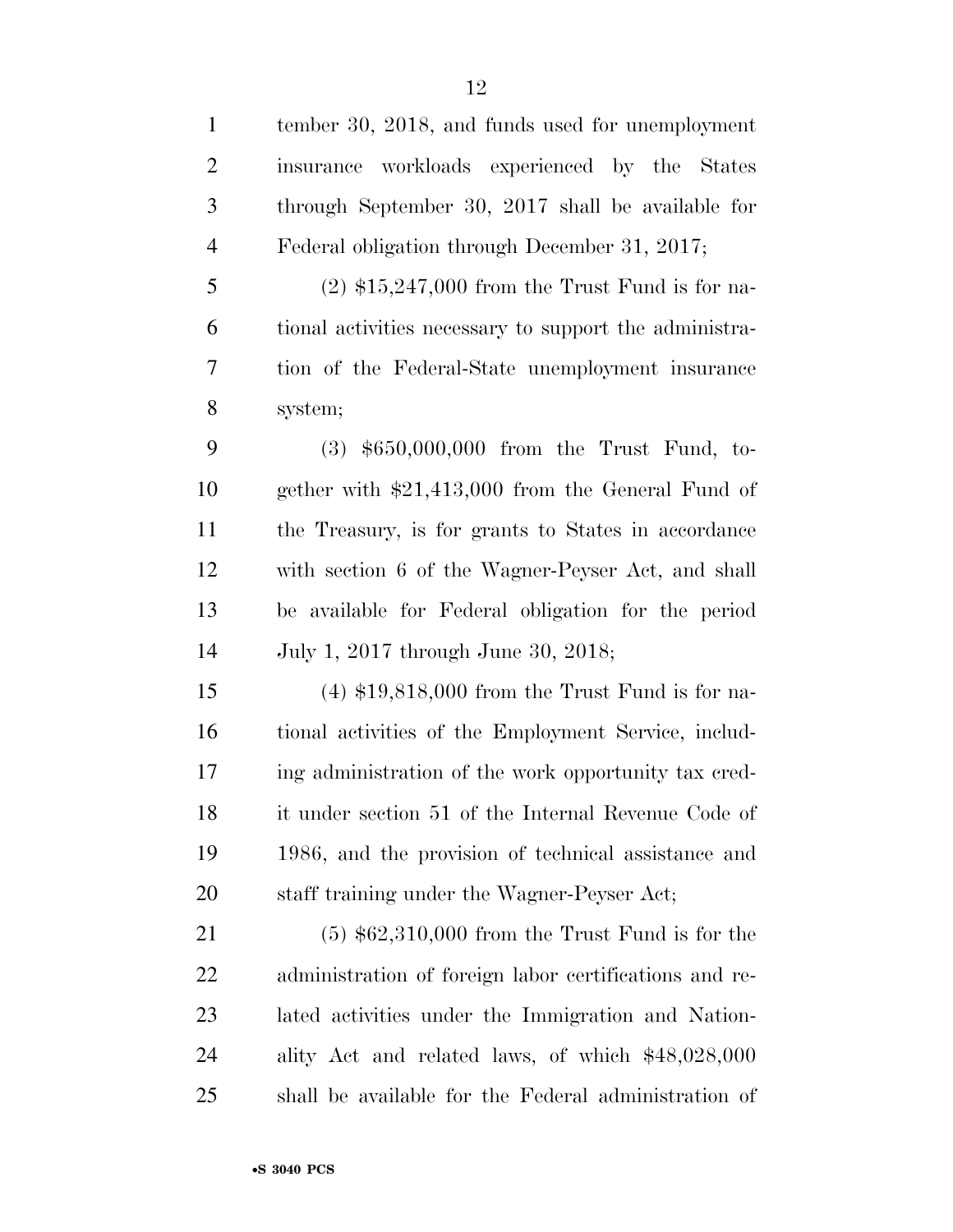such activities, and \$14,282,000 shall be available for grants to States for the administration of such activities; and

 (6) \$70,153,000 from the General Fund is to provide workforce information, national electronic tools, and one-stop system building under the Wag- ner-Peyser Act and shall be available for Federal ob- ligation for the period July 1, 2017 through June 30, 2018:

 *Provided*, That to the extent that the Average Weekly In- sured Unemployment (''AWIU'') for fiscal year 2017 is projected by the Department of Labor to exceed 2,453,000, an additional \$28,600,000 from the Trust Fund shall be available for obligation for every 100,000 increase in the AWIU level (including a pro rata amount for any increment less than 100,000) to carry out title III of the Social Security Act: *Provided further*, That funds appropriated in this Act that are allotted to a State to carry out activities under title III of the Social Security Act may be used by such State to assist other States in carrying out activities under such title III if the other States include areas that have suffered a major disaster declared by the President under the Robert T. Stafford Disaster Relief and Emergency Assistance Act: *Provided further*, That the Secretary may use funds appropriated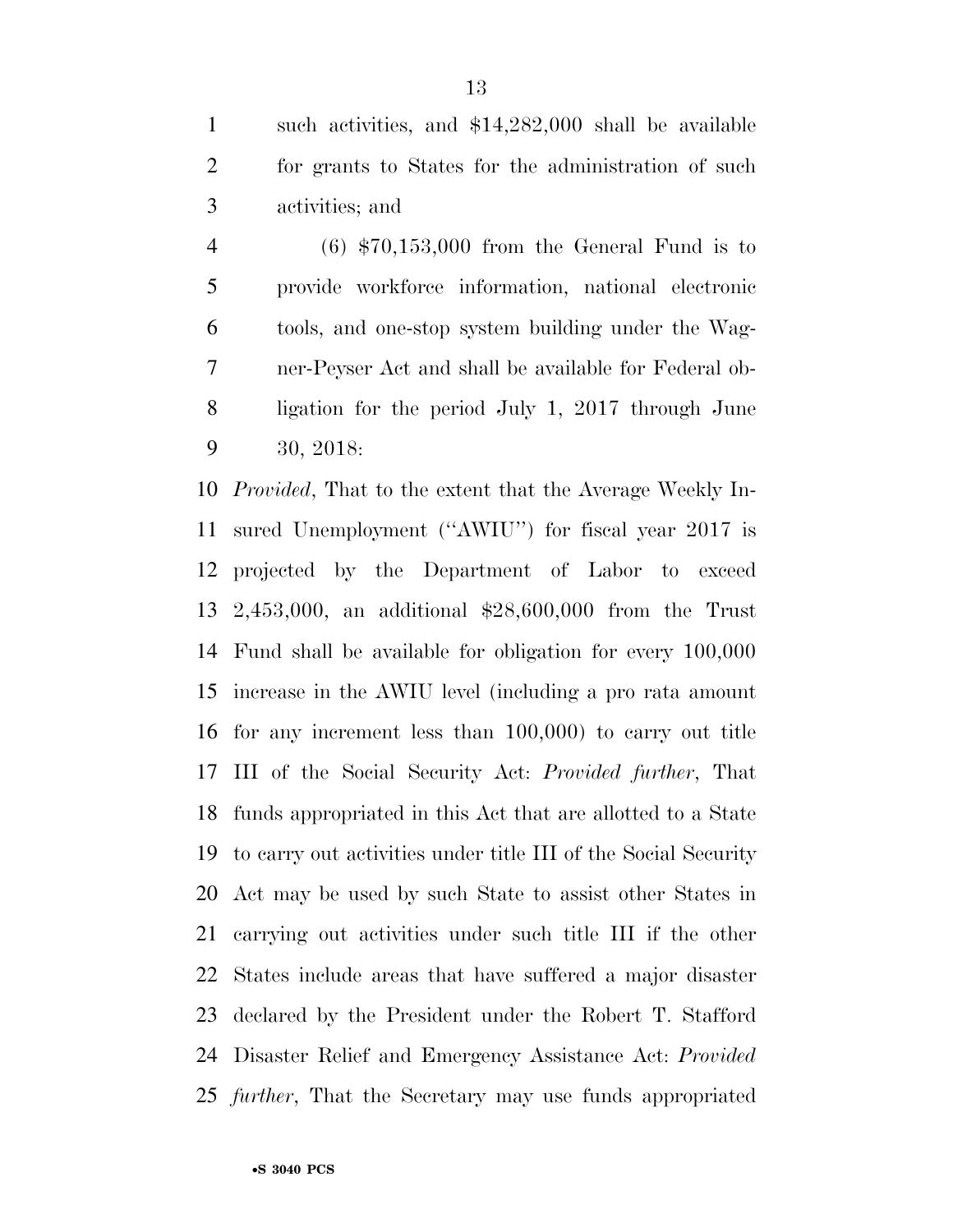for grants to States under title III of the Social Security Act to make payments on behalf of States for the use of the National Directory of New Hires under section 453(j)(8) of such Act: *Provided further*, That the Sec- retary may use funds appropriated for grants to States under title III of the Social Security Act to make pay- ments on behalf of States to the entity operating the State Information Data Exchange System: *Provided further*, That funds appropriated in this Act which are used to es- tablish a national one-stop career center system, or which are used to support the national activities of the Federal- State unemployment insurance, employment service, or immigration programs, may be obligated in contracts, grants, or agreements with States and non-State entities: *Provided further*, That States awarded competitive grants for improved operations under title III of the Social Secu- rity Act, or awarded grants to support the national activi- ties of the Federal-State unemployment insurance system, may award subgrants to other States and non-State enti- ties under such grants, subject to the conditions applicable to the grants: *Provided further*, That funds appropriated under this Act for activities authorized under title III of the Social Security Act and the Wagner-Peyser Act may be used by States to fund integrated Unemployment In-surance and Employment Service automation efforts, not-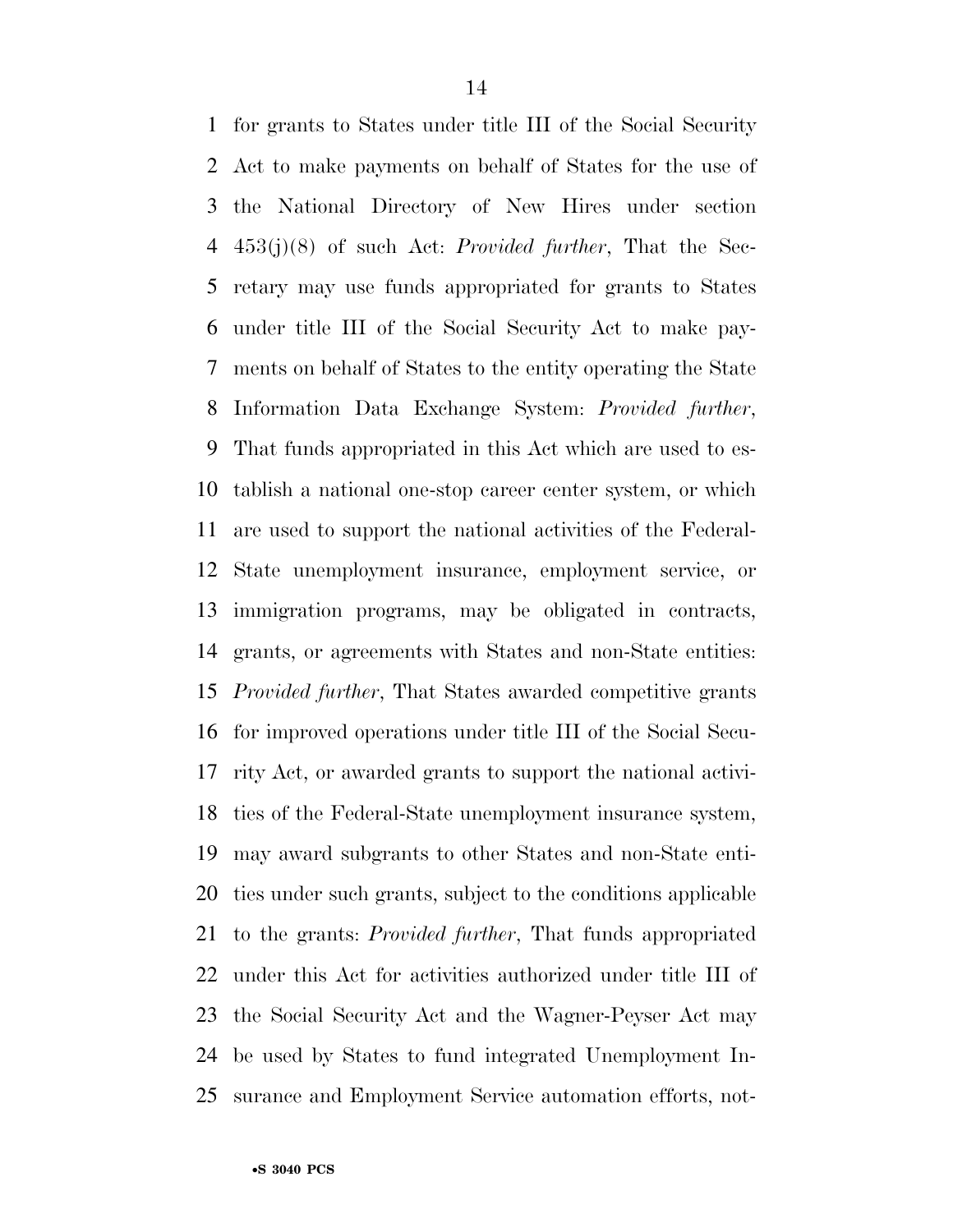withstanding cost allocation principles prescribed under the Office of Management and Budget publication entitled Administrative Requirements, Cost Principles, and Audit Requirements for Federal Awards: *Provided further,* That the Secretary, at the request of a State participating in a consortium with other States, may reallot funds allotted to such State under title III of the Social Security Act to other States participating in the consortium in order to carry out activities that benefit the administration of the unemployment compensation law of the State making the request: *Provided further*, That the Secretary may col- lect fees for the costs associated with additional data col- lection, analyses, and reporting services relating to the National Agricultural Workers Survey requested by State and local governments, public and private institutions of higher education, and nonprofit organizations and may utilize such sums, in accordance with the provisions of 29 U.S.C. 9a, for the National Agricultural Workers Survey infrastructure, methodology, and data to meet the infor- mation collection and reporting needs of such entities, which shall be credited to this appropriation and shall re- main available until September 30, 2018, for such pur-poses.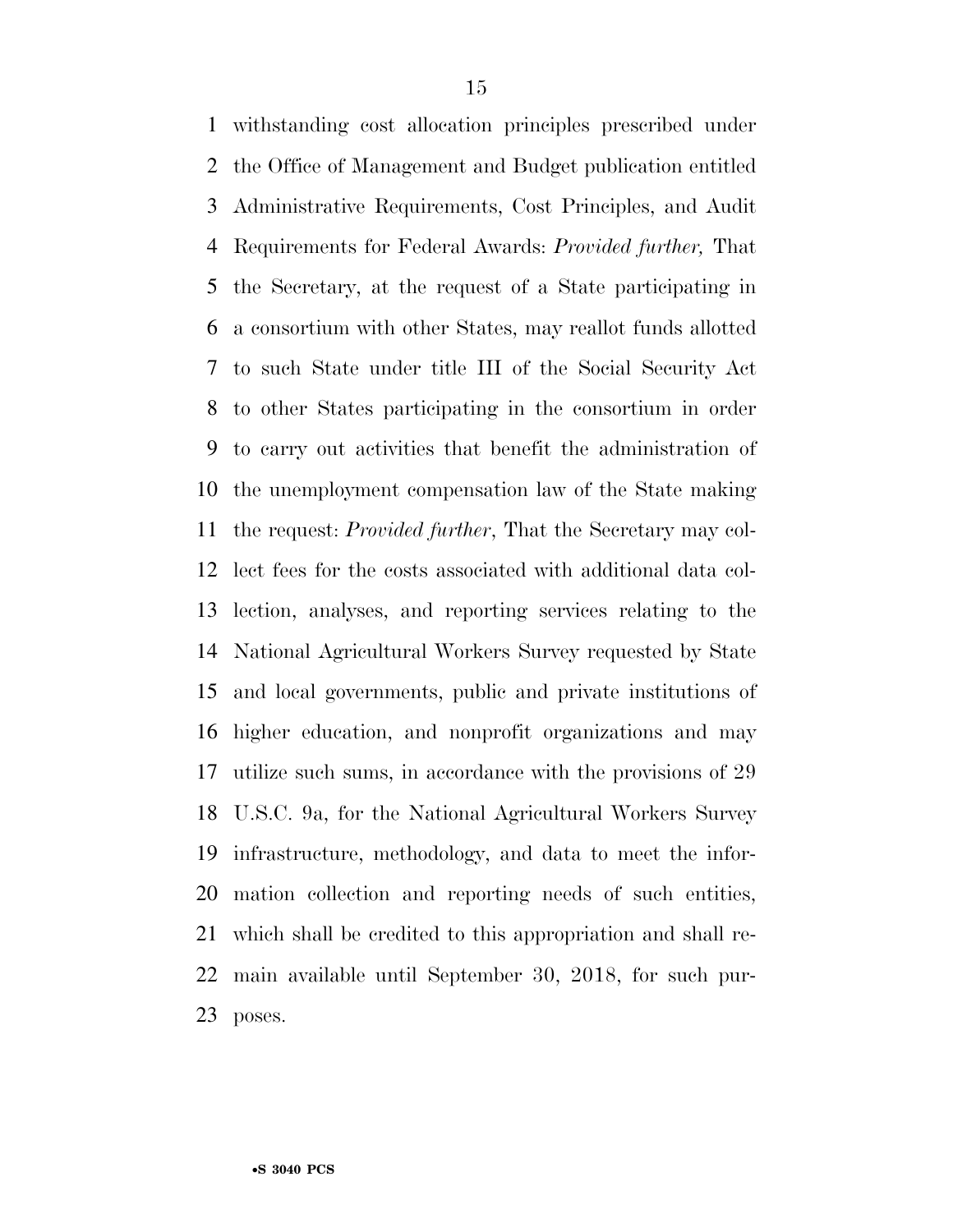ADVANCES TO THE UNEMPLOYMENT TRUST FUND AND

## OTHER FUNDS

 For repayable advances to the Unemployment Trust Fund as authorized by sections 905(d) and 1203 of the Social Security Act, and to the Black Lung Disability 6 Trust Fund as authorized by section  $9501(e)(1)$  of the In- ternal Revenue Code of 1986; and for nonrepayable ad- vances to the revolving fund established by section 901(e) of the Social Security Act, to the Unemployment Trust Fund as authorized by 5 U.S.C. 8509, and to the ''Federal Unemployment Benefits and Allowances'' account, such sums as may be necessary, which shall be available for obligation through September 30, 2018.

#### PROGRAM ADMINISTRATION

 For expenses of administering employment and train- ing programs, \$110,174,000, together with not to exceed \$49,982,000 which may be expended from the Employ- ment Security Administration Account in the Unemploy-ment Trust Fund.

EMPLOYEE BENEFITS SECURITY ADMINISTRATION

21 SALARIES AND EXPENSES

 For necessary expenses for the Employee Benefits Security Administration, \$181,000,000.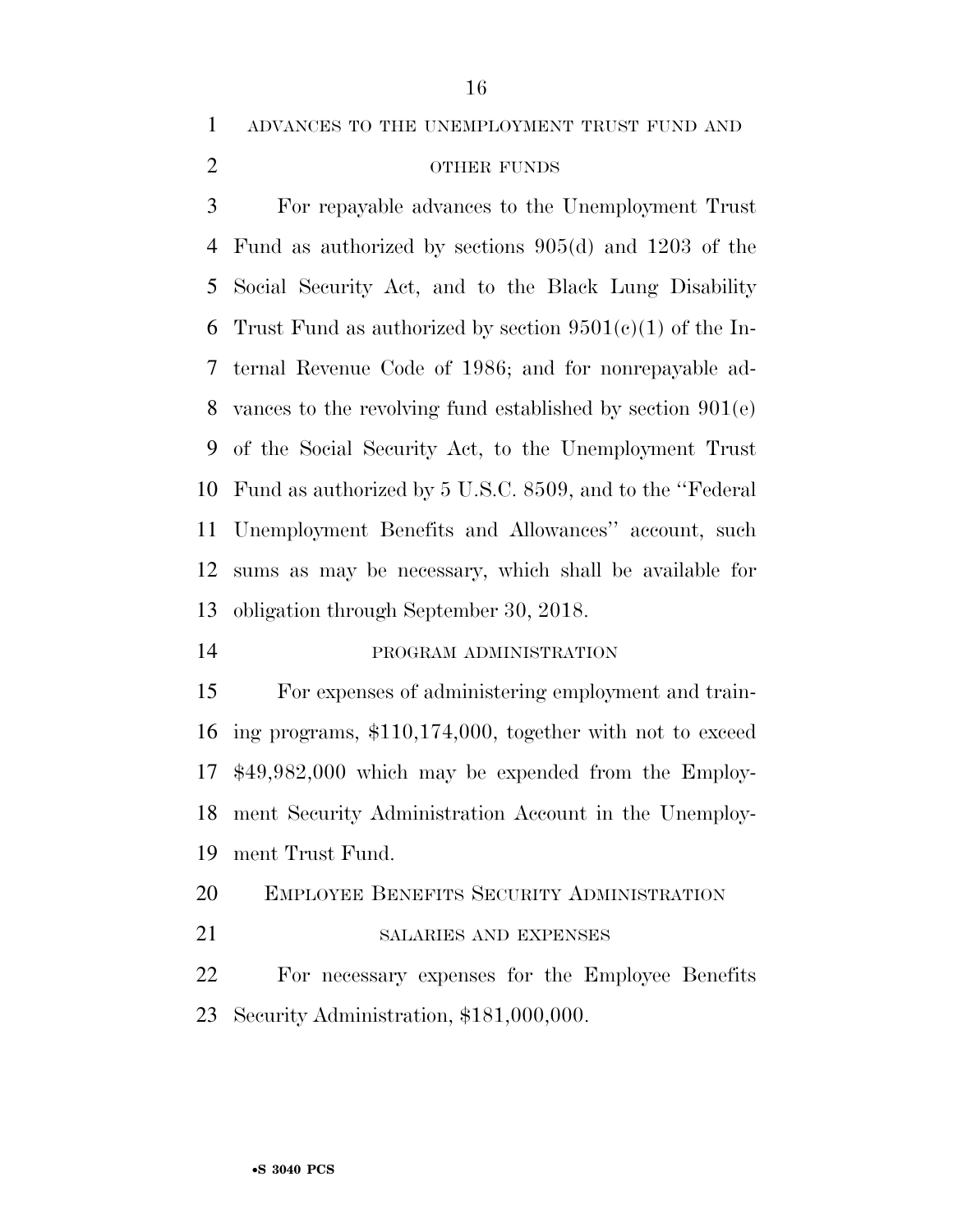PENSION BENEFIT GUARANTY CORPORATION PENSION BENEFIT GUARANTY CORPORATION FUND

 The Pension Benefit Guaranty Corporation (''Cor- poration'') is authorized to make such expenditures, in- cluding financial assistance authorized by subtitle E of title IV of the Employee Retirement Income Security Act of 1974, within limits of funds and borrowing authority available to the Corporation, and in accord with law, and to make such contracts and commitments without regard to fiscal year limitations, as provided by 31 U.S.C. 9104, as may be necessary in carrying out the program, includ- ing associated administrative expenses, through Sep- tember 30, 2017, for the Corporation: *Provided*, That none of the funds available to the Corporation for fiscal year 2017 shall be available for obligations for administra- tive expenses in excess of \$421,006,000: *Provided further*, That an amount not to exceed an additional \$98,500,000 shall be available through September 30, 2021, for costs associated with the acquisition, occupancy, and related costs of headquarters space: *Provided further*, That to the extent that the number of new plan participants in plans terminated by the Corporation exceeds 100,000 in fiscal year 2017, an amount not to exceed an additional \$9,200,000 shall be available through September 30, 2018, for obligation for administrative expenses for every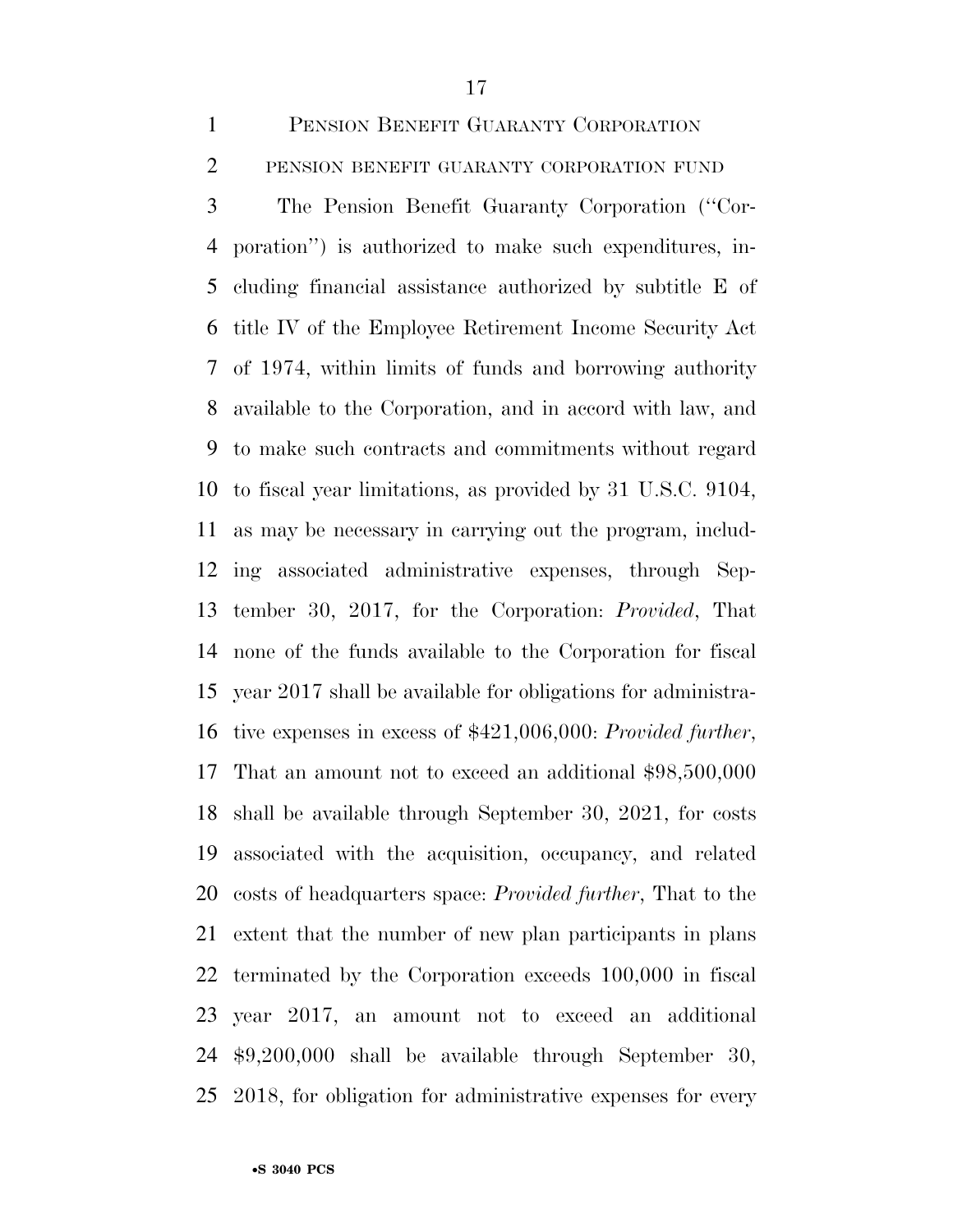| $\mathbf{1}$   | 20,000 additional terminated participants: Provided fur-         |
|----------------|------------------------------------------------------------------|
| $\overline{2}$ | <i>ther</i> , That obligations in excess of the amounts provided |
| 3              | in this paragraph may be incurred for unforeseen and ex-         |
| $\overline{4}$ | traordinary pretermination expenses or extraordinary mul-        |
| 5              | tiemployer program related expenses after approval by the        |
| 6              | Office of Management and Budget and notification of the          |
| 7              | Committees on Appropriations of the House of Represent-          |
| 8              | atives and the Senate.                                           |
| 9              | WAGE AND HOUR DIVISION                                           |
| 10             | SALARIES AND EXPENSES                                            |
| 11             | For necessary expenses for the Wage and Hour Divi-               |
| 12             | sion, including reimbursement to State, Federal, and local       |
| 13             | agencies and their employees for inspection services ren-        |
| 14             | dered, \$227,500,000.                                            |
| 15             | OFFICE OF LABOR-MANAGEMENT STANDARDS                             |
| 16             | SALARIES AND EXPENSES                                            |
| 17             | For necessary expenses for the Office of Labor-Man-              |
| 18             | agement Standards, \$35,529,000.                                 |
| 19             | OFFICE OF FEDERAL CONTRACT COMPLIANCE                            |
| 20             | PROGRAMS                                                         |
| 21             | SALARIES AND EXPENSES                                            |
| 22             | For necessary expenses for the Office of Federal Con-            |
| 23             | tract Compliance Programs, \$104,476,000.                        |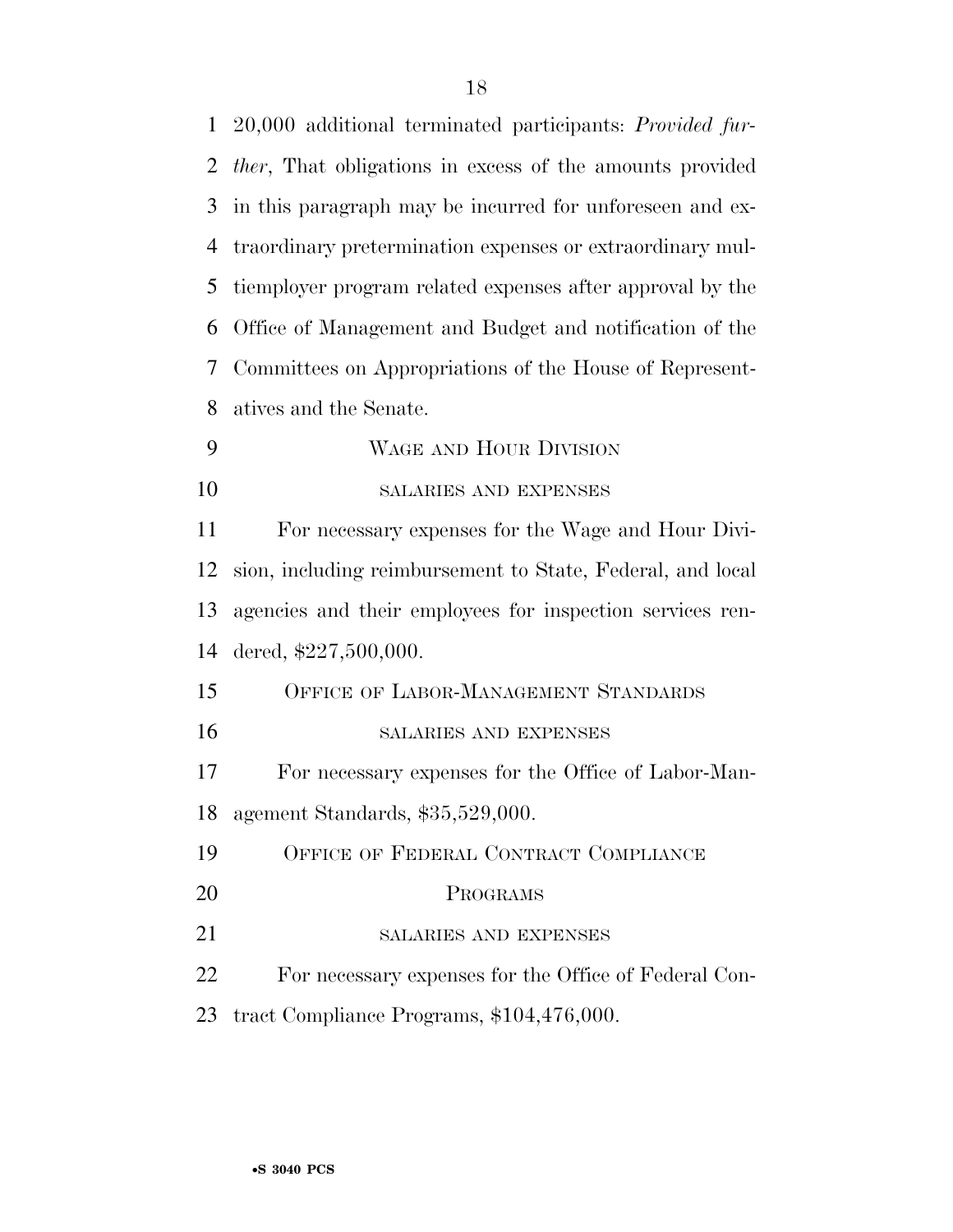OFFICE OF WORKERS' COMPENSATION PROGRAMS SALARIES AND EXPENSES

 For necessary expenses for the Office of Workers' Compensation Programs, \$115,424,000, together with \$2,177,000 which may be expended from the Special Fund 6 in accordance with sections  $39(e)$ ,  $44(d)$ , and  $44(j)$  of the Longshore and Harbor Workers' Compensation Act.

#### 8 SPECIAL BENEFITS

#### (INCLUDING TRANSFER OF FUNDS)

 For the payment of compensation, benefits, and ex- penses (except administrative expenses) accruing during the current or any prior fiscal year authorized by 5 U.S.C. 81; continuation of benefits as provided for under the heading ''Civilian War Benefits'' in the Federal Security Agency Appropriation Act, 1947; the Employees' Com- pensation Commission Appropriation Act, 1944; section 5(f) of the War Claims Act (50 U.S.C. App. 2004); obliga- tions incurred under the War Hazards Compensation Act (42 U.S.C. 1701 et seq.); and 50 percent of the additional compensation and benefits required by section 10(h) of the Longshore and Harbor Workers' Compensation Act, \$220,000,000, together with such amounts as may be nec- essary to be charged to the subsequent year appropriation for the payment of compensation and other benefits for any period subsequent to August 15 of the current year,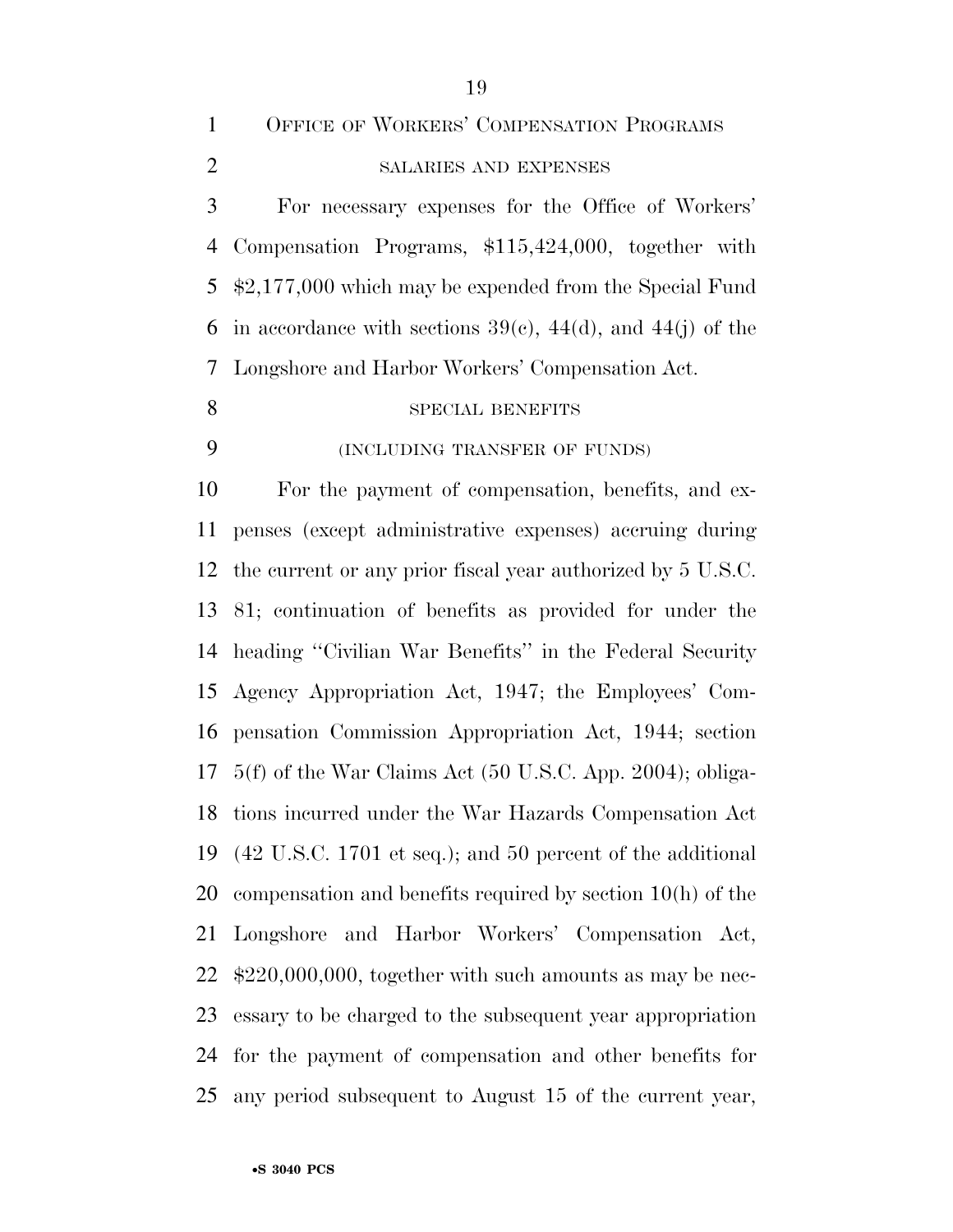for deposit into and to assume the attributes of the Em- ployees' Compensation Fund established under 5 U.S.C. 8147(a): *Provided*, That amounts appropriated may be used under 5 U.S.C. 8104 by the Secretary to reimburse an employer, who is not the employer at the time of injury, for portions of the salary of a re-employed, disabled bene- ficiary: *Provided further*, That balances of reimbursements unobligated on September 30, 2016, shall remain available until expended for the payment of compensation, benefits, and expenses: *Provided further*, That in addition there shall be transferred to this appropriation from the Postal Service and from any other corporation or instrumentality required under 5 U.S.C. 8147(c) to pay an amount for its fair share of the cost of administration, such sums as the Secretary determines to be the cost of administration for employees of such fair share entities through Sep- tember 30, 2017: *Provided further*, That of those funds transferred to this account from the fair share entities to pay the cost of administration of the Federal Employees' Compensation Act, \$63,975,000 shall be made available to the Secretary as follows:

 (1) For enhancement and maintenance of auto- mated data processing systems operations and tele-communications systems, \$22,740,000;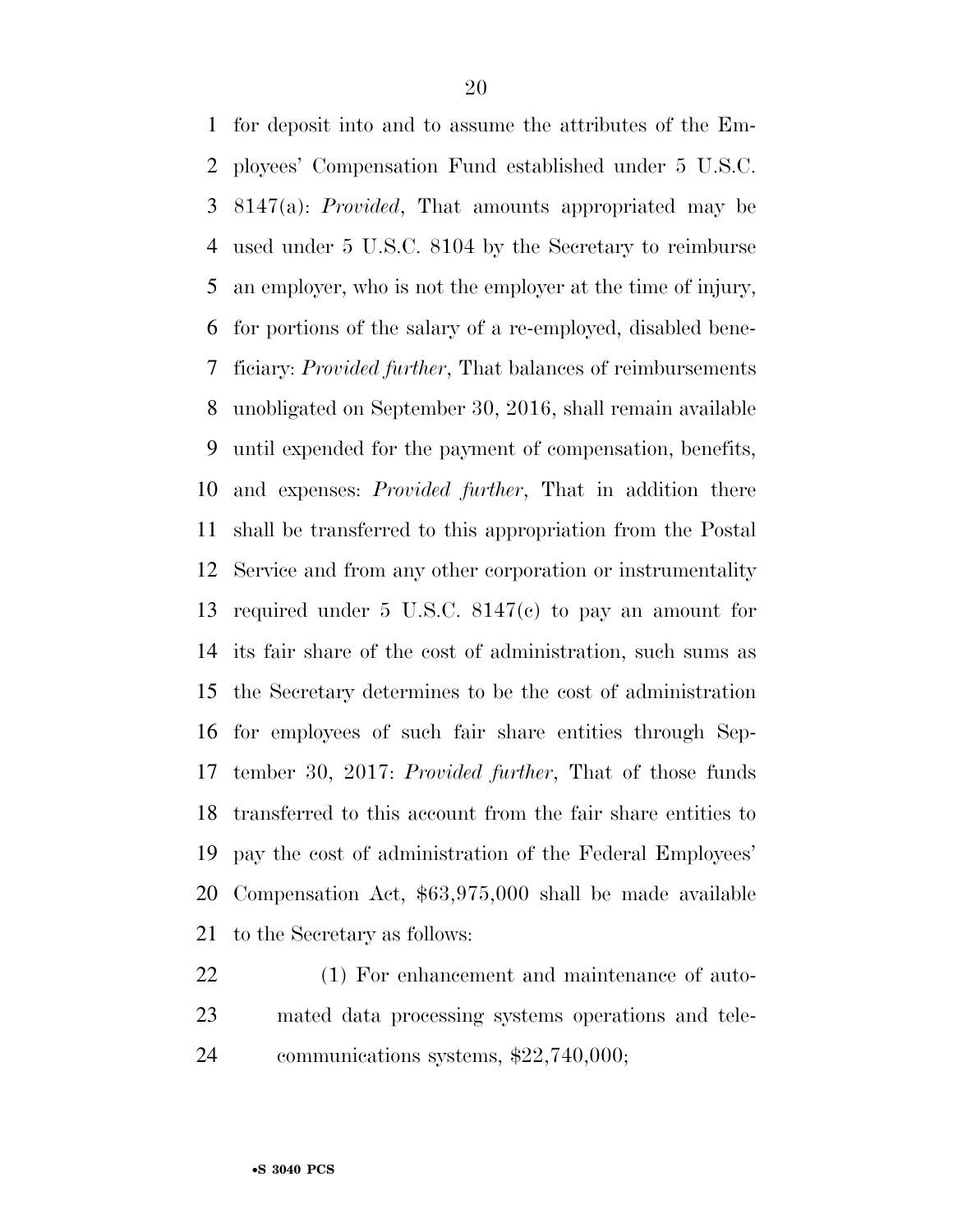(2) For automated workload processing oper- ations, including document imaging, centralized mail intake, and medical bill processing, \$22,968,000; (3) For periodic roll disability management and medical review, \$16,866,000; 6 (4) For program integrity,  $$1,401,000$ ; and (5) The remaining funds shall be paid into the Treasury as miscellaneous receipts: *Provided further*, That the Secretary may require that any person filing a notice of injury or a claim for benefits under 5 U.S.C. 81, or the Longshore and Harbor Work- ers' Compensation Act, provide as part of such notice and claim, such identifying information (including Social Secu- rity account number) as such regulations may prescribe. SPECIAL BENEFITS FOR DISABLED COAL MINERS For carrying out title IV of the Federal Mine Safety and Health Act of 1977, as amended by Public Law 107– 275, \$61,319,000, to remain available until expended. For making after July 31 of the current fiscal year, benefit payments to individuals under title IV of such Act, for costs incurred in the current fiscal year, such amounts as may be necessary.

 For making benefit payments under title IV for the first quarter of fiscal year 2018, \$16,000,000, to remain available until expended.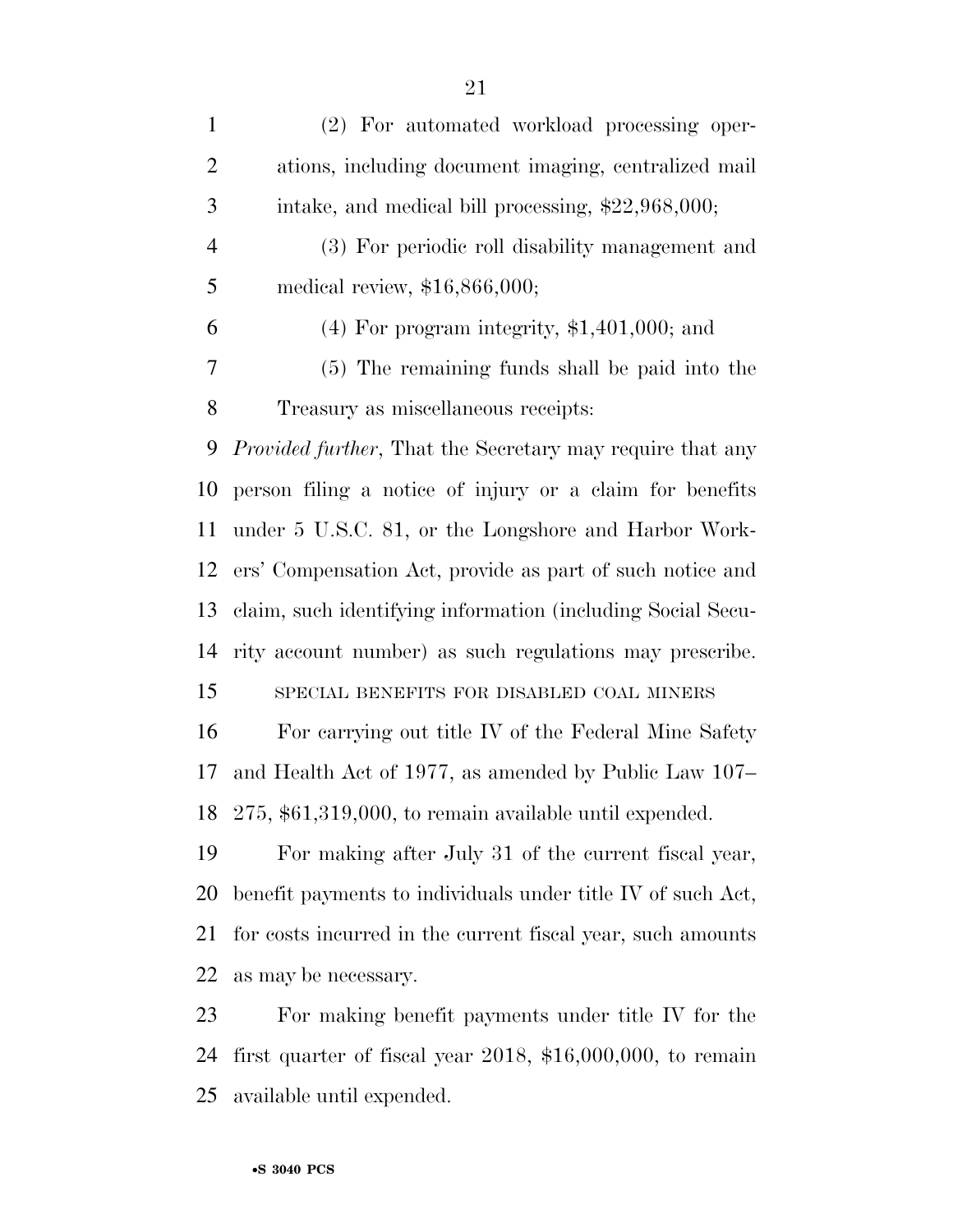For necessary expenses to administer the Energy Employees Occupational Illness Compensation Program Act, \$59,846,000, to remain available until expended: *Pro- vided*, That the Secretary may require that any person fil- ing a claim for benefits under the Act provide as part of such claim such identifying information (including Social Security account number) as may be prescribed.

10 BLACK LUNG DISABILITY TRUST FUND 11 (INCLUDING TRANSFER OF FUNDS)

 Such sums as may be necessary from the Black Lung Disability Trust Fund (the ''Fund''), to remain available until expended, for payment of all benefits authorized by 15 section  $9501(d)(1)$ ,  $(2)$ ,  $(6)$ , and  $(7)$  of the Internal Rev- enue Code of 1986; and repayment of, and payment of 17 interest on advances, as authorized by section  $9501(d)(4)$  of that Act. In addition, the following amounts may be expended from the Fund for fiscal year 2017 for expenses of operation and administration of the Black Lung Bene-21 fits program, as authorized by section  $9501(d)(5)$ : not to exceed \$38,246,000 for transfer to the Office of Workers' Compensation Programs, ''Salaries and Expenses''; not to exceed \$30,594,000 for transfer to Departmental Manage-ment, ''Salaries and Expenses''; not to exceed \$330,000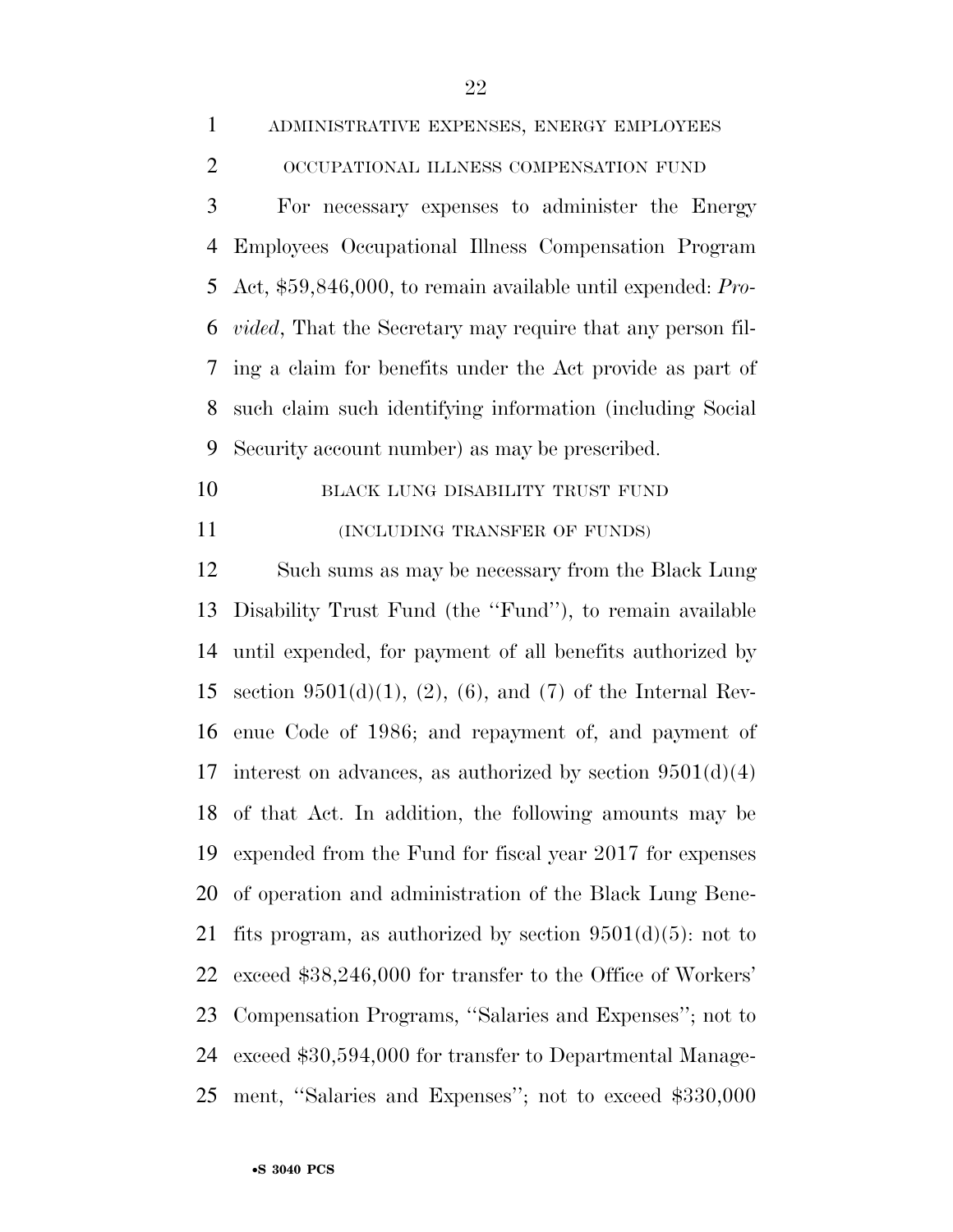for transfer to Departmental Management, ''Office of In- spector General''; and not to exceed \$356,000 for pay- ments into miscellaneous receipts for the expenses of the Department of the Treasury.

## OCCUPATIONAL SAFETY AND HEALTH ADMINISTRATION

## SALARIES AND EXPENSES

 For necessary expenses for the Occupational Safety and Health Administration, \$552,787,000, including not to exceed \$100,850,000 which shall be the maximum 10 amount available for grants to States under section  $23(g)$  of the Occupational Safety and Health Act (the ''Act''), which grants shall be no less than 50 percent of the costs of State occupational safety and health programs required to be incurred under plans approved by the Secretary under section 18 of the Act; and, in addition, notwith- standing 31 U.S.C. 3302, the Occupational Safety and Health Administration may retain up to \$499,000 per fis- cal year of training institute course tuition and fees, other- wise authorized by law to be collected, and may utilize such sums for occupational safety and health training and education: *Provided*, That notwithstanding 31 U.S.C. 3302, the Secretary is authorized, during the fiscal year ending September 30, 2017, to collect and retain fees for services provided to Nationally Recognized Testing Lab-oratories, and may utilize such sums, in accordance with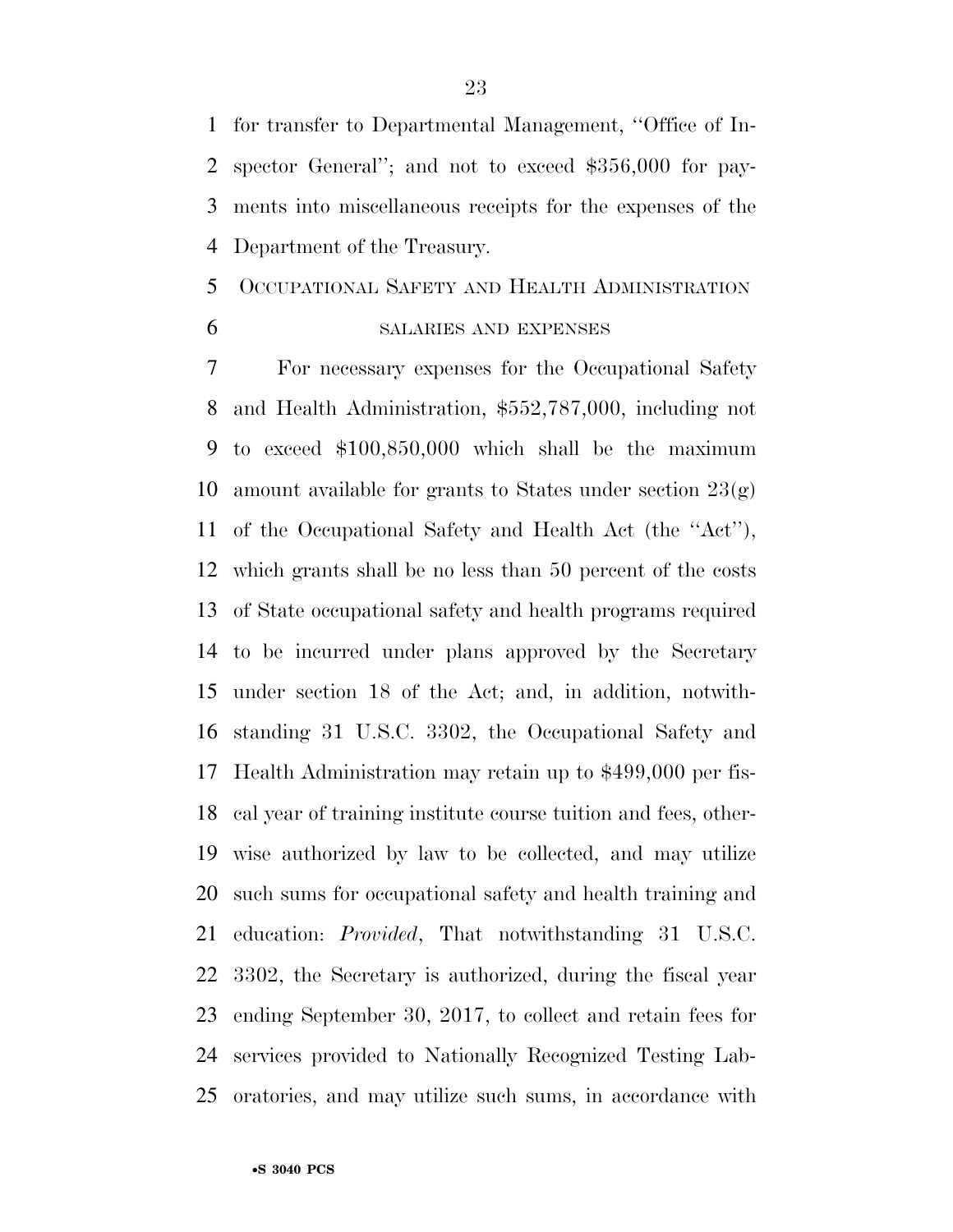the provisions of 29 U.S.C. 9a, to administer national and international laboratory recognition programs that ensure the safety of equipment and products used by workers in the workplace: *Provided further*, That none of the funds appropriated under this paragraph shall be obligated or expended to prescribe, issue, administer, or enforce any standard, rule, regulation, or order under the Act which is applicable to any person who is engaged in a farming operation which does not maintain a temporary labor camp and employs 10 or fewer employees: *Provided fur- ther*, That no funds appropriated under this paragraph shall be obligated or expended to administer or enforce any standard, rule, regulation, or order under the Act with respect to any employer of 10 or fewer employees who is included within a category having a Days Away, Re- stricted, or Transferred (''DART'') occupational injury and illness rate, at the most precise industrial classifica- tion code for which such data are published, less than the national average rate as such rates are most recently pub- lished by the Secretary, acting through the Bureau of Labor Statistics, in accordance with section 24 of the Act, except—

 (1) to provide, as authorized by the Act, con- sultation, technical assistance, educational and train-ing services, and to conduct surveys and studies;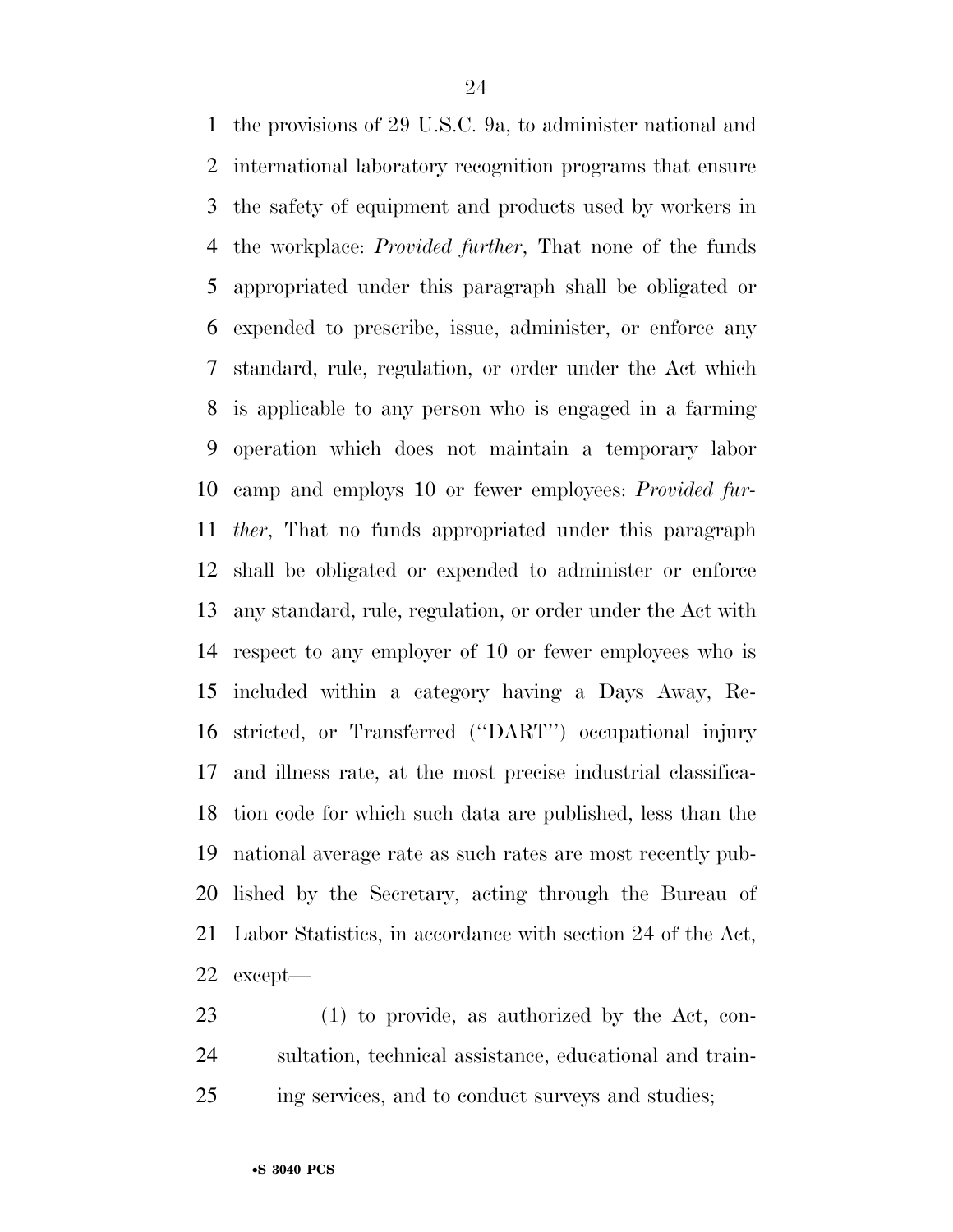| $\mathbf{1}$   | $(2)$ to conduct an inspection or investigation in             |
|----------------|----------------------------------------------------------------|
| $\overline{2}$ | response to an employee complaint, to issue a cita-            |
| 3              | tion for violations found during such inspection, and          |
| $\overline{4}$ | to assess a penalty for violations which are not cor-          |
| 5              | rected within a reasonable abatement period and for            |
| 6              | any willful violations found;                                  |
| 7              | (3) to take any action authorized by the Act                   |
| 8              | with respect to imminent dangers;                              |
| 9              | (4) to take any action authorized by the Act                   |
| 10             | with respect to health hazards;                                |
| 11             | (5) to take any action authorized by the Act                   |
| 12             | with respect to a report of an employment accident             |
| 13             | which is fatal to one or more employees or which re-           |
| 14             | sults in hospitalization of two or more employees,             |
| 15             | and to take any action pursuant to such investiga-             |
| 16             | tion authorized by the Act; and                                |
| 17             | $(6)$ to take any action authorized by the Act                 |
| 18             | with respect to complaints of discrimination against           |
| 19             | employees for exercising rights under the Act:                 |
| 20             | <i>Provided further</i> , That the foregoing proviso shall not |
| 21             | apply to any person who is engaged in a farming operation      |
| 22             | which does not maintain a temporary labor camp and em-         |
| 23             | ploys 10 or fewer employees: <i>Provided further</i> , That    |
|                | 24 \$10,537,000 shall be available for Susan Harwood train-    |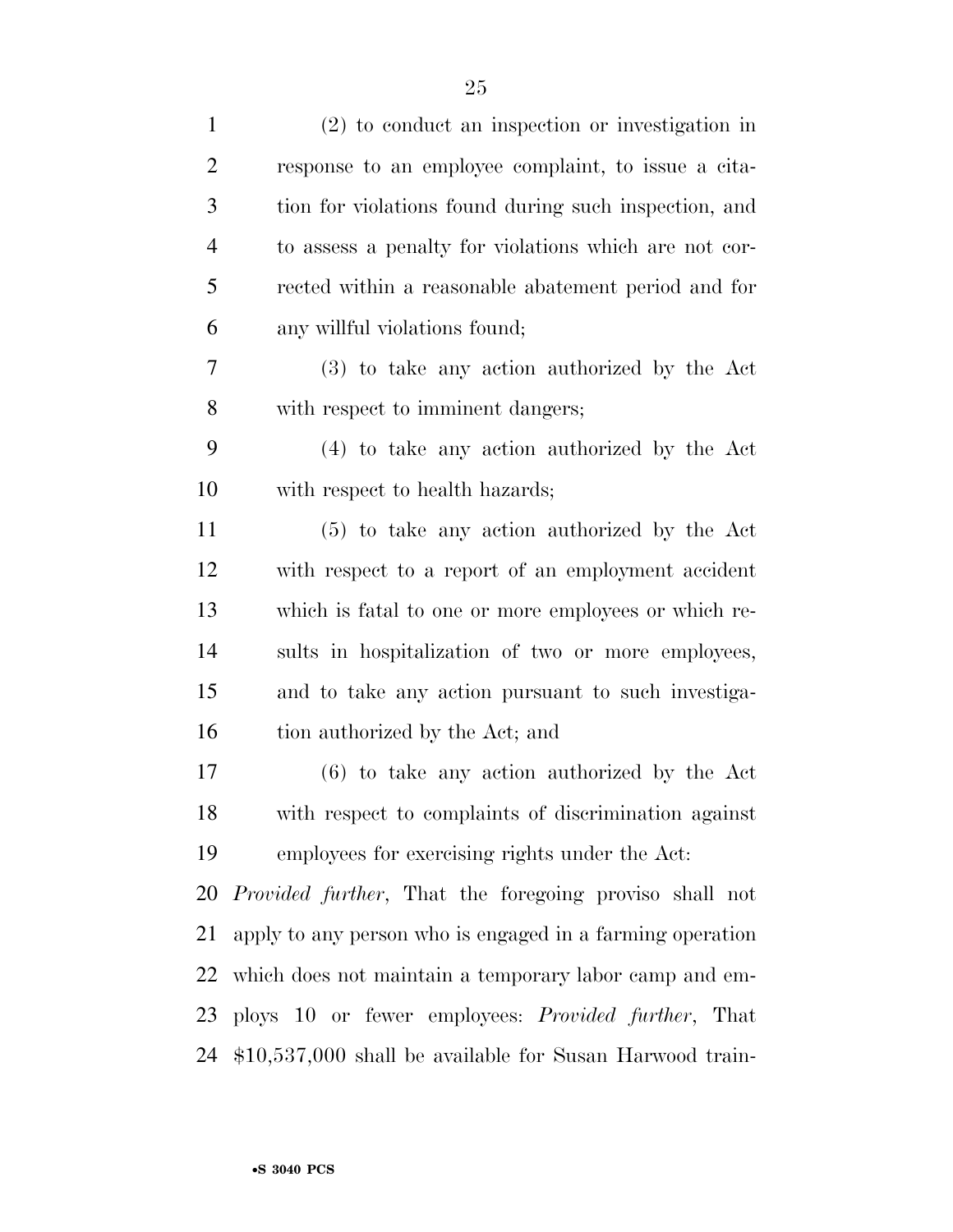## SALARIES AND EXPENSES

 For necessary expenses for the Mine Safety and Health Administration, \$375,887,000, including purchase and bestowal of certificates and trophies in connection with mine rescue and first-aid work, and the hire of pas- senger motor vehicles, including up to \$2,000,000 for mine rescue and recovery activities and not less than \$8,441,000 for State assistance grants: *Provided*, That notwithstanding 31 U.S.C. 3302, not to exceed \$750,000 may be collected by the National Mine Health and Safety Academy for room, board, tuition, and the sale of training materials, otherwise authorized by law to be collected, to be available for mine safety and health education and training activities: *Provided further*, That notwithstanding 31 U.S.C. 3302, the Mine Safety and Health Administra- tion is authorized to collect and retain up to \$2,499,000 from fees collected for the approval and certification of equipment, materials, and explosives for use in mines, and may utilize such sums for such activities: *Provided further*, That the Secretary is authorized to accept lands, build- ings, equipment, and other contributions from public and private sources and to prosecute projects in cooperation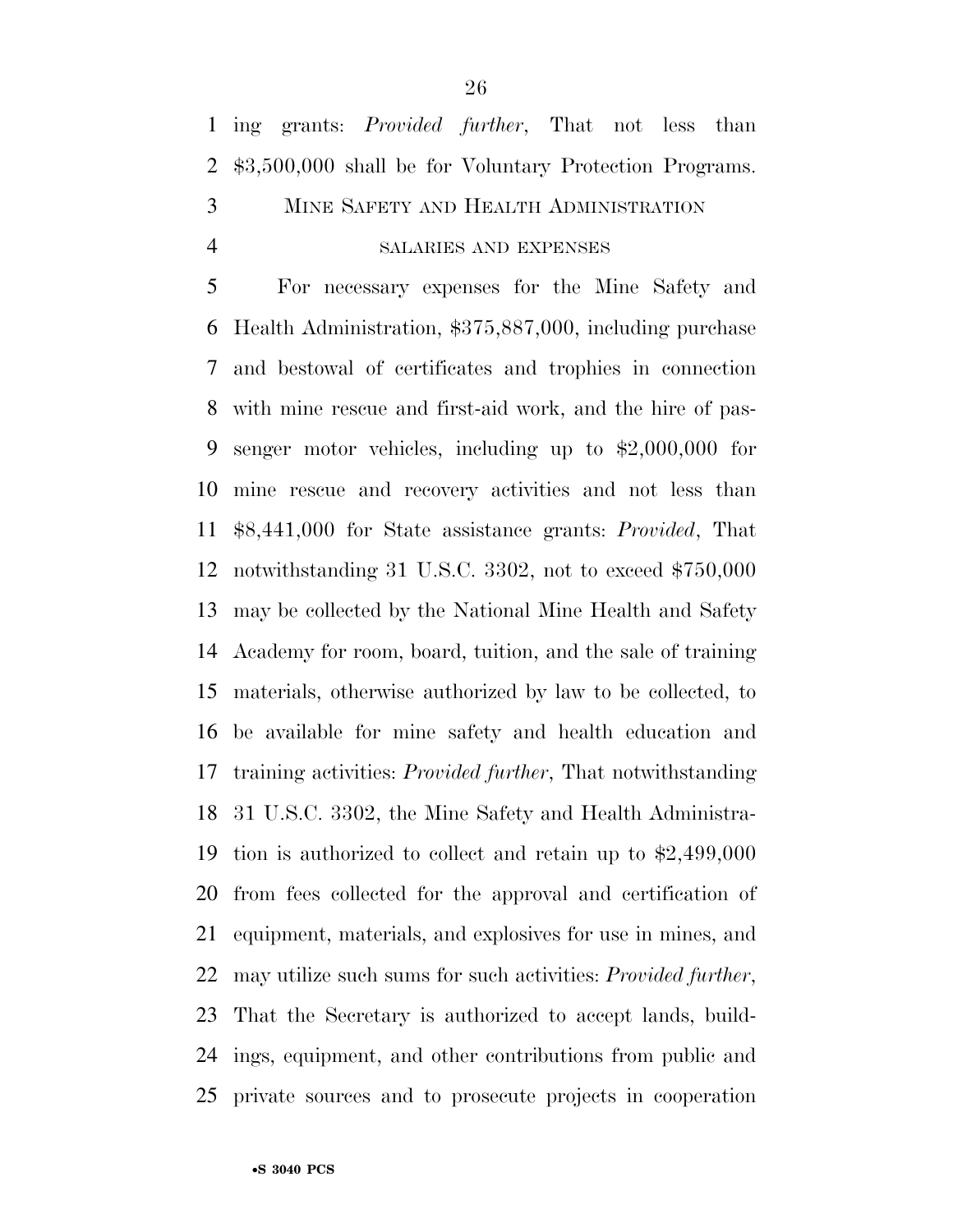with other agencies, Federal, State, or private: *Provided further*, That the Mine Safety and Health Administration is authorized to promote health and safety education and training in the mining community through cooperative programs with States, industry, and safety associations: *Provided further*, That the Secretary is authorized to rec- ognize the Joseph A. Holmes Safety Association as a prin- cipal safety association and, notwithstanding any other provision of law, may provide funds and, with or without reimbursement, personnel, including service of Mine Safe- ty and Health Administration officials as officers in local chapters or in the national organization: *Provided further*, That any funds available to the Department of Labor may be used, with the approval of the Secretary, to provide for the costs of mine rescue and survival operations in the event of a major disaster.

17 BUREAU OF LABOR STATISTICS

## 18 SALARIES AND EXPENSES

 For necessary expenses for the Bureau of Labor Sta- tistics, including advances or reimbursements to State, Federal, and local agencies and their employees for serv- ices rendered, \$544,000,000, together with not to exceed \$65,000,000 which may be expended from the Employ- ment Security Administration account in the Unemploy-ment Trust Fund.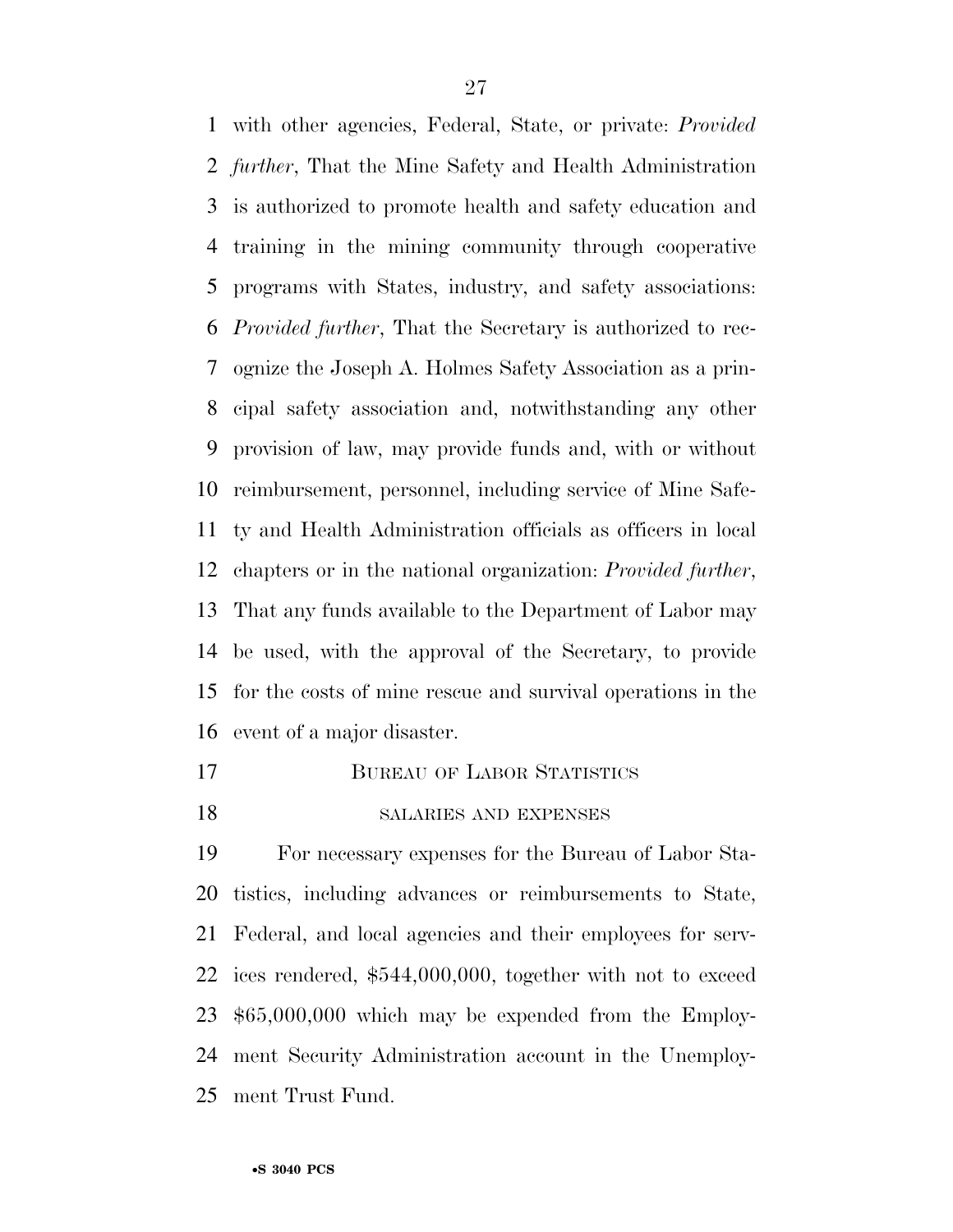| 1              | OFFICE OF DISABILITY EMPLOYMENT POLICY                      |
|----------------|-------------------------------------------------------------|
| $\overline{2}$ | <b>SALARIES AND EXPENSES</b>                                |
| 3              | For necessary expenses for the Office of Disability         |
| 4              | Employment Policy to provide leadership, develop policy     |
| 5              | and initiatives, and award grants furthering the objective  |
| 6              | of eliminating barriers to the training and employment of   |
| $\tau$         | people with disabilities, \$38,203,000.                     |
| 8              | DEPARTMENTAL MANAGEMENT                                     |
| 9              | SALARIES AND EXPENSES                                       |
| 10             | (INCLUDING TRANSFER OF FUNDS)                               |
| 11             | For necessary expenses for Departmental Manage-             |
| 12             | ment, including the hire of three passenger motor vehicles, |
| 13             | $$338,878,000$ , together with not to exceed $$308,000$ ,   |
|                | 14 which may be expended from the Employment Security       |
|                | 15 Administration account in the Unemployment Trust         |

 ment, including the hire of three passenger motor vehicles, \$338,878,000, together with not to exceed \$308,000, which may be expended from the Employment Security Administration account in the Unemployment Trust Fund: *Provided*, That \$61,825,000 for the Bureau of International Labor Affairs shall be available for obliga- tion through December 31, 2017: *Provided further*, That funds available to the Bureau of International Labor Af- fairs may be used to administer or operate international labor activities, bilateral and multilateral technical assist- ance, and microfinance programs, by or through contracts, grants, subgrants and other arrangements: *Provided fur- ther*, That not more than \$54,825,000 shall be for pro-grams to combat exploitative child labor internationally

•**S 3040 PCS**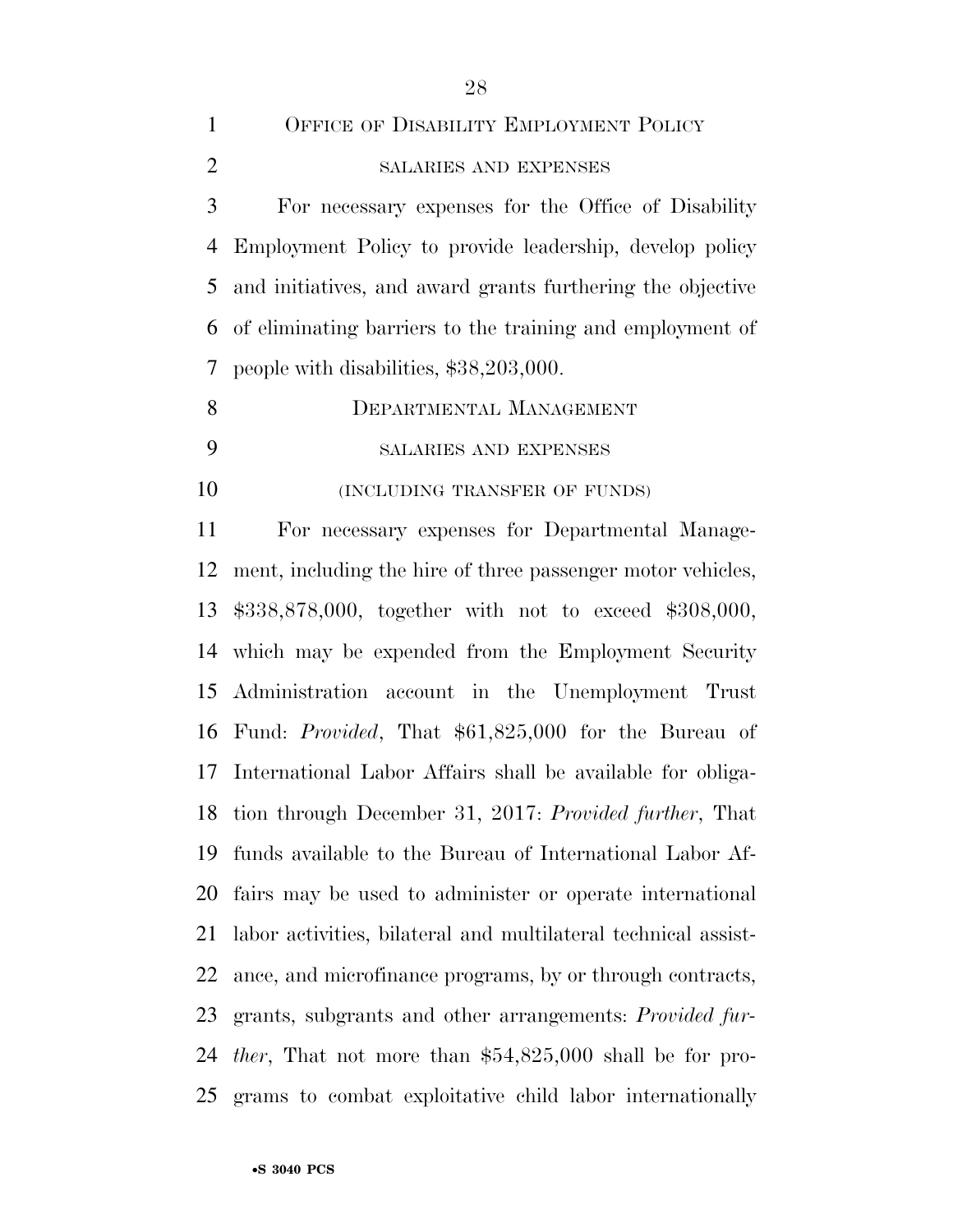and not less than \$7,000,000 shall be used to implement model programs that address worker rights issues through technical assistance in countries with which the United States has free trade agreements or trade preference pro- grams: *Provided further*, That \$8,040,000 shall be used for program evaluation and shall be available for obliga- tion through September 30, 2018: *Provided further*, That funds available for program evaluation may be used to ad- minister grants for the purpose of evaluation: *Provided further*, That grants made for the purpose of evaluation shall be awarded through fair and open competition: *Pro- vided further*, That funds available for program evaluation may be transferred to any other appropriate account in the Department for such purpose: *Provided further*, That the Committees on Appropriations of the House of Rep- resentatives and the Senate are notified at least 15 days in advance of any transfer: *Provided further*, That the funds available to the Women's Bureau may be used for grants to serve and promote the interests of women in the workforce.

## VETERANS EMPLOYMENT AND TRAINING

22 Not to exceed \$234,041,000 may be derived from the Employment Security Administration account in the Un-employment Trust Fund to carry out the provisions of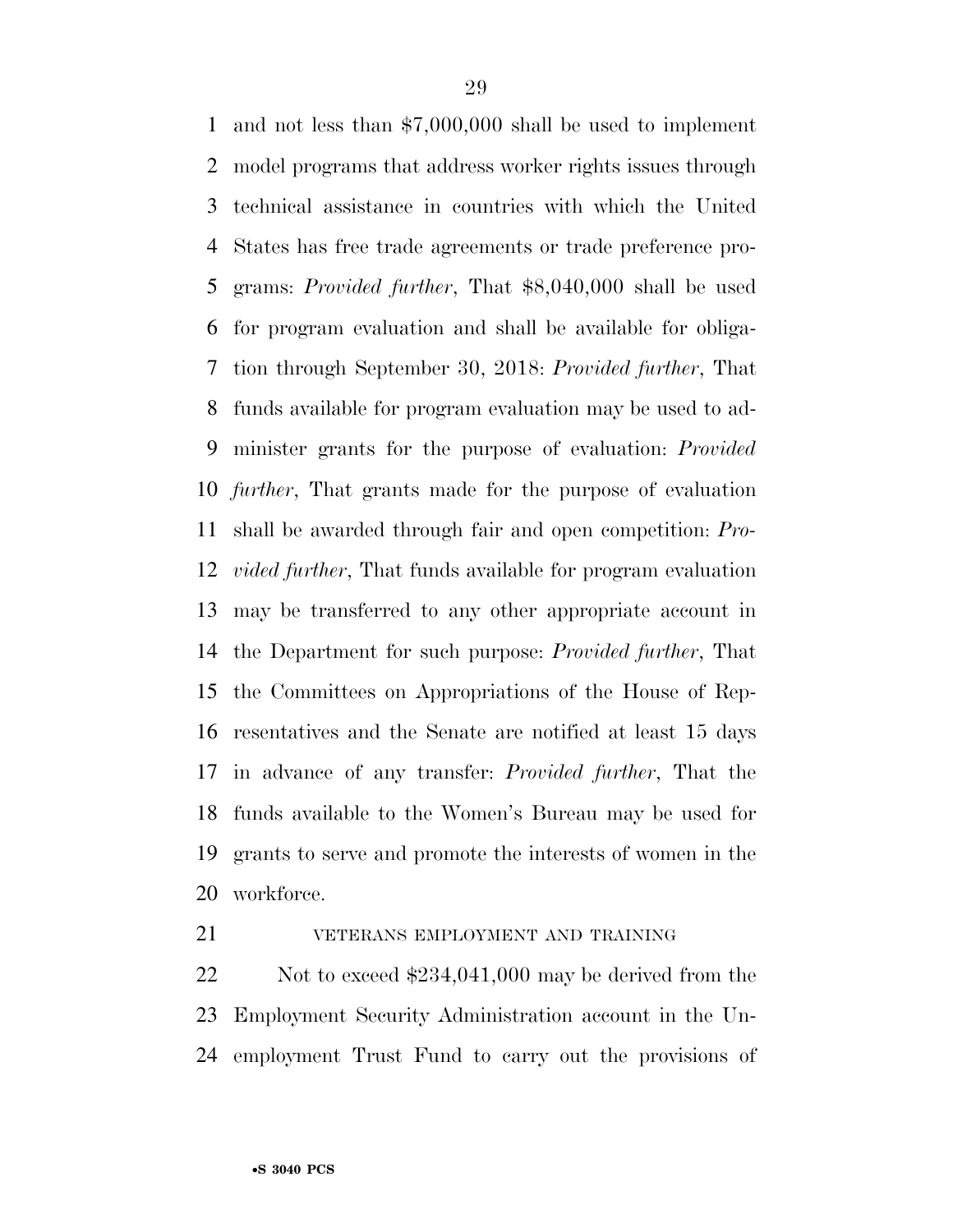chapters 41, 42, and 43 of title 38, United States Code, of which:

 (1) \$175,000,000 is for Jobs for Veterans State grants under 38 U.S.C. 4102A(b)(5) to support dis- abled veterans' outreach program specialists under section 4103A of such title and local veterans' em- ployment representatives under section 4104(b) of such title, and for the expenses described in section  $4102A(b)(5)(C)$ , which shall be available for obliga- tion by the States through December 31, 2017, and not to exceed 3 percent for the necessary Federal ex- penditures for data systems and contract support to allow for the tracking of participant and perform- ance information: *Provided*, That, in addition, such funds may be used to support such specialists and representatives in the provision of services to transitioning members of the Armed Forces who have participated in the Transition Assistance Pro- gram and have been identified as in need of inten- sive services, to members of the Armed Forces who are wounded, ill, or injured and receiving treatment in military treatment facilities or warrior transition units, and to the spouses or other family caregivers of such wounded, ill, or injured members;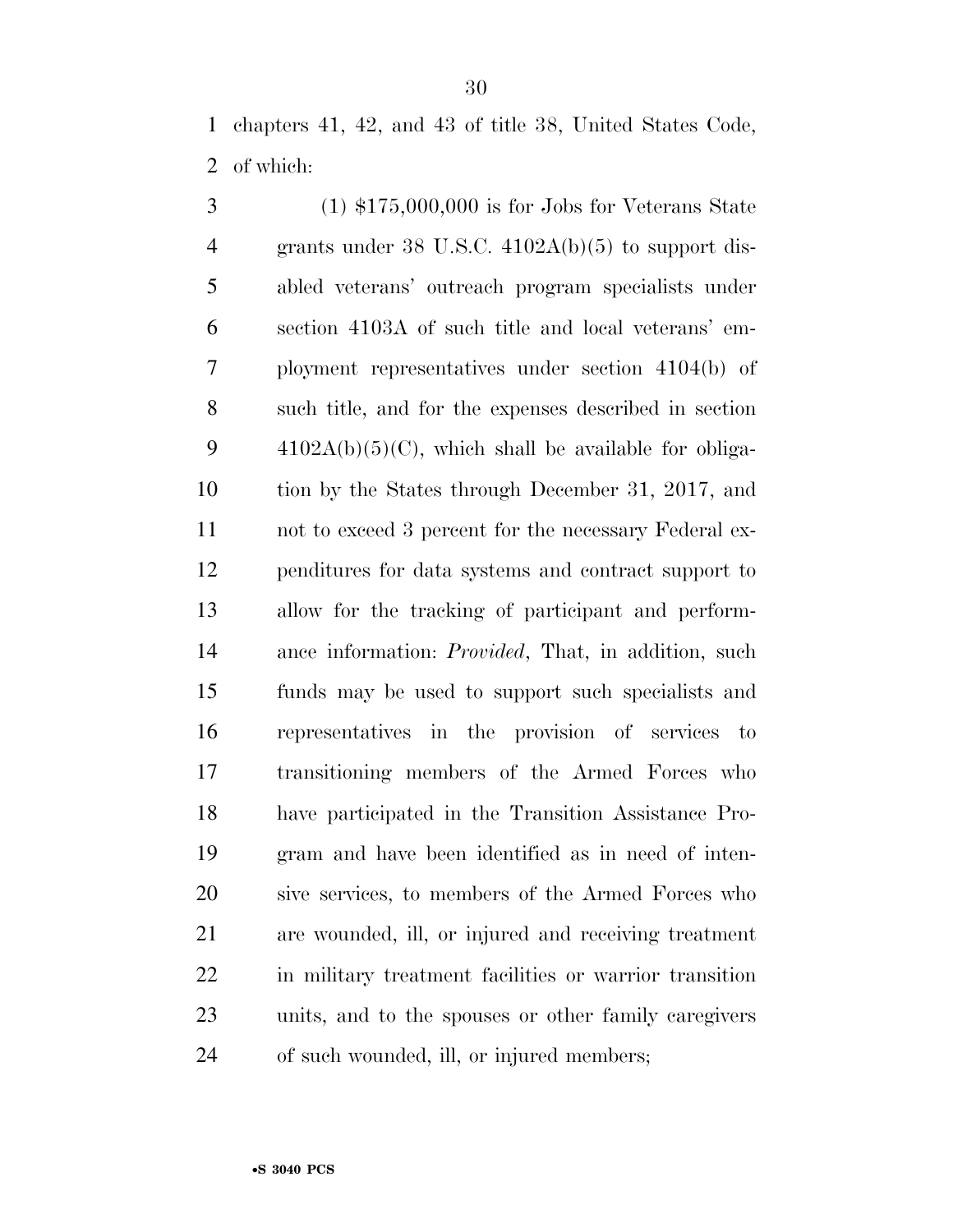(3) \$41,027,000 is for Federal administration of chapters 41, 42, and 43 of title 38, United States Code; and

 (4) \$3,414,000 is for the National Veterans' Employment and Training Services Institute under 38 U.S.C. 4109:

 *Provided*, That the Secretary may reallocate among the appropriations provided under paragraphs (1) through (4) above an amount not to exceed 3 percent of the appropria-tion from which such reallocation is made.

 In addition, from the General Fund of the Treasury, \$40,500,000 is for carrying out programs to assist home- less veterans and veterans at risk of homelessness who are transitioning from certain institutions under sections 2021, 2021A, and 2023 of title 38, United States Code: *Provided*, That notwithstanding subsections (c)(3) and (d) of section 2023, the Secretary may award grants through September 30, 2017, to provide services under such sec- tion: *Provided further*, That services provided under sec- tion 2023 may include, in addition to services to the indi-viduals described in subsection (e) of such section, services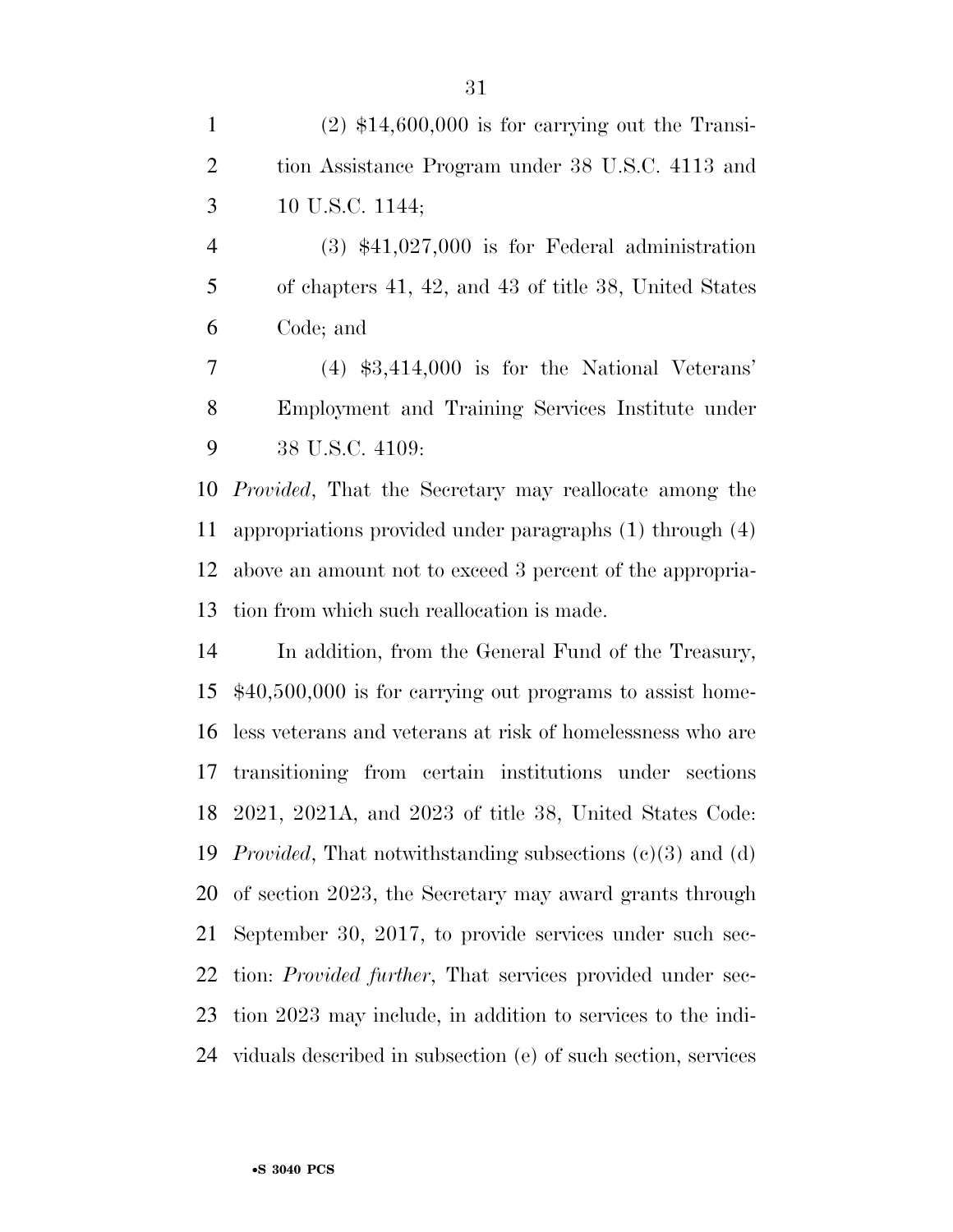to veterans recently released from incarceration who are at risk of homelessness.

## 3 IT MODERNIZATION

 For necessary expenses for Department of Labor cen- tralized infrastructure technology investment activities re- lated to support systems and modernization, \$18,778,000, which shall be available through September 30, 2018.

## 8 OFFICE OF INSPECTOR GENERAL

 For salaries and expenses of the Office of Inspector General in carrying out the provisions of the Inspector General Act of 1978, \$82,061,000, together with not to exceed \$5,660,000 which may be expended from the Em- ployment Security Administration account in the Unem-ployment Trust Fund.

**GENERAL PROVISIONS** 

 SEC. 101. None of the funds appropriated by this Act for the Job Corps shall be used to pay the salary and bo- nuses of an individual, either as direct costs or any prora- tion as an indirect cost, at a rate in excess of Executive Level II.

21 (TRANSFER OF FUNDS)

 SEC. 102. Not to exceed 1 percent of any discre- tionary funds (pursuant to the Balanced Budget and Emergency Deficit Control Act of 1985) which are appro-priated for the current fiscal year for the Department of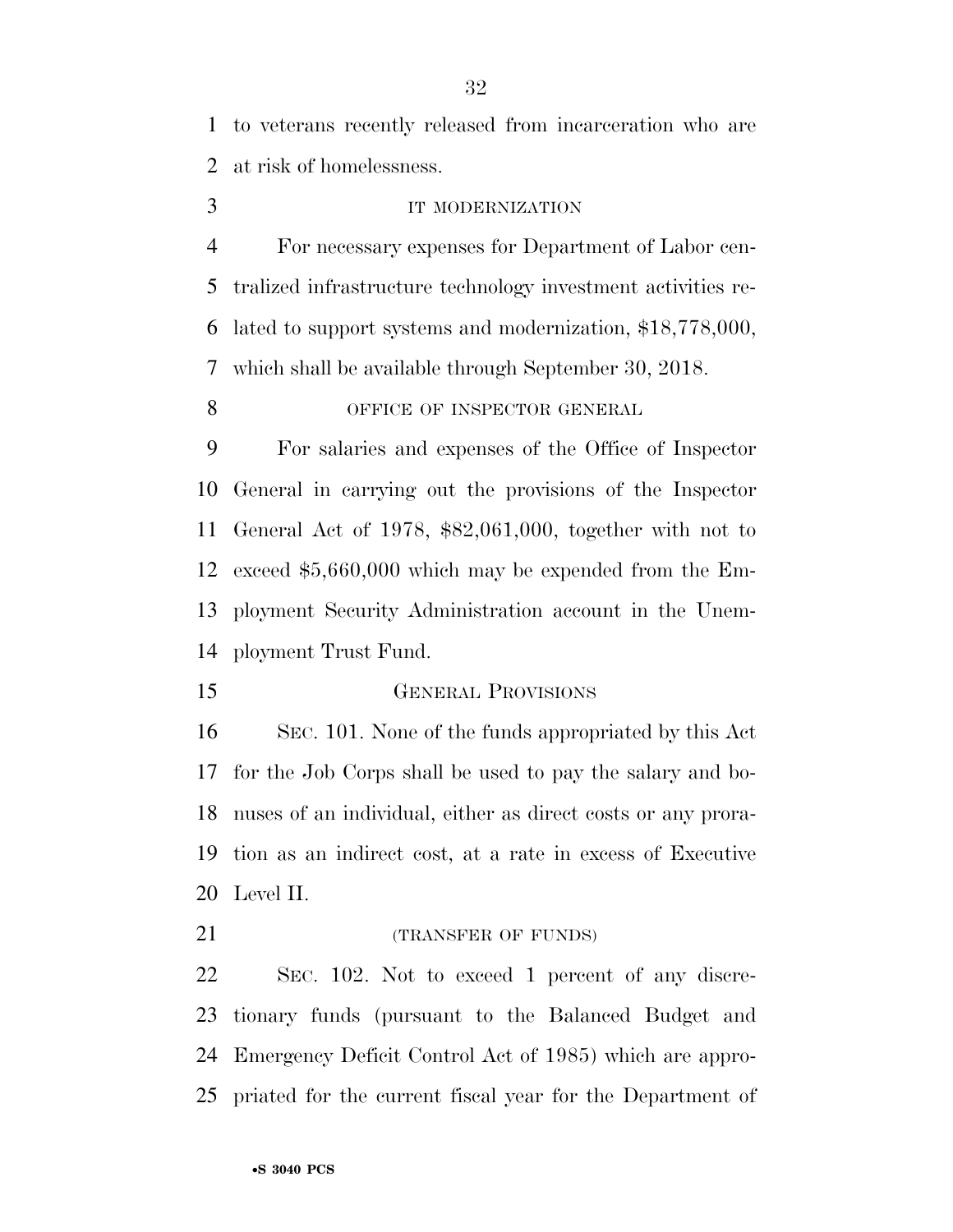Labor in this Act may be transferred between a program, project, or activity, but no such program, project, or activ- ity shall be increased by more than 3 percent by any such transfer: *Provided*, That the transfer authority granted by this section shall not be used to create any new program or to fund any project or activity for which no funds are provided in this Act: *Provided further*, That the Commit- tees on Appropriations of the House of Representatives and the Senate are notified at least 15 days in advance of any transfer.

 SEC. 103. In accordance with Executive Order 13126, none of the funds appropriated or otherwise made available pursuant to this Act shall be obligated or ex- pended for the procurement of goods mined, produced, manufactured, or harvested or services rendered, in whole or in part, by forced or indentured child labor in industries and host countries already identified by the United States Department of Labor prior to enactment of this Act.

 SEC. 104. Except as otherwise provided in this sec- tion, none of the funds made available to the Department of Labor for grants under section 414(c) of the American Competitiveness and Workforce Improvement Act of 1998 (29 U.S.C. 2916a) may be used for any purpose other than competitive grants for training individuals who are older than 16 years of age and are not currently enrolled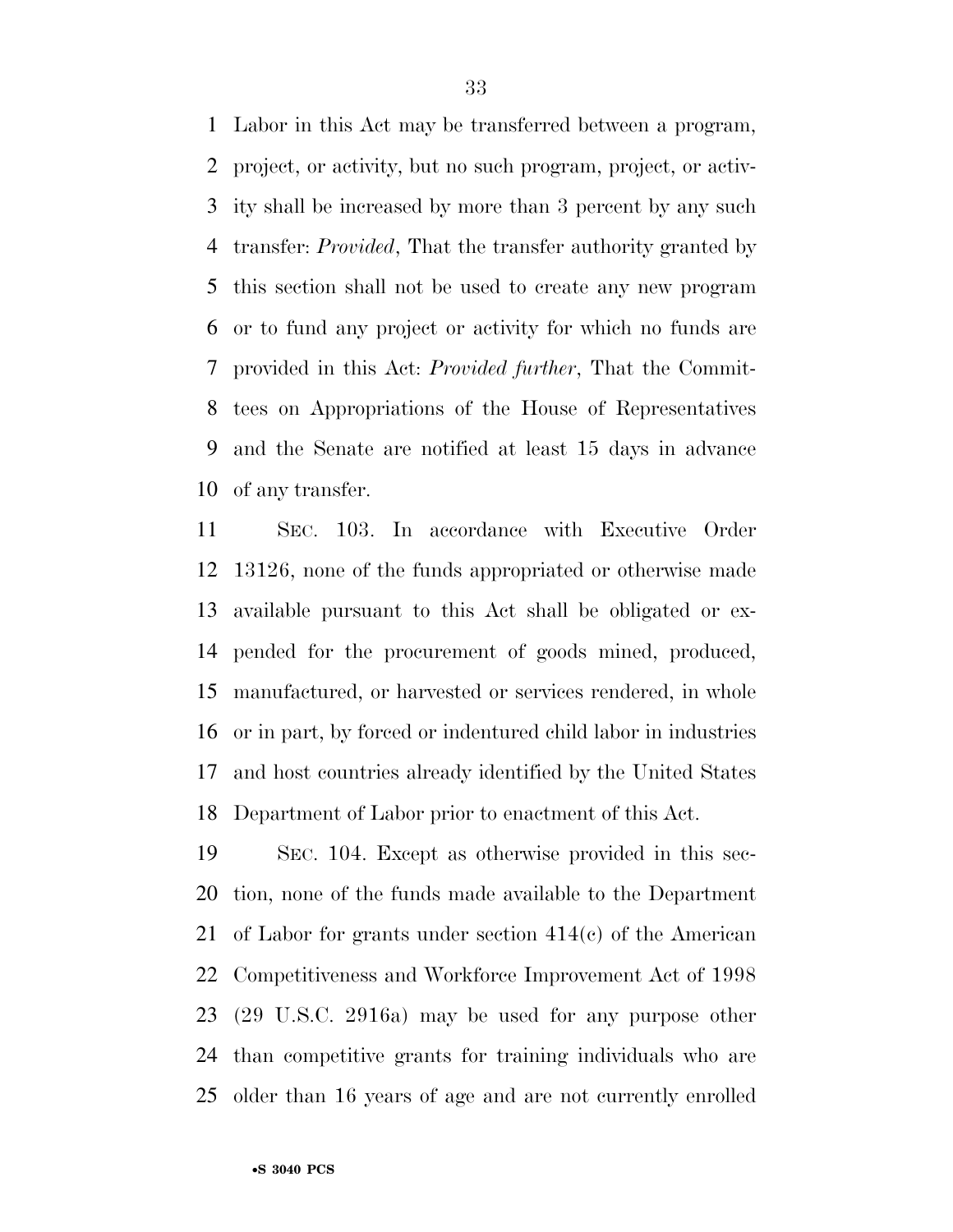in school within a local educational agency in the occupa- tions and industries for which employers are using H–1B visas to hire foreign workers, and the related activities necessary to support such training: *Provided*, That up to \$20,000,000 of such funds shall be available for obligation through September 30, 2018 by the Employment and Training Administration of the Department of Labor to process foreign labor certifications, including wage deter- minations and associated tasks and grants to States, on behalf of nonimmigrants described in section 11 101(a)(15)(H)(ii) of such Act, to the extent necessary to eliminate backlogs and delays.

 SEC. 105. None of the funds made available by this Act under the heading ''Employment and Training Ad- ministration'' shall be used by a recipient or subrecipient of such funds to pay the salary and bonuses of an indi- vidual, either as direct costs or indirect costs, at a rate in excess of Executive Level II. This limitation shall not apply to vendors providing goods and services as defined in Office of Management and Budget Circular A–133. Where States are recipients of such funds, States may es- tablish a lower limit for salaries and bonuses of those re- ceiving salaries and bonuses from subrecipients of such funds, taking into account factors including the relative cost-of-living in the State, the compensation levels for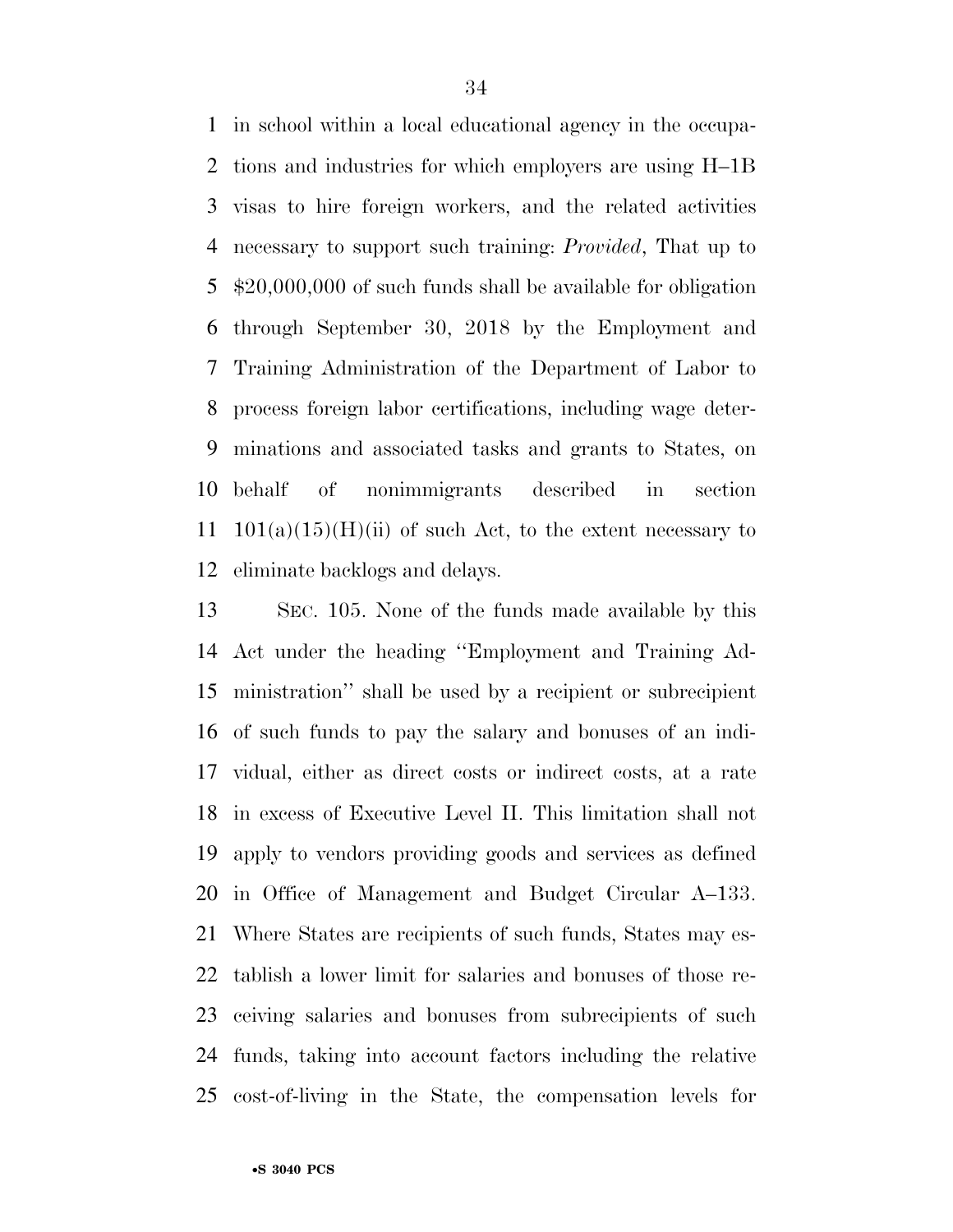comparable State or local government employees, and the size of the organizations that administer Federal pro- grams involved including Employment and Training Ad-ministration programs.

(TRANSFER OF FUNDS)

 SEC. 106. (a) Notwithstanding section 102, the Sec- retary may transfer funds made available to the Employ- ment and Training Administration by this Act, either di- rectly or through a set-aside, for technical assistance serv- ices to grantees to ''Program Administration'' when it is determined that those services will be more efficiently per- formed by Federal employees: *Provided*, That this section shall not apply to section 171 of the WIOA.

 (b) Notwithstanding section 102, the Secretary may transfer not more than 0.5 percent of each discretionary appropriation made available to the Employment and Training Administration by this Act to ''Program Admin- istration'' in order to carry out program integrity activities relating to any of the programs or activities that are fund- ed under any such discretionary appropriations: *Provided*, That funds transferred from under paragraphs (1) and (2) of the ''Office of Job Corps'' account shall be available under paragraph (3) of such account in order to carry out program integrity activities relating to the Job Corps pro-gram: *Provided further*, That funds transferred under this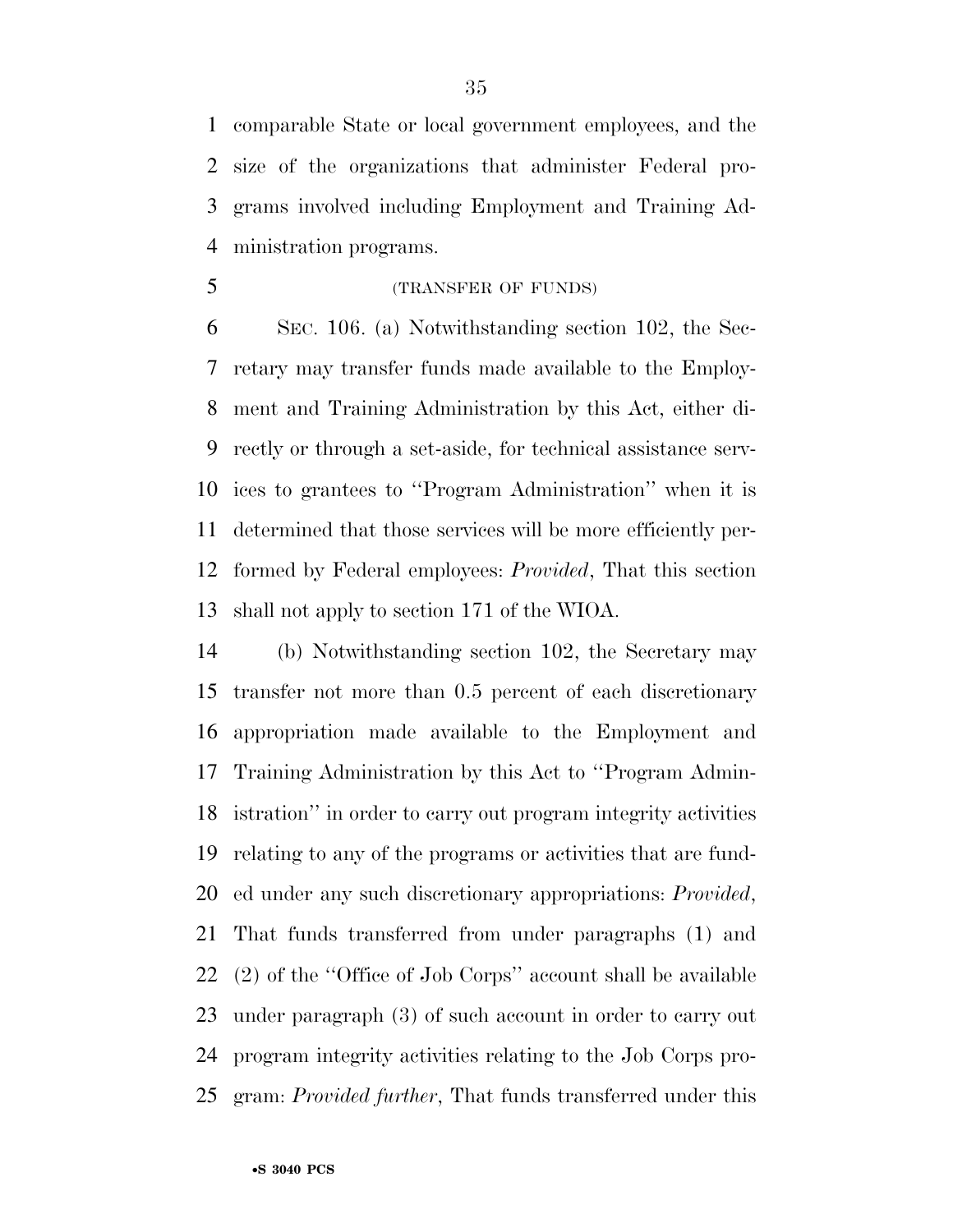subsection shall be available for obligation through Sep-tember 30, 2018.

## (TRANSFER OF FUNDS)

 SEC. 107. (a) The Secretary may reserve not more than 0.75 percent from each appropriation made available in this Act identified in subsection (b) in order to carry out evaluations of any of the programs or activities that are funded under such accounts. Any funds reserved under this section shall be transferred to ''Departmental Man- agement'' for use by the Office of the Chief Evaluation Officer within the Department of Labor, and shall be available for obligation through September 30, 2018: *Pro- vided*, That such funds shall only be available if the Chief Evaluation Officer of the Department of Labor submits a plan to the Committees on Appropriations of the House of Representatives and the Senate describing the evalua- tions to be carried out 15 days in advance of any transfer. (b) The accounts referred to in subsection (a) are: ''Training and Employment Services'', ''Job Corps'', ''Community Service Employment for Older Americans'', ''State Unemployment Insurance and Employment Service Operations'', ''Employee Benefits Security Administra- tion'', ''Office of Workers' Compensation Programs'', ''Wage and Hour Division'', ''Office of Federal Contract Compliance Programs'', ''Office of Labor Management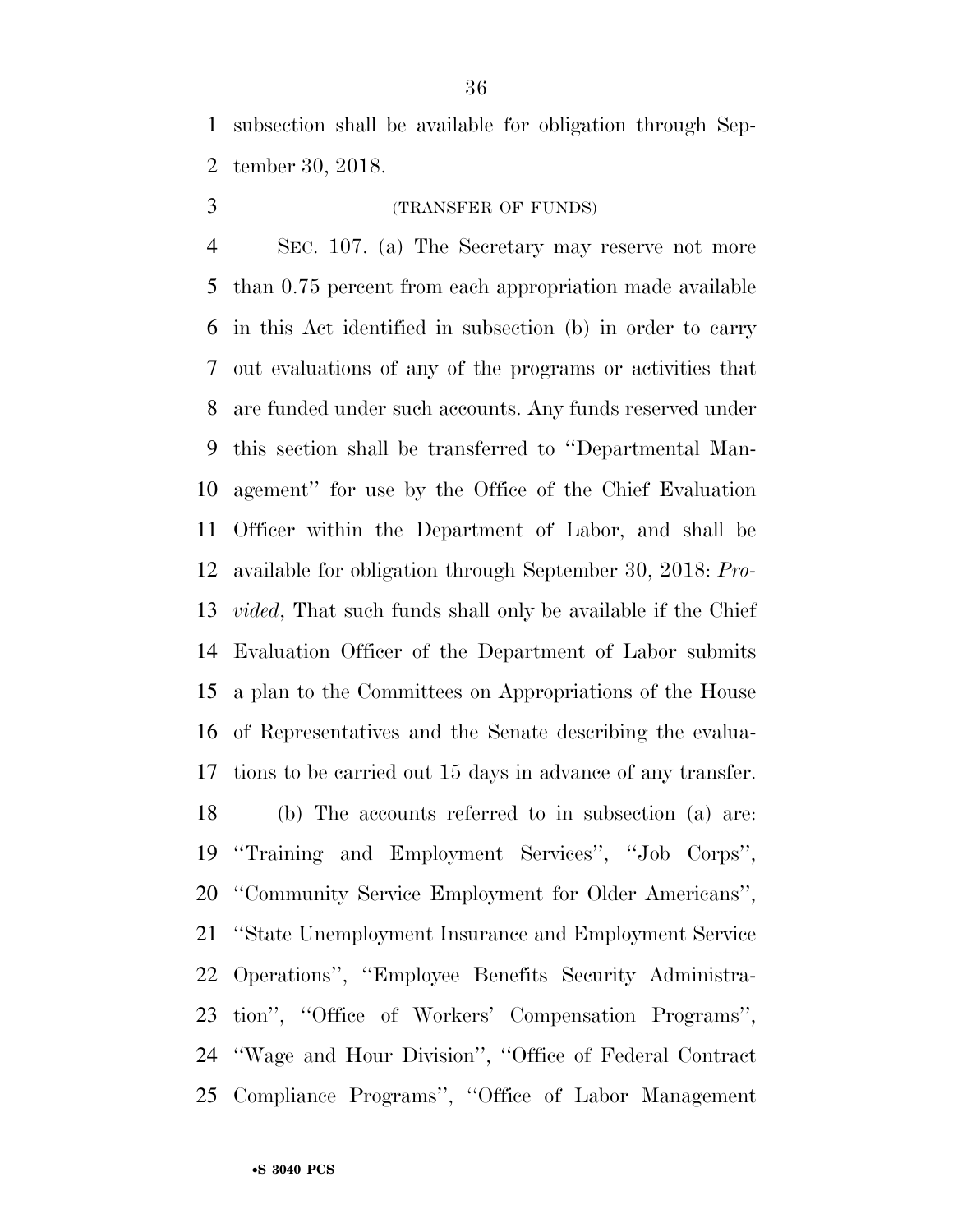Standards'', ''Occupational Safety and Health Adminis- tration'', ''Mine Safety and Health Administration'', ''Of- fice of Disability Employment Policy'', funding made available to the ''Bureau of International Labor Affairs'' and ''Women's Bureau'' within the ''Departmental Man- agement, Salaries and Expenses'' account, and ''Veterans Employment and Training''.

 SEC. 108. (a) Section 7 of the Fair Labor Standards Act of 1938 (29 U.S.C. 207) shall be applied as if the following text is part of such section:

 ''(s)(1) The provisions of this section shall not apply for a period of 2 years after the occurrence of a major disaster to any employee—

 ''(A) employed to adjust or evaluate claims re- sulting from or relating to such major disaster, by an employer not engaged, directly or through an af- filiate, in underwriting, selling, or marketing prop- erty, casualty, or liability insurance policies or con-tracts;

 $\langle$  (B) who receives from such employer on aver- age weekly compensation of not less than \$591.00 per week or any minimum weekly amount estab- lished by the Secretary, whichever is greater, for the number of weeks such employee is engaged in any of the activities described in subparagraph (C); and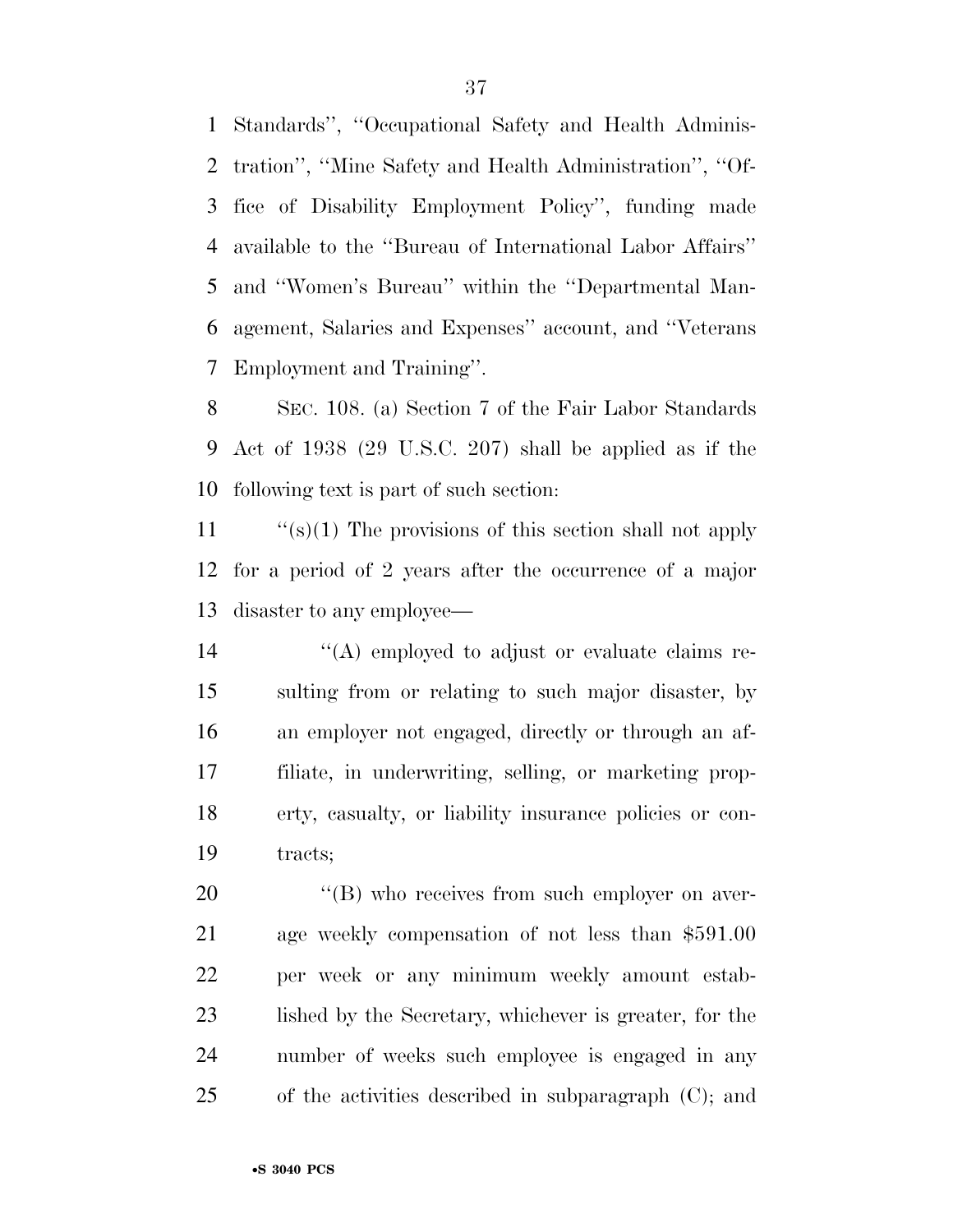| $\mathbf{1}$   | $\lq\lq$ (C) whose duties include any of the following:    |
|----------------|------------------------------------------------------------|
| $\overline{2}$ | "(i) interviewing insured individuals, indi-               |
| 3              | viduals who suffered injuries or other damages             |
| $\overline{4}$ | or losses arising from or relating to a disaster,          |
| 5              | witnesses, or physicians;                                  |
| 6              | "(ii) inspecting property damage or review-                |
| 7              | ing factual information to prepare damage esti-            |
| 8              | mates;                                                     |
| 9              | "(iii) evaluating and making recommenda-                   |
| 10             | tions regarding coverage or compensability of              |
| 11             | claims or determining liability or value aspects           |
| 12             | of claims;                                                 |
| 13             | "(iv) negotiating settlements; or                          |
| 14             | $``(v)$ making recommendations regarding                   |
| 15             | litigation.                                                |
| 16             | $\lq(2)$ The exemption in this subsection shall not affect |
| 17             | the exemption provided by section $13(a)(1)$ .             |
| 18             | $``(3)$ For purposes of this subsection—                   |
| 19             | "(A) the term 'major disaster' means any dis-              |
| 20             | aster or catastrophe declared or designated by any         |
| 21             | State or Federal agency or department;                     |
| 22             | $\lq\lq$ the term 'employee employed to adjust or          |
| 23             | evaluate claims resulting from or relating to such         |
| 24             | major disaster' means an individual who timely se-         |
| 25             | cured or secures a license required by applicable law      |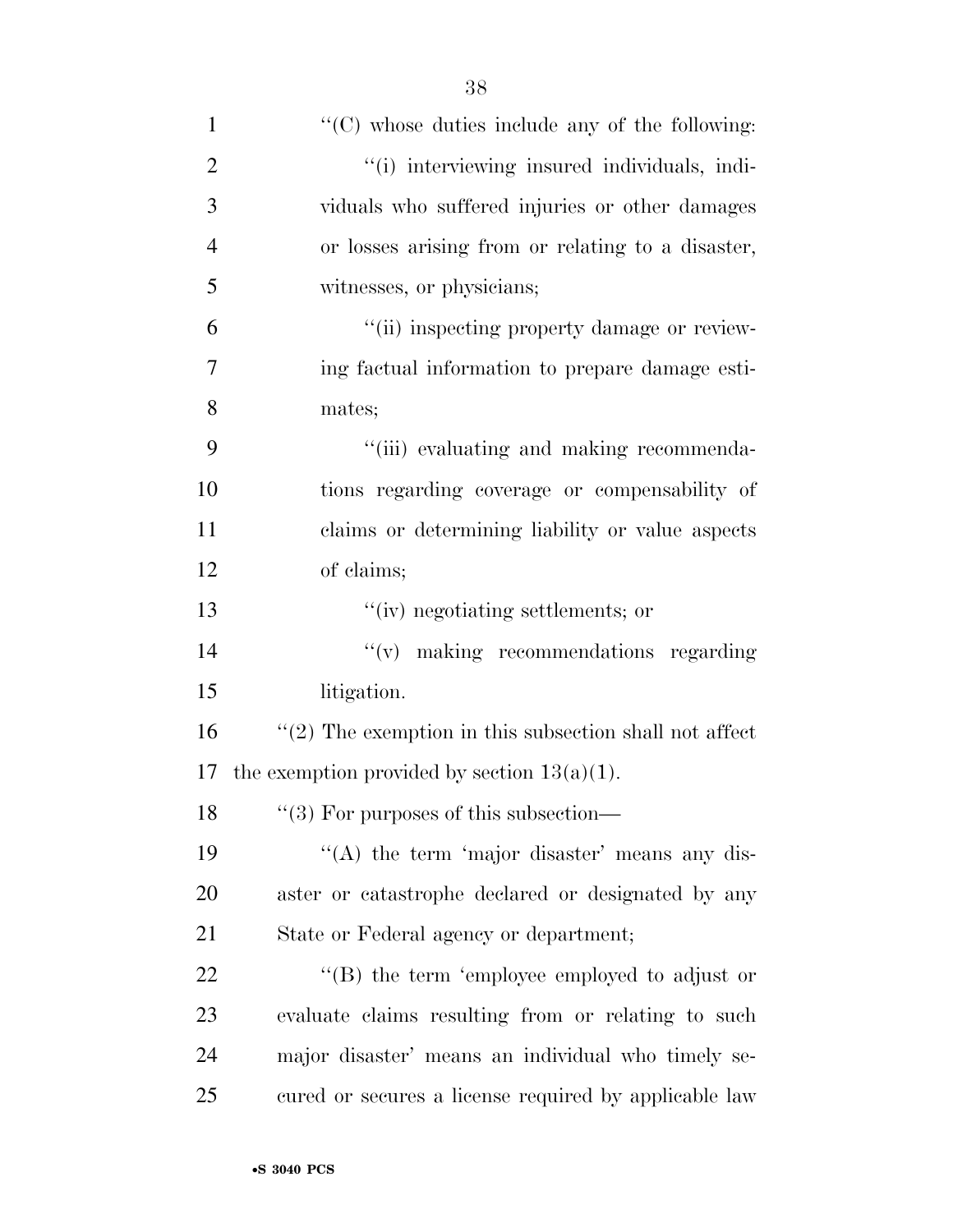to engage in and perform the activities described in 2 clauses (i) through (v) of paragraph  $(1)(C)$  relating to a major disaster, and is employed by an employer that maintains worker compensation insurance cov- erage or protection for its employees, if required by applicable law, and withholds applicable Federal, State, and local income and payroll taxes from the wages, salaries and any benefits of such employees; and

 $\langle ^{\prime}(C) \rangle$  the term 'affiliate' means a company that, by reason of ownership or control of 25 percent or more of the outstanding shares of any class of voting securities of one or more companies, directly or indi- rectly, controls, is controlled by, or is under common control with, another company.''.

 (b) This section shall be effective on the date of en-actment of this Act.

 SEC. 109. (a) FLEXIBILITY WITH RESPECT TO THE CROSSING OF H–2B NONIMMIGRANTS WORKING IN THE SEAFOOD INDUSTRY.—

 (1) IN GENERAL.—Subject to paragraph (2), if a petition for H–2B nonimmigrants filed by an em- ployer in the seafood industry is granted, the em- ployer may bring the nonimmigrants described in the petition into the United States at any time dur-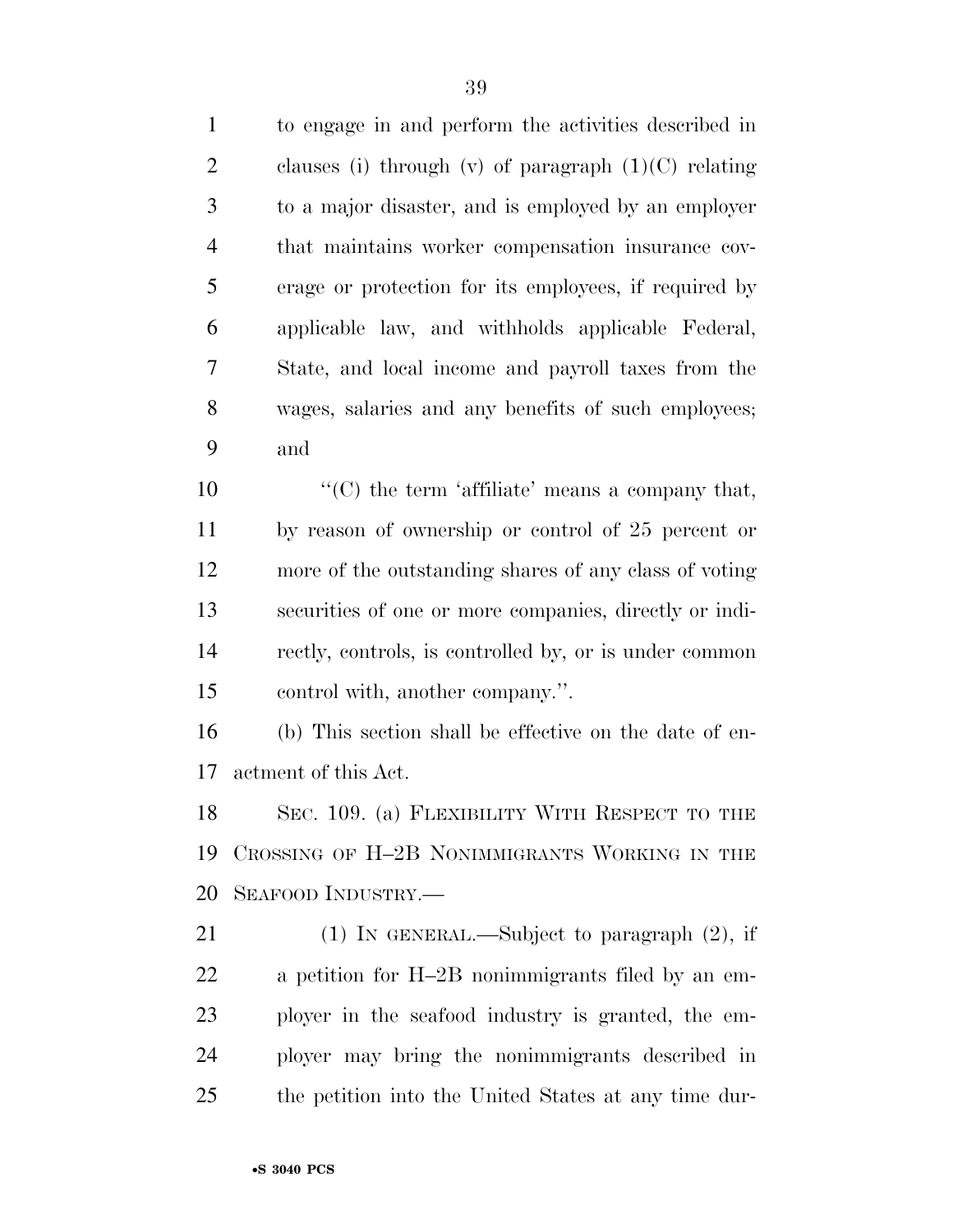| $\mathbf{1}$   | ing the 120-day period beginning on the start date    |
|----------------|-------------------------------------------------------|
| 2              | for which the employer is seeking the services of the |
| 3 <sup>1</sup> | nonimmigrants without filing another petition.        |
| 4              | REQUIREMENTS FOR CROSSINGS AFTER<br>(2)               |

 90TH DAY.—An employer in the seafood industry may not bring H–2B nonimmigrants into the United States after the date that is 90 days after the start date for which the employer is seeking the services of the nonimmigrants unless the employer—

- (A) completes a new assessment of the 11 local labor market by—
- (i) listing job orders in local news- papers on 2 separate Sundays; and (ii) posting the job opportunity on the
- appropriate Department of Labor Elec- tronic Job Registry and at the employer's place of employment; and
- (B) offers the job to an equally or better qualified United States worker who—
- (i) applies for the job; and
- (ii) will be available at the time and 22 place of need.
- (3) EXEMPTION FROM RULES WITH RESPECT TO STAGGERING.—The Secretary of Labor shall not consider an employer in the seafood industry who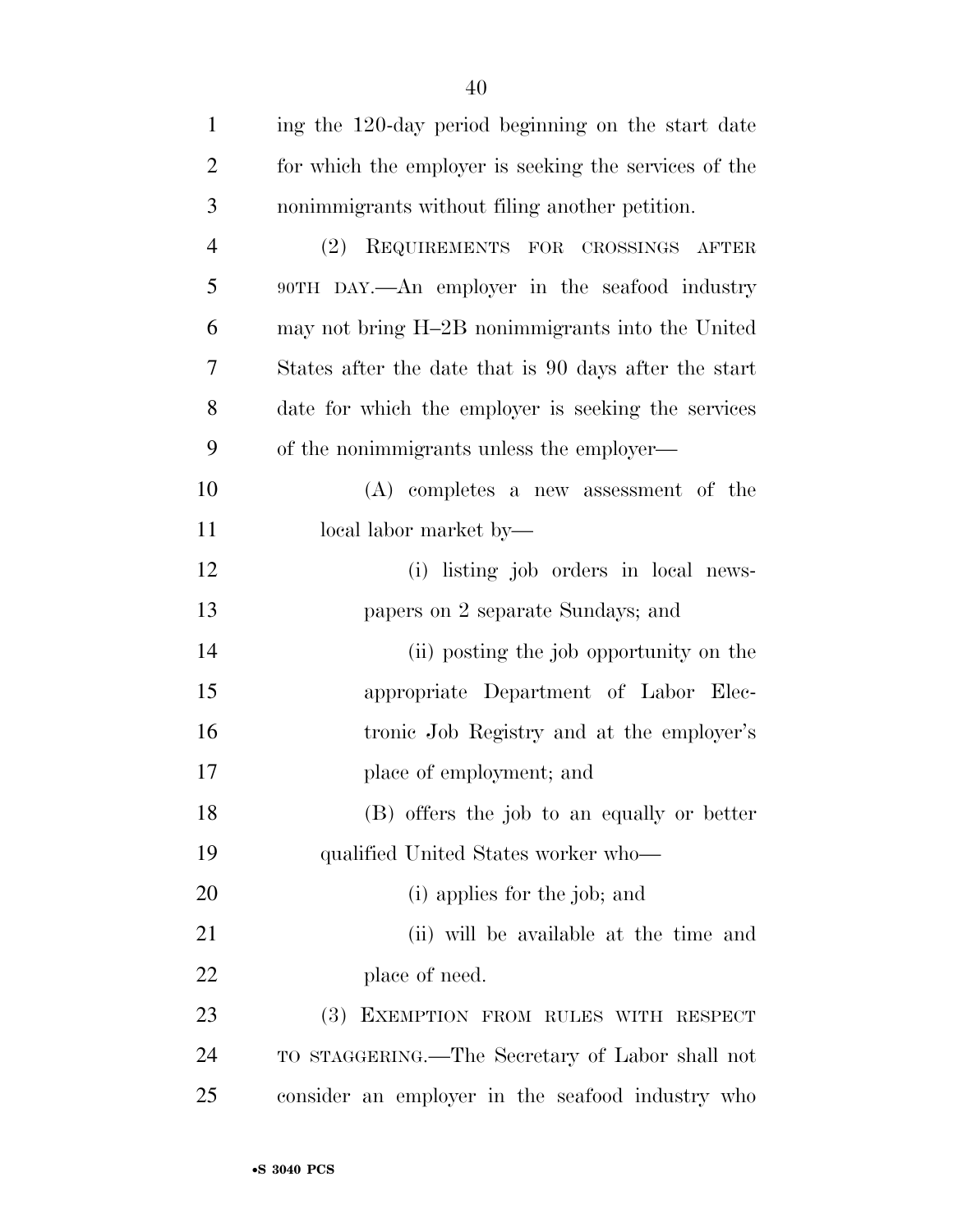brings H–2B nonimmigrants into the United States during the 120-day period specified in paragraph (1) to be staggering the date of need in violation of sec- tion 655.20(d) of title 20, Code of Federal Regula-tions, or any other applicable provision of law.

 (b) H–2B NONIMMIGRANTS DEFINED.—In this sec- tion, the term ''H–2B nonimmigrants'' means aliens ad- mitted to the United States pursuant to section 9 101(a)(15)(H)(ii)(B) of the Immigration and Nationality 10 Act (8 U.S.C. 1101(a)(15)(H)(ii)(B)).

 SEC. 110. The determination of prevailing wage for the purposes of the H–2B program shall be the greater of—(1) the actual wage level paid by the employer to other employees with similar experience and qualifications for such position in the same location; or (2) the prevailing wage level for the occupational classification of the posi- tion in the geographic area in which the H–2B non- immigrant will be employed, based on the best information available at the time of filing the petition. In the deter- mination of prevailing wage for the purposes of the H– 2B program, the Secretary shall accept private wage sur- veys even in instances where Occupational Employment Statistics survey data are available unless the Secretary determines that the methodology and data in the provided survey are not statistically supported.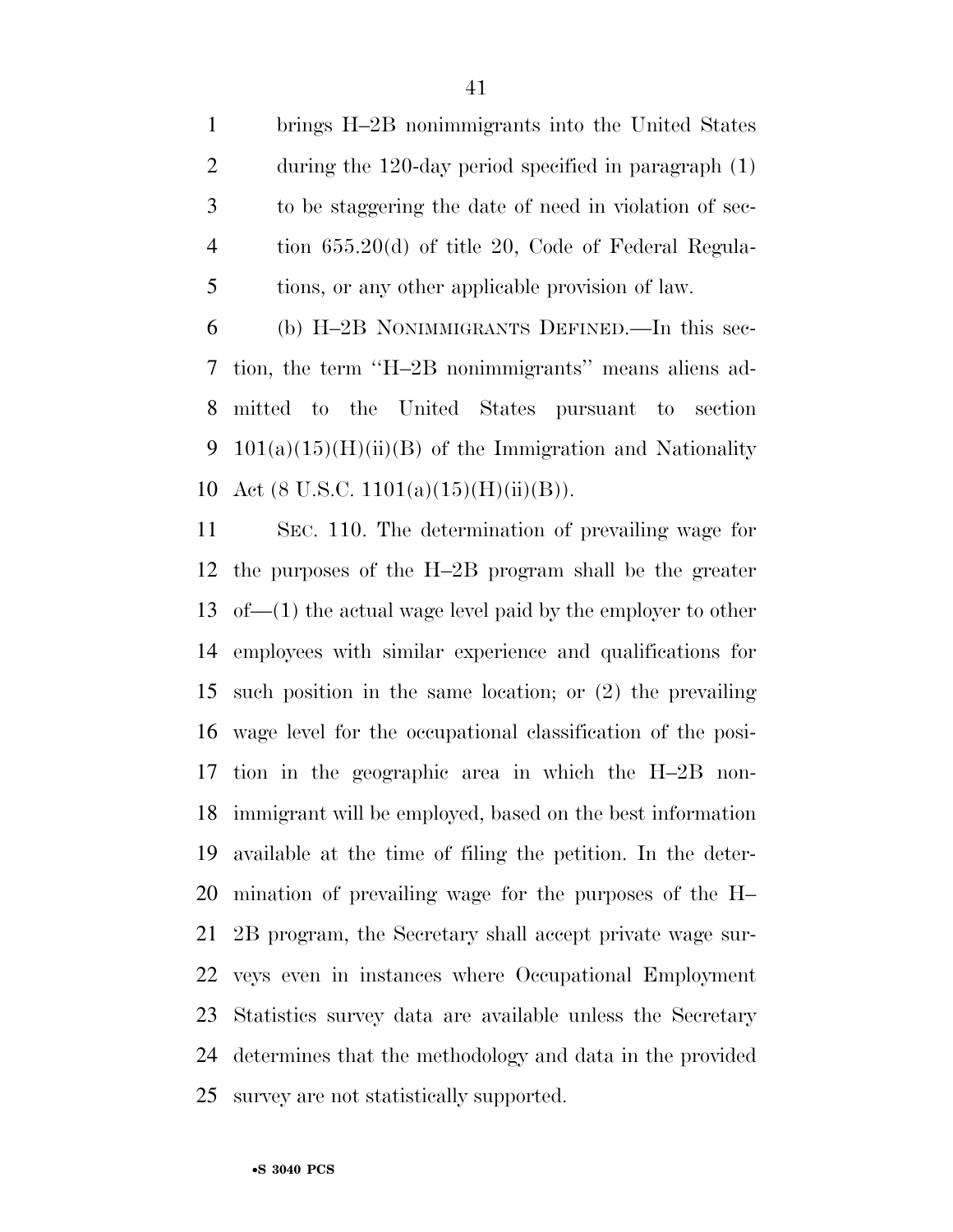SEC. 111. None of the funds in this Act shall be used to enforce the definition of corresponding employment found in 20 CFR 655.5 or the three-fourths guarantee rule definition found in 20 CFR 655.20, or any references thereto. Further, for the purpose of regulating admission of temporary workers under the H–2B program, the defi- nition of temporary need shall be that provided in 8 CFR 8 214.2(h)(6)(ii)(B).

 SEC. 112. None of the funds in this Act shall be used to implement 20 CFR 655.70 and 20 CFR 655.71.

 This title may be cited as the ''Department of Labor Appropriations Act, 2017''.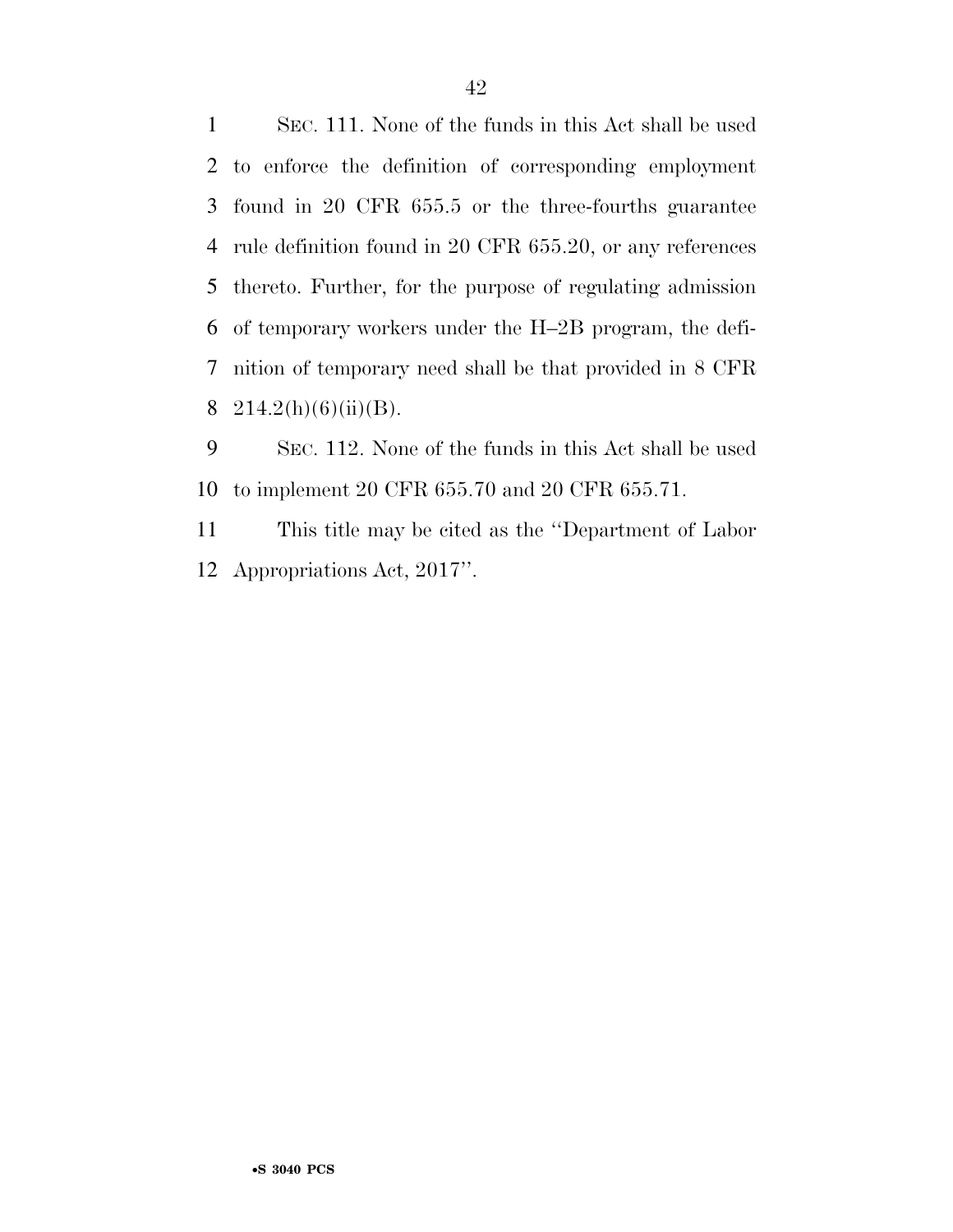|                | 43                                                                    |
|----------------|-----------------------------------------------------------------------|
| $\mathbf{1}$   | TITLE II                                                              |
| $\overline{2}$ | DEPARTMENT OF HEALTH AND HUMAN                                        |
| 3              | <b>SERVICES</b>                                                       |
| 4              | HEALTH RESOURCES AND SERVICES ADMINISTRATION                          |
| 5              | PRIMARY HEALTH CARE                                                   |
| 6              | For carrying out titles II and III of the Public Health               |
| 7              | Service Act (referred to in this Act as the "PHS Act")                |
| 8              | with respect to primary health care and the Native Hawai-             |
| 9              | ian Health Care Act of 1988, \$1,491,522,000: Provided,               |
| 10             | That no more than $$1,000,000$ shall be available until ex-           |
| 11             | pended for carrying out the provisions of section $224(0)$            |
| 12             | of the PHS Act: <i>Provided further</i> , That no more than           |
| 13             | $$99,893,000$ shall be available until expended for carrying          |
| 14             | out the provisions of Public Law 104–73 and for expenses              |
| 15             | incurred by the Department of Health and Human Serv-                  |
| 16             | ices (referred to in this Act as "HHS") pertaining to ad-             |
|                | 17 ministrative claims made under such law: <i>Provided further</i> , |
| 18             | That of funds provided for the Health Centers program,                |
| 19             | as defined by section 330 of the PHS Act, by this Act                 |
| 20             | or any other Act for fiscal year 2017, not less than                  |
| 21             | $$100,000,000$ shall be obligated in fiscal year 2017 to sup-         |
| 22             | port grants to expand medical services, behavioral health,            |
| 23             | oral health, pharmacy, or vision services.                            |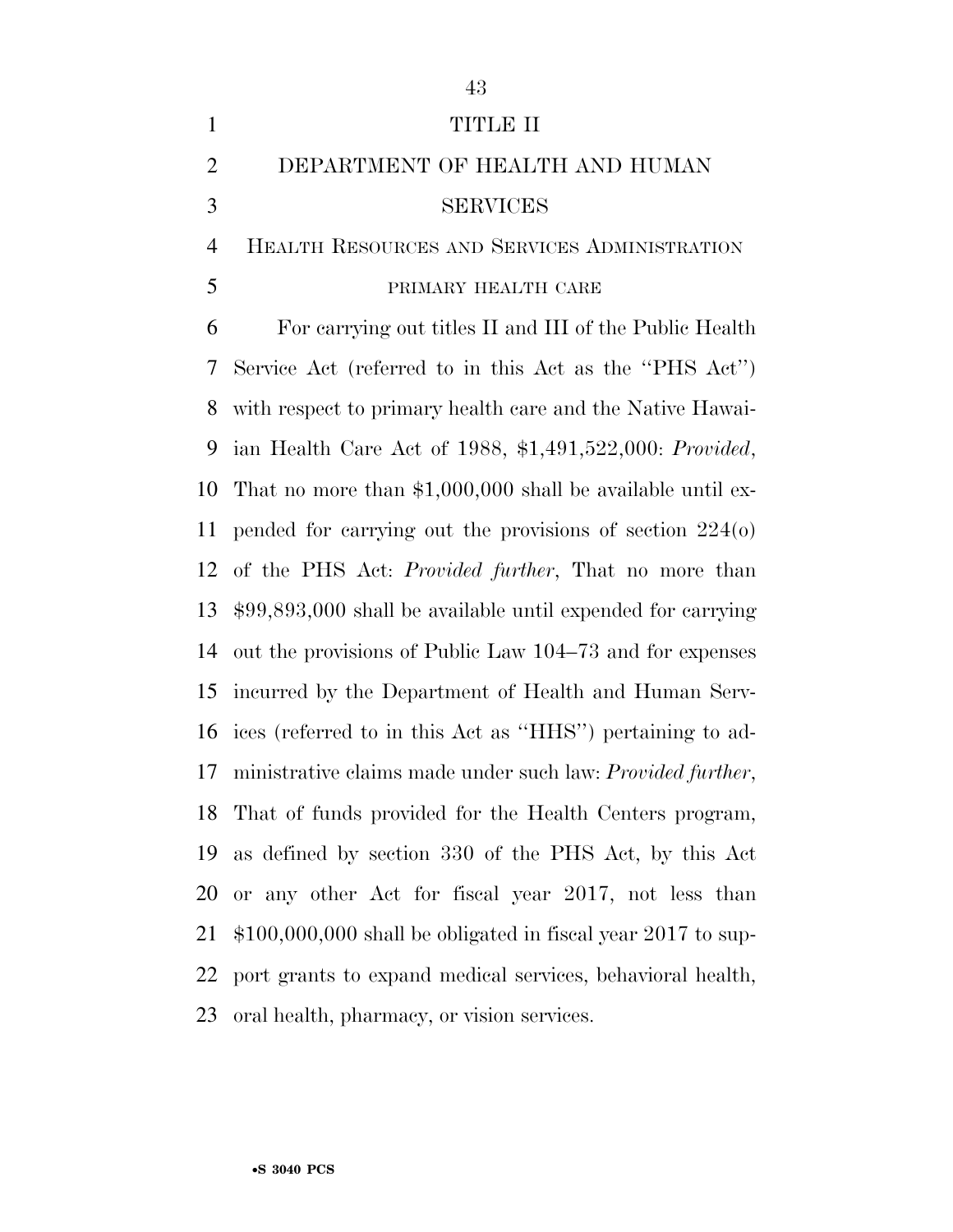#### **HEALTH WORKFORCE**

 For carrying out titles III, VII, and VIII of the PHS Act with respect to the health workforce, section 1128E of the Social Security Act, and the Health Care Quality Improvement Act of 1986, \$826,806,000: *Provided*, That 6 sections  $747(e)(2)$ ,  $751(j)(2)$ ,  $762(k)$ , and the proportional funding amounts in paragraphs (1) through (4) of section 756(e) of the PHS Act shall not apply to funds made available under this heading: *Provided further*, That for any program operating under section 751 of the PHS Act on or before January 1, 2009, the Secretary of Health and Human Services (referred to in this title as the ''Sec- retary'') may hereafter waive any of the requirements con-14 tained in sections  $751(d)(2)(A)$  and  $751(d)(2)(B)$  of such Act for the full project period of a grant under such sec- tion: *Provided further*, That no funds shall be available for section 340G–1 of the PHS Act: *Provided further*, That fees collected for the disclosure of information under section 427(b) of the Health Care Quality Improvement Act of 1986 and sections 1128E(d)(2) and 1921 of the Social Security Act shall be sufficient to recover the full costs of operating the programs authorized by such sec- tions and shall remain available until expended for the Na- tional Practitioner Data Bank: *Provided further*, That funds transferred to this account to carry out section 846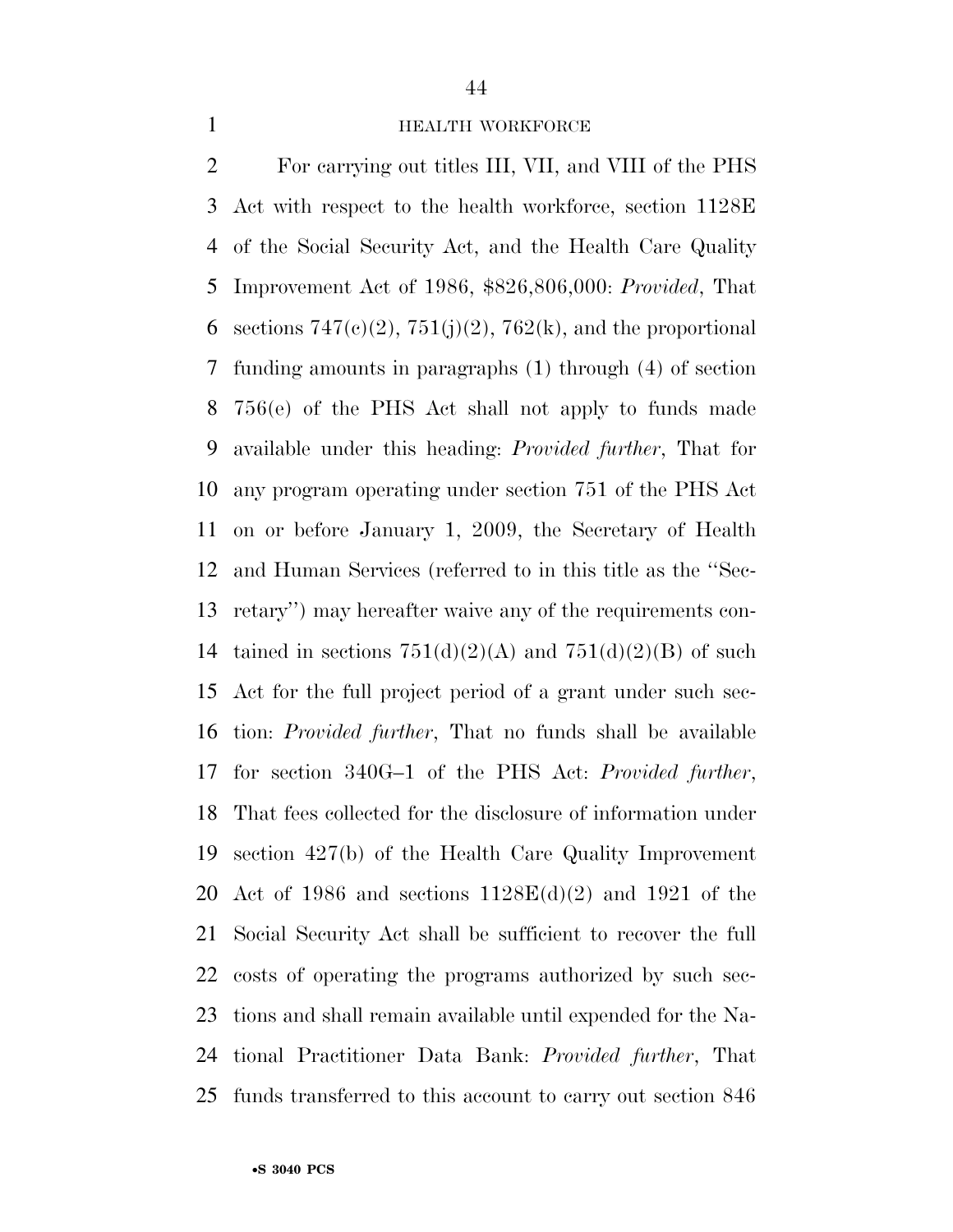and subpart 3 of part D of title III of the PHS Act may be used to make prior year adjustments to awards made under such sections.

### MATERNAL AND CHILD HEALTH

 For carrying out titles III, XI, XII, and XIX of the PHS Act with respect to maternal and child health, title V of the Social Security Act, and section 712 of the Amer- ican Jobs Creation Act of 2004, \$846,617,000: *Provided*, 9 That notwithstanding sections  $502(a)(1)$  and  $502(b)(1)$  of the Social Security Act, not more than \$80,593,000 shall be available for carrying out special projects of regional 12 and national significance pursuant to section  $501(a)(2)$  of such Act and \$10,276,000 shall be available for projects described in subparagraphs (A) through (F) of section  $501(a)(3)$  of such Act.

#### 16 RYAN WHITE HIV/AIDS PROGRAM

 For carrying out title XXVI of the PHS Act with respect to the Ryan White HIV/AIDS program, \$2,293,781,000, of which \$1,970,881,000 shall remain available to the Secretary through September 30, 2019, for parts A and B of title XXVI of the PHS Act, and of which not less than \$900,313,000 shall be for State AIDS Drug Assistance Programs under the authority of 24 section or  $311(c)$  of such Act.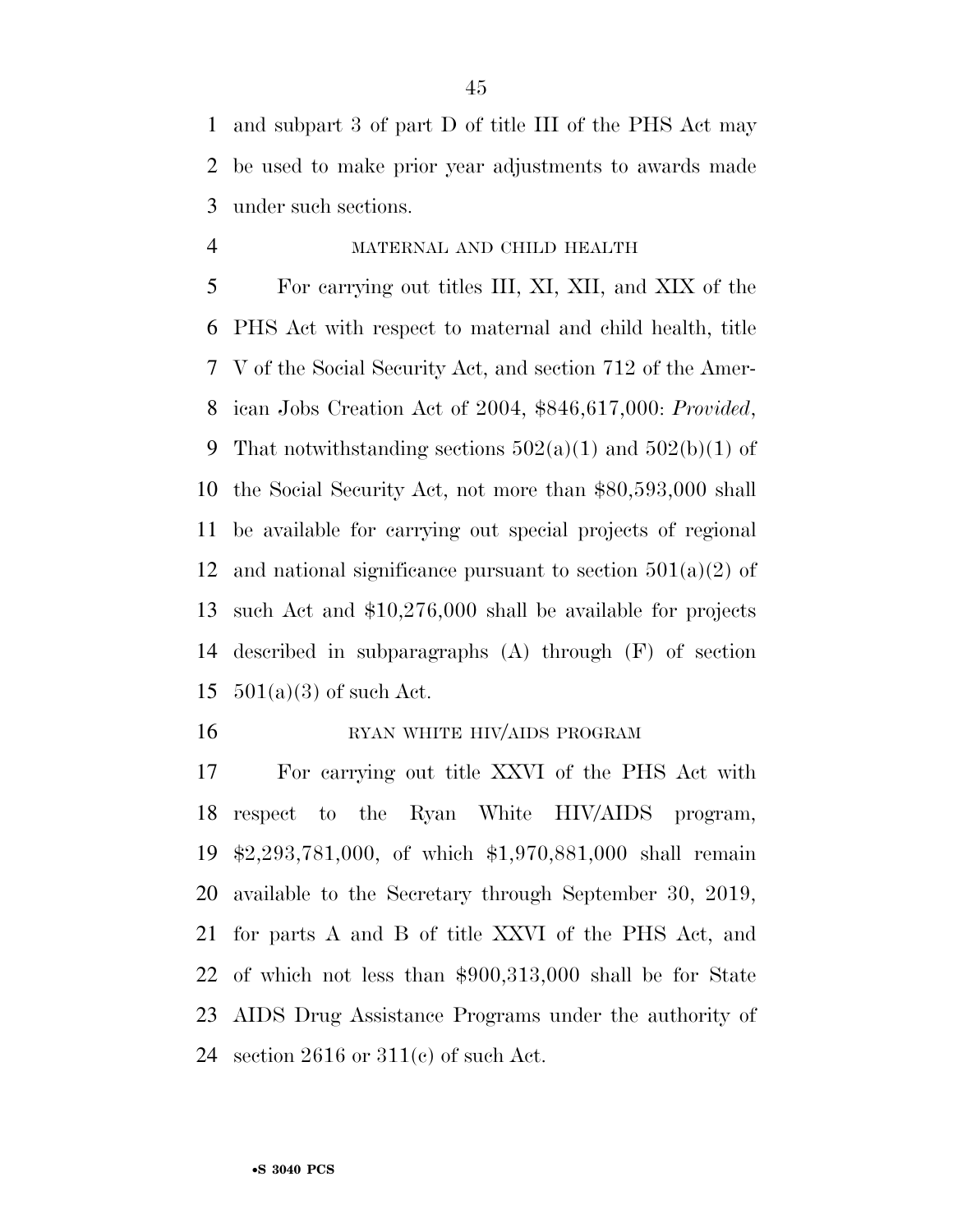## 

#### **HEALTH CARE SYSTEMS**

 For carrying out titles III and XII of the PHS Act with respect to health care systems, and the Stem Cell Therapeutic and Research Act of 2005, \$103,193,000, of which \$122,000 shall be available until expended for facili- ties renovations at the Gillis W. Long Hansen's Disease Center: *Provided*, That the Secretary may collect a fee of 0.1 percent of each purchase of 340B drugs from entities participating in the Drug Pricing Program pursuant to section 340B of the PHS Act to pay for the operating costs of such program: *Provided further*, That fees pursu- ant to the 340B Drug Pricing Program shall be collected by the Secretary based on sales data that shall be sub- mitted by drug manufacturers and shall be credited to this account to remain available until expended.

#### RURAL HEALTH

 For carrying out titles III and IV of the PHS Act with respect to rural health, section 427(a) of the Federal Coal Mine Health and Safety Act of 1969, and sections 711 and 1820 of the Social Security Act, \$152,571,000, of which \$41,609,000 from general revenues, notwith- standing section 1820(j) of the Social Security Act, shall be available for carrying out the Medicare rural hospital flexibility grants program: *Provided*, That of the funds made available under this heading for Medicare rural hos-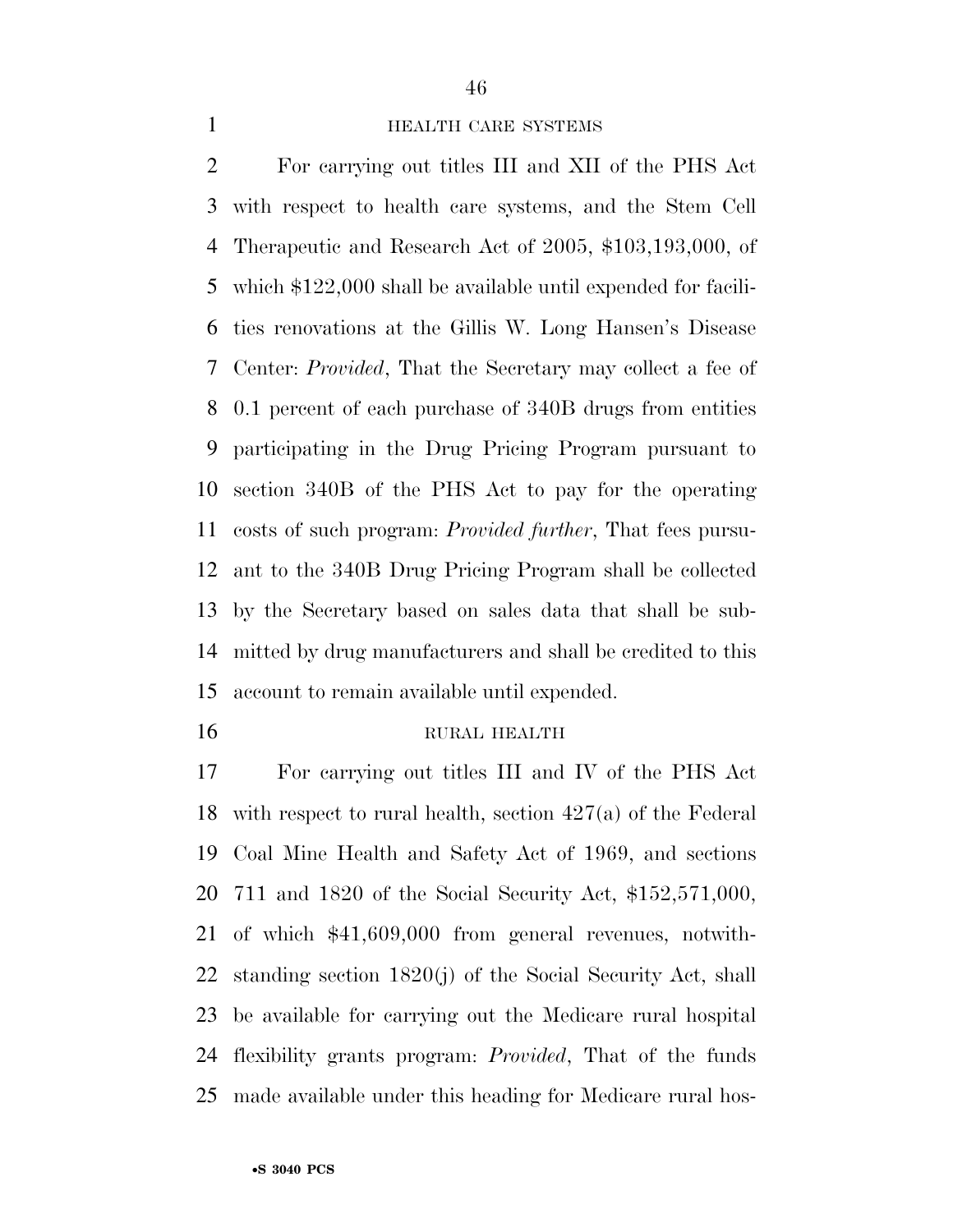pital flexibility grants, \$14,942,000 shall be available for the Small Rural Hospital Improvement Grant Program for quality improvement and adoption of health informa- tion technology and up to \$1,000,000 shall be to carry 5 out section  $1820(g)(6)$  of the Social Security Act, with 6 funds provided for grants under section  $1820(g)(6)$  avail- able for the purchase and implementation of telehealth services, including pilots and demonstrations on the use of electronic health records to coordinate rural veterans care between rural providers and the Department of Vet- erans Affairs electronic health record system: *Provided further*, That notwithstanding section 338J(k) of the PHS Act, \$9,511,000 shall be available for State Offices of Rural Health.

#### FAMILY PLANNING

 For carrying out the program under title X of the PHS Act to provide for voluntary family planning projects, \$286,479,000: *Provided,* That amounts provided to said projects under such title shall not be expended for abortions, that all pregnancy counseling shall be nondirec- tive, and that such amounts shall not be expended for any activity (including the publication or distribution of lit- erature) that in any way tends to promote public support or opposition to any legislative proposal or candidate for public office.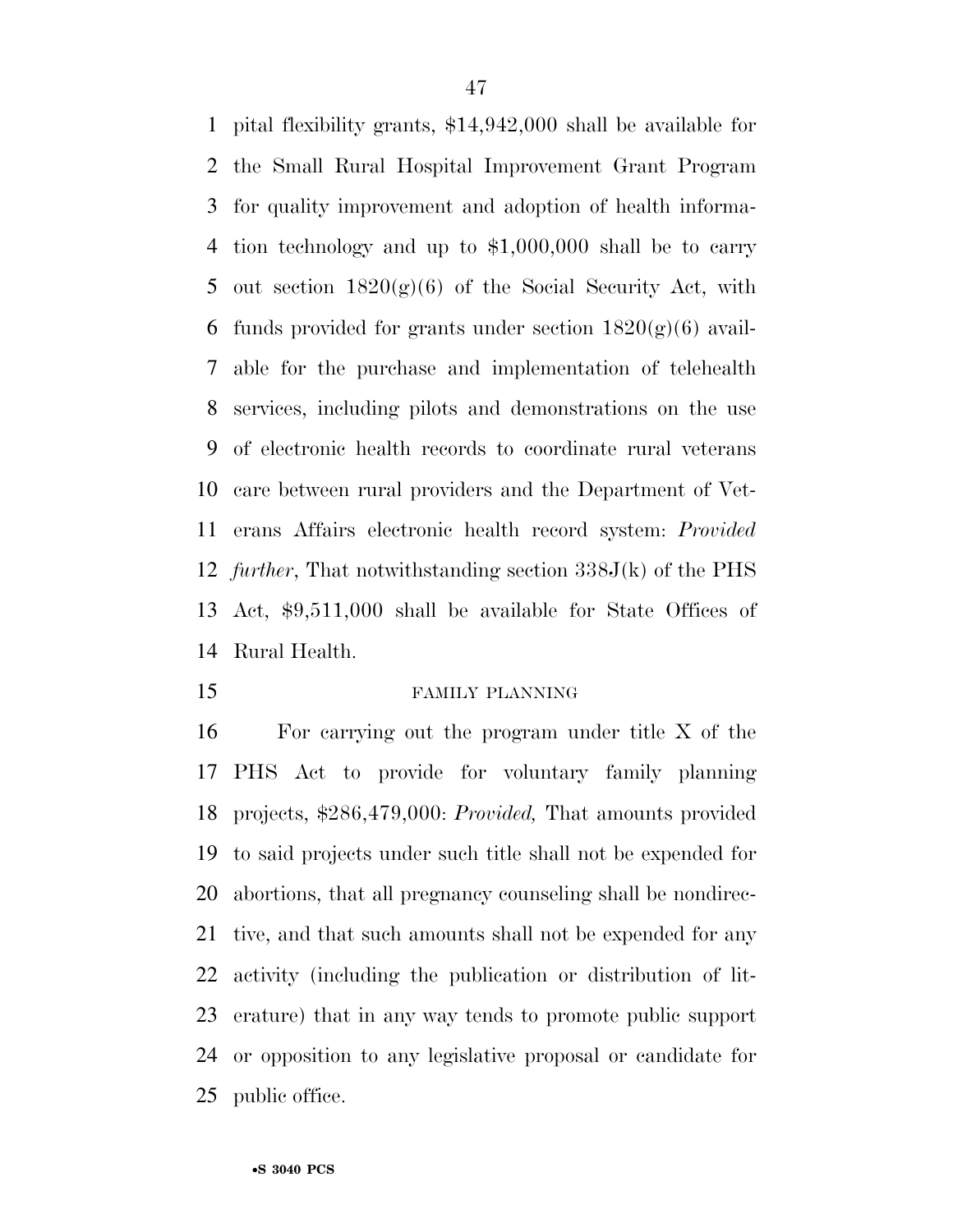#### PROGRAM MANAGEMENT

 For program support in the Health Resources and Services Administration, \$154,000,000: *Provided*, That funds made available under this heading may be used to supplement program support funding provided under the headings ''Primary Health Care'', ''Health Workforce'', ''Maternal and Child Health'', ''Ryan White HIV/AIDS Program'', ''Health Care Systems'', and ''Rural Health''. VACCINE INJURY COMPENSATION PROGRAM TRUST FUND For payments from the Vaccine Injury Compensation Program Trust Fund (the ''Trust Fund''), such sums as may be necessary for claims associated with vaccine-re- lated injury or death with respect to vaccines administered after September 30, 1988, pursuant to subtitle 2 of title XXI of the PHS Act, to remain available until expended: *Provided*, That for necessary administrative expenses, not to exceed \$7,500,000 shall be available from the Trust Fund to the Secretary.

CENTERS FOR DISEASE CONTROL AND PREVENTION

IMMUNIZATION AND RESPIRATORY DISEASES

 For carrying out titles II, III, XVII, and XXI, and section 2821 of the PHS Act, titles II and IV of the Immi- gration and Nationality Act, and section 501 of the Ref- ugee Education Assistance Act, with respect to immuniza-tion and respiratory diseases, \$459,055,000.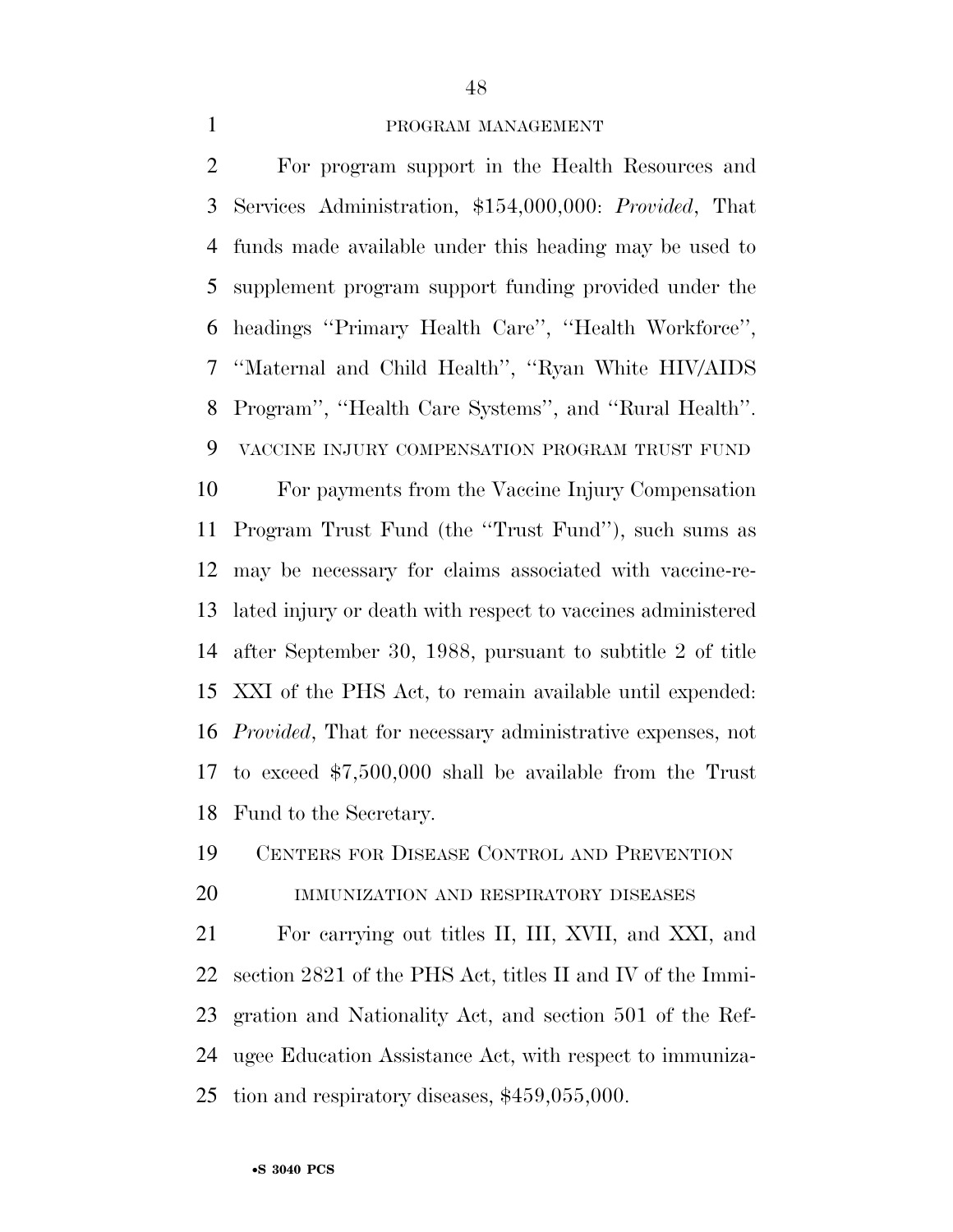HIV/AIDS, VIRAL HEPATITIS, SEXUALLY TRANSMITTED DISEASES, AND TUBERCULOSIS PREVENTION For carrying out titles II, III, XVII, and XXIII of the PHS Act with respect to HIV/AIDS, viral hepatitis, sexually transmitted diseases, and tuberculosis prevention, \$1,112,278,000.

EMERGING AND ZOONOTIC INFECTIOUS DISEASES

 For carrying out titles II, III, and XVII, and section 2821 of the PHS Act, titles II and IV of the Immigration and Nationality Act, and section 501 of the Refugee Edu- cation Assistance Act, with respect to emerging and zoonotic infectious diseases, \$526,885,000.

CHRONIC DISEASE PREVENTION AND HEALTH

#### PROMOTION

 For carrying out titles II, III, XI, XV, XVII, and XIX of the PHS Act with respect to chronic disease pre- vention and health promotion, \$726,696,000: *Provided*, That funds appropriated under this account may be avail- able for making grants under section 1509 of the PHS Act for not less than 21 States, tribes, or tribal organiza- tions: *Provided further*, That of the funds available under this heading, \$10,000,000 shall be available to continue and expand community specific extension and outreach programs to combat obesity in counties with the highest levels of obesity: *Provided further*, That the proportional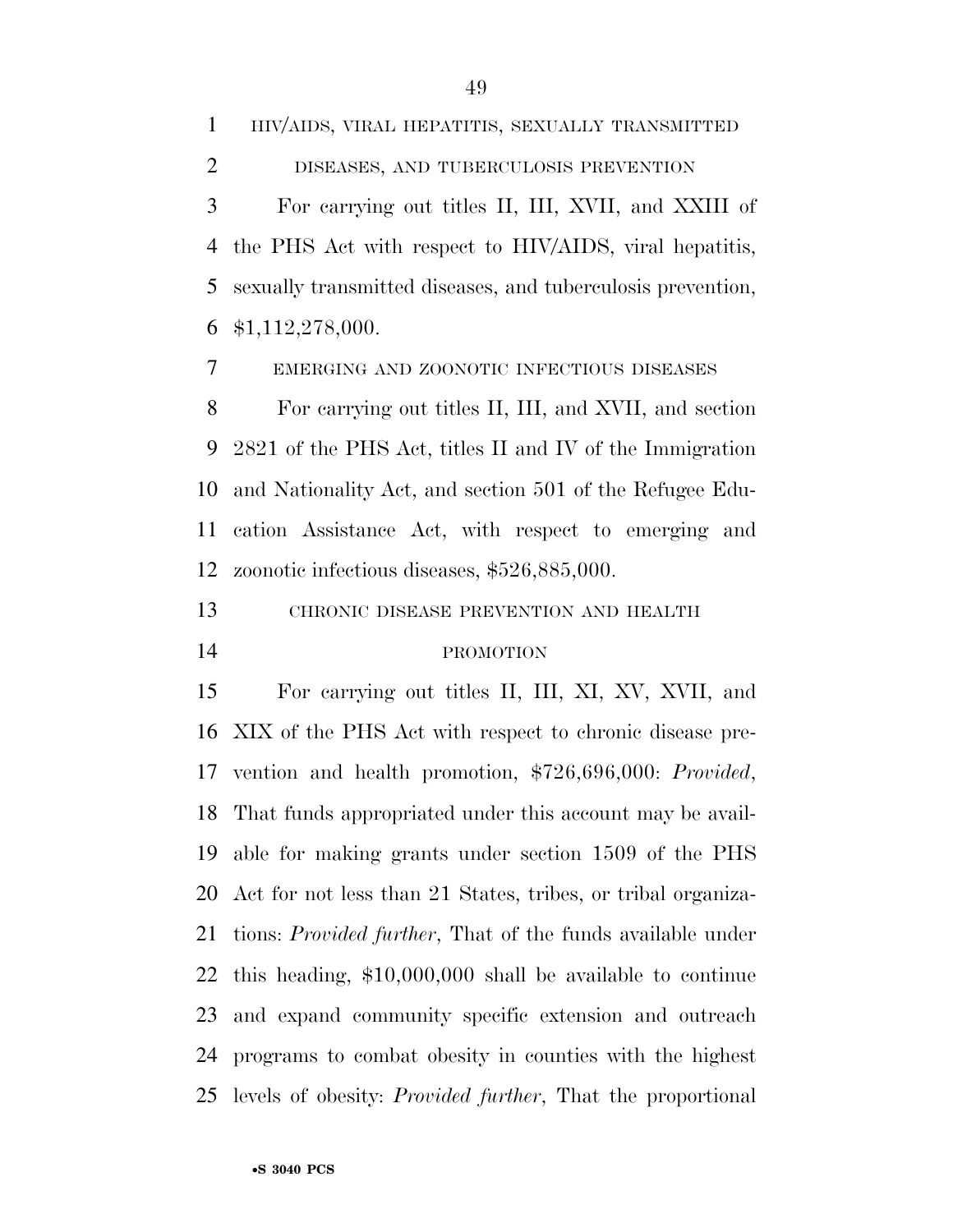funding requirements under section 1503(a) of the PHS Act shall not apply to funds made available under this heading. BIRTH DEFECTS, DEVELOPMENTAL DISABILITIES, DISABILITIES AND HEALTH For carrying out titles II, III, XI, and XVII of the PHS Act with respect to birth defects, developmental dis- abilities, disabilities and health, \$137,560,000. PUBLIC HEALTH SCIENTIFIC SERVICES For carrying out titles II, III, and XVII of the PHS Act with respect to health statistics, surveillance, health informatics, and workforce development, \$485,000,000. ENVIRONMENTAL HEALTH For carrying out titles II, III, and XVII of the PHS Act with respect to environmental health, \$165,303,000. INJURY PREVENTION AND CONTROL For carrying out titles II, III, and XVII of the PHS Act with respect to injury prevention and control, \$264,059,000: *Provided*, That of the funds provided under this heading, \$98,000,000 shall be available for an evi- dence-based opioid drug overdose prevention program. NATIONAL INSTITUTE FOR OCCUPATIONAL SAFETY AND HEALTH For carrying out titles II, III, and XVII of the PHS Act, sections 101, 102, 103, 201, 202, 203, 301, and 501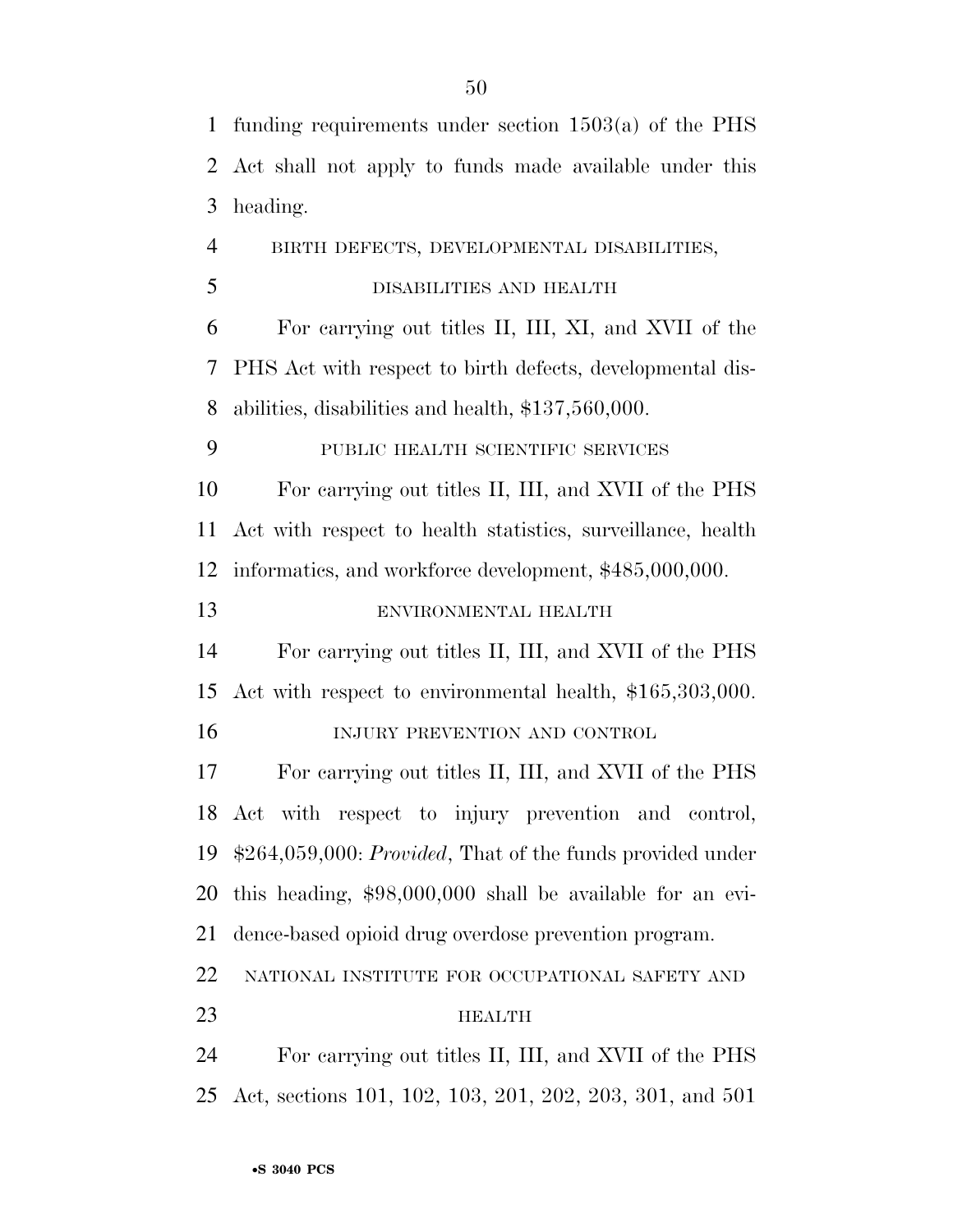of the Federal Mine Safety and Health Act, section 13 of the Mine Improvement and New Emergency Response Act, and sections 20, 21, and 22 of the Occupational Safe- ty and Health Act, with respect to occupational safety and health, \$334,121,000.

# ENERGY EMPLOYEES OCCUPATIONAL ILLNESS COMPENSATION PROGRAM

 For necessary expenses to administer the Energy Employees Occupational Illness Compensation Program Act, \$55,358,000, to remain available until expended: *Pro- vided*, That this amount shall be available consistent with the provision regarding administrative expenses in section 151(b) of division B, title I of Public Law 106–554.

#### GLOBAL HEALTH

 For carrying out titles II, III, and XVII of the PHS Act with respect to global health, \$432,121,000, of which \$128,421,000 for international HIV/AIDS shall remain available through September 30, 2018: *Provided,* That funds may be used for purchase and insurance of official motor vehicles in foreign countries.

PUBLIC HEALTH PREPAREDNESS AND RESPONSE

 For carrying out titles II, III, and XVII of the PHS Act with respect to public health preparedness and re- sponse, and for expenses necessary to support activities related to countering potential biological, nuclear, radio-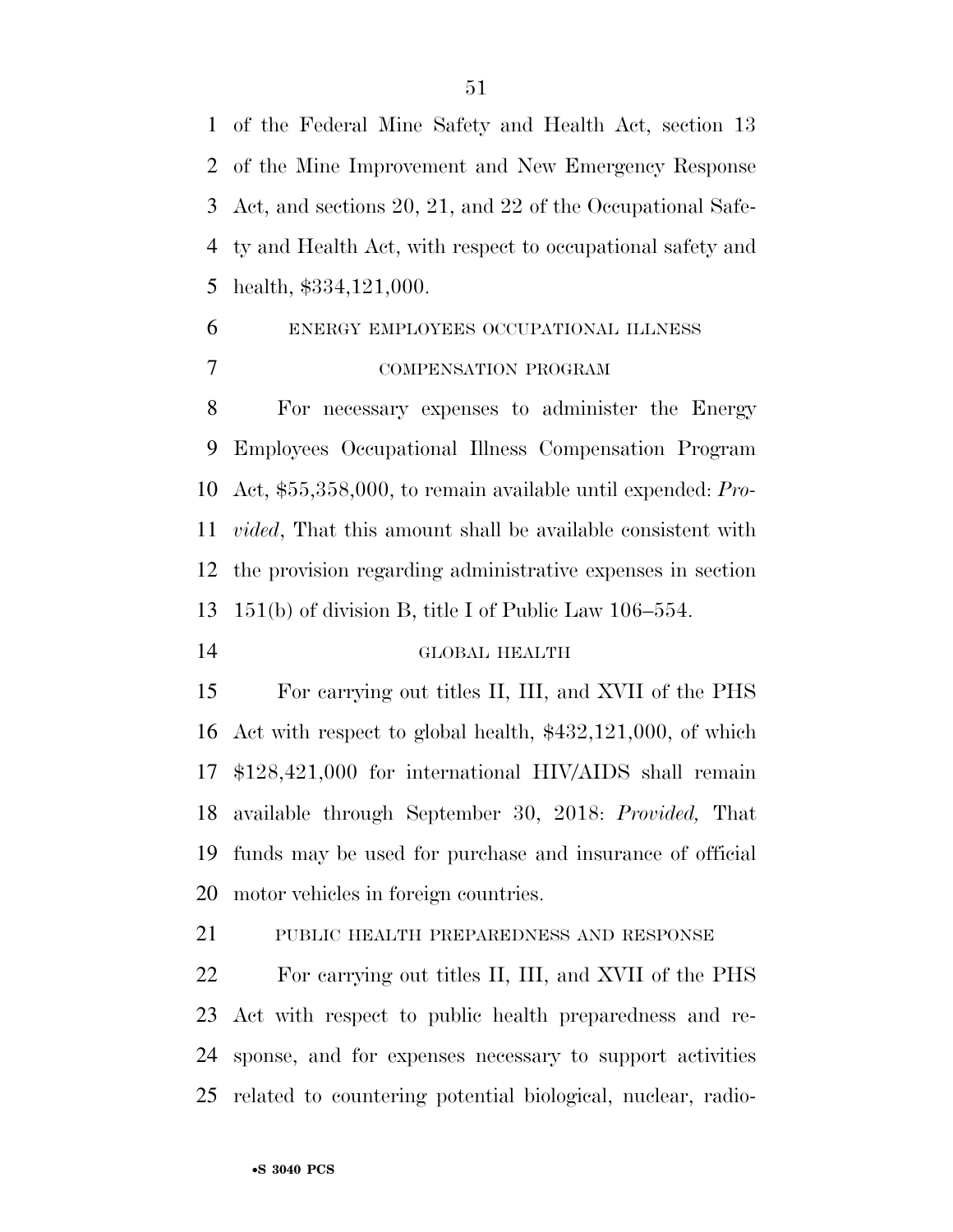logical, and chemical threats to civilian populations, \$1,396,800,000 of which \$575,000,000 shall remain avail- able until expended for the Strategic National Stockpile: *Provided*, That in the event the Director of the Centers for Disease Control and Prevention (referred to in this title as ''CDC'') activates the Emergency Operations Cen- ter, the Director of the CDC may detail CDC staff without reimbursement for up to 90 days to support the work of the CDC Emergency Operations Center, so long as the Director provides a notice to the Committees on Appro- priations of the House of Representatives and the Senate within 15 days of the use of this authority and a full re- port within 30 days after use of this authority which in- cludes the number of staff and funding level broken down by the originating center and number of days detailed: *Provided further*, That funds appropriated under this heading may be used to support a contract for the oper- ation and maintenance of an aircraft in direct support of activities throughout CDC to ensure the agency is pre-pared to address public health preparedness emergencies.

CDC-WIDE ACTIVITIES AND PROGRAM SUPPORT

 For carrying out titles II, III, XVII and XIX, and section 2821 of the PHS Act and for cross-cutting activi- ties and program support for activities funded in other appropriations included in this Act for the Centers for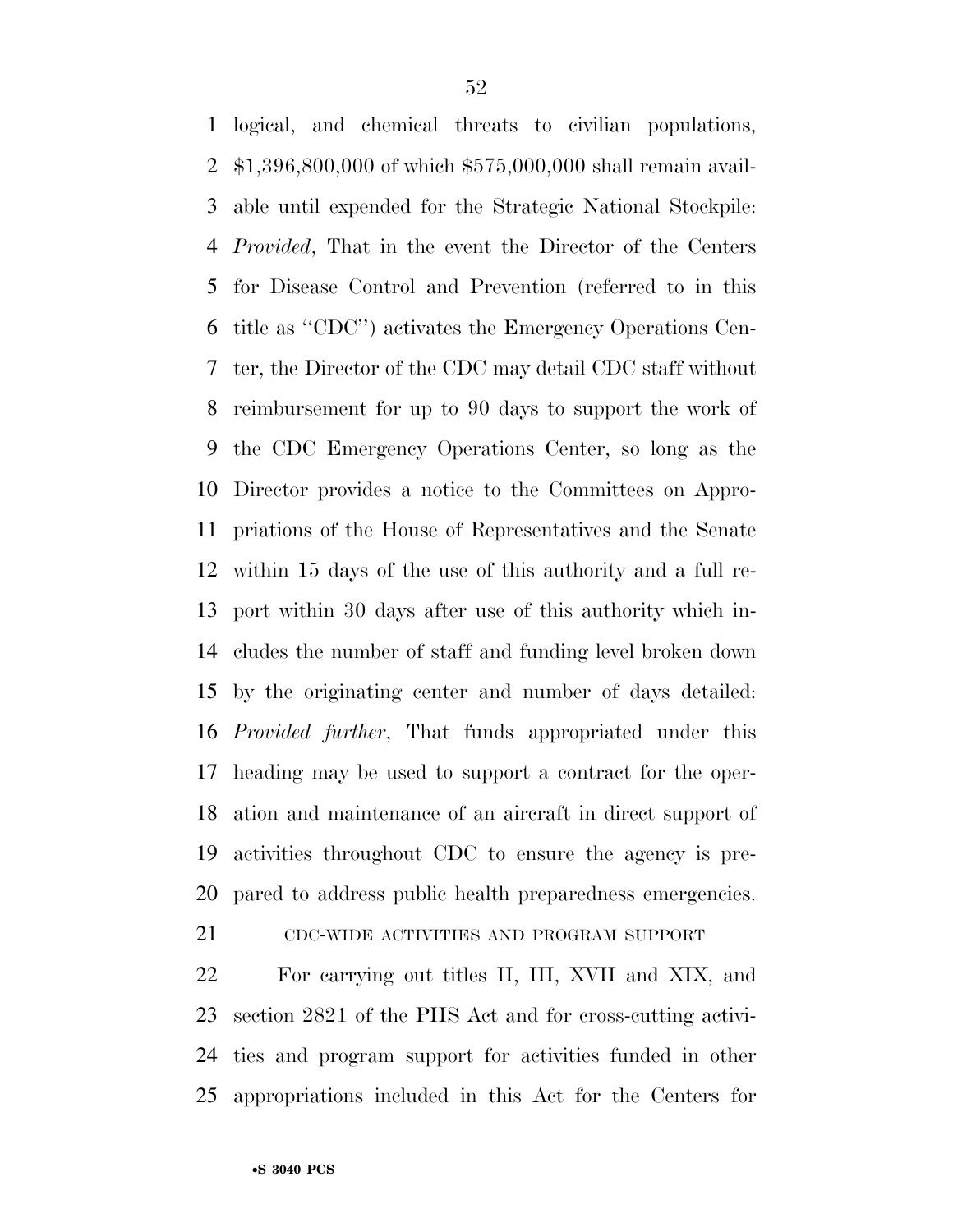Disease Control and Prevention, and for acquisition of real property, equipment, construction, demolition, and renova- tion of facilities, \$113,570,000: *Provided*, That para- graphs (1) through (3) of subsection (b) of section 2821 of the PHS Act shall not apply to funds appropriated under this heading and in all other accounts of the CDC: *Provided further*, That employees of CDC or the Public Health Service, both civilian and commissioned officers, detailed to States, municipalities, or other organizations under authority of section 214 of the PHS Act, or in over- seas assignments, shall be treated as non-Federal employ- ees for reporting purposes only and shall not be included within any personnel ceiling applicable to the Agency, Service, or HHS during the period of detail or assignment: *Provided further*, That amounts appropriated under this heading for acquisition of real property, equipment, con- struction, demolition, and renovation of facilities shall re- main available until September 30, 2021: *Provided further*, That funds previously set-aside by CDC for repair and up- grade of the Lake Lynn Experimental Mine and Labora- tory shall be used to acquire a replacement mine safety research facility: *Provided further*, That in addition, the prior year unobligated balance of any amounts assigned to former employees in accounts of CDC made available for Individual Learning Accounts shall be credited to and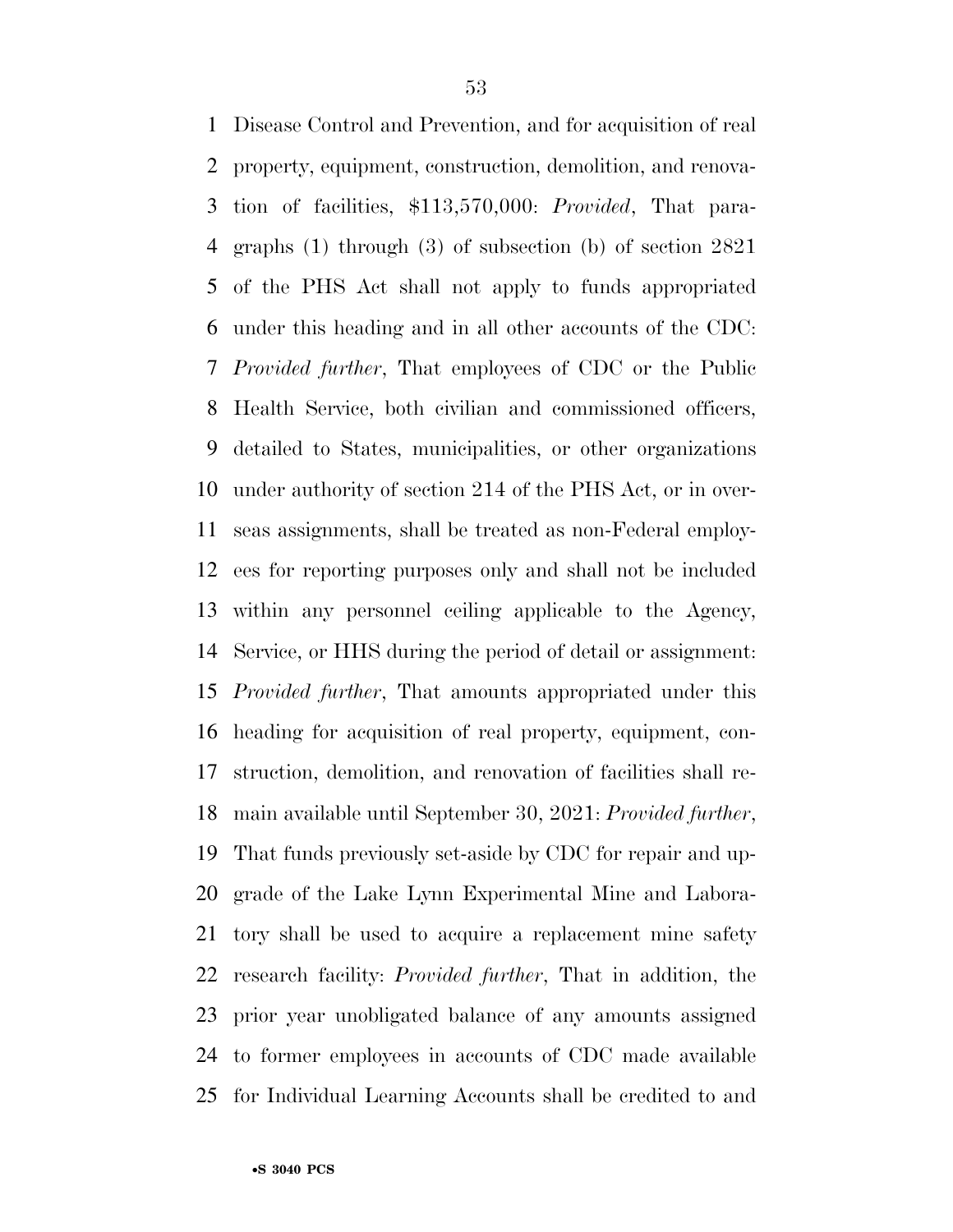merged with the amounts made available under this head- ing to support the replacement of the mine safety research facility: *Provided further*, That CDC may use up to \$10,000 from amounts appropriated to CDC in this Act for official reception and representation expenses when specifically approved by the Director of CDC: *Provided further*, That in addition, such sums as may be derived from authorized user fees, which shall be credited to the appropriation charged with the cost thereof: *Provided fur- ther*, That with respect to the previous proviso, authorized user fees from the Vessel Sanitation Program and the Respirator Certification Program shall be available through September 30, 2018.

#### NATIONAL INSTITUTES OF HEALTH

#### NATIONAL CANCER INSTITUTE

 For carrying out section 301 and title IV of the PHS Act with respect to cancer, \$5,429,769,000, of which up to \$50,000,000 may be used for facilities repairs and im- provements at the National Cancer Institute—Frederick Federally Funded Research and Development Center in Frederick, Maryland.

NATIONAL HEART, LUNG, AND BLOOD INSTITUTE

 For carrying out section 301 and title IV of the PHS Act with respect to cardiovascular, lung, and blood dis-eases, and blood and blood products, \$3,242,685,000.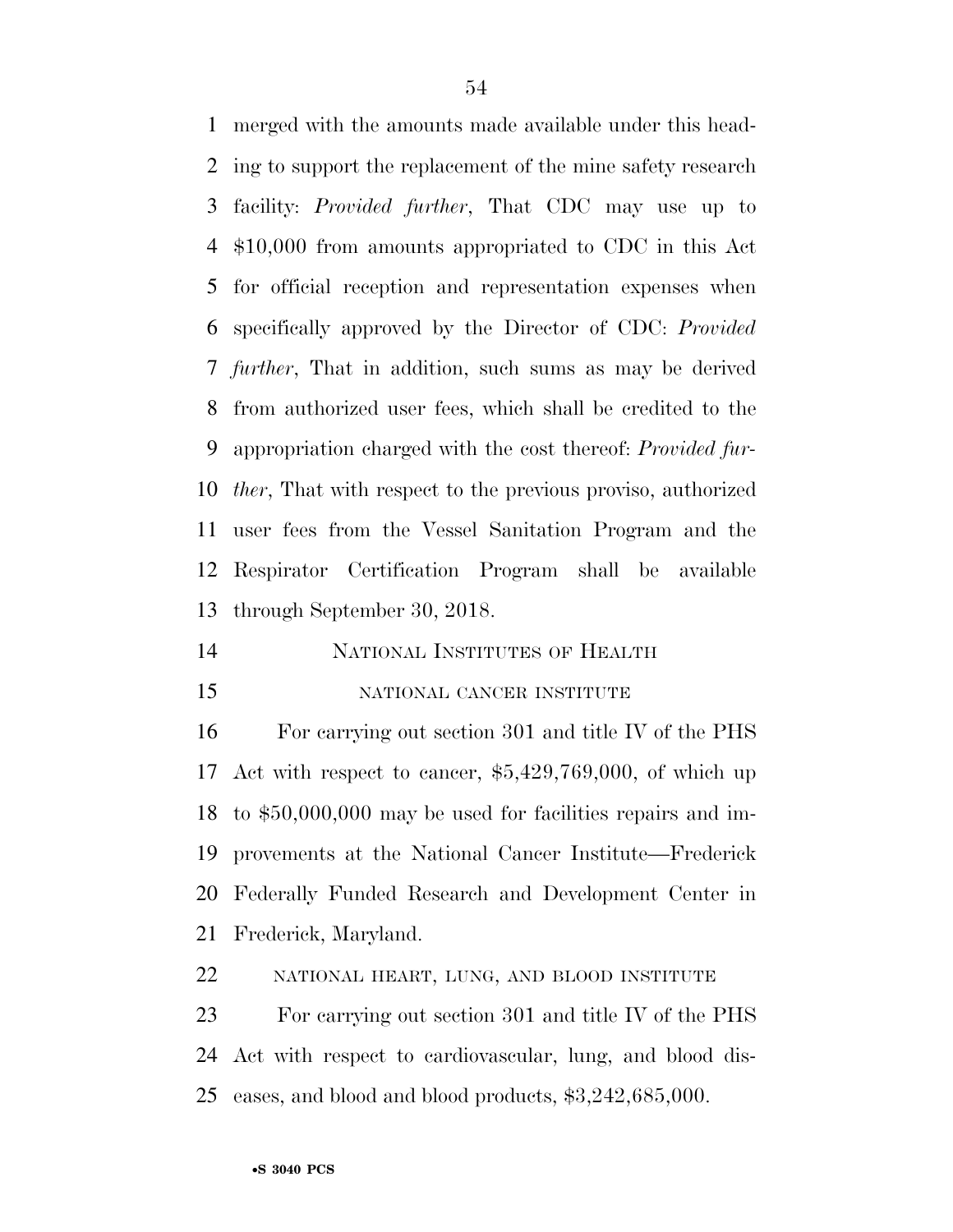NATIONAL INSTITUTE OF DENTAL AND CRANIOFACIAL RESEARCH For carrying out section 301 and title IV of the PHS Act with respect to dental and craniofacial diseases, \$430,544,000. NATIONAL INSTITUTE OF DIABETES AND DIGESTIVE AND KIDNEY DISEASES For carrying out section 301 and title IV of the PHS Act with respect to diabetes and digestive and kidney dis- ease, \$1,891,652,000. NATIONAL INSTITUTE OF NEUROLOGICAL DISORDERS AND STROKE For carrying out section 301 and title IV of the PHS Act with respect to neurological disorders and stroke, \$1,803,306,000. NATIONAL INSTITUTE OF ALLERGY AND INFECTIOUS DISEASES For carrying out section 301 and title IV of the PHS Act with respect to allergy and infectious diseases, \$4,961,305,000. NATIONAL INSTITUTE OF GENERAL MEDICAL SCIENCES For carrying out section 301 and title IV of the PHS Act with respect to general medical sciences, \$2,633,755,000, of which \$857,000,000 shall be from funds available under section 241 of the PHS Act: *Pro-*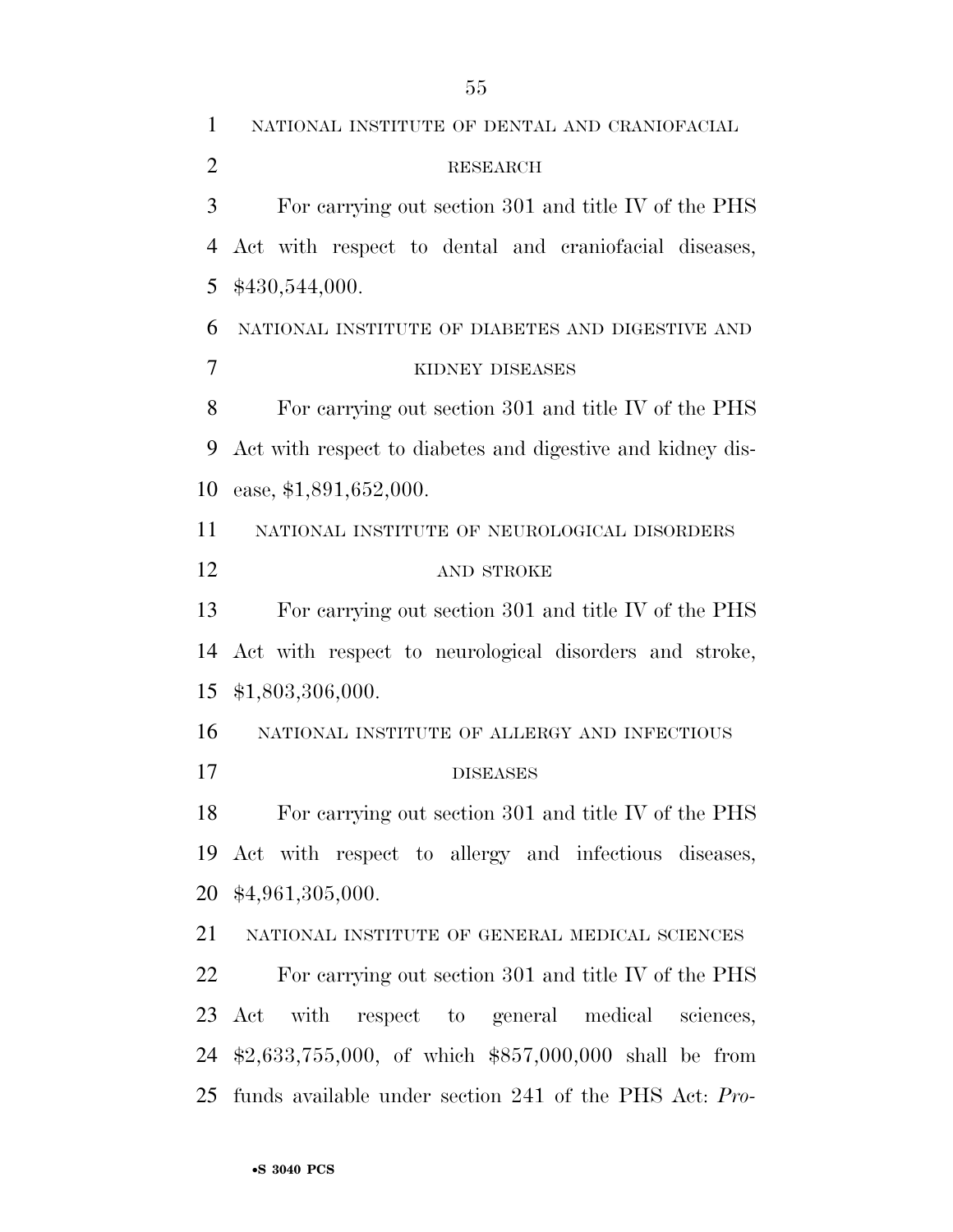| $\mathbf{1}$   | <i>vided</i> , That not less than $$333,361,000$ is provided for |
|----------------|------------------------------------------------------------------|
| $\overline{2}$ | the Institutional Development Awards program.                    |
| 3              | EUNICE KENNEDY SHRIVER NATIONAL INSTITUTE OF                     |
| $\overline{4}$ | CHILD HEALTH AND HUMAN DEVELOPMENT                               |
| 5              | For carrying out section 301 and title IV of the PHS             |
| 6              | Act with respect to child health and human development,          |
| 7              | \$1,395,811,000.                                                 |
| 8              | NATIONAL EYE INSTITUTE                                           |
| 9              | For carrying out section 301 and title IV of the PHS             |
| 10             | Act with respect to eye diseases and visual disorders,           |
| 11             | \$740,826,000.                                                   |
| 12             | NATIONAL INSTITUTE OF ENVIRONMENTAL HEALTH                       |
| 13             | <b>SCIENCES</b>                                                  |
| 14             | For carrying out section 301 and title IV of the PHS             |
| 15             | Act with respect to environmental health sciences,               |
|                | 16 \$722,301,000.                                                |
| 17             | NATIONAL INSTITUTE ON AGING                                      |
| 18             | For carrying out section 301 and title IV of the PHS             |
| 19             | Act with respect to aging, $$2,067,138,000$ .                    |
| 20             |                                                                  |
|                | NATIONAL INSTITUTE OF ARTHRITIS AND                              |
|                | MUSCULOSKELETAL AND SKIN DISEASES                                |
|                | For carrying out section 301 and title IV of the PHS             |
| 21<br>22<br>23 | Act with respect to arthritis and musculoskeletal and skin       |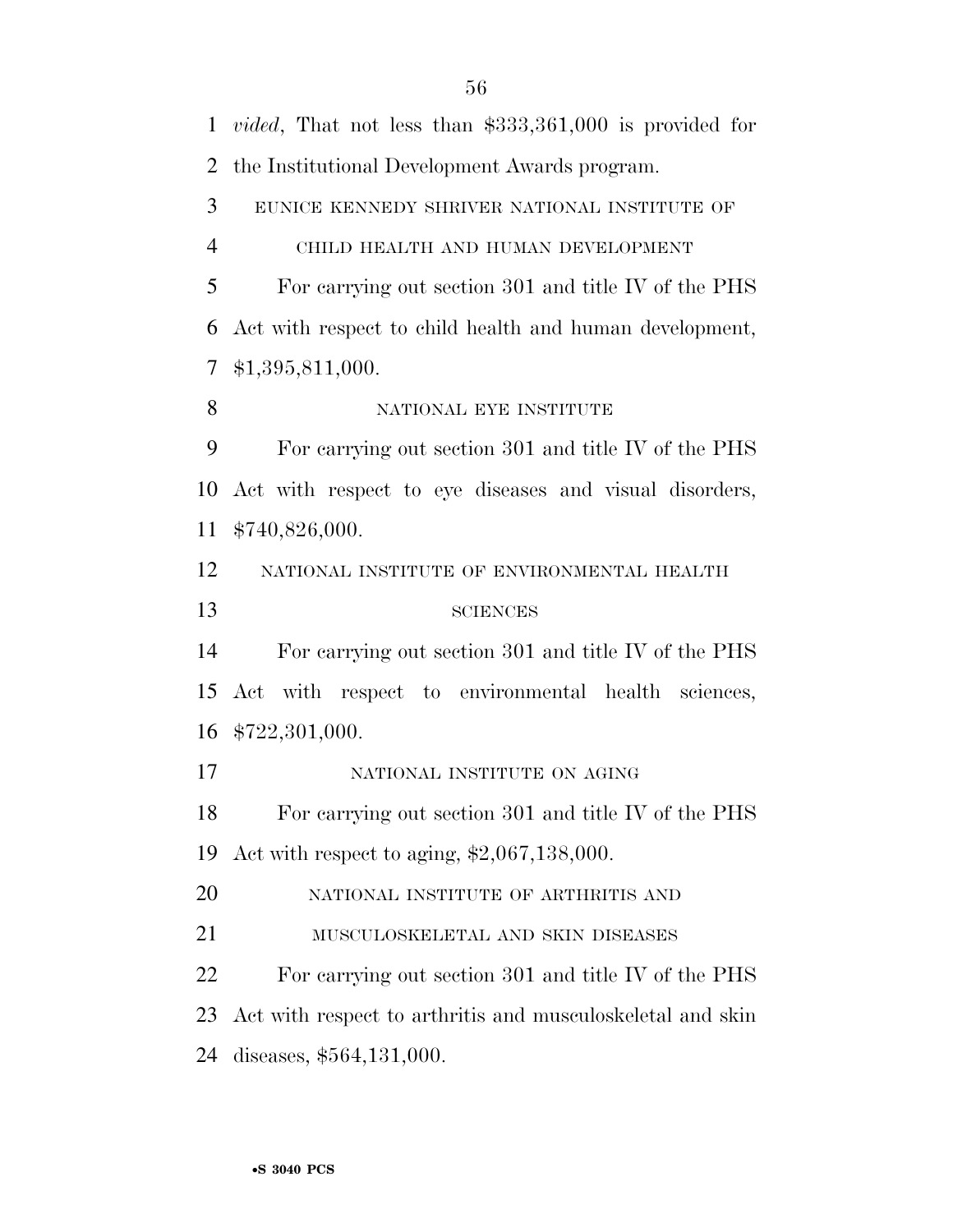| $\mathbf{1}$   | NATIONAL INSTITUTE ON DEAFNESS AND OTHER                     |
|----------------|--------------------------------------------------------------|
| $\overline{2}$ | COMMUNICATION DISORDERS                                      |
| 3              | For carrying out section 301 and title IV of the PHS         |
| $\overline{4}$ | Act with respect to deafness and other communication dis-    |
| 5              | orders, \$441,778,000.                                       |
| 6              | NATIONAL INSTITUTE OF NURSING RESEARCH                       |
| 7              | For carrying out section 301 and title IV of the PHS         |
| 8              | Act with respect to nursing research, \$151,965,000.         |
| 9              | NATIONAL INSTITUTE ON ALCOHOL ABUSE AND                      |
| 10             | <b>ALCOHOLISM</b>                                            |
| 11             | For carrying out section 301 and title IV of the PHS         |
| 12             | Act with respect to alcohol abuse and alcoholism,            |
| 13             | \$488,782,000.                                               |
| 14             | NATIONAL INSTITUTE ON DRUG ABUSE                             |
| 15             | For carrying out section 301 and title IV of the PHS         |
| 16             | Act with respect to drug abuse, $$1,103,032,000$ .           |
| 17             | NATIONAL INSTITUTE OF MENTAL HEALTH                          |
| 18             | For carrying out section 301 and title IV of the PHS         |
| 19             | Act with respect to mental health, $$1,619,537,000$ .        |
| 20             | NATIONAL HUMAN GENOME RESEARCH INSTITUTE                     |
| 21             | For carrying out section 301 and title IV of the PHS         |
| 22             | with<br>Act<br>respect<br>human<br>to<br>genome<br>research, |
| 23             | \$534,516,000.                                               |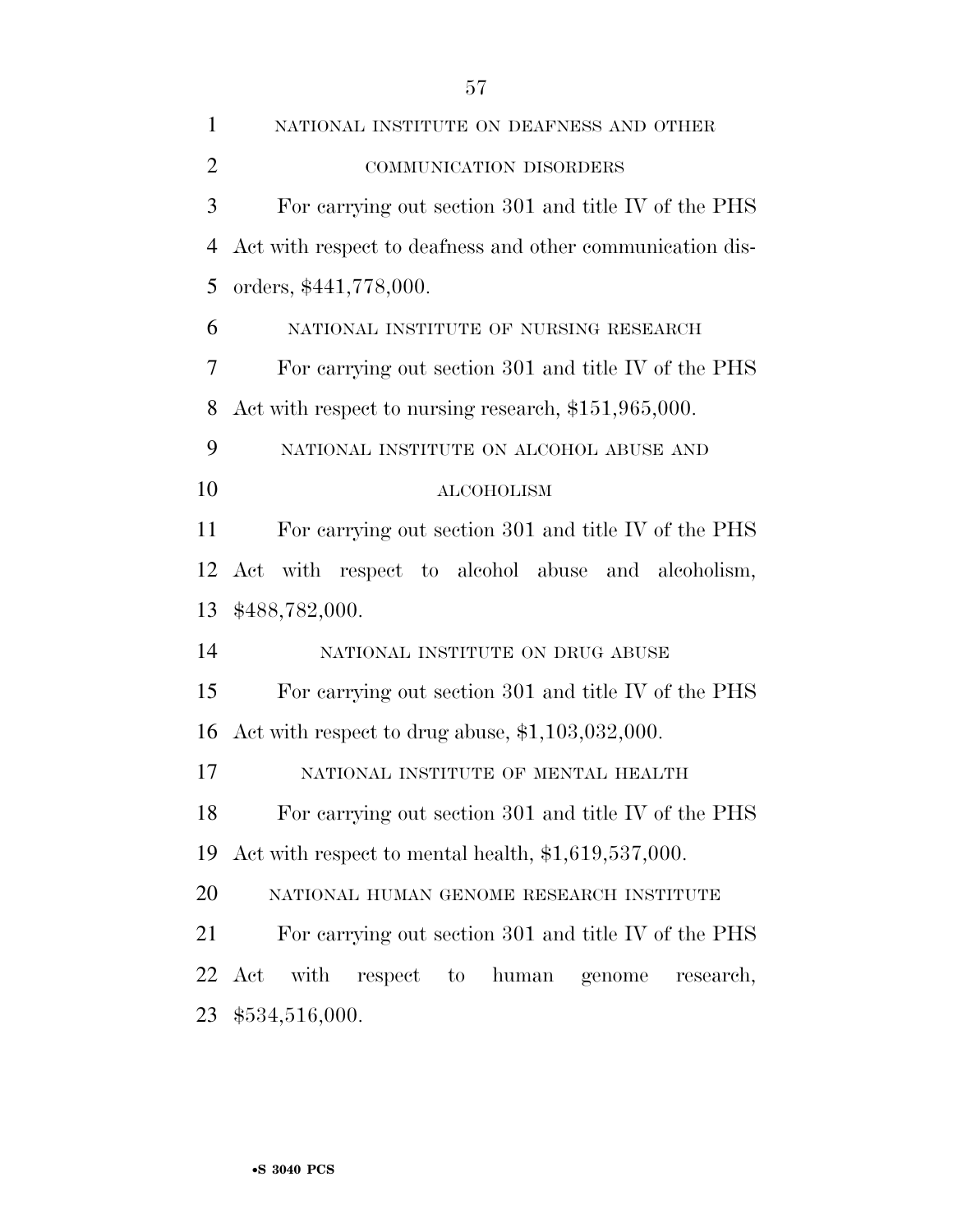NATIONAL INSTITUTE OF BIOMEDICAL IMAGING AND BIOENGINEERING For carrying out section 301 and title IV of the PHS Act with respect to biomedical imaging and bioengineering research, \$361,062,000. NATIONAL CENTER FOR COMPLEMENTARY AND INTEGRATIVE HEALTH For carrying out section 301 and title IV of the PHS Act with respect to complementary and integrative health, \$136,195,000. NATIONAL INSTITUTE ON MINORITY HEALTH AND **HEALTH DISPARITIES**  For carrying out section 301 and title IV of the PHS Act with respect to minority health and health disparities research, \$292,323,000. NATIONAL LIBRARY OF MEDICINE For carrying out section 301 and title IV of the PHS Act with respect to health information communications, \$412,097,000: *Provided*, That of the amounts available for improvement of information systems, \$4,000,000 shall be available until September 30, 2018: *Provided further*, That in fiscal year 2017, the National Library of Medicine may enter into personal services contracts for the provision of services in facilities owned, operated, or constructed under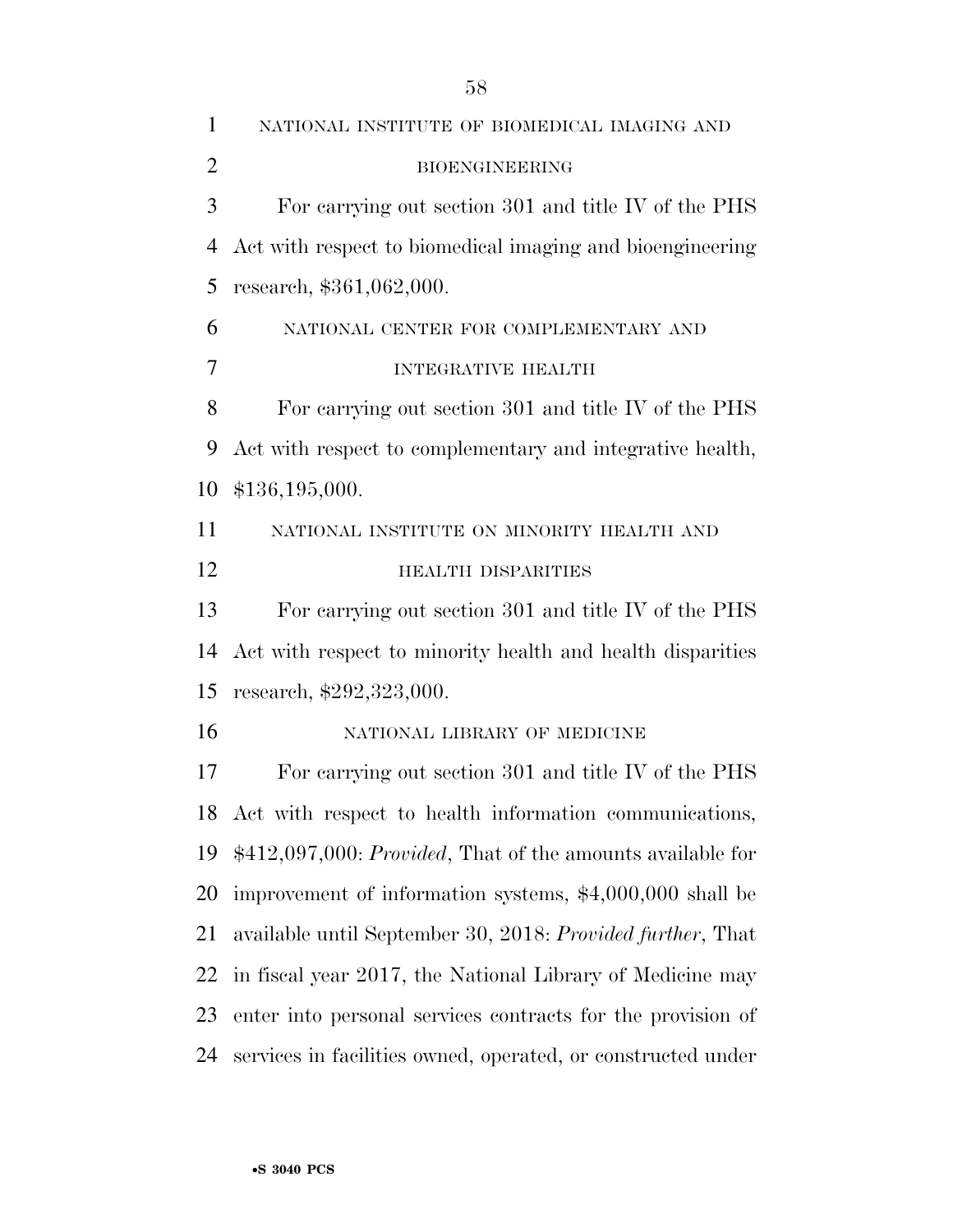the jurisdiction of the National Institutes of Health (re-ferred to in this title as ''NIH'').

JOHN E. FOGARTY INTERNATIONAL CENTER

 For carrying out the activities of the John E. Fogarty International Center (described in subpart 2 of part E of title IV of the PHS Act), \$73,026,000.

NATIONAL CENTER FOR ADVANCING TRANSLATIONAL

#### 8 SCIENCES

 For carrying out section 301 and title IV of the PHS Act with respect to translational sciences, \$713,849,000: *Provided*, That up to \$25,835,000 shall be available to im- plement section 480 of the PHS Act, relating to the Cures Acceleration Network: *Provided further*, That at least \$520,740,000 is provided to the Clinical and Translational Sciences Awards program.

#### 16 OFFICE OF THE DIRECTOR

 For carrying out the responsibilities of the Office of the Director, NIH, \$1,731,152,000, of which \$300,000,000 shall be derived by transfer from the Fund established by Public Law 110–161, division G, title II, section 223, and of which up to \$40,000,000 may be used to carry out section 215 of this Act: *Provided*, That fund- ing shall be available for the purchase of not to exceed 29 passenger motor vehicles for replacement only: *Pro-vided further*, That all funds credited to the NIH Manage-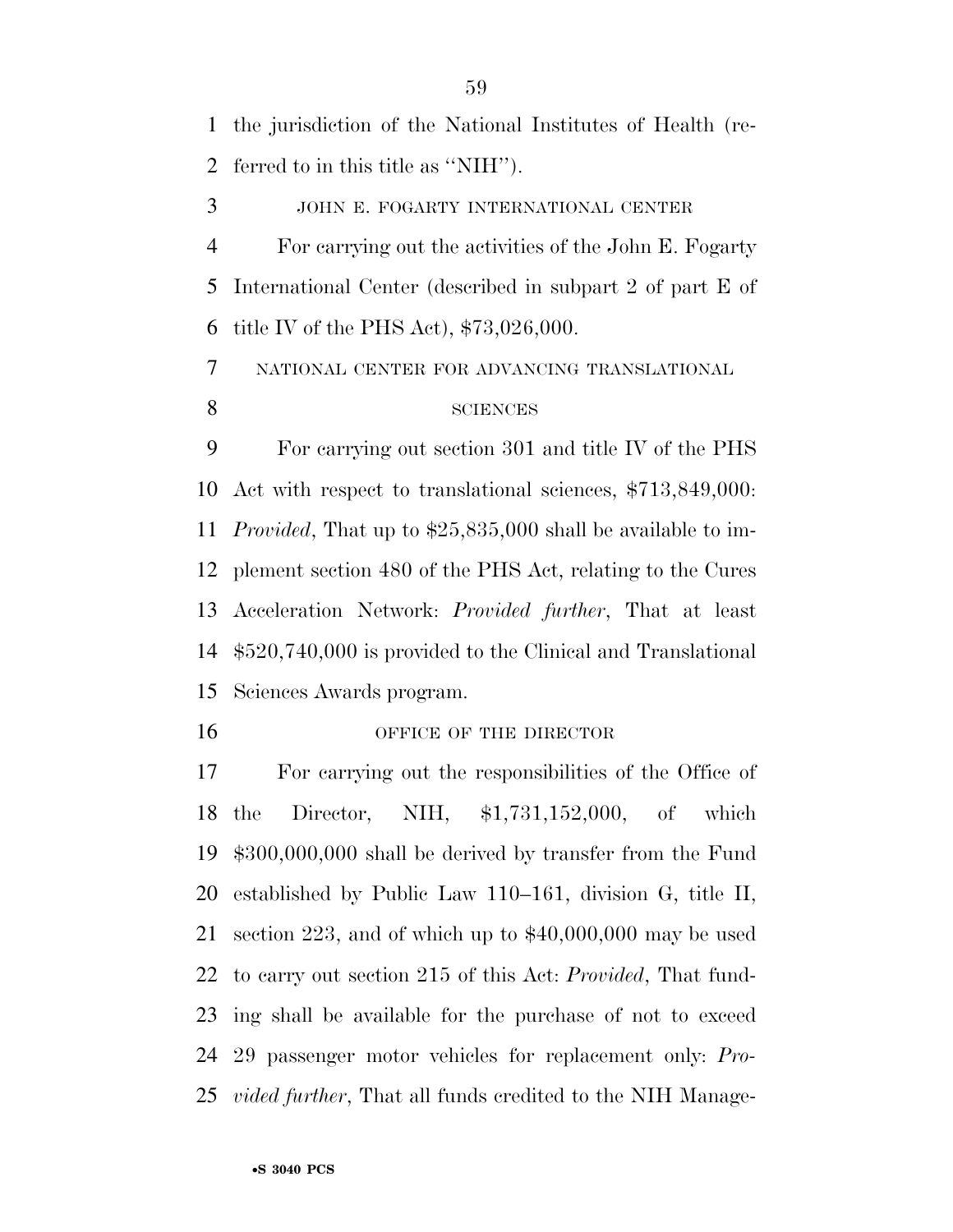ment Fund shall remain available for one fiscal year after the fiscal year in which they are deposited: *Provided fur- ther*, That \$790,542,000 shall be available for the Com-4 mon Fund established under section  $402A(c)(1)$  of the PHS Act: *Provided further*, That of the funds provided, \$10,000 shall be for official reception and representation expenses when specifically approved by the Director of the NIH: *Provided further*, That the Office of AIDS Research within the Office of the Director of the NIH may spend up to \$8,000,000 to make grants for construction or ren- ovation of facilities as provided for in section 2354(a)(5)(B) of the PHS Act: *Provided further*, That \$25,000,000 shall be used to carry out section 404I of the PHS Act (42 U.S.C. 283k), relating to biomedical and behavioral research facilities: *Provided further*, That up to \$230,000,000 of the funds provided to the Common Fund are available to support the trans-NIH Precision Medicine Initiative: *Provided further*, That, of the funds from Insti- tute, Center, and Office of the Director accounts within ''Department of Health and Human Services, National In- stitutes of Health,'' in order to strengthen privacy protec- tions for human research participants, NIH shall require investigators receiving NIH funding for new and com-peting research projects designed to generate and analyze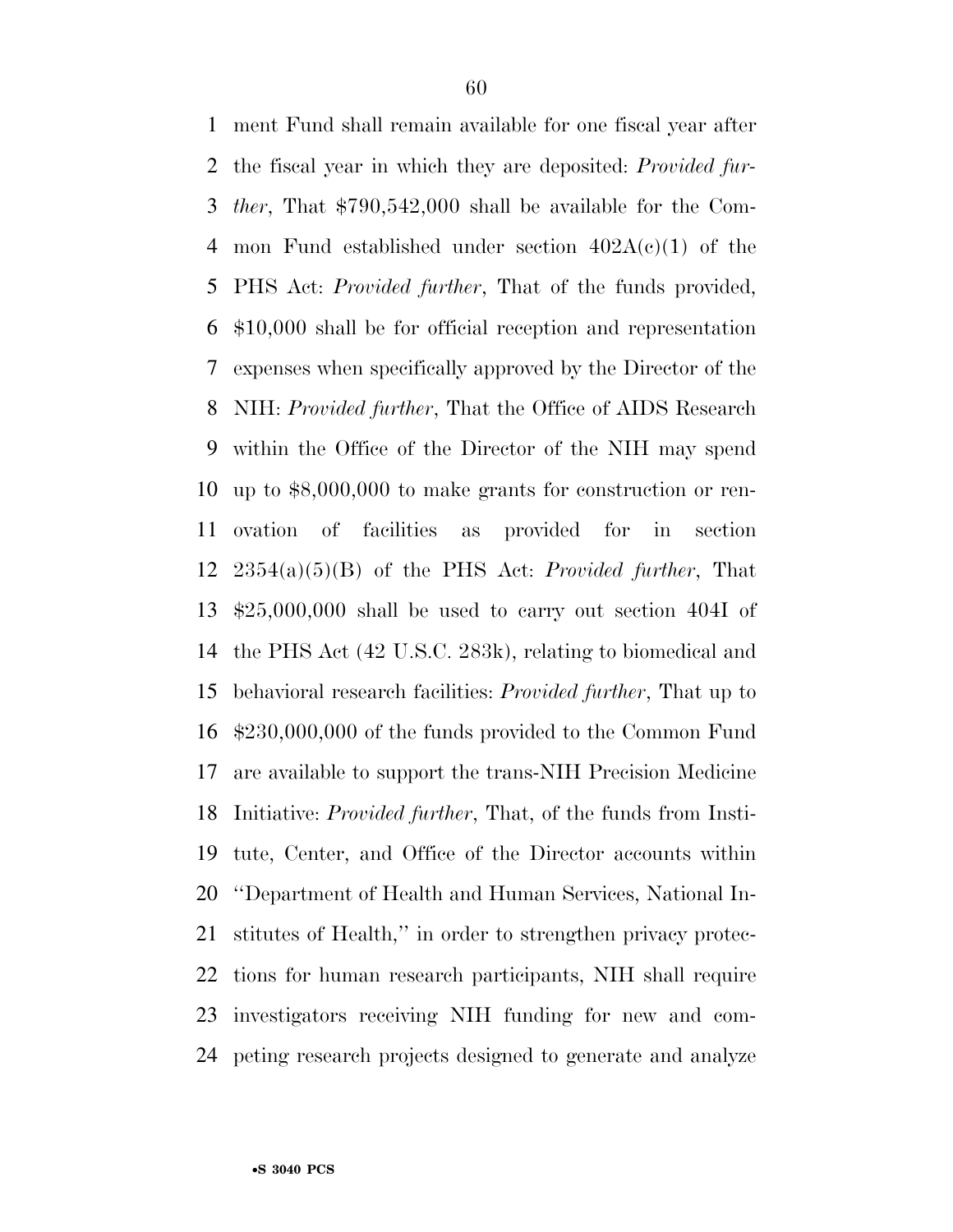large volumes of data derived from human research par-ticipants to obtain a certificate of confidentiality.

 In addition to other funds appropriated for the Com- mon Fund established under section 402A(c) of the PHS Act, \$12,600,000 is appropriated to the Common Fund from the 10-year Pediatric Research Initiative Fund de- scribed in section 9008 of title 26, United States Code, 8 for the purpose of carrying out section  $402(b)(7)(B)(ii)$  of the PHS Act (relating to pediatric research), as author-ized in the Gabriella Miller Kids First Research Act.

#### BUILDINGS AND FACILITIES

 For the study of, construction of, renovation of, and acquisition of equipment for, facilities of or used by NIH, including the acquisition of real property, \$128,863,000, to remain available through September 30, 2021.

SUBSTANCE ABUSE AND MENTAL HEALTH SERVICES

- ADMINISTRATION
- MENTAL HEALTH

 For carrying out titles III, V, and XIX of the PHS Act with respect to mental health, and the Protection and Advocacy for Individuals with Mental Illness Act, \$1,136,998,000: *Provided*, That notwithstanding section  $520A(f)(2)$  of the PHS Act, no funds appropriated for car- rying out section 520A shall be available for carrying out section 1971 of the PHS Act: *Provided further,* That in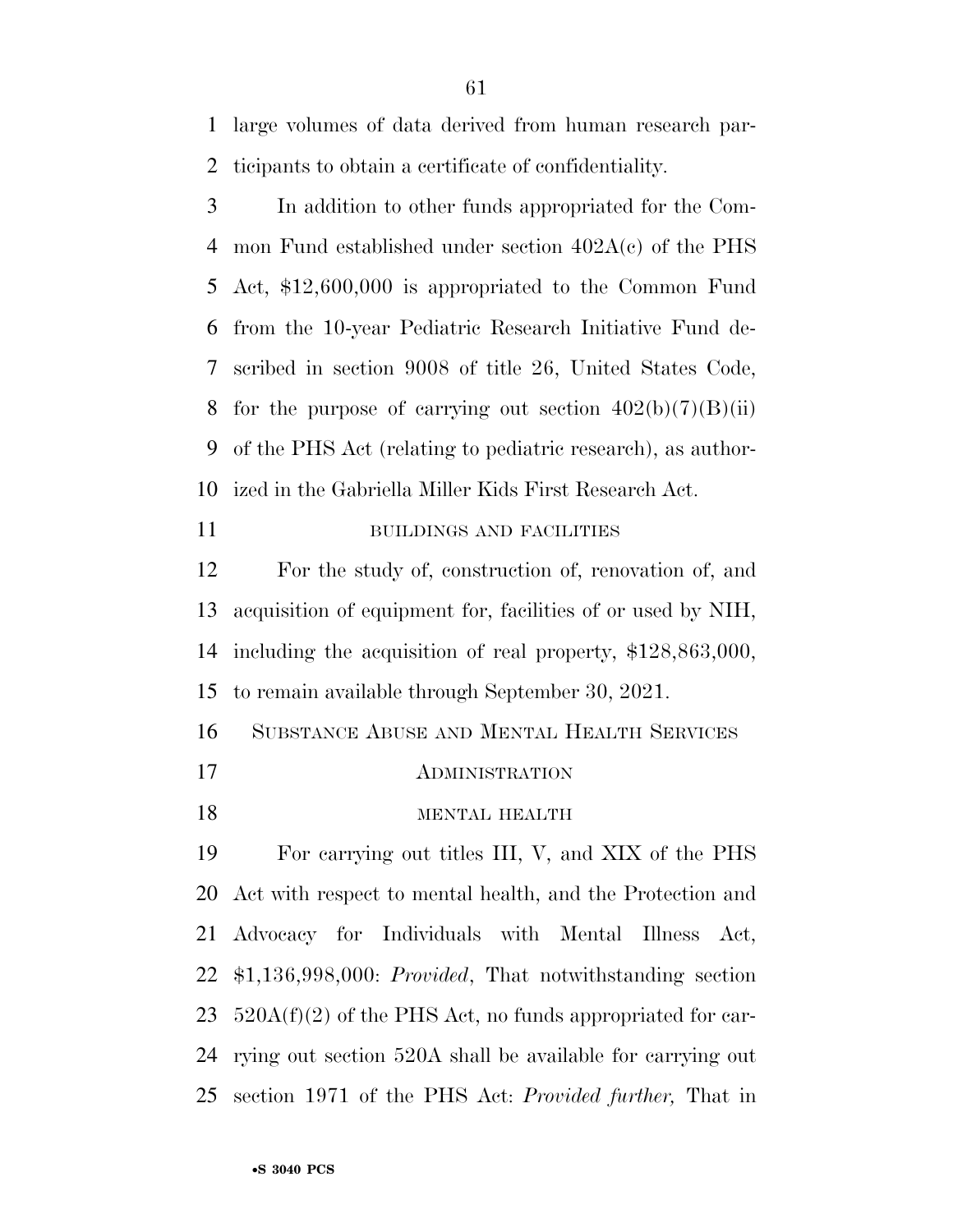addition to amounts provided herein, \$21,039,000 shall be available under section 241 of the PHS Act to carry out subpart I of part B of title XIX of the PHS Act to fund section 1920(b) technical assistance, national data, data collection and evaluation activities, and further that the total available under this Act for section 1920(b) activities shall not exceed 5 percent of the amounts appropriated for subpart I of part B of title XIX: *Provided further,* That section 520E(b)(2) of the PHS Act shall not apply to funds appropriated in this Act for fiscal year 2017: *Pro- vided further,* That of the amount appropriated under this heading, \$46,887,000 shall be for the National Child Traumatic Stress Initiative as described in section 582 of the PHS Act: *Provided further*, That notwithstanding sec-15 tion  $565(b)(1)$  of the PHS Act, technical assistance may be provided to a public entity to establish or operate a system of comprehensive community mental health serv- ices to children with a serious emotional disturbance, with- out regard to whether the public entity receives a grant under section 561(a) of such Act: *Provided further*, That States shall expend at least 10 percent of the amount each receives for carrying out section 1911 of the PHS Act to support evidence-based programs that address the needs of individuals with early serious mental illness, including psychotic disorders, regardless of the age of the individual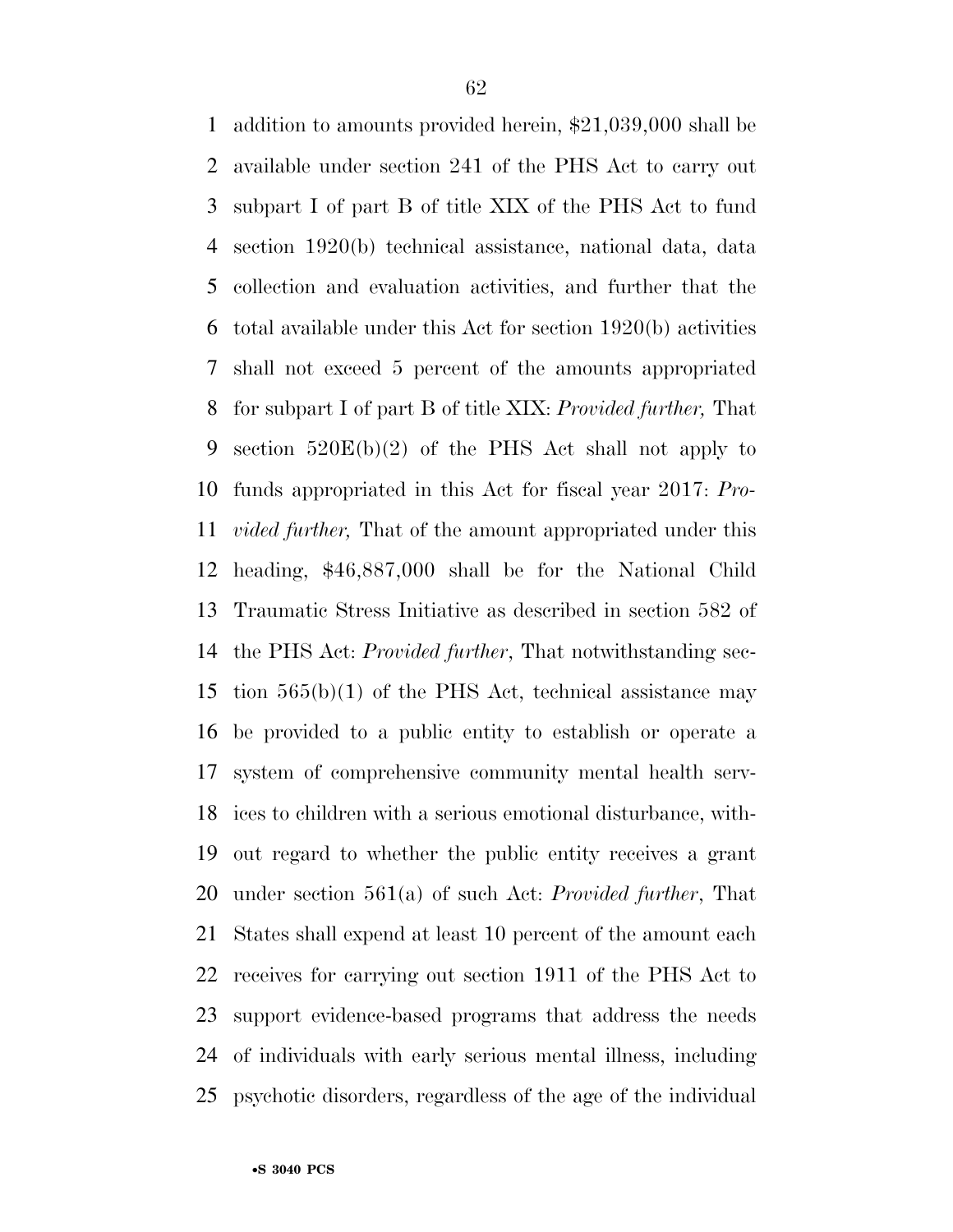at onset: *Provided further*, That none of the funds pro- vided for section 1911 of the PHS Act shall be subject to section 241 of such Act: *Provided further*, That of the funds made available under this heading, \$15,000,000 shall be to carry out section 224 of the Protecting Access to Medicare Act of 2014 (Public Law 113–93; 42 U.S.C. 290aa 22 note).

#### 8 SUBSTANCE ABUSE TREATMENT

 For carrying out titles III, V, and XIX of the PHS Act with respect to substance abuse treatment and section 1922(a) of the PHS Act with respect to substance abuse prevention, \$2,113,363,000: *Provided*, That in addition to amounts provided herein, the following amounts shall be available under section 241 of the PHS Act: (1) \$79,200,000 to carry out subpart II of part B of title XIX of the PHS Act to fund section 1935(b) technical assist- ance, national data, data collection and evaluation activi- ties, and further that the total available under this Act for section 1935(b) activities shall not exceed 5 percent of the amounts appropriated for subpart II of part B of title XIX; and (2) \$2,000,000 to evaluate substance abuse treatment programs: *Provided further*, That none of the funds provided for section 1921 of the PHS Act shall be subject to section 241 of such Act.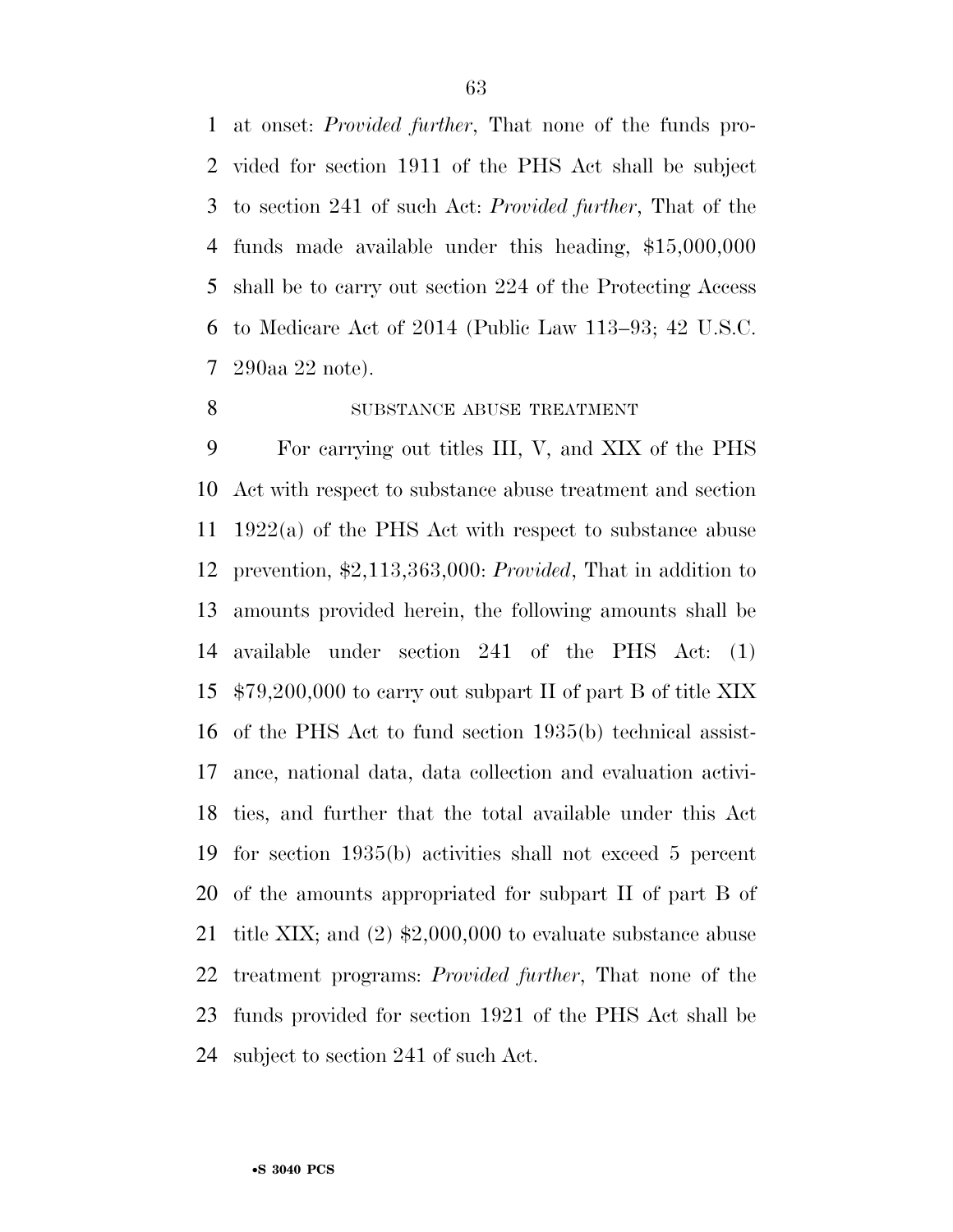#### 1 SUBSTANCE ABUSE PREVENTION

 For carrying out titles III and V of the PHS Act with respect to substance abuse prevention, \$225,219,000.

#### HEALTH SURVEILLANCE AND PROGRAM SUPPORT

 For program support and cross-cutting activities that supplement activities funded under the headings ''Mental Health'', ''Substance Abuse Treatment'', and ''Substance Abuse Prevention'' in carrying out titles III, V, and XIX of the PHS Act and the Protection and Advocacy for Indi- viduals with Mental Illness Act in the Substance Abuse and Mental Health Services Administration, \$115,830,000: *Provided*, That in addition to amounts pro- vided herein, \$32,428,000 shall be available under section 241 of the PHS Act to supplement funds available to carry out national surveys on drug abuse and mental health, to collect and analyze program data, and to con- duct public awareness and technical assistance activities: *Provided further*, That, in addition, fees may be collected for the costs of publications, data, data tabulations, and data analysis completed under title V of the PHS Act and provided to a public or private entity upon request, which shall be credited to this appropriation and shall remain available until expended for such purposes: *Provided fur- ther*, That amounts made available in this Act for carrying out section 501(m) of the PHS Act shall remain available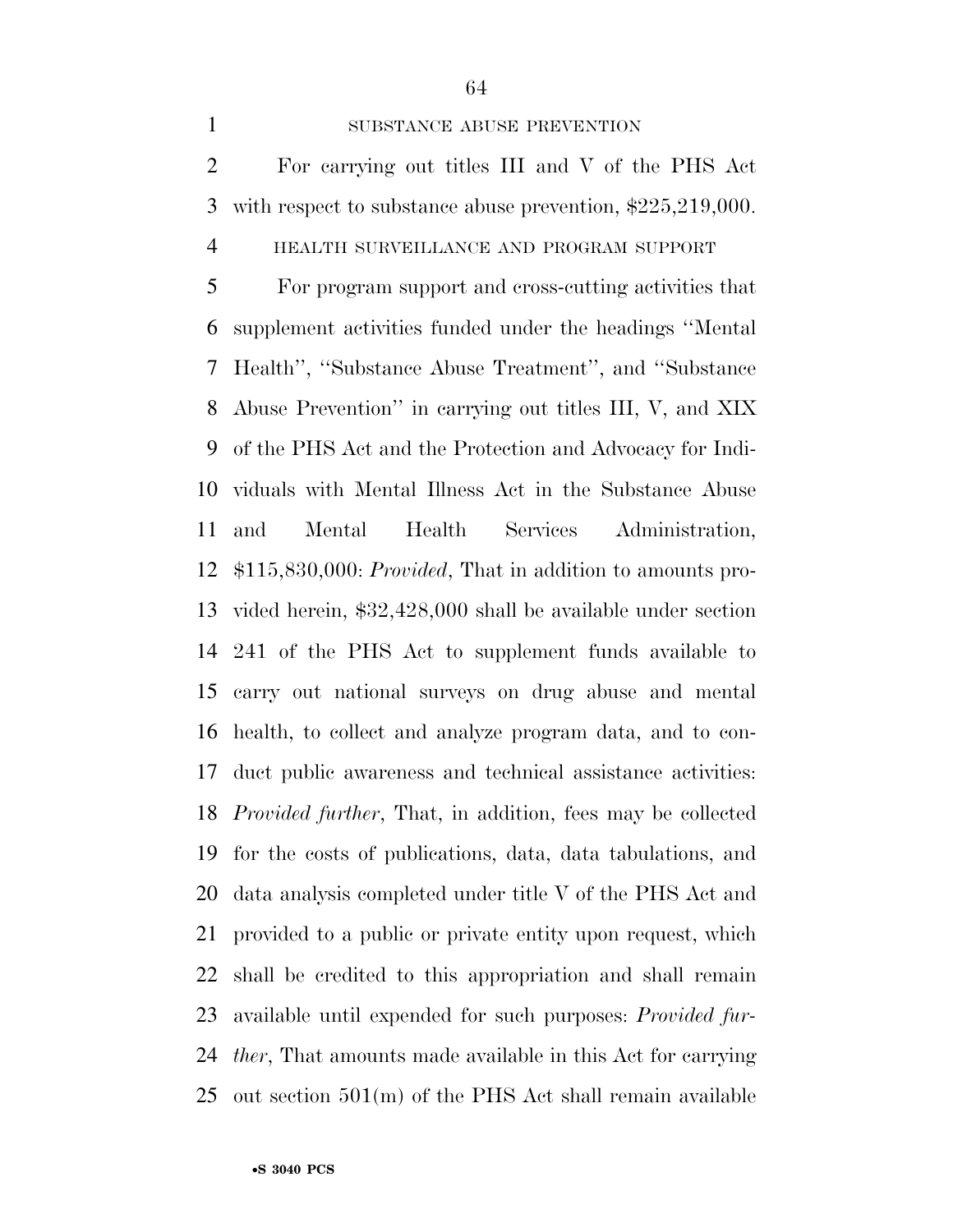through September 30, 2018: *Provided further,* That funds made available under this heading may be used to supple- ment program support funding provided under the head- ings ''Mental Health'', ''Substance Abuse Treatment'', and ''Substance Abuse Prevention''.

 AGENCY FOR HEALTHCARE RESEARCH AND QUALITY HEALTHCARE RESEARCH AND QUALITY

 For carrying out titles III and IX of the PHS Act, part A of title XI of the Social Security Act, and section 1013 of the Medicare Prescription Drug, Improvement, and Modernization Act of 2003, \$324,000,000: *Provided*, That section 947(c) of the PHS Act shall not apply in fiscal year 2017: *Provided further*, That in addition, amounts received from Freedom of Information Act fees, reimbursable and interagency agreements, and the sale of data shall be credited to this appropriation and shall re-main available until expended.

CENTERS FOR MEDICARE AND MEDICAID SERVICES

GRANTS TO STATES FOR MEDICAID

 For carrying out, except as otherwise provided, titles XI and XIX of the Social Security Act, \$262,003,967,000, to remain available until expended.

 For making, after May 31, 2017, payments to States under title XIX or in the case of section 1928 on behalf of States under title XIX of the Social Security Act for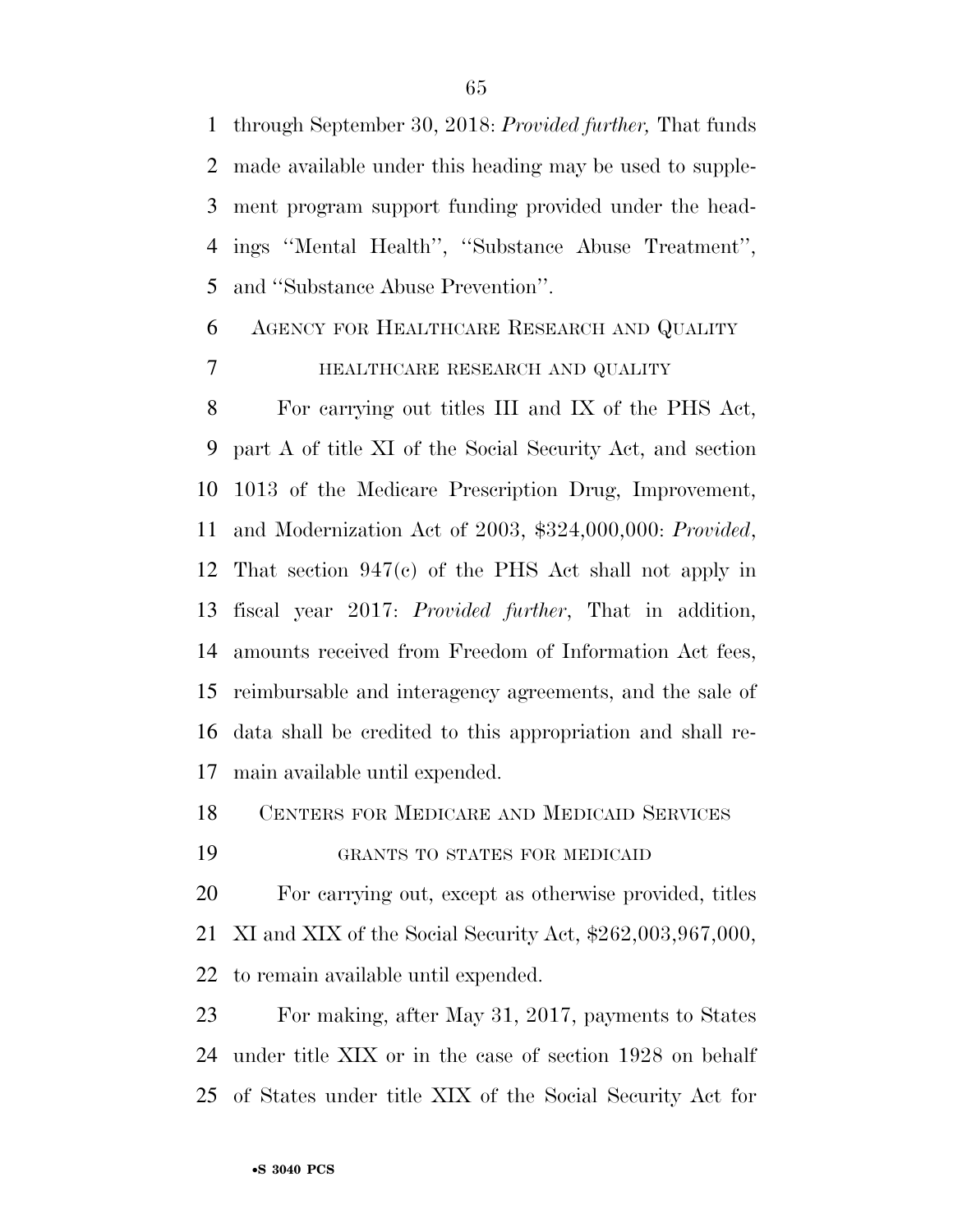the last quarter of fiscal year 2017 for unanticipated costs incurred for the current fiscal year, such sums as may be necessary.

 For making payments to States or in the case of sec- tion 1928 on behalf of States under title XIX of the Social Security Act for the first quarter of fiscal year 2018, \$125,219,452,000, to remain available until expended.

 Payment under such title XIX may be made for any quarter with respect to a State plan or plan amendment in effect during such quarter, if submitted in or prior to such quarter and approved in that or any subsequent quarter.

PAYMENTS TO HEALTH CARE TRUST FUNDS

 For payment to the Federal Hospital Insurance Trust Fund and the Federal Supplementary Medical In-16 surance Trust Fund, as provided under sections  $217(g)$ , 1844, and 1860D–16 of the Social Security Act, sections 103(c) and 111(d) of the Social Security Amendments of 1965, section 278(d)(3) of Public Law 97–248, and for administrative expenses incurred pursuant to section 201(g) of the Social Security Act, \$299,187,700,000.

 In addition, for making matching payments under section 1844 and benefit payments under section 1860D– 16 of the Social Security Act that were not anticipated in budget estimates, such sums as may be necessary.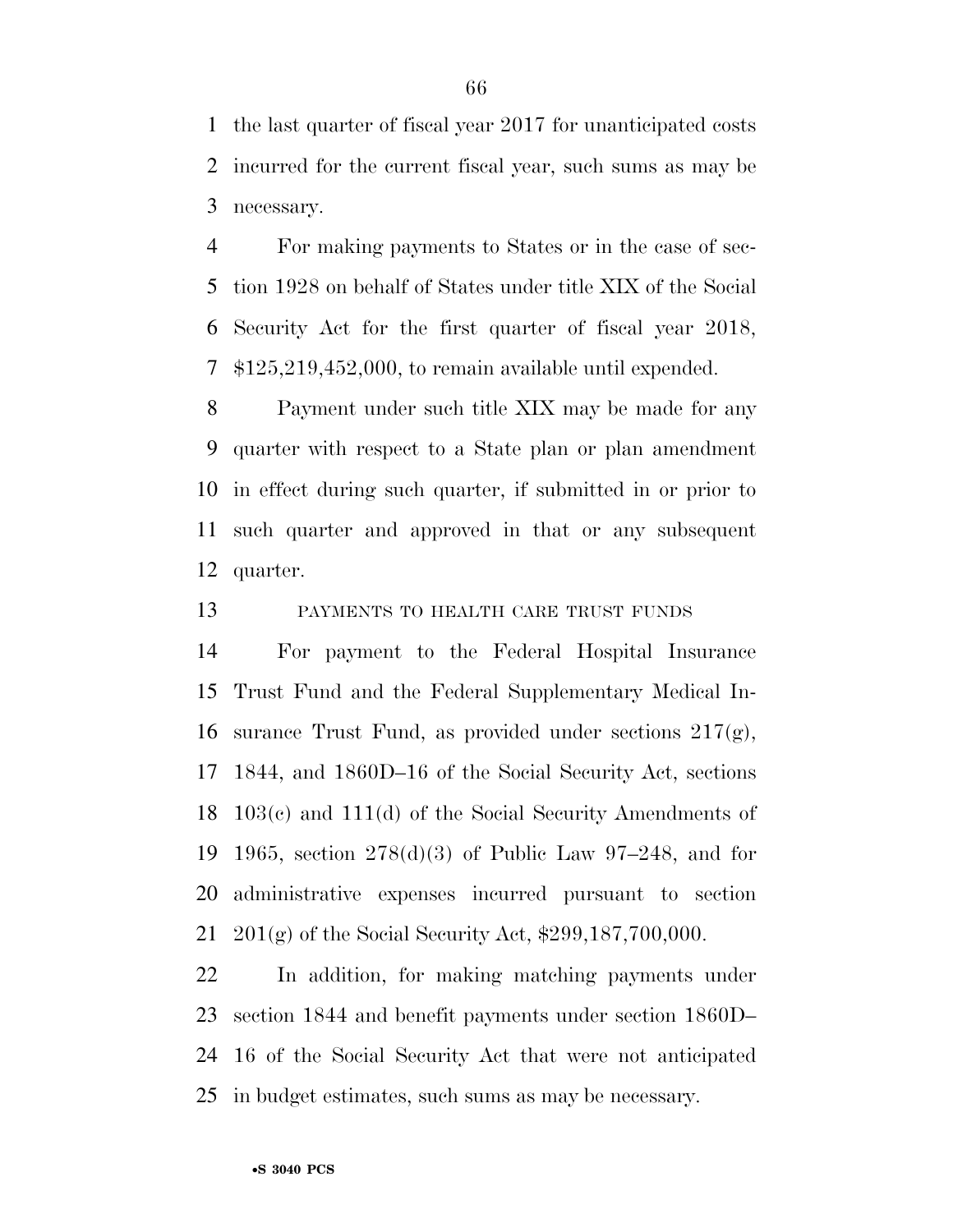#### PROGRAM MANAGEMENT

 For carrying out, except as otherwise provided, titles XI, XVIII, XIX, and XXI of the Social Security Act, titles XIII and XXVII of the PHS Act, the Clinical Laboratory Improvement Amendments of 1988, and other responsibil- ities of the Centers for Medicare and Medicaid Services, not to exceed \$3,669,744,000, to be transferred from the Federal Hospital Insurance Trust Fund and the Federal Supplementary Medical Insurance Trust Fund, as author-10 ized by section  $201(g)$  of the Social Security Act; together with all funds collected in accordance with section 353 of the PHS Act and section 1857(e)(2) of the Social Security Act, funds retained by the Secretary pursuant to section 302 of the Tax Relief and Health Care Act of 2006; and such sums as may be collected from authorized user fees and the sale of data, which shall be credited to this ac- count and remain available until September 30, 2022: *Pro- vided,* That all funds derived in accordance with 31 U.S.C. 9701 from organizations established under title XIII of the PHS Act shall be credited to and available for carrying out the purposes of this appropriation: *Provided further,*  That the Secretary is directed to collect fees in fiscal year 2017 from Medicare Advantage organizations pursuant to section 1857(e)(2) of the Social Security Act and from eli-gible organizations with risk-sharing contracts under sec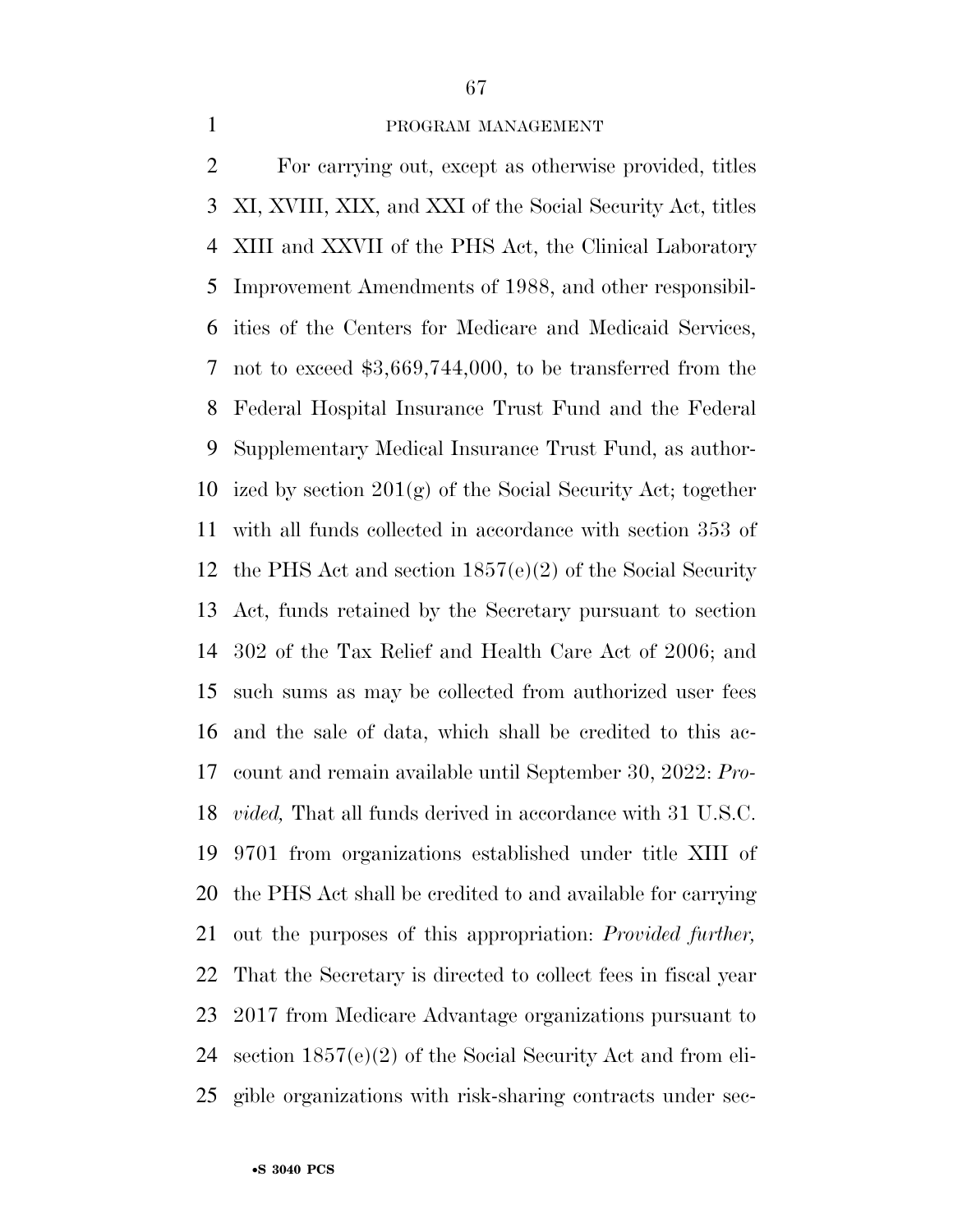1 tion 1876 of that Act pursuant to section  $1876(k)(4)(D)$ of that Act.

HEALTH CARE FRAUD AND ABUSE CONTROL ACCOUNT

 In addition to amounts otherwise available for pro- gram integrity and program management, \$725,000,000, to remain available through September 30, 2018, to be transferred from the Federal Hospital Insurance Trust Fund and the Federal Supplementary Medical Insurance Trust Fund, as authorized by section 201(g) of the Social Security Act, of which \$486,935,000 shall be for the Medi- care Integrity Program at the Centers for Medicare and Medicaid Services, including administrative costs, to con- duct oversight activities for Medicare Advantage under Part C and the Medicare Prescription Drug Program under Part D of the Social Security Act and for activities described in section 1893(b) of such Act, of which \$79,355,000 shall be for the Department of Health and Human Services Office of Inspector General to carry out fraud and abuse activities authorized by section 20 1817(k)(3) of such Act, of which  $$79,355,000$  shall be for the Medicaid and Children's Health Insurance Program (''CHIP'') program integrity activities, and of which \$79,355,000 shall be for the Department of Justice to carry out fraud and abuse activities authorized by section 1817(k)(3) of such Act: *Provided*, That the report re-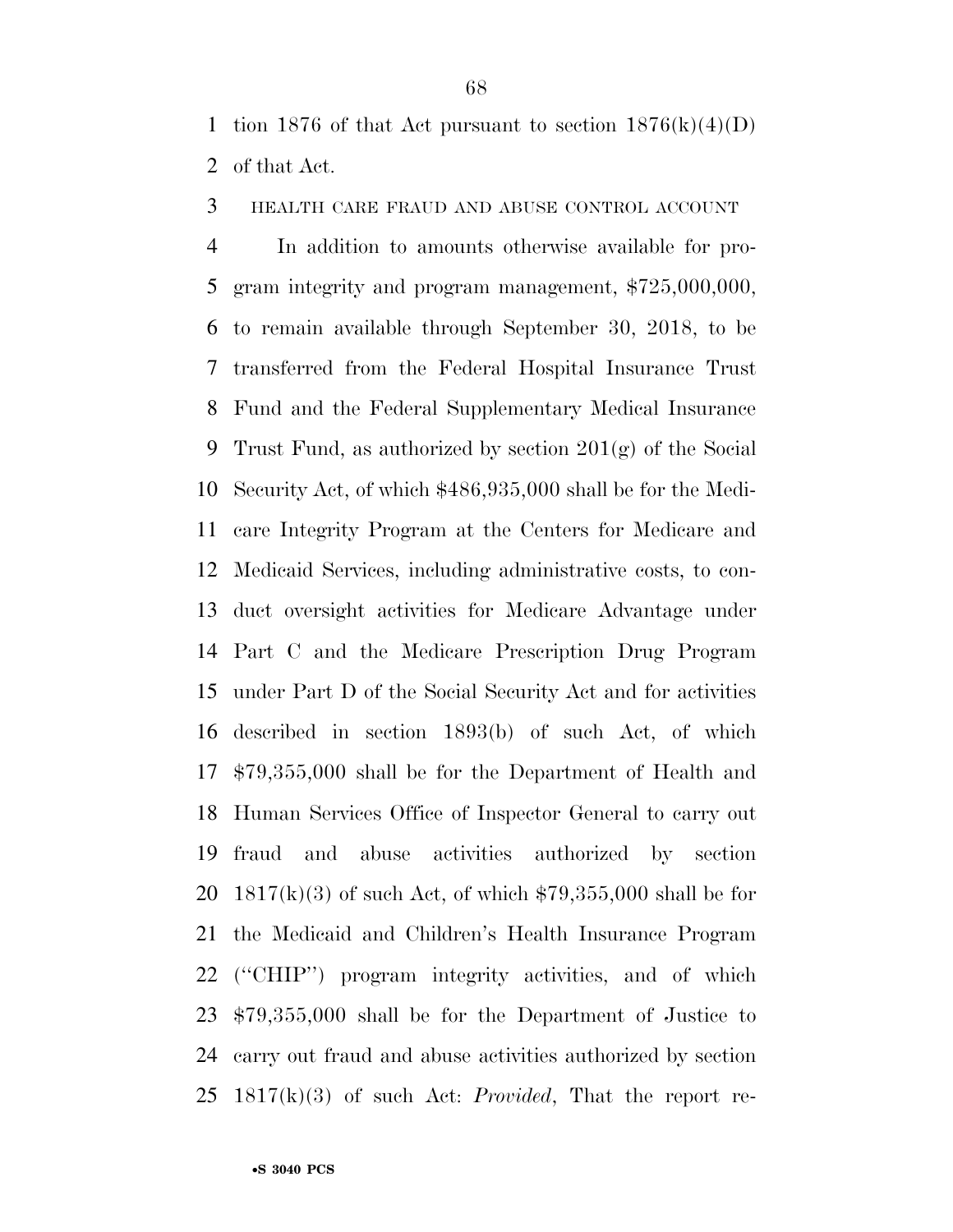quired by section 1817(k)(5) of the Social Security Act for fiscal year 2017 shall include measures of the oper- ational efficiency and impact on fraud, waste, and abuse in the Medicare, Medicaid, and CHIP programs for the funds provided by this appropriation: *Provided further*, That of the amount provided under this heading, \$311,000,000 is provided to meet the terms of section  $251(b)(2)(C)(ii)$  of the Balanced Budget and Emergency Deficit Control Act of 1985, as amended, and \$414,000,000 is additional new budget authority specified for purposes of section 251(b)(2)(C) of such Act: *Provided further*, That the Secretary shall support the full cost of the Senior Medicare Patrol program to combat health care fraud and abuse from the funds provided to this account.

- ADMINISTRATION FOR CHILDREN AND FAMILIES
- PAYMENTS TO STATES FOR CHILD SUPPORT

ENFORCEMENT AND FAMILY SUPPORT PROGRAMS

 For carrying out, except as otherwise provided, titles I, IV–D, X, XI, XIV, and XVI of the Social Security Act and the Act of July 5, 1960, \$3,010,631,000, to remain available until expended; and for such purposes for the first quarter of fiscal year 2018, \$1,400,000,000, to re-main available until expended.

 For carrying out, after May 31 of the current fiscal year, except as otherwise provided, titles I, IV–D, X, XI,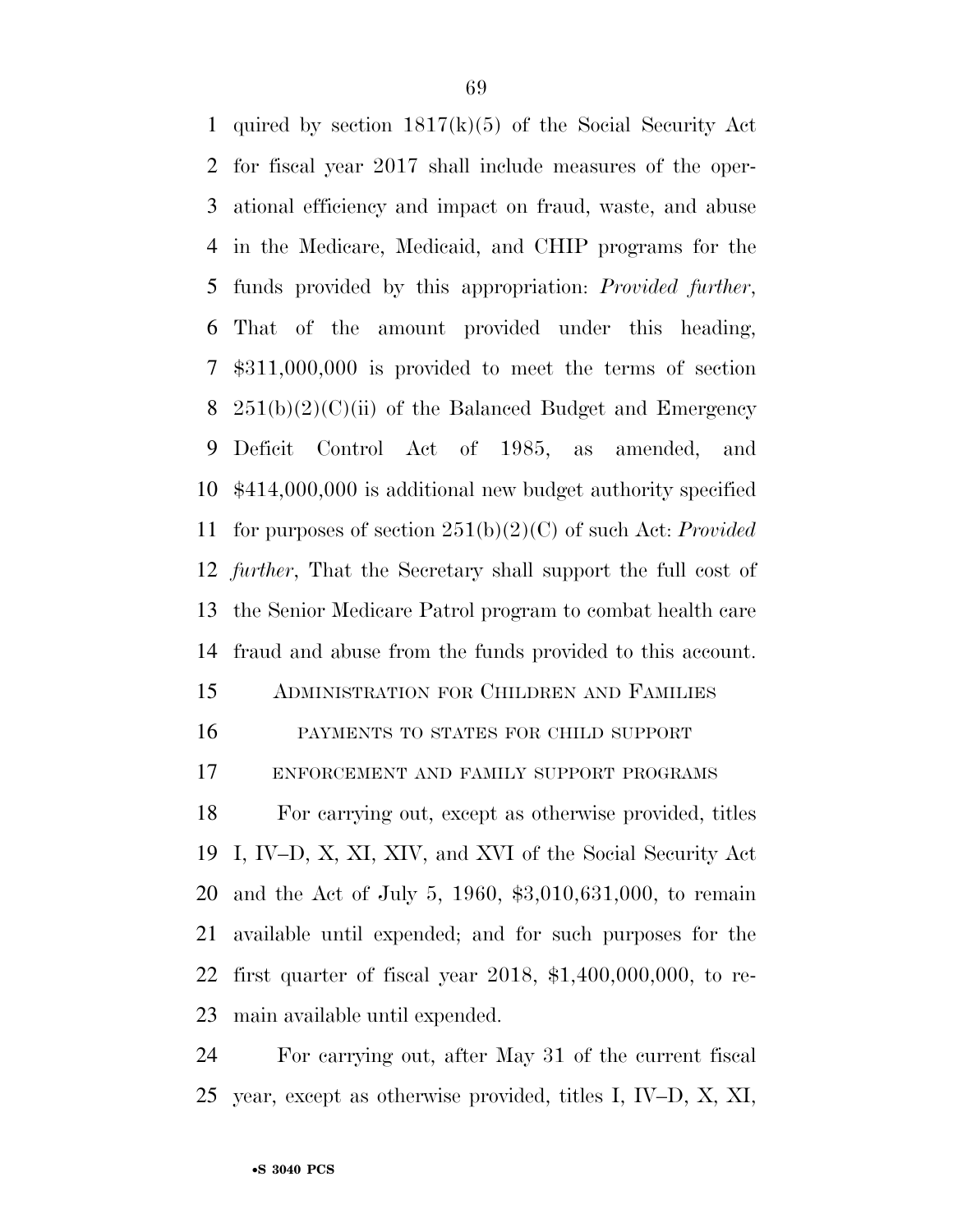XIV, and XVI of the Social Security Act and the Act of July 5, 1960, for the last 3 months of the current fiscal year for unanticipated costs, incurred for the current fiscal year, such sums as may be necessary.

#### 5 LOW INCOME HOME ENERGY ASSISTANCE

 For making payments under subsections (b) and (d) of section 2602 of the Low Income Home Energy Assist- ance Act of 1981, \$3,390,304,000: *Provided*, That all but \$491,000,000 of this amount shall be allocated as though the total appropriation for such payments for fiscal year 2017 was less than \$1,975,000,000: *Provided further*, That notwithstanding section 2609A(a), of the amounts appropriated under section 2602(b), not more than \$2,988,000 of such amounts may be reserved by the Sec- retary for technical assistance, training, and monitoring of program activities for compliance with internal controls, policies and procedures and may, in addition to the au-18 thorities provided in section  $2609A(a)(1)$ , use such funds through contracts with private entities that do not qualify as nonprofit organizations.

#### 21 REFUGEE AND ENTRANT ASSISTANCE

 For necessary expenses for refugee and entrant as- sistance activities authorized by section 414 of the Immi- gration and Nationality Act and section 501 of the Ref-ugee Education Assistance Act of 1980, and for carrying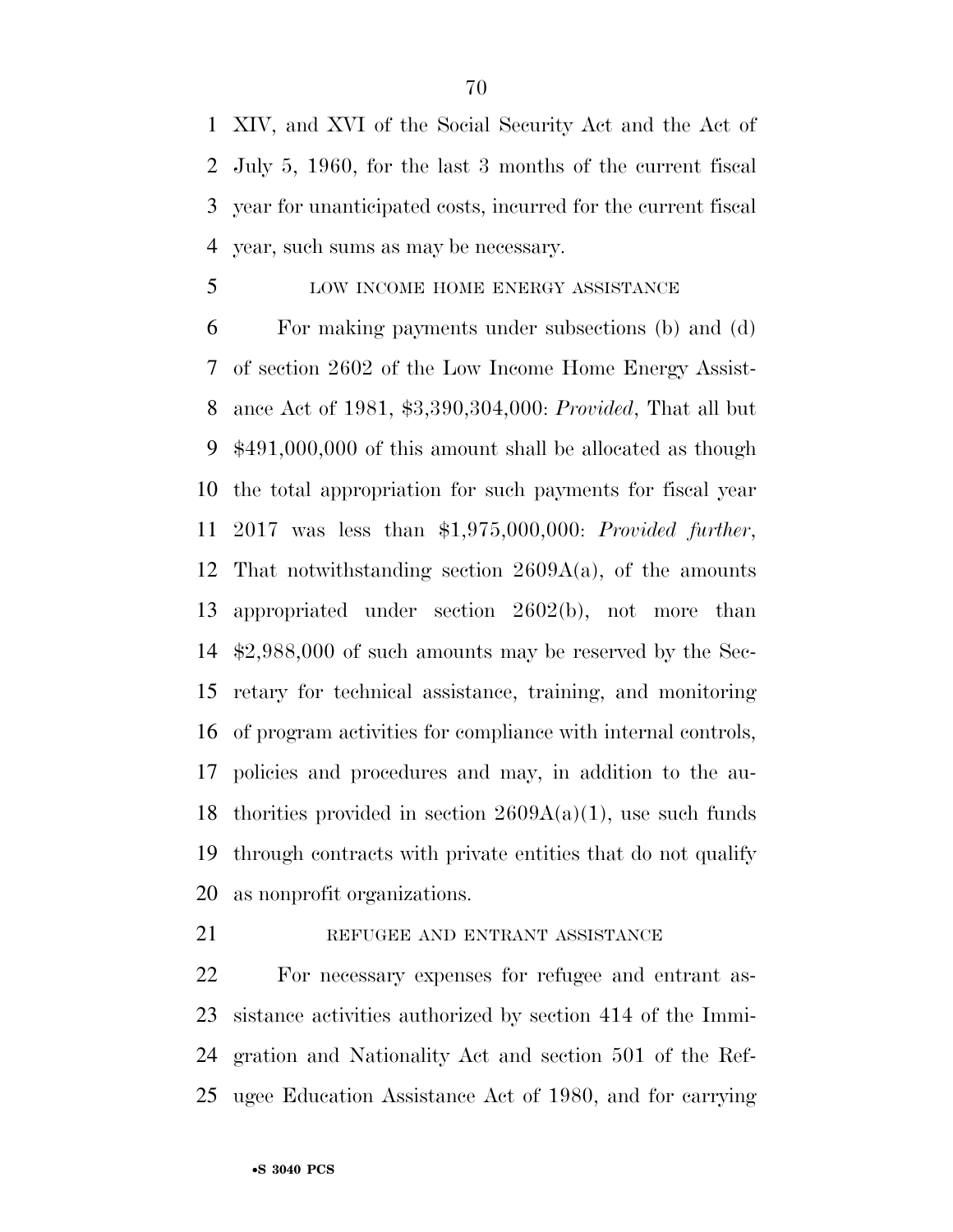out section 462 of the Homeland Security Act of 2002, section 235 of the William Wilberforce Trafficking Victims Protection Reauthorization Act of 2008, the Trafficking Victims Protection Act of 2000 (''TVPA''), and the Tor- ture Victims Relief Act of 1998, \$1,674,691,000, of which \$1,645,201,000 shall remain available through September 30, 2019 for carrying out such sections 414, 501, 462, and 235: *Provided*, That amounts available under this heading to carry out the TVPA shall also be available for research and evaluation with respect to activities under such Act, and for the national communications system 12 under section  $107(b)(1)(B)(ii)$  of such Act to assist vic- tims of severe forms of trafficking in persons: *Provided further*, That the limitation in section 205 of this Act re- garding transfers increasing any appropriation shall apply to transfers to appropriations under this heading by sub-stituting ''10 percent'' for ''3 percent''.

PAYMENTS TO STATES FOR THE CHILD CARE AND

#### DEVELOPMENT BLOCK GRANT

 For carrying out the Child Care and Development 21 Block Grant Act of 2014 ("CCDBG Act"), \$2,786,000,000 shall be used to supplement, not supplant State general revenue funds for child care assistance for low-income families: *Provided*, That technical assistance under section 658I(a)(3) of such Act may be provided di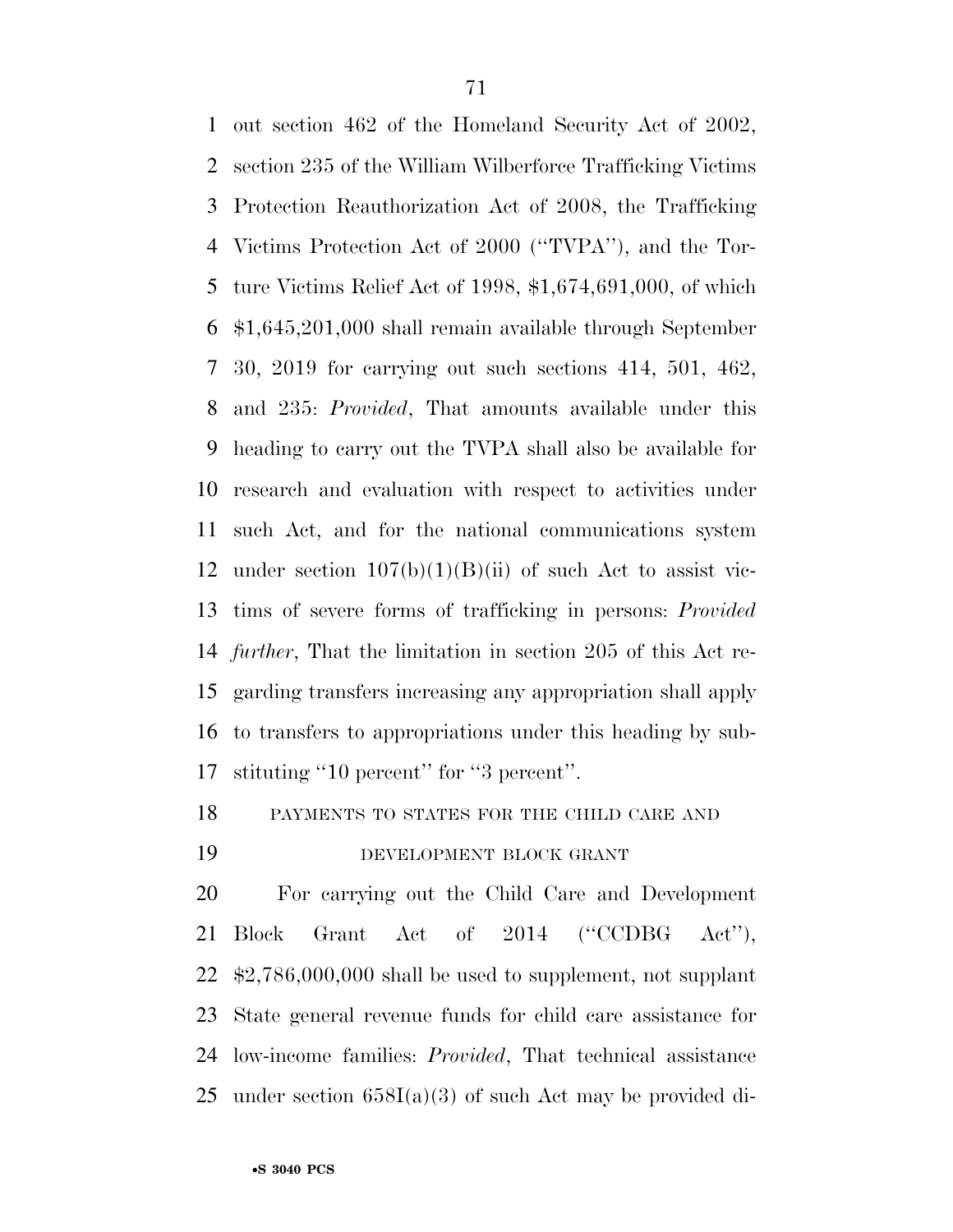rectly, or through the use of contracts, grants, cooperative agreements, or interagency agreements: *Provided further*, That all funds made available to carry out section 418 of the Social Security Act (42 U.S.C. 618), including funds appropriated for that purpose in such section 418 or any other provision of law, shall be subject to the res- ervation of funds authority in paragraphs (4) and (5) of section 658O(a) of the CCDBG Act.

#### SOCIAL SERVICES BLOCK GRANT

 For making grants to States pursuant to section 2002 of the Social Security Act, \$1,700,000,000: *Pro- vided*, That notwithstanding subparagraph (B) of section 404(d)(2) of such Act, the applicable percent specified under such subparagraph for a State to carry out State programs pursuant to title XX–A of such Act shall be 10 percent.

#### CHILDREN AND FAMILIES SERVICES PROGRAMS

 For carrying out, except as otherwise provided, the Runaway and Homeless Youth Act, the Head Start Act, the Every Student Succeeds Act, the Child Abuse Preven- tion and Treatment Act, sections 303 and 313 of the Family Violence Prevention and Services Act, the Native American Programs Act of 1974, title II of the Child Abuse Prevention and Treatment and Adoption Reform Act of 1978 (adoption opportunities), part B–1 of title IV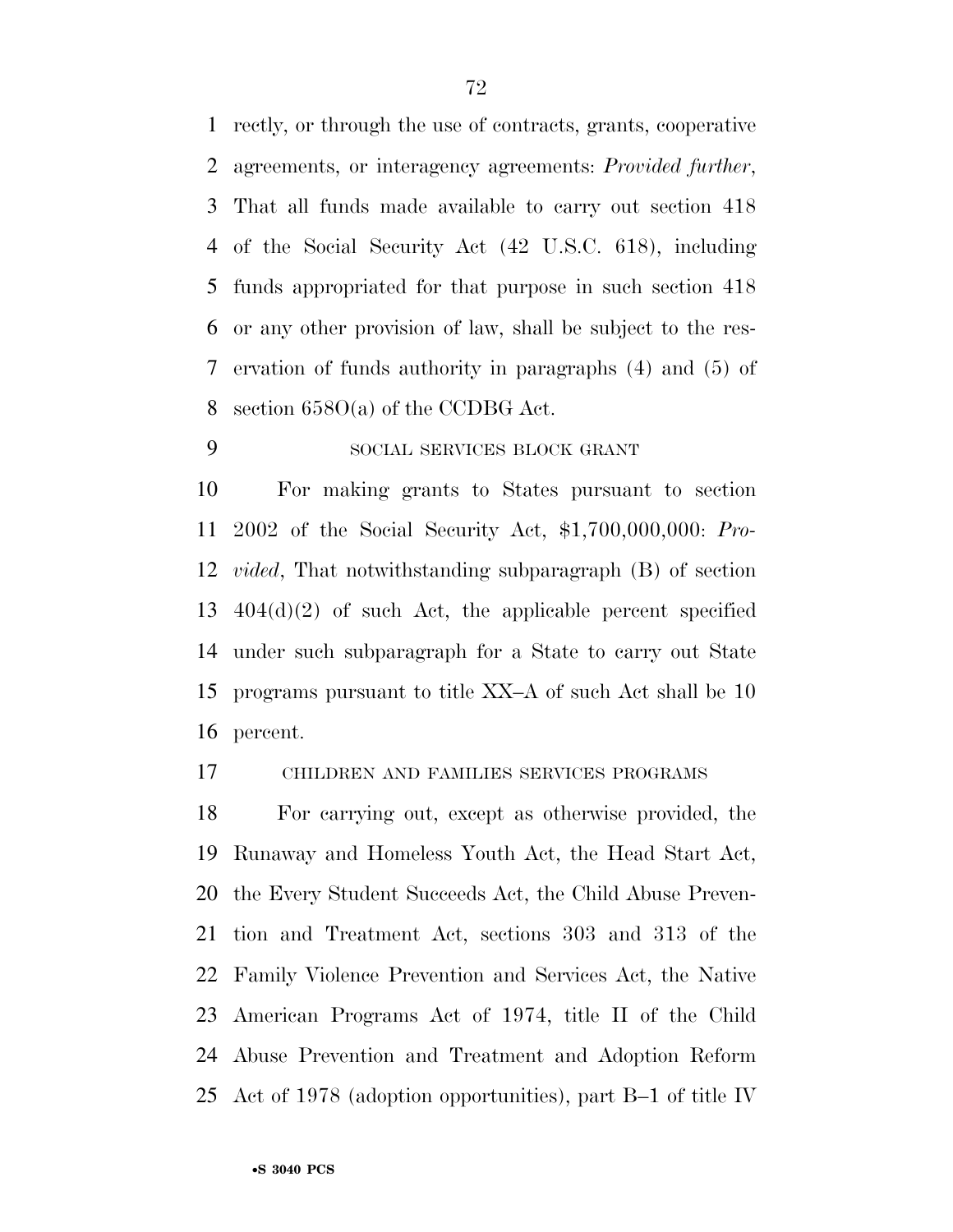and sections 429, 473A, 477(i), 1110, 1114A, and 1115 of the Social Security Act, the Community Services Block Grant Act (''CSBG Act''), and the Assets for Independ- ence Act; for necessary administrative expenses to carry out titles I, IV, V, X, XI, XIV, XVI, and XX–A of the Social Security Act, the Act of July 5, 1960, the Omnibus Budget Reconciliation Act of 1981, title IV of the Immi- gration and Nationality Act, and section 501 of the Ref- ugee Education Assistance Act of 1980; and for the ad- ministration of prior year obligations made by the Admin- istration for Children and Families under the Develop- mental Disabilities Assistance and Bill of Rights Act and the Help America Vote Act of 2002, \$11,214,935,000, of which \$37,943,000, to remain available through Sep- tember 30, 2018, shall be for grants to States for adoption and legal guardianship incentive payments, as defined by section 473A of the Social Security Act and may be made for adoptions and legal guardianships completed before September 30, 2017: *Provided*, That \$9,203,095,000 shall be for making payments under the Head Start Act: *Pro- vided further*, That of the amount in the previous proviso, \$8,543,095,000 shall be available for payments under sec- tion 640 of the Head Start Act, of which \$35,000,000 shall be available for a cost of living adjustment notwith-standing section 640(a)(3)(A) of such Act: *Provided fur-*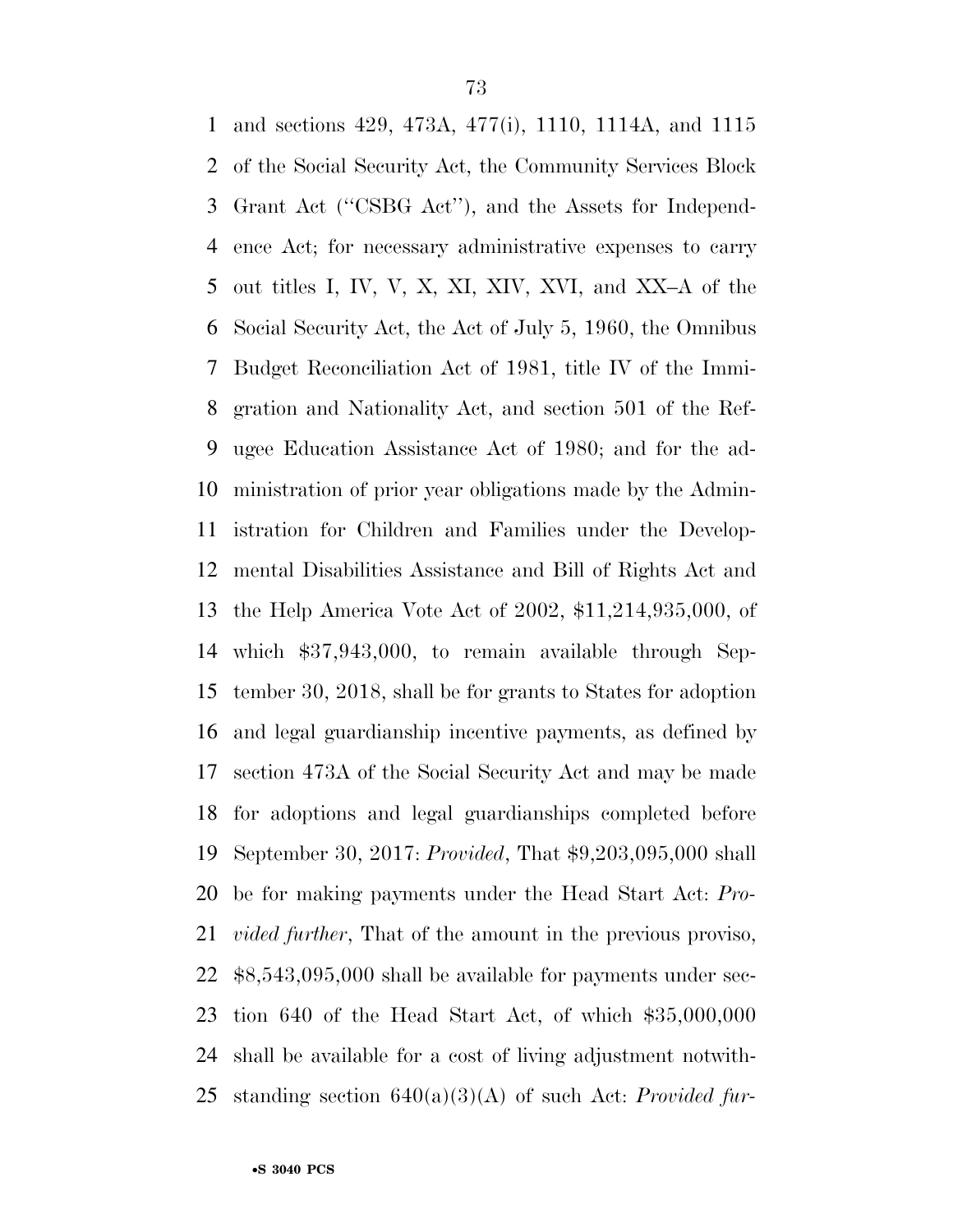*ther*, That of the amount provided for making payments under the Head Start Act, \$25,000,000 shall be available for allocation by the Secretary to supplement activities de-4 scribed in paragraphs  $(7)(B)$  and  $(9)$  of section  $641(c)$  of such Act under the Designation Renewal System, estab-6 lished under the authority of sections  $641(e)(7)$ , 645A(b)(12) and 645A(d) of such Act: *Provided further*, That notwithstanding such section 640, of the amount provided for making payments under the Head Start Act, and in addition to funds otherwise available under such section 640, \$635,000,000 shall be available through March 31, 2018 for Early Head Start programs as de- scribed in section 645A of such Act, for conversion of Head Start services to Early Head Start services as de-15 scribed in section  $645(a)(5)(A)$  of such Act, for discre- tionary grants for high quality infant and toddler care through Early Head Start-Child Care Partnerships, to en- tities defined as eligible under section 645A(d) of such Act, for training and technical assistance for such activi- ties, and for up to \$14,000,000 in Federal costs of admin- istration and evaluation, and, notwithstanding section  $645A(c)(2)$  of such Act, these funds are available to serve children under age 4: *Provided further*, That funds de- scribed in the preceding two provisos shall not be included in the calculation of ''base grant'' in subsequent fiscal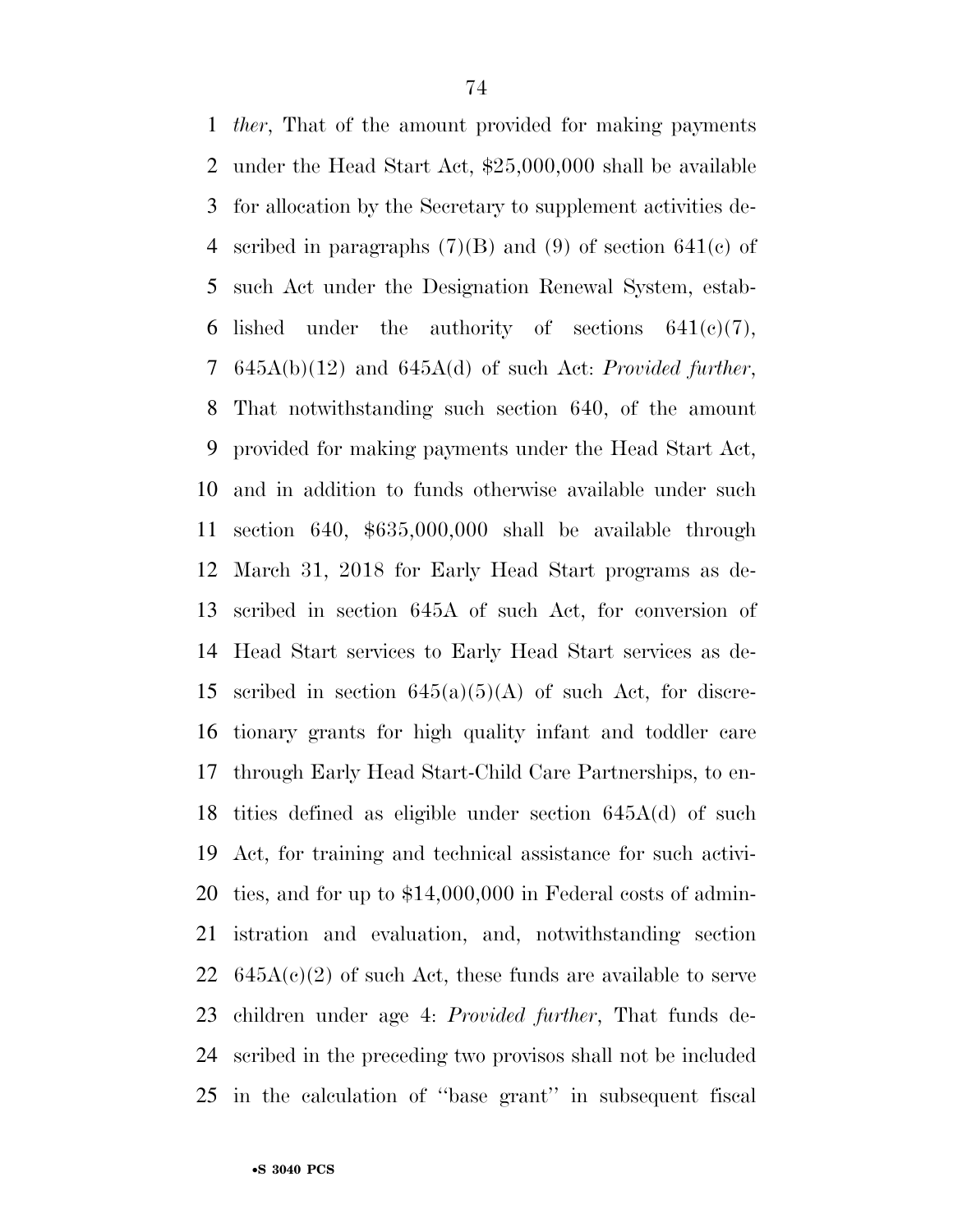1 years, as such term is used in section  $640(a)(7)(A)$  of such Act: *Provided further*, That \$250,000,000 shall be avail- able until December 31, 2017 for carrying out sections 9212 and 9213 of the Every Student Succeeds Act: *Pro- vided further*, That up to 3 percent of the funds in the previous proviso shall be available for technical assistance, evaluation, and other national activities related to such grants: *Provided further*, That \$715,000,000 shall be for making payments under the CSBG Act: *Provided further*, That no more than \$350,000 shall be reserved under sec- tion 674(b)(3) of the CSBG Act, all of which shall be available solely for carrying out section 678E(b)(2) of such Act: *Provided further*, That, notwithstanding section  $675C(a)(3)$  of the CSBG Act, to the extent Community Services Block Grant funds are distributed as grant funds by a State to an eligible entity as provided under such Act, and have not been expended by such entity, they shall remain with such entity for carryover into the next fiscal year for expenditure by such entity consistent with pro- gram purposes: *Provided further*, That the Secretary shall issue performance standards for entities receiving funds from State and territorial grantees under the CSBG Act, and such States and territories shall assure the implemen- tation of such standards prior to September 30, 2017, and include information on such implementation in the report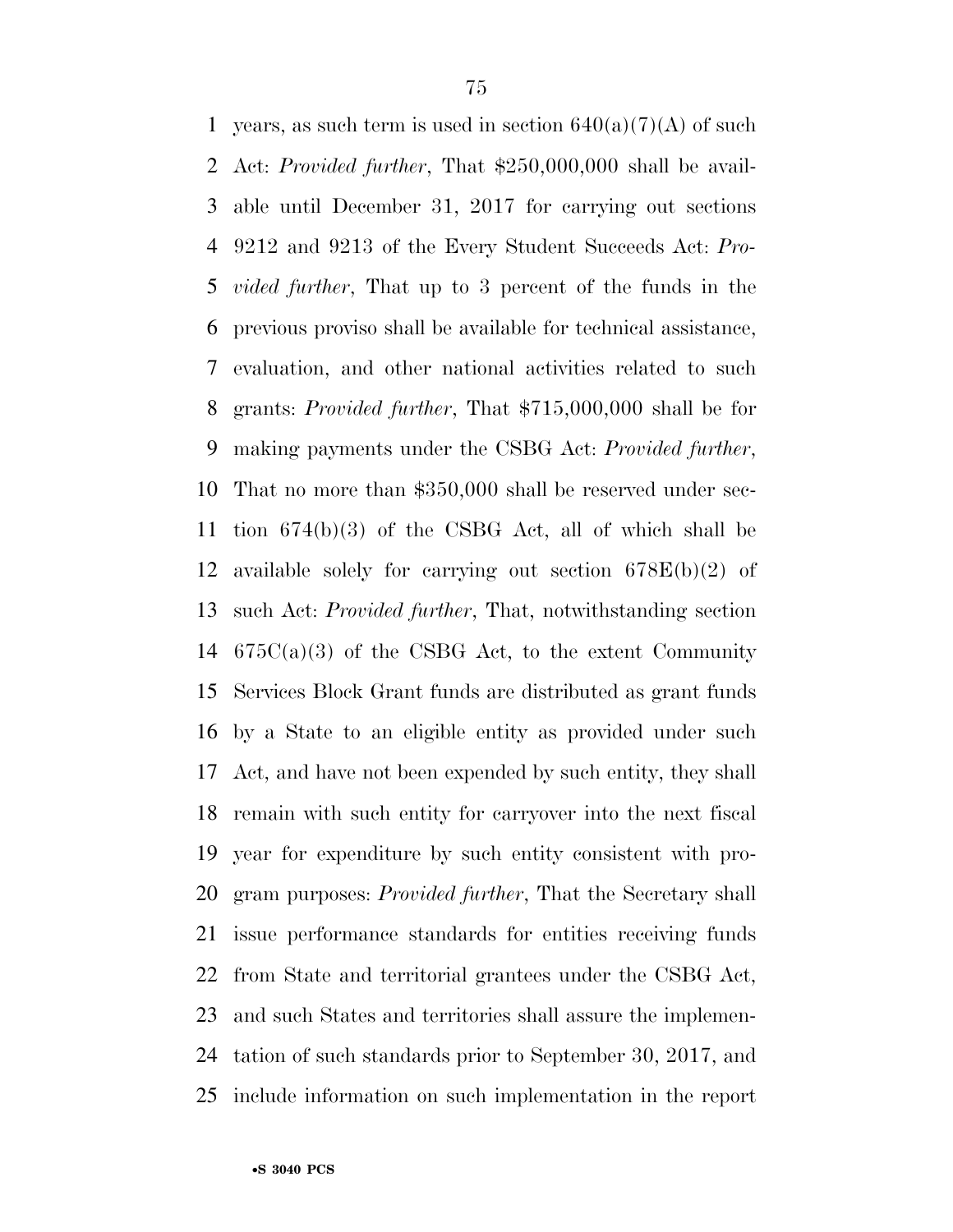required by section 678E(a)(2) of such Act: *Provided fur- ther*, That \$1,864,000 shall be for a human services case management system for federally declared disasters, to in- clude a comprehensive national case management contract and Federal costs of administering the system: *Provided further*, That up to \$2,000,000 shall be for improving the Public Assistance Reporting Information System, includ- ing grants to States to support data collection for a study of the system's effectiveness.

# 10 PROMOTING SAFE AND STABLE FAMILIES

 For carrying out, except as otherwise provided, sec- tion 436 of the Social Security Act, \$325,000,000 and, for carrying out, except as otherwise provided, section 437 of such Act, \$59,765,000: *Provided*, That notwithstanding 15 sections  $438(c)(3)(A)$  and  $436(b)(2)$  of such Act,  $$10,000,000$  shall be available for such section  $436(b)(2)$ , of which no funds shall be available for carrying out sec-18 tions  $438(c)(3)(A)(ii)$  and (iii) of such Act.

PAYMENTS FOR FOSTER CARE AND PERMANENCY

 For carrying out, except as otherwise provided, title IV–E of the Social Security Act, \$5,764,000,000.

 For carrying out, except as otherwise provided, title IV–E of the Social Security Act, for the first quarter of fiscal year 2018, \$2,500,000,000.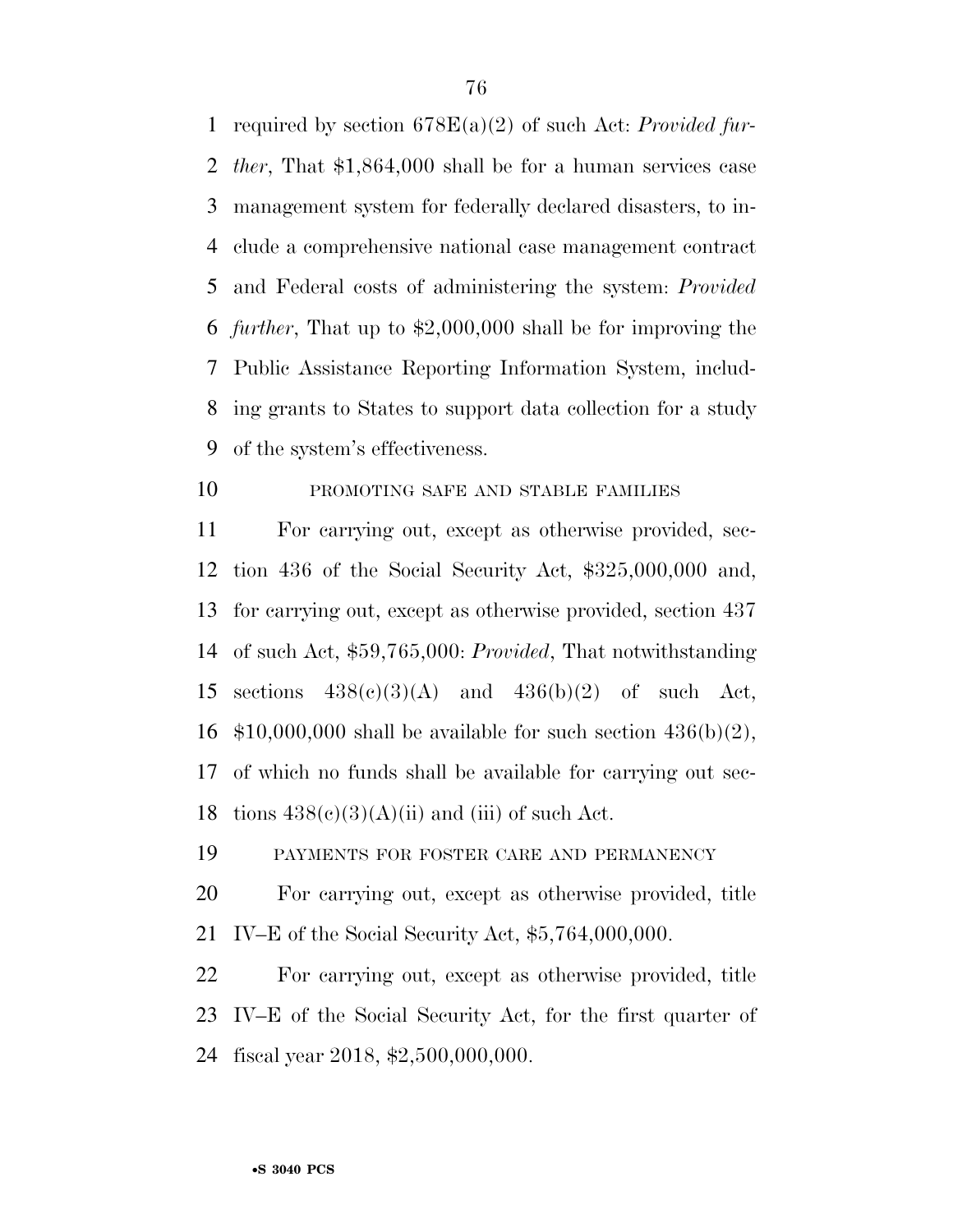For carrying out, after May 31 of the current fiscal year, except as otherwise provided, section 474 of title IV– E of the Social Security Act, for the last 3 months of the current fiscal year for unanticipated costs, incurred for the current fiscal year, such sums as may be necessary.

 ADMINISTRATION FOR COMMUNITY LIVING AGING AND DISABILITY SERVICES PROGRAMS 8 (INCLUDING TRANSFER OF FUNDS)

 For carrying out, to the extent not otherwise pro- vided, the Older Americans Act of 1965 (''OAA''), titles III and XXIX of the PHS Act, sections 1252 and 1253 of the PHS Act, section 119 of the Medicare Improve- ments for Patients and Providers Act of 2008, title XX– B of the Social Security Act, the Developmental Disabil- ities Assistance and Bill of Rights Act, parts 2 and 5 of subtitle D of title II of the Help America Vote Act of 2002, the Assistive Technology Act of 1998, titles II and VII (and section 14 with respect to such titles) of the Re- habilitation Act of 1973, and for Department-wide coordi- nation of policy and program activities that assist individ- uals with disabilities, \$1,907,735,000: *Provided*, That amounts appropriated under this heading may be used for grants to States under section 361 of the OAA only for disease prevention and health promotion programs and ac-tivities which have been demonstrated through rigorous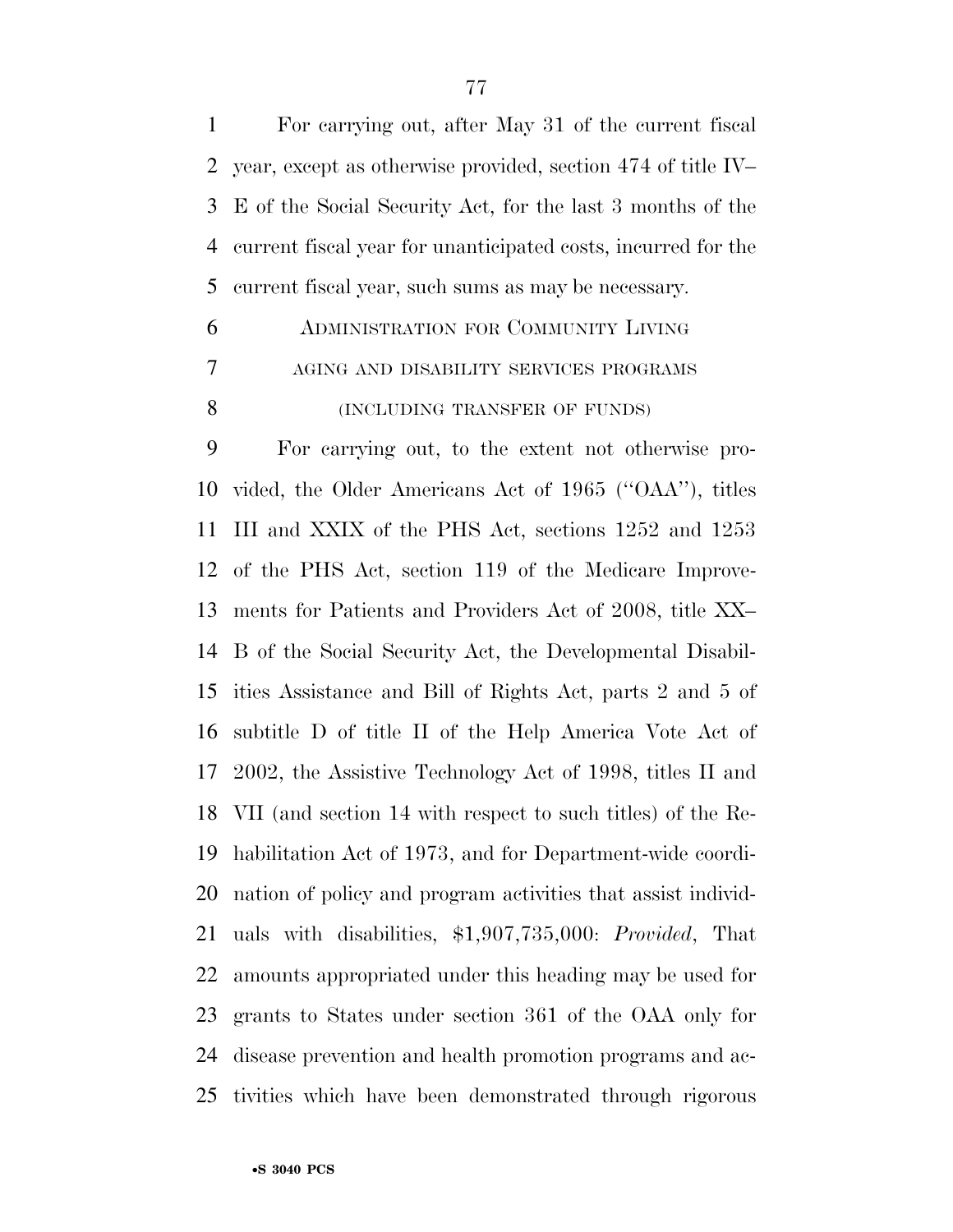evaluation to be evidence-based and effective: *Provided further*, That of amounts made available under this head- ing to carry out sections 311, 331, and 336 of the OAA, up to one percent of such amounts shall be available for developing and implementing evidence-based practices for enhancing senior nutrition: *Provided further*, That not- withstanding any other provision of this Act, funds made available under this heading to carry out section 311 of the OAA may be transferred to the Secretary of Agri- culture in accordance with such section: *Provided further*, That none of the funds made available under this heading may be used by an eligible system (as defined in section 102 of the Protection and Advocacy for Individuals with Mental Illness Act (42 U.S.C. 10802)) to continue to pur- sue any legal action in a Federal or State court on behalf of an individual or group of individuals with a develop-17 mental disability (as defined in section  $102(8)(A)$  of the Developmental Disabilities and Assistance and Bill of Rights Act of 2000 (20 U.S.C. 15002(8)(A)) that is at- tributable to a mental impairment (or a combination of mental and physical impairments), that has as the re- quested remedy the closure of State operated intermediate care facilities for people with intellectual or developmental disabilities, unless reasonable public notice of the action has been provided to such individuals (or, in the case of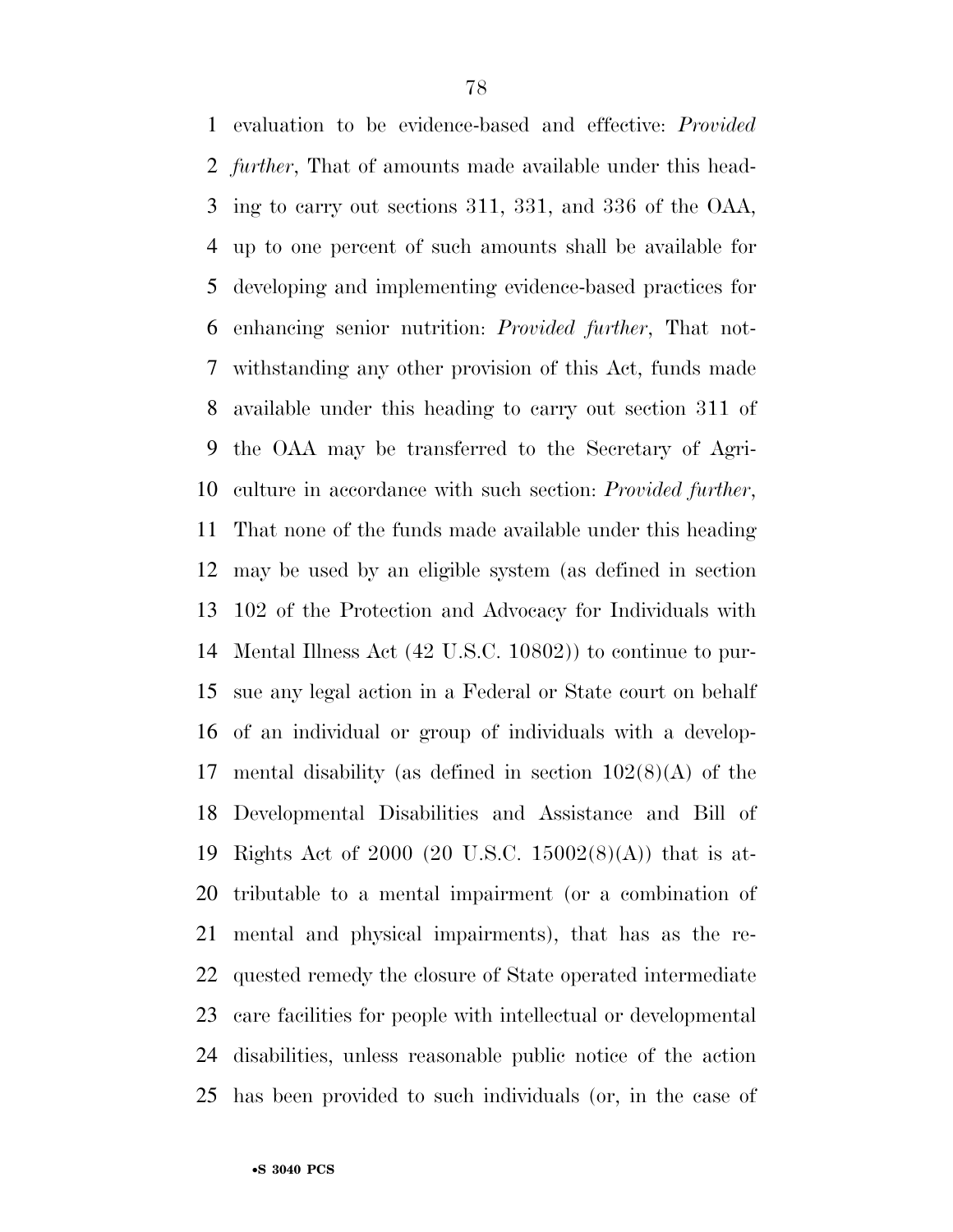mental incapacitation, the legal guardians who have been specifically awarded authority by the courts to make healthcare and residential decisions on behalf of such indi- viduals) who are affected by such action, within 90 days of instituting such legal action, which informs such indi- viduals (or such legal guardians) of their legal rights and how to exercise such rights consistent with current Fed- eral Rules of Civil Procedure: *Provided further*, That the limitations in the immediately preceding proviso shall not apply in the case of an individual who is neither competent to consent nor has a legal guardian, nor shall the proviso apply in the case of individuals who are a ward of the State or subject to public guardianship.

## 14 OFFICE OF THE SECRETARY

### GENERAL DEPARTMENTAL MANAGEMENT

 For necessary expenses, not otherwise provided, for general departmental management, including hire of six passenger motor vehicles, and for carrying out titles III, XVII, XXI, and section 229 of the PHS Act, the United States-Mexico Border Health Commission Act, and re- search studies under section 1110 of the Social Security Act, \$444,919,000, together with \$64,828,000 from the amounts available under section 241 of the PHS Act to carry out national health or human services research and evaluation activities: *Provided*, That of this amount,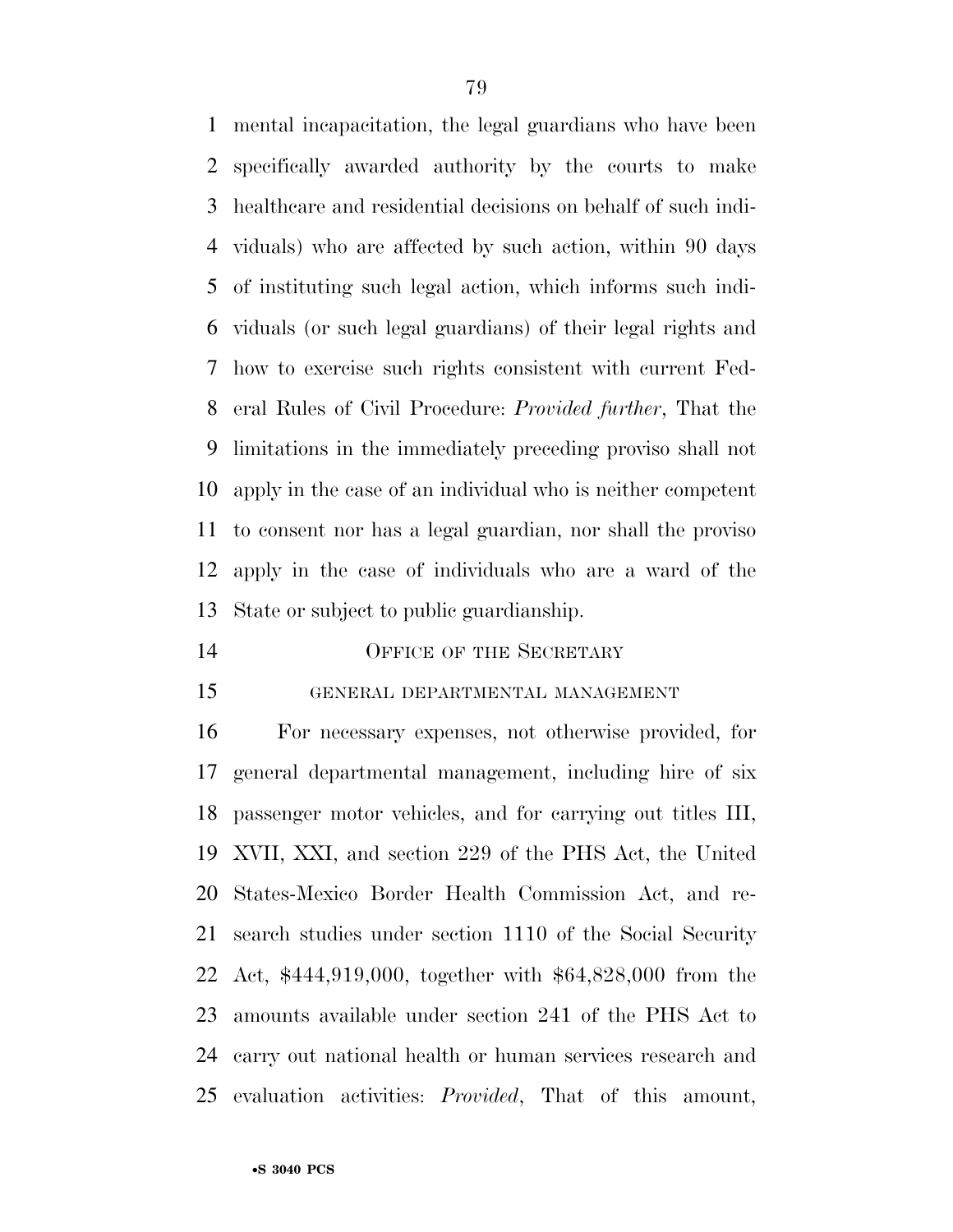\$48,000,000 shall be for minority AIDS prevention and treatment activities: *Provided further*, That of the funds made available under this heading, \$101,000,000 shall be for making competitive contracts and grants to public and private entities to fund medically accurate and age appro- priate programs that reduce teen pregnancy and for the Federal costs associated with administering and evalu- ating such contracts and grants, of which not more than 10 percent of the available funds shall be for training and technical assistance, evaluation, outreach, and additional program support activities, and of the remaining amount 75 percent shall be for replicating programs that have been proven effective through rigorous evaluation to re- duce teenage pregnancy, behavioral risk factors underlying teenage pregnancy, or other associated risk factors, and 25 percent shall be available for research and demonstra- tion grants to develop, replicate, refine, and test additional models and innovative strategies for preventing teenage pregnancy: *Provided further*, That of the amounts pro- vided under this heading from amounts available under section 241 of the PHS Act, \$6,800,000 shall be available to carry out evaluations (including longitudinal evalua- tions) of teenage pregnancy prevention approaches: *Pro- vided further*, That of the funds made available under this heading, \$15,000,000 shall be for making competitive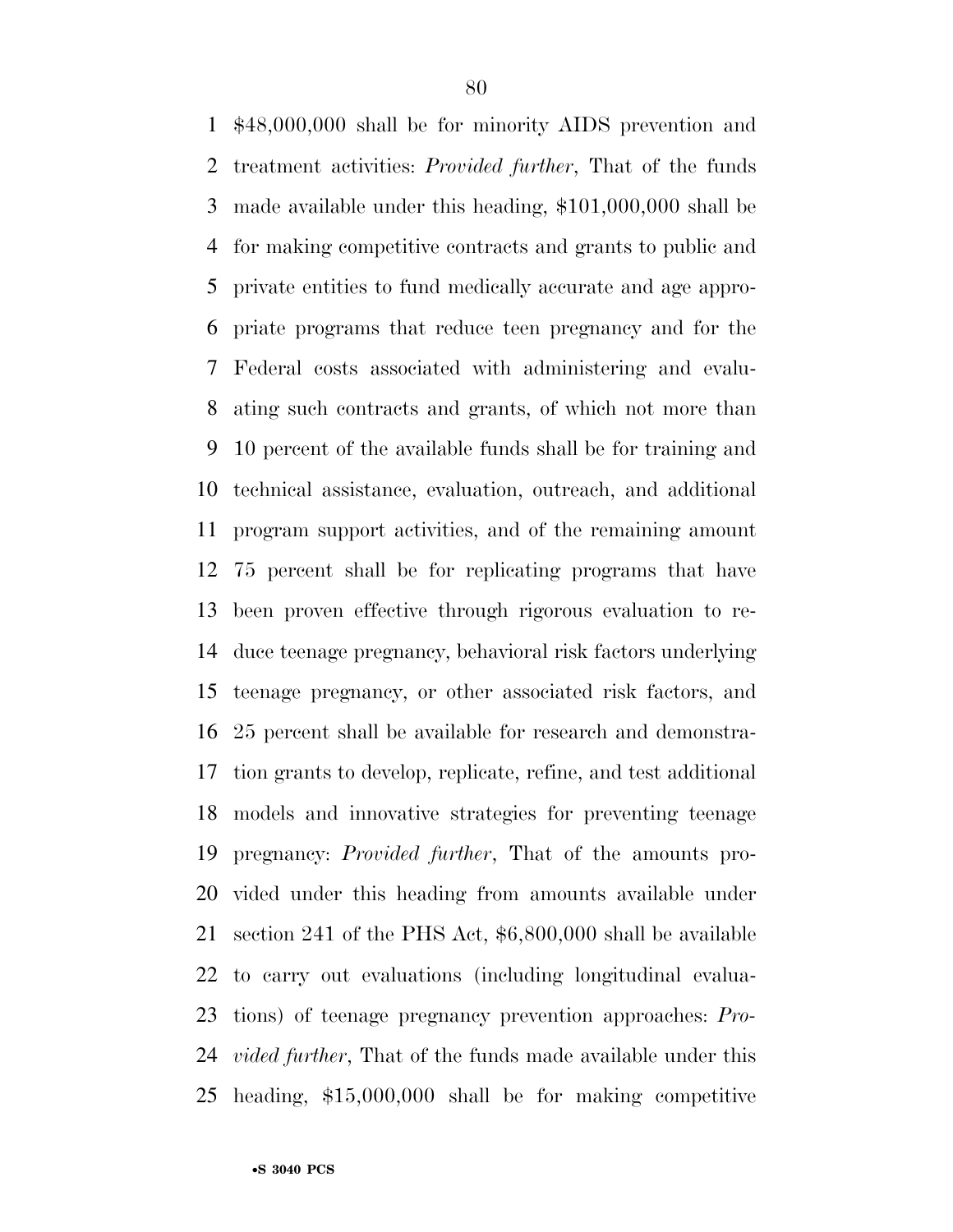grants which exclusively implement education in sexual risk avoidance (defined as voluntarily refraining from non- marital sexual activity): *Provided further*, That funding for such competitive grants for sexual risk avoidance shall use medically accurate information referenced to peer-re- viewed publications by educational, scientific, govern- mental, or health organizations; implement an evidence- based approach integrating research findings with prac- tical implementation that aligns with the needs and de- sired outcomes for the intended audience; and teach the benefits associated with self-regulation, success sequenc- ing for poverty prevention, healthy relationships, goal set- ting, and resisting sexual coercion, dating violence, and other youth risk behaviors such as underage drinking or illicit drug use without normalizing teen sexual activity: *Provided further*, That no more than 10 percent of the funding for such competitive grants for sexual risk avoid- ance shall be available for technical assistance and admin- istrative costs of such programs: *Provided further*, That funds provided in this Act for embryo adoption activities may be used to provide to individuals adopting embryos, through grants and other mechanisms, medical and ad- ministrative services deemed necessary for such adoptions: *Provided further*, That such services shall be provided con-sistent with 42 CFR 59.5(a)(4).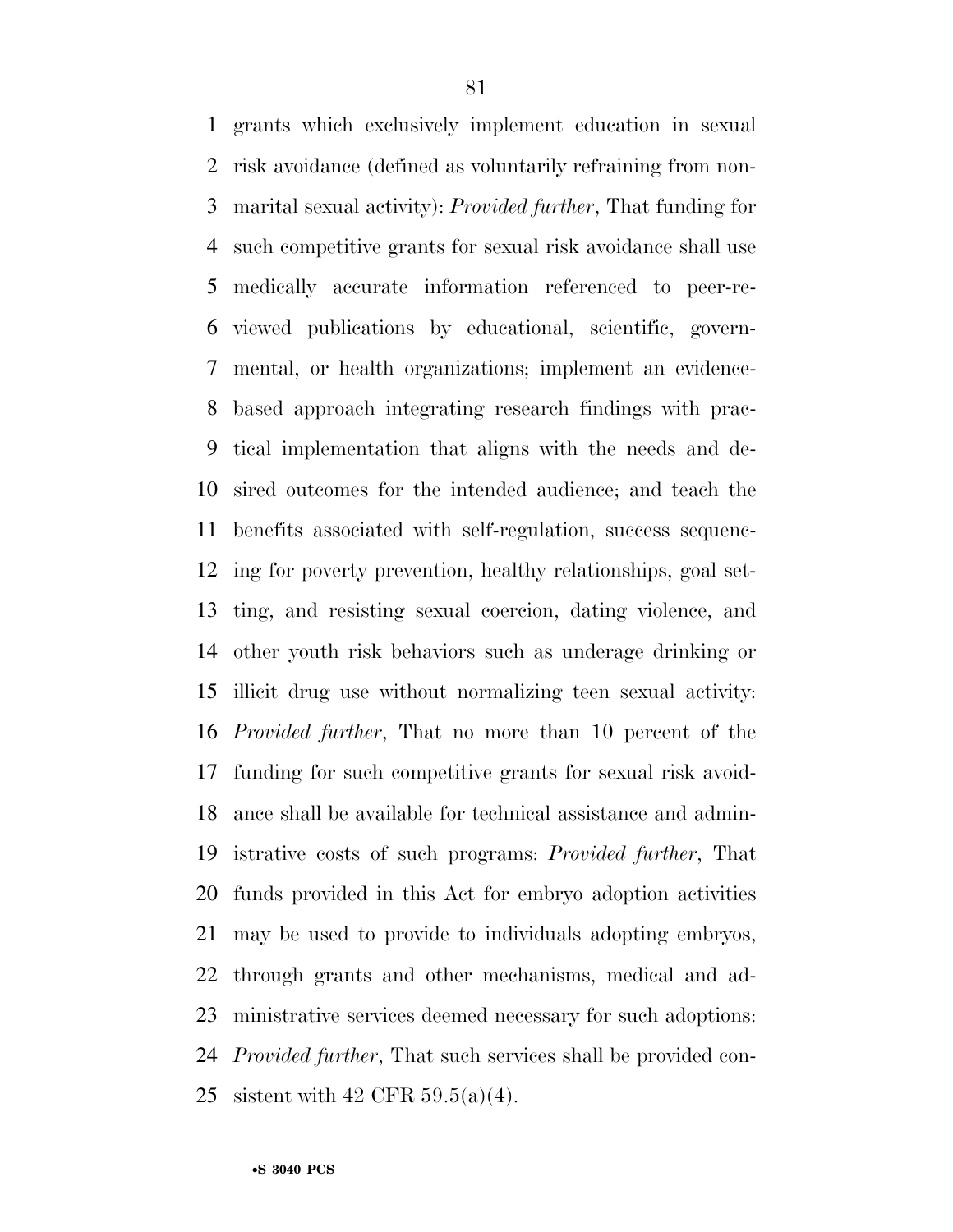OFFICE OF MEDICARE HEARINGS AND APPEALS For expenses necessary for the Office of Medicare Hearings and Appeals, \$112,381,000, to be transferred in appropriate part from the Federal Hospital Insurance Trust Fund and the Federal Supplementary Medical In-surance Trust Fund.

 OFFICE OF THE NATIONAL COORDINATOR FOR HEALTH INFORMATION TECHNOLOGY

 For expenses necessary for the Office of the National Coordinator for Health Information Technology, including grants, contracts, and cooperative agreements for the de- velopment and advancement of interoperable health infor-mation technology, \$60,367,000.

14 OFFICE OF INSPECTOR GENERAL

 For expenses necessary for the Office of Inspector General, including the hire of passenger motor vehicles for investigations, in carrying out the provisions of the Inspec- tor General Act of 1978, \$75,000,000: *Provided,* That of such amount, necessary sums shall be available for pro- viding protective services to the Secretary and inves- tigating non-payment of child support cases for which non-payment is a Federal offense under 18 U.S.C. 228.

## 23 OFFICE FOR CIVIL RIGHTS

 For expenses necessary for the Office for Civil Rights, \$38,798,000.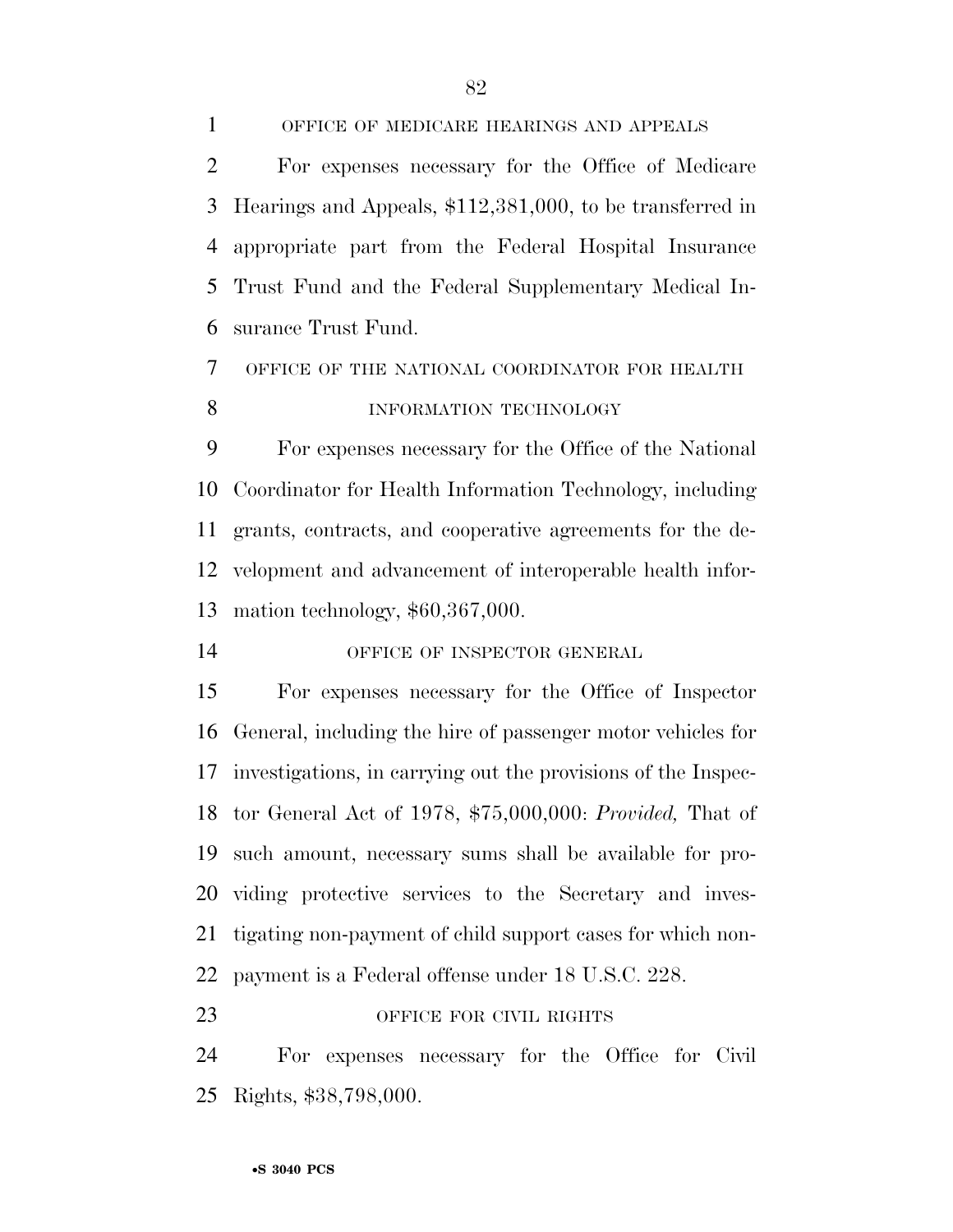RETIREMENT PAY AND MEDICAL BENEFITS FOR

COMMISSIONED OFFICERS

 For retirement pay and medical benefits of Public Health Service Commissioned Officers as authorized by law, for payments under the Retired Serviceman's Family Protection Plan and Survivor Benefit Plan, and for med- ical care of dependents and retired personnel under Chap- ter 55 of title 10, United States Code, such amounts as may be required during the current fiscal year.

 PUBLIC HEALTH AND SOCIAL SERVICES EMERGENCY FUND

 For expenses necessary to support activities related to countering potential biological, nuclear, radiological, chemical, and cybersecurity threats to civilian populations, and for other public health emergencies, \$950,958,000, of which \$511,700,000 shall remain available through Sep- tember 30, 2018, for expenses necessary to support ad- vanced research and development pursuant to section 319L of the PHS Act and other administrative expenses of the Biomedical Advanced Research and Development Authority: *Provided*, That funds provided under this head- ing for the purpose of acquisition of security counter- measures shall be in addition to any other funds available for such purpose: *Provided further*, That products pur-chased with funds provided under this heading may, at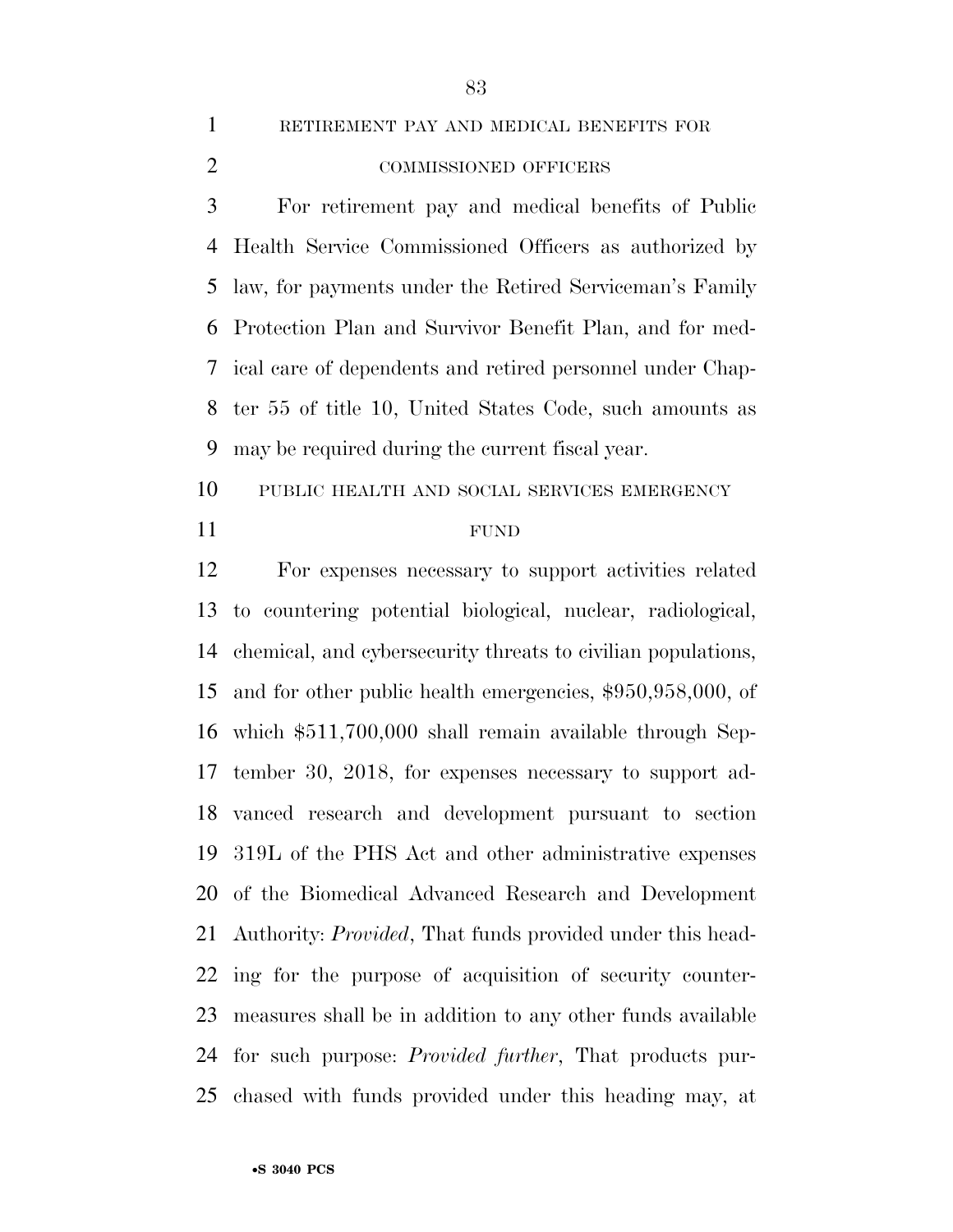the discretion of the Secretary, be deposited in the Stra- tegic National Stockpile pursuant to section 319F–2 of the PHS Act: *Provided further*, That \$5,000,000 of the amounts made available to support emergency operations shall remain available through September 30, 2019.

 For expenses necessary for procuring security coun-7 termeasures (as defined in section  $319F-2(c)(1)(B)$  of the PHS Act), \$510,000,000, to remain available until ex-pended.

 For an additional amount for expenses necessary to prepare for or respond to an influenza pandemic, \$57,000,000; of which \$40,000,000 shall be available until expended, for activities including the development and purchase of vaccine, antivirals, necessary medical supplies, diagnostics, and other surveillance tools: *Provided*, That notwithstanding section 496(b) of the PHS Act, funds may be used for the construction or renovation of privately owned facilities for the production of pandemic influenza vaccines and other biologics, if the Secretary finds such construction or renovation necessary to secure sufficient supplies of such vaccines or biologics.

### GENERAL PROVISIONS

 SEC. 201. Funds appropriated in this title shall be available for not to exceed \$50,000 for official reception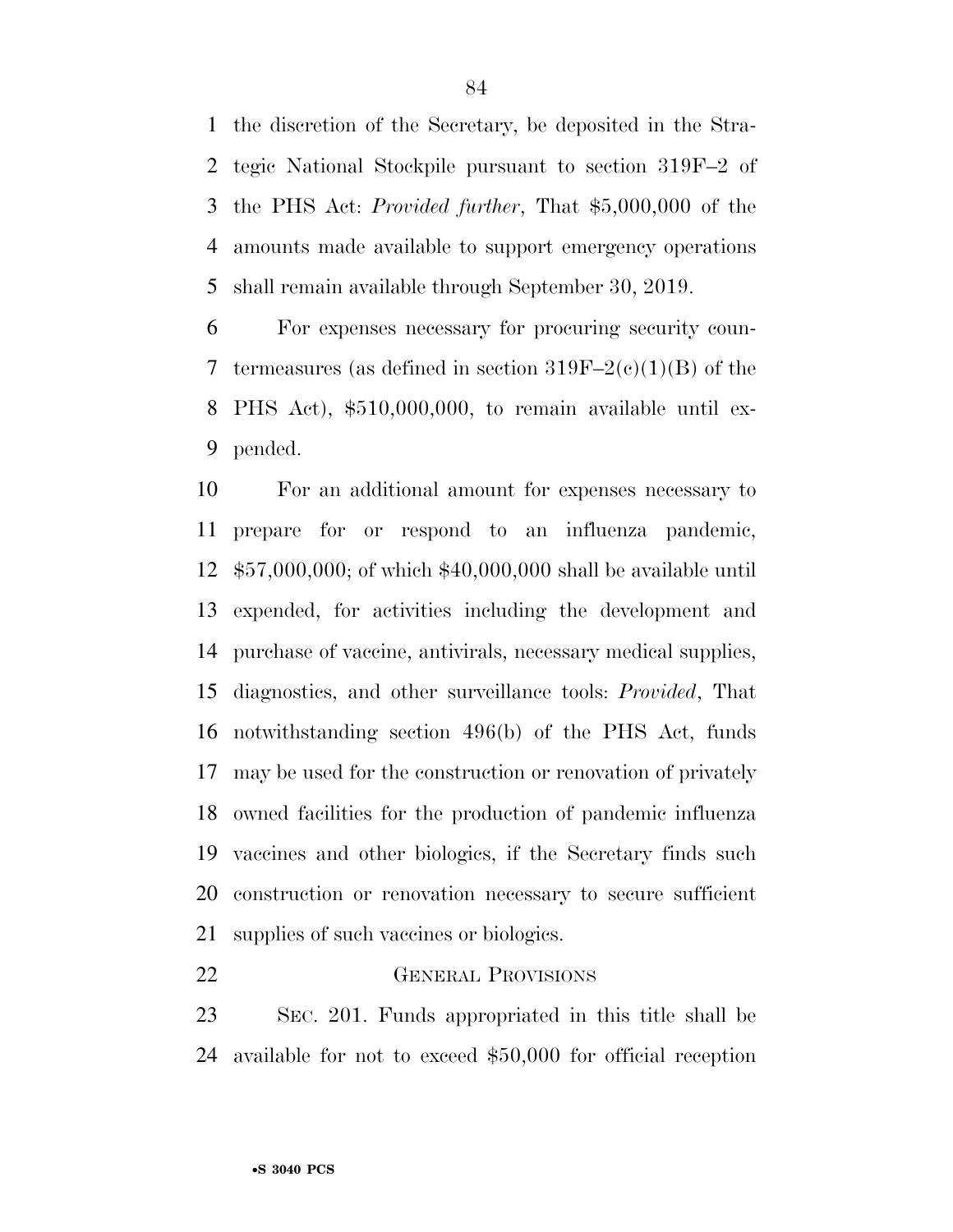and representation expenses when specifically approved by the Secretary.

 SEC. 202. None of the funds appropriated in this title shall be used to pay the salary of an individual, through a grant or other extramural mechanism, at a rate in excess of Executive Level II.

 SEC. 203. None of the funds appropriated in this Act may be expended pursuant to section 241 of the PHS Act, except for funds specifically provided for in this Act, or for other taps and assessments made by any office located in HHS, prior to the preparation and submission of a re- port by the Secretary to the Committees on Appropria- tions of the House of Representatives and the Senate de-tailing the planned uses of such funds.

 SEC. 204. Notwithstanding section 241(a) of the PHS Act, such portion as the Secretary shall determine, but not more than 2.6 percent, of any amounts appro- priated for programs authorized under such Act or any amounts derived by transfer in this Act under the heading ''National Institutes of Health'' shall be made available for the evaluation (directly, or by grants or contracts) and the implementation and effectiveness of programs funded in this title.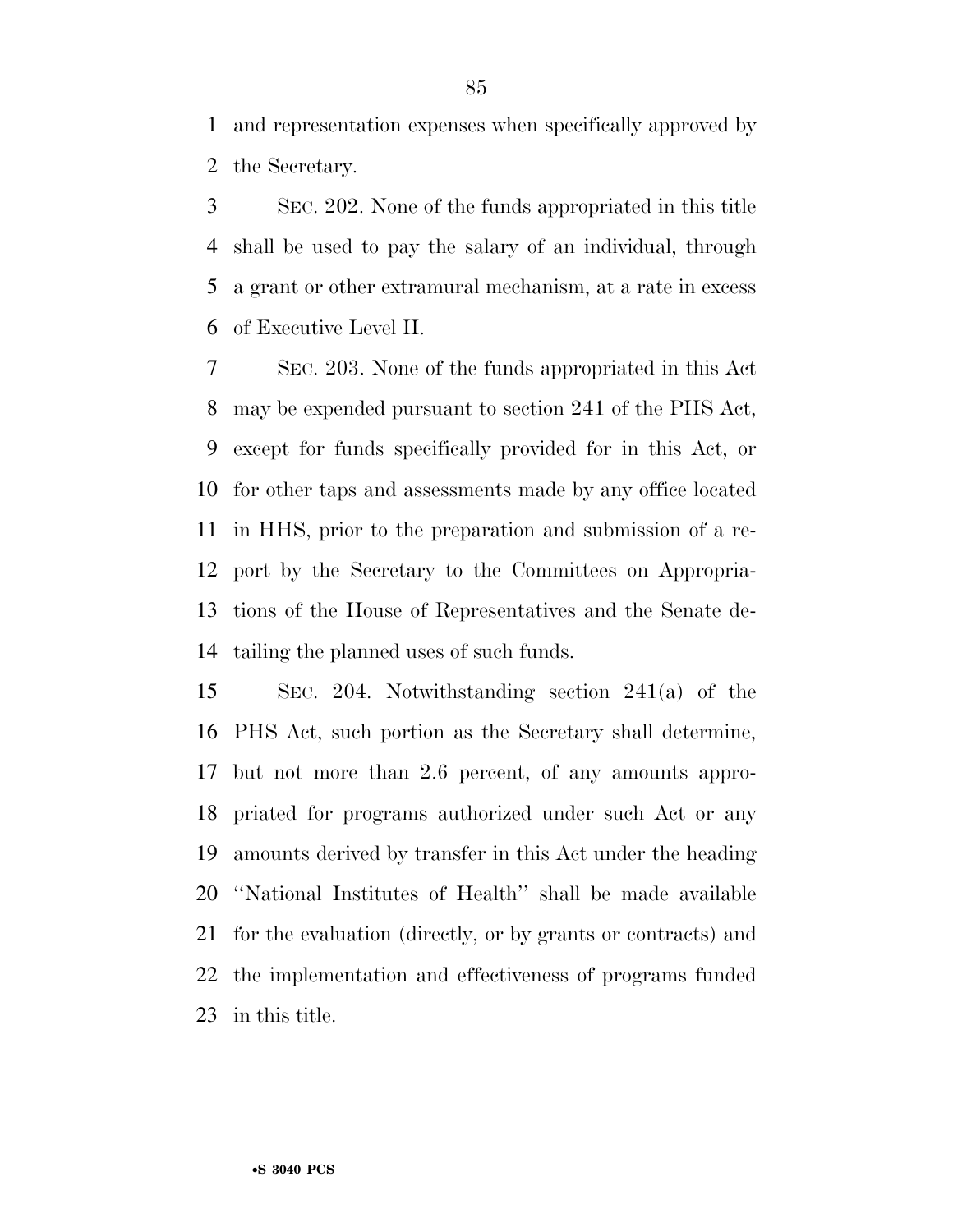### (TRANSFER OF FUNDS)

 SEC. 205. Not to exceed 1 percent of any discre- tionary funds (pursuant to the Balanced Budget and Emergency Deficit Control Act of 1985) which are appro- priated for the current fiscal year for HHS in this Act may be transferred between appropriations, but no such appropriation shall be increased by more than 3 percent by any such transfer: *Provided*, That the transfer author- ity granted by this section shall not be used to create any new program or to fund any project or activity for which no funds are provided in this Act: *Provided further*, That the Committees on Appropriations of the House of Rep- resentatives and the Senate are notified at least 15 days in advance of any transfer.

 SEC. 206. In lieu of the timeframe specified in section  $16 \quad 338E(c)(2)$  of the PHS Act, terminations described in such section may occur up to 60 days after the execution of a contract awarded in fiscal year 2017 under section 338B of such Act.

 SEC. 207. None of the funds appropriated in this Act may be made available to any entity under title X of the PHS Act unless the applicant for the award certifies to the Secretary that it encourages family participation in the decision of minors to seek family planning services and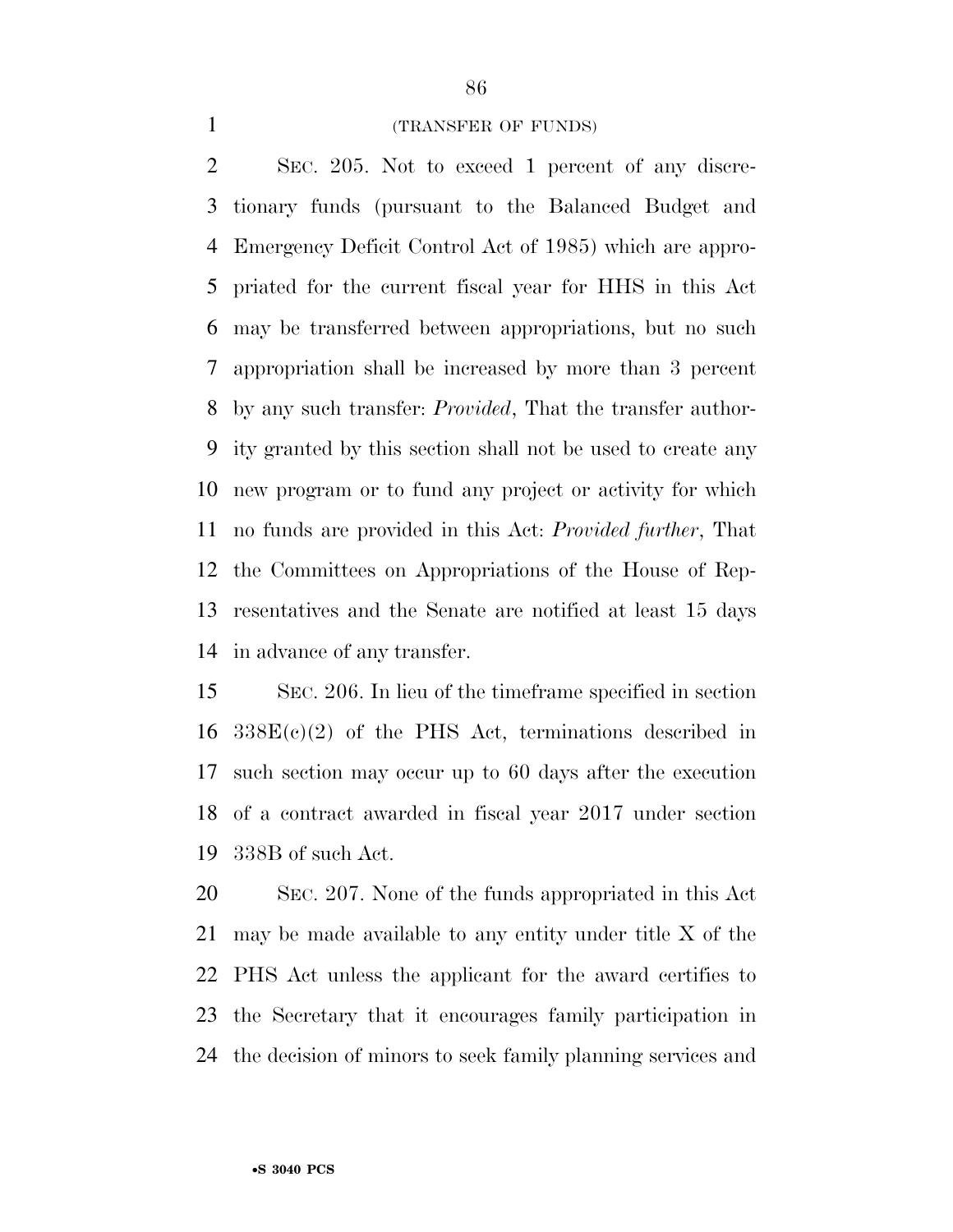that it provides counseling to minors on how to resist at-tempts to coerce minors into engaging in sexual activities.

 SEC. 208. Notwithstanding any other provision of law, no provider of services under title X of the PHS Act shall be exempt from any State law requiring notification or the reporting of child abuse, child molestation, sexual abuse, rape, or incest.

 SEC. 209. None of the funds appropriated by this Act (including funds appropriated to any trust fund) may be used to carry out the Medicare Advantage program if the Secretary denies participation in such program to an oth- erwise eligible entity (including a Provider Sponsored Or- ganization) because the entity informs the Secretary that it will not provide, pay for, provide coverage of, or provide referrals for abortions: *Provided*, That the Secretary shall make appropriate prospective adjustments to the capita- tion payment to such an entity (based on an actuarially sound estimate of the expected costs of providing the serv- ice to such entity's enrollees): *Provided further*, That noth- ing in this section shall be construed to change the Medi- care program's coverage for such services and a Medicare Advantage organization described in this section shall be responsible for informing enrollees where to obtain infor-mation about all Medicare covered services.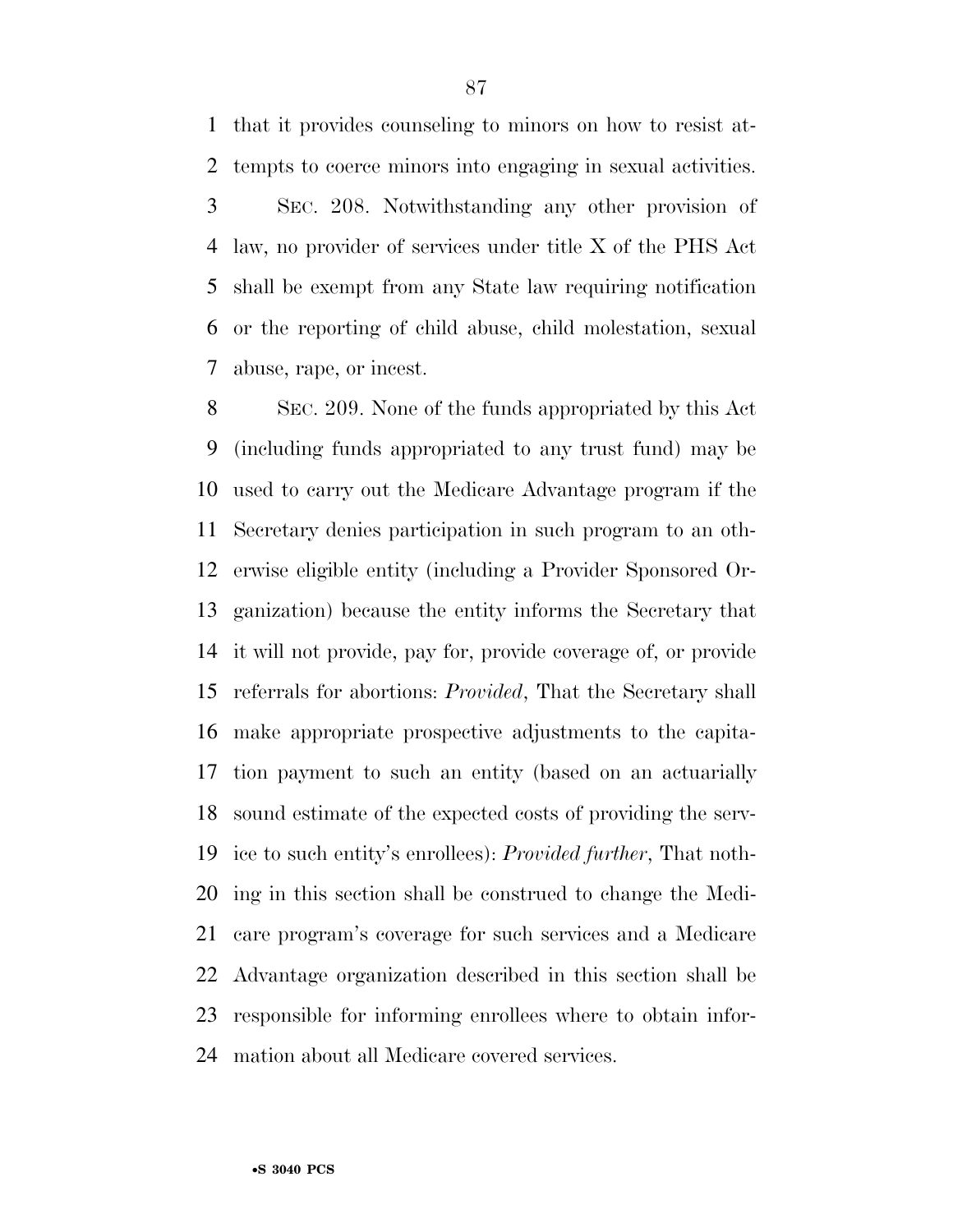SEC. 210. None of the funds made available in this title may be used, in whole or in part, to advocate or pro-mote gun control.

 SEC. 211. The Secretary shall make available through assignment not more than 60 employees of the Public Health Service to assist in child survival activities and to work in AIDS programs through and with funds provided by the Agency for International Development, the United Nations International Children's Emergency Fund or the World Health Organization.

 SEC. 212. In order for HHS to carry out inter- national health activities, including HIV/AIDS and other infectious disease, chronic and environmental disease, and other health activities abroad during fiscal year 2017:

 (1) The Secretary may exercise authority equiv- alent to that available to the Secretary of State in section 2(c) of the State Department Basic Authori- ties Act of 1956. The Secretary shall consult with the Secretary of State and relevant Chief of Mission to ensure that the authority provided in this section is exercised in a manner consistent with section 207 of the Foreign Service Act of 1980 and other appli- cable statutes administered by the Department of State.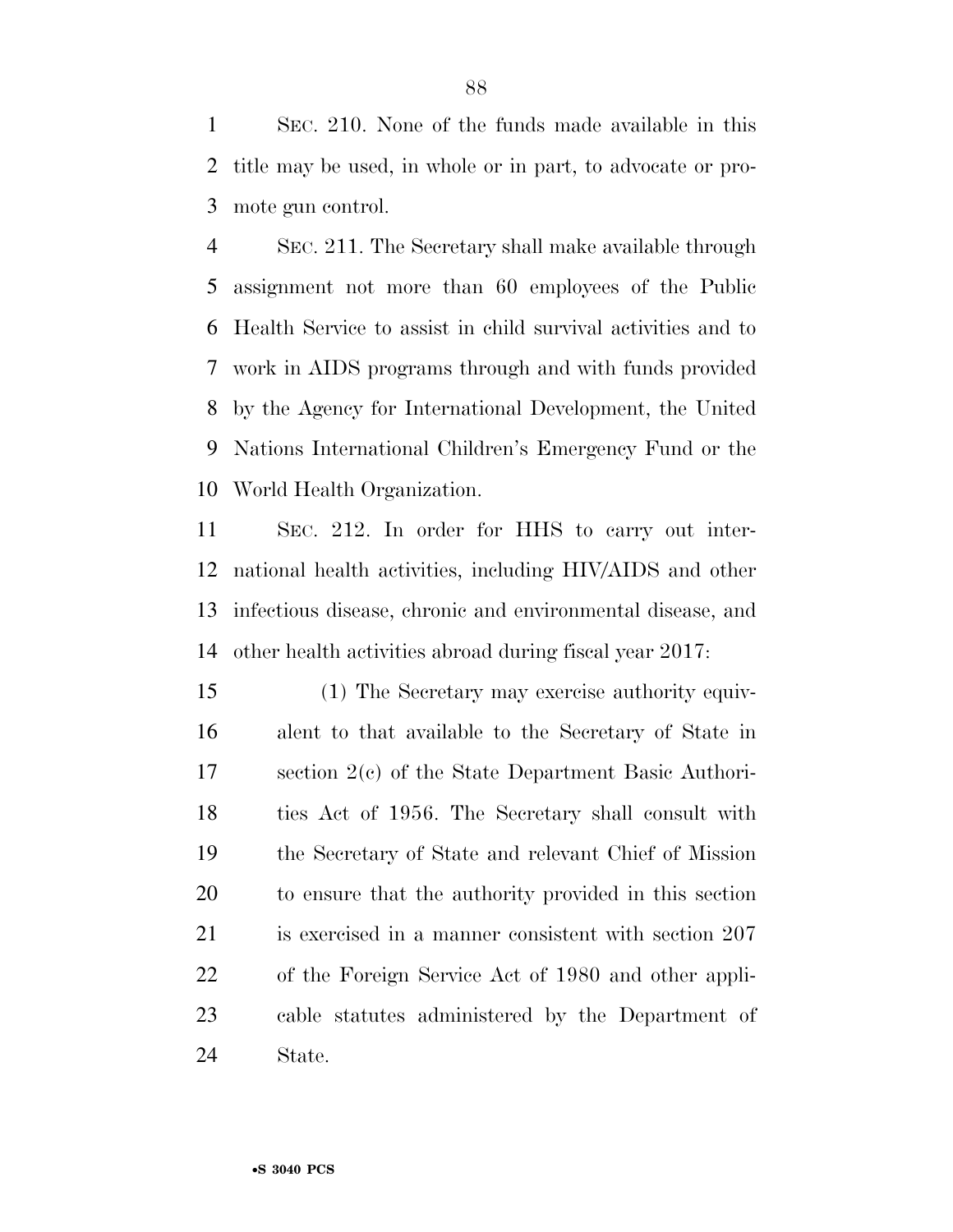funds by advance or reimbursement to the Secretary of State as may be necessary to pay the costs of ac- quisition, lease, alteration, renovation, and manage- ment of facilities outside of the United States for the use of HHS. The Department of State shall co- operate fully with the Secretary to ensure that HHS has secure, safe, functional facilities that comply with applicable regulation governing location, set- back, and other facilities requirements and serve the purposes established by this Act. The Secretary is authorized, in consultation with the Secretary of State, through grant or cooperative agreement, to make available to public or nonprofit private institu- tions or agencies in participating foreign countries, funds to acquire, lease, alter, or renovate facilities in those countries as necessary to conduct programs of assistance for international health activities, includ- ing activities relating to HIV/AIDS and other infec- tious diseases, chronic and environmental diseases, and other health activities abroad.

 (3) The Secretary is authorized to provide to personnel appointed or assigned by the Secretary to serve abroad, allowances and benefits similar to those provided under chapter 9 of title I of the For-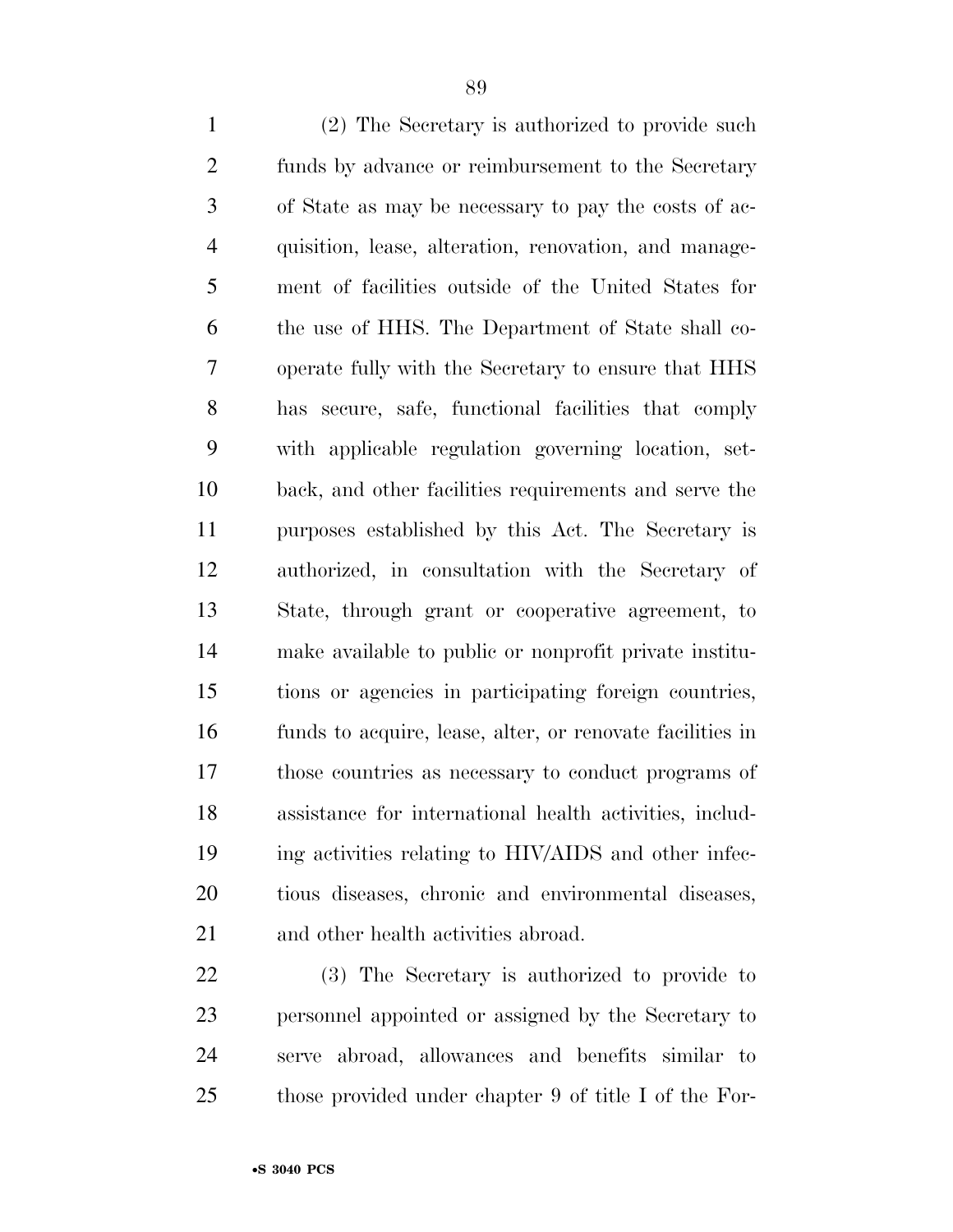| $\mathbf{1}$   | eign Service Act of 1980, and 22 U.S.C. 4081                   |
|----------------|----------------------------------------------------------------|
| $\overline{2}$ | through 4086 and subject to such regulations pre-              |
| 3              | scribed by the Secretary. The Secretary is further             |
| $\overline{4}$ | authorized to provide locality-based comparability             |
| 5              | payments (stated as a percentage) up to the amount             |
| 6              | of the locality-based comparability payment (stated)           |
| 7              | as a percentage) that would be payable to such per-            |
| 8              | sonnel under section 5304 of title 5, United States            |
| 9              | Code if such personnel's official duty station were in         |
| 10             | the District of Columbia. Leaves of absence for per-           |
| 11             | sonnel under this subsection shall be on the same              |
| 12             | basis as that provided under subchapter I of chapter           |
| 13             | 63 of title 5, United States Code, or section 903 of           |
| 14             | the Foreign Service Act of 1980, to individuals serv-          |
| 15             | ing in the Foreign Service.                                    |
| 16             | (TRANSFER OF FUNDS)                                            |
| 17             | SEC. 213. The Director of the NIH, jointly with the            |
|                | 18 Director of the Office of AIDS Research, may transfer up    |
| 19             | to 3 percent among institutes and centers from the total       |
| 20             | amounts identified by these two Directors as funding for       |
| 21             | research pertaining to the human immunodeficiency virus:       |
| 22             | <i>Provided</i> , That the Committees on Appropriations of the |
| 23             | House of Representatives and the Senate are notified at        |
| 24             | least 15 days in advance of any transfer.                      |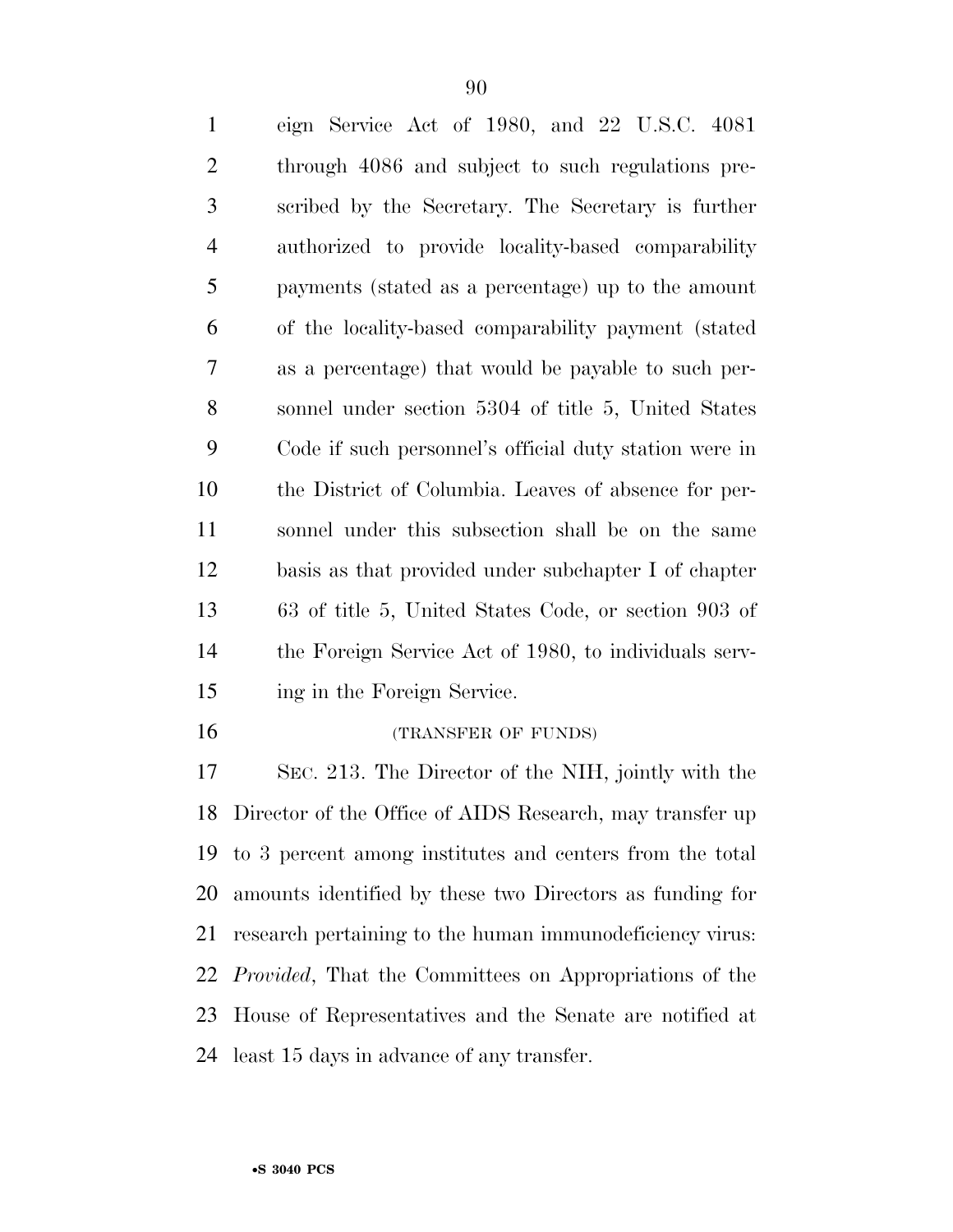#### (TRANSFER OF FUNDS)

 SEC. 214. Of the amounts made available in this Act for NIH, the amount for research related to the human immunodeficiency virus, as jointly determined by the Di- rector of NIH and the Director of the Office of AIDS Re- search, shall be made available to the ''Office of AIDS Research'' account. The Director of the Office of AIDS Research shall transfer from such account amounts nec- essary to carry out section 2353(d)(3) of the PHS Act. SEC. 215. (a) AUTHORITY.—Notwithstanding any other provision of law, the Director of NIH (''Director'') may use funds available under section 402(b)(7) or 402(b)(12) of the PHS Act to enter into transactions (other than contracts, cooperative agreements, or grants) to carry out research identified pursuant to such section 402(b)(7) (pertaining to the Common Fund) or research and activities described in such section 402(b)(12).

 (b) PEER REVIEW.—In entering into transactions under subsection (a), the Director may utilize such peer review procedures (including consultation with appropriate scientific experts) as the Director determines to be appro- priate to obtain assessments of scientific and technical merit. Such procedures shall apply to such transactions in lieu of the peer review and advisory council review pro-cedures that would otherwise be required under sections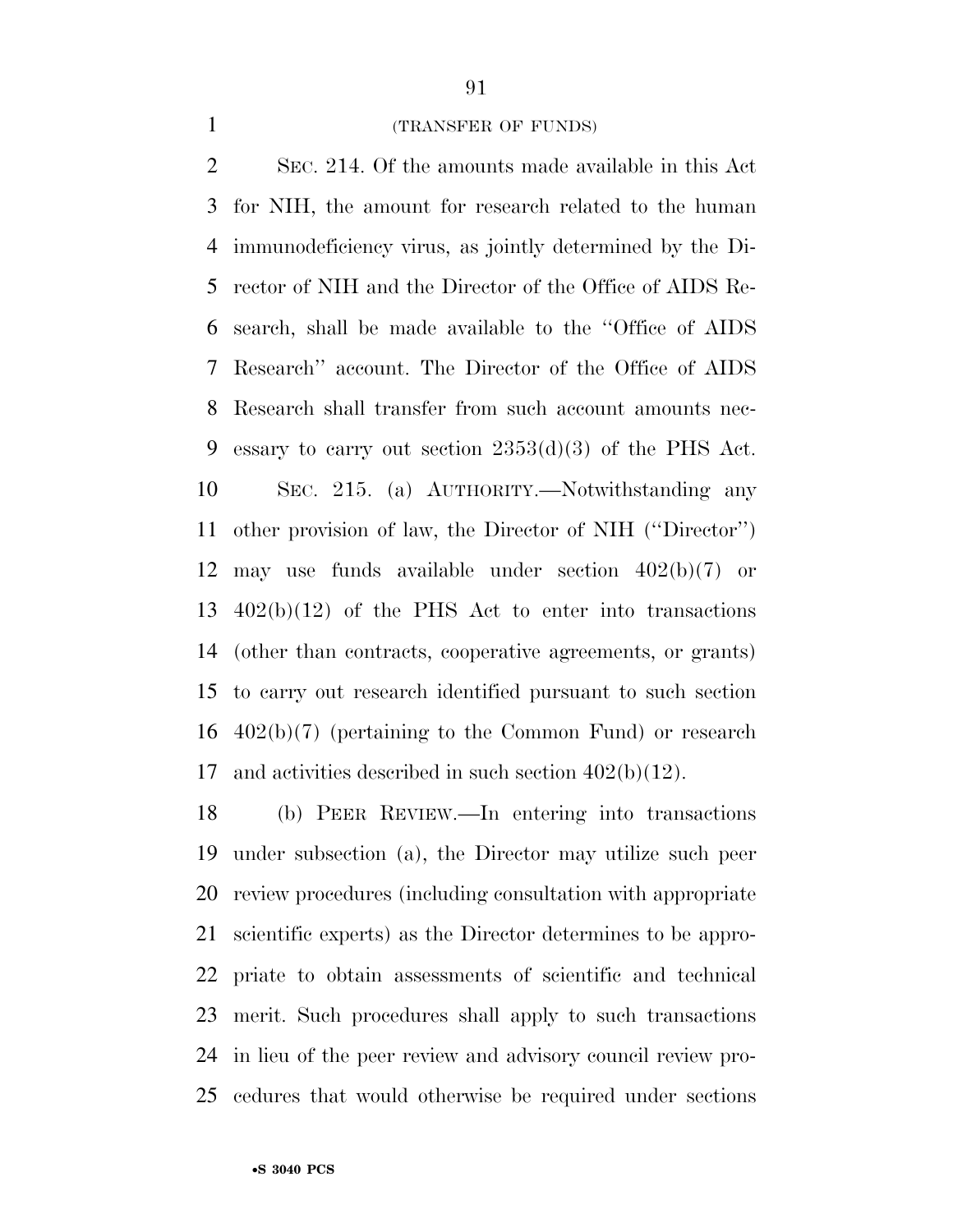$1 \quad 301(a)(3), \quad 405(b)(1)(B), \quad 405(b)(2), \quad 406(a)(3)(A), \quad 492,$ and 494 of the PHS Act.

 SEC. 216. Not to exceed \$45,000,000 of funds appro- priated by this Act to the institutes and centers of the National Institutes of Health may be used for alteration, repair, or improvement of facilities, as necessary for the proper and efficient conduct of the activities authorized herein, at not to exceed \$3,500,000 per project.

# (TRANSFER OF FUNDS)

 SEC. 217. Of the amounts made available for NIH, 1 percent of the amount made available for National Re- search Service Awards (''NRSA'') shall be made available to the Administrator of the Health Resources and Services Administration to make NRSA awards for research in pri- mary medical care to individuals affiliated with entities who have received grants or contracts under sections 736, 739, or 747 of the PHS Act, and 1 percent of the amount made available for NRSA shall be made available to the Director of the Agency for Healthcare Research and Qual-ity to make NRSA awards for health service research.

 SEC. 218. In addition to amounts provided herein, payments made for research organisms or substances, au- thorized under section 301(a) of the PHS Act, shall be retained and credited to the appropriations accounts of the Institutes and Centers of the NIH making the substance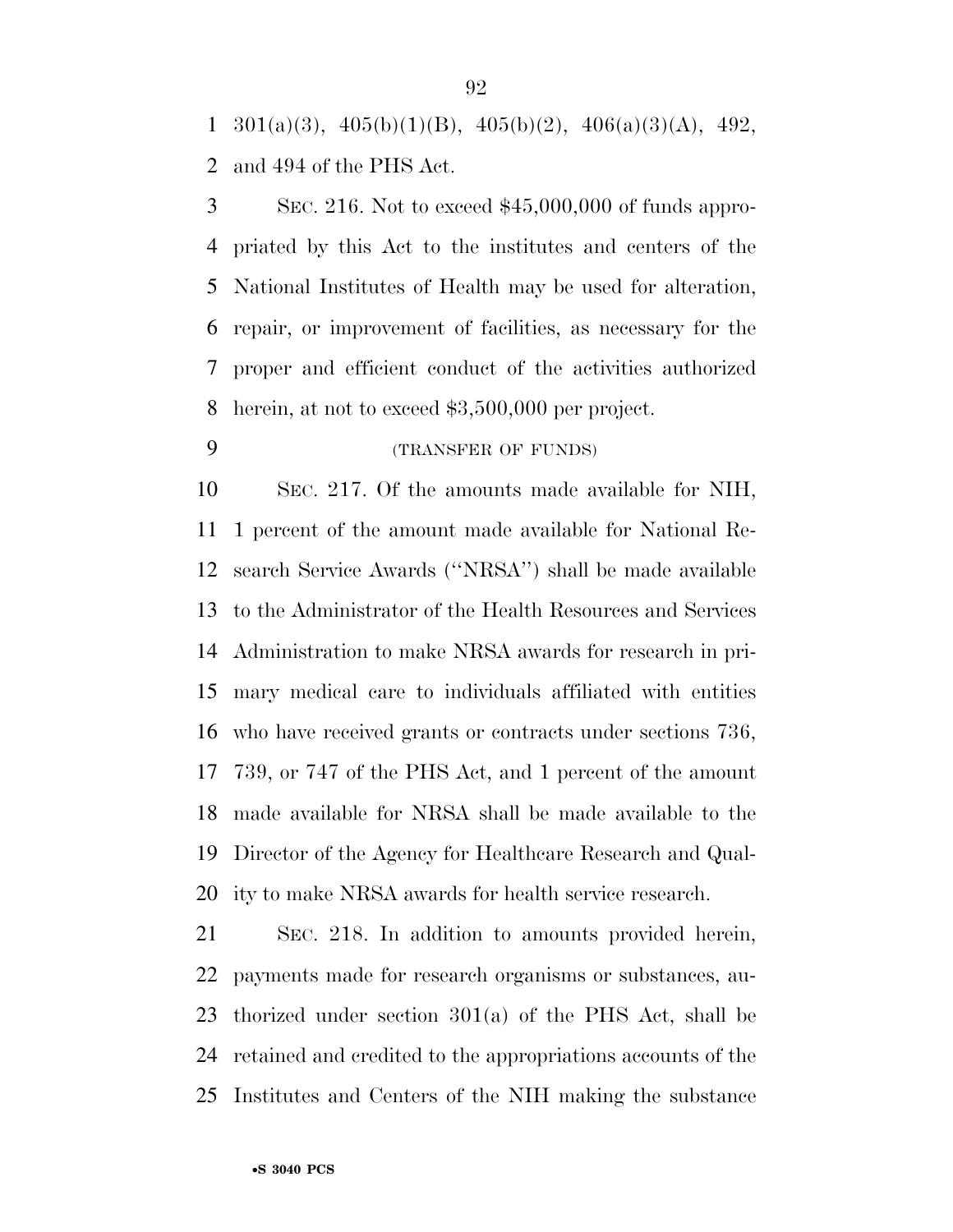or organism available under section 301(a). When such substances and organisms are made available through con- tractors, the Director may direct such contractors to col- lect such payments on behalf of the NIH and forward amounts so collected to the NIH in the time and manner specified by the Director. Amounts credited to the account under this authority shall be available for obligation through September 30, 2018.

 SEC. 219. (a) The Biomedical Advanced Research and Development Authority (''BARDA'') may enter into a contract, for more than one but no more than 10 pro- gram years, for purchase of research services or of security countermeasures, as that term is defined in section 319F– 14 2(e)(1)(B) of the PHS Act (42 U.S.C. 247d–6b(e)(1)(B)), if—

- (1) funds are available and obligated—
- (A) for the full period of the contract or for the first fiscal year in which the contract is in effect; and

 (B) for the estimated costs associated with a necessary termination of the contract; and (2) the Secretary determines that a multi-year contract will serve the best interests of the Federal Government by encouraging full and open competi-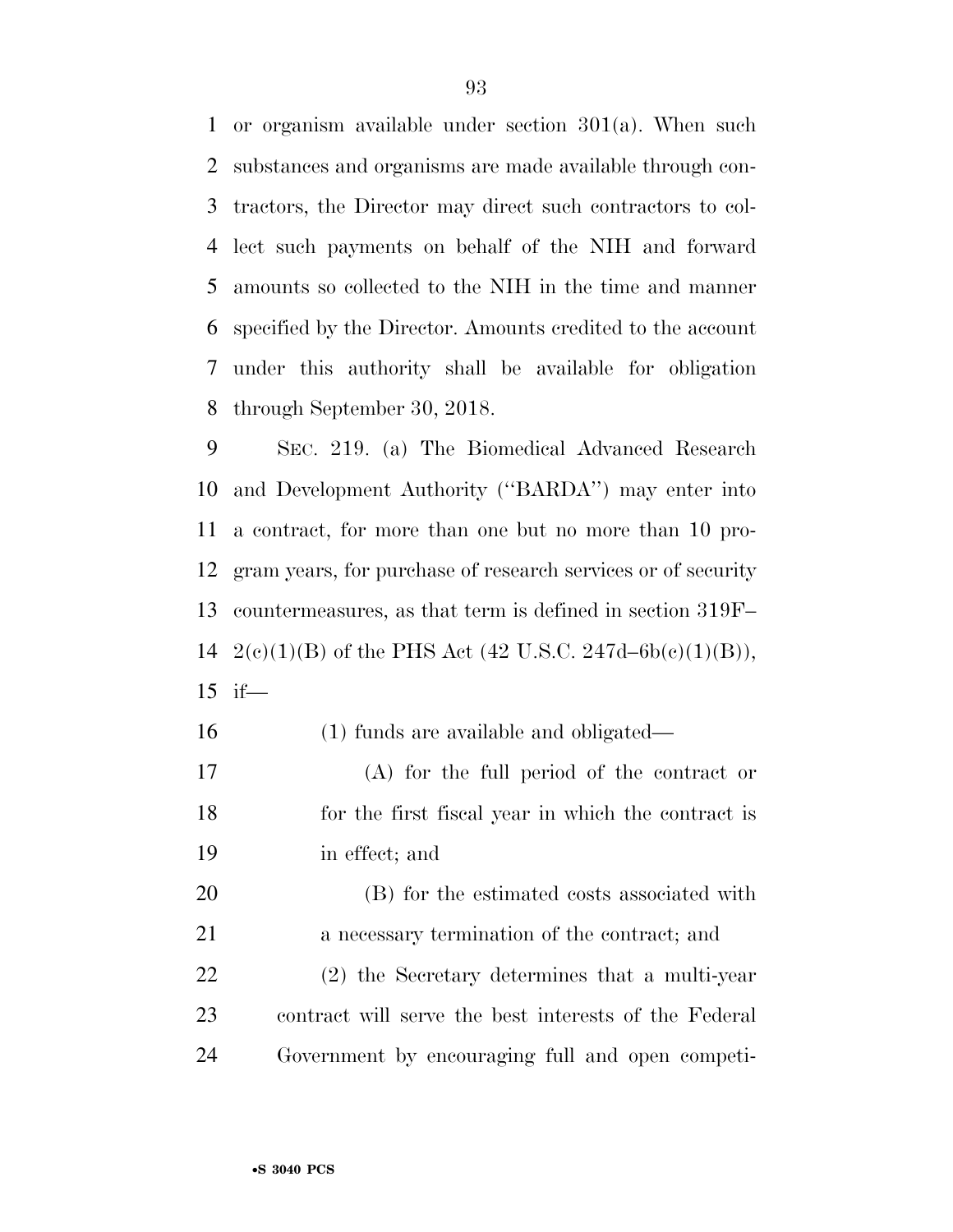| $\mathbf{1}$   | tion or promoting economy in administration, per-         |
|----------------|-----------------------------------------------------------|
| $\overline{2}$ | formance, and operation of BARDA's programs.              |
| 3              | (b) A contract entered into under this section—           |
| $\overline{4}$ | (1) shall include a termination clause as de-             |
| 5              | scribed by subsection (c) of section 3903 of title 41,    |
| 6              | United States Code; and                                   |
| $\tau$         | (2) shall be subject to the congressional notice          |
| 8              | requirement stated in subsection (d) of such section.     |
| 9              | SEC. 220. (a) The Secretary shall establish a publicly    |
| 10             | accessible Web site to provide information regarding the  |
| 11             | uses of funds made available under section 4002 of the    |
|                | 12 Patient Protection and Affordable Care Act of 2010     |
|                | 13 $(^{\prime}ACA^{\prime\prime})$ .                      |
| 14             | (b) With respect to funds provided under section          |
|                | 15 4002 of the ACA the Secretary shall include on the Web |

 4002 of the ACA, the Secretary shall include on the Web site established under subsection (a) at a minimum the following information:

 (1) In the case of each transfer of funds under section 4002(c), a statement indicating the program or activity receiving funds, the operating division or office that will administer the funds, and the planned uses of the funds, to be posted not later 23 than the day after the transfer is made.

 (2) Identification (along with a link to the full text) of each funding opportunity announcement, re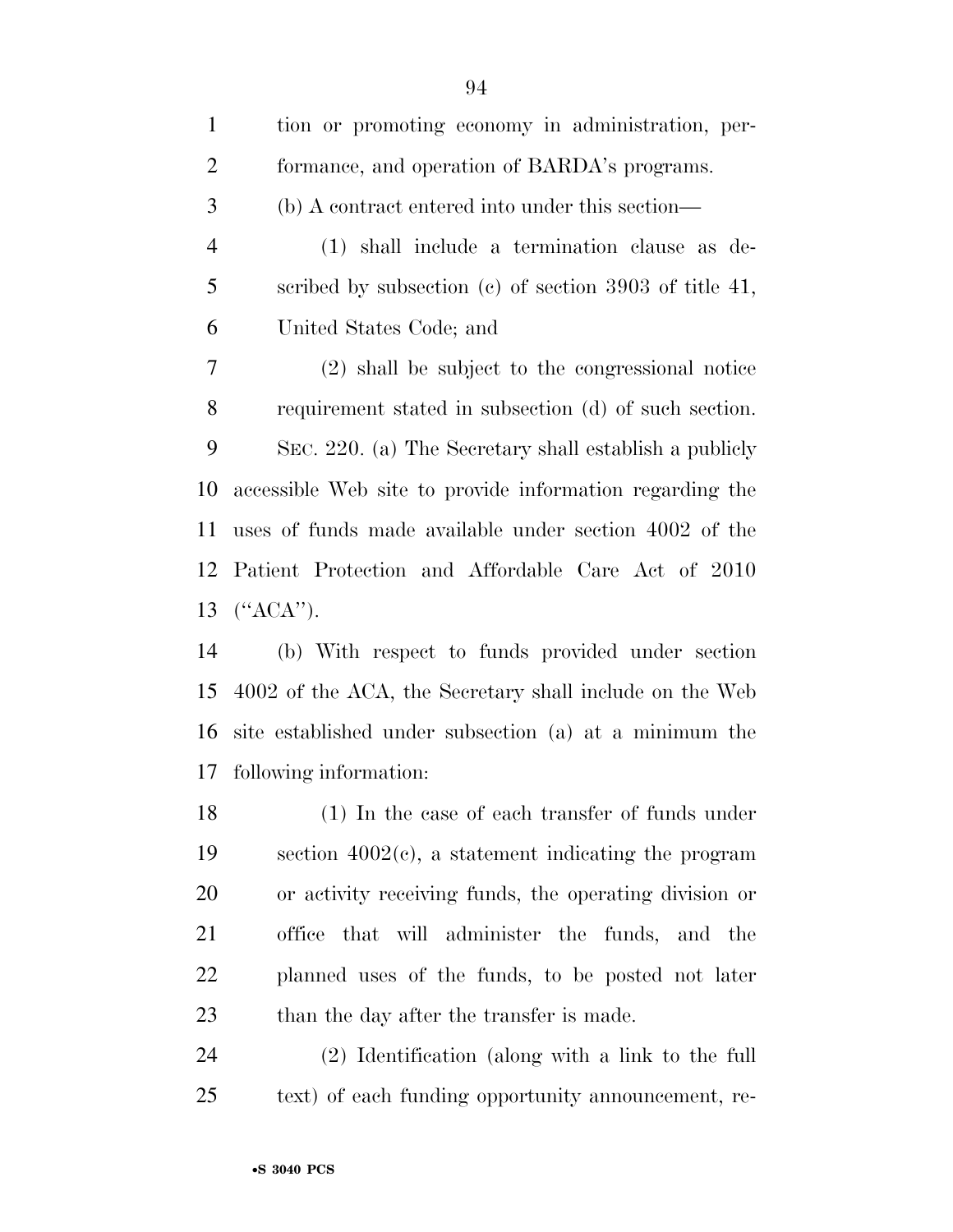quest for proposals, or other announcement or solici- tation of proposals for grants, cooperative agree- ments, or contracts intended to be awarded using such funds, to be posted not later than the day after the announcement or solicitation is issued.

 (3) Identification of each grant, cooperative agreement, or contract with a value of \$25,000 or more awarded using such funds, including the pur- pose of the award and the identity of the recipient, to be posted not later than 5 days after the award is made.

 (4) A report detailing the uses of all funds transferred under section 4002(c) during the fiscal year, to be posted not later than 90 days after the end of the fiscal year.

 (c) With respect to awards made in fiscal years 2013 through 2017, the Secretary shall also include on the Web site established under subsection (a), semi-annual reports from each entity awarded a grant, cooperative agreement, or contract from such funds with a value of \$25,000 or more, summarizing the activities undertaken and identi- fying any sub-grants or sub-contracts awarded (including the purpose of the award and the identity of the recipient), to be posted not later than 30 days after the end of each 6-month period.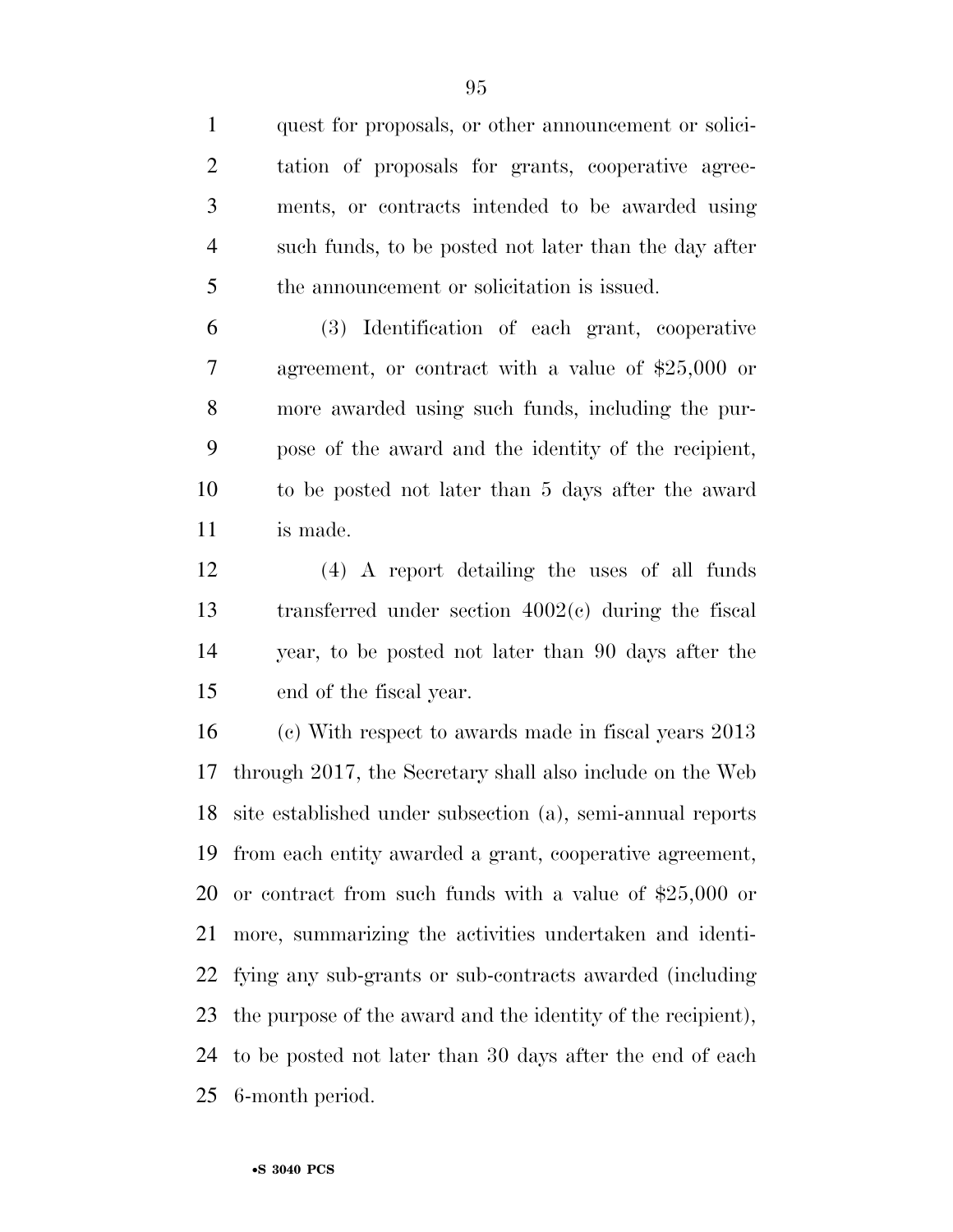| $\mathbf{1}$   | (d) In carrying out this section, the Secretary shall—     |
|----------------|------------------------------------------------------------|
| $\overline{2}$ | (1) present the information required in sub-               |
| 3              | section $(b)(1)$ on a single webpage or on a single        |
| $\overline{4}$ | database;                                                  |
| 5              | $(2)$ ensure that all information required in this         |
| 6              | section is directly accessible from the single webpage     |
| $\overline{7}$ | or database; and                                           |
| 8              | (3) ensure that all information required in this           |
| 9              | section is able to be organized by program or State.       |
| 10             | (TRANSFER OF FUNDS)                                        |
| 11             | SEC. 221. (a) Within 45 days of enactment of this          |
| 12             | Act, the Secretary shall transfer funds appropriated under |
| 13             | section 4002 of the ACA to the accounts specified, in the  |
| 14             | amounts specified, and for the activities specified under  |
| 15             | the heading "Prevention and Public Health Fund" in the     |
| 16             | report accompanying this Act.                              |
| 17             | (b) Notwithstanding section $4002(c)$ of the ACA, the      |
|                | 18 Secretary may not further transfer these amounts.       |
| 19             | (c) Funds transferred for activities authorized under      |
| 20             | section 2821 of the PHS Act shall be made available with-  |
| 21             | out reference to section 2821(b) of such Act.              |
| 22             | SEC. 222. (a) The Secretary shall publish in the fiscal    |
| 23             | year 2018 budget justification and on Departmental Web     |
| 24             | sites information concerning the employment of full-time   |
| 25             | equivalent Federal employees or contractors for the pur-   |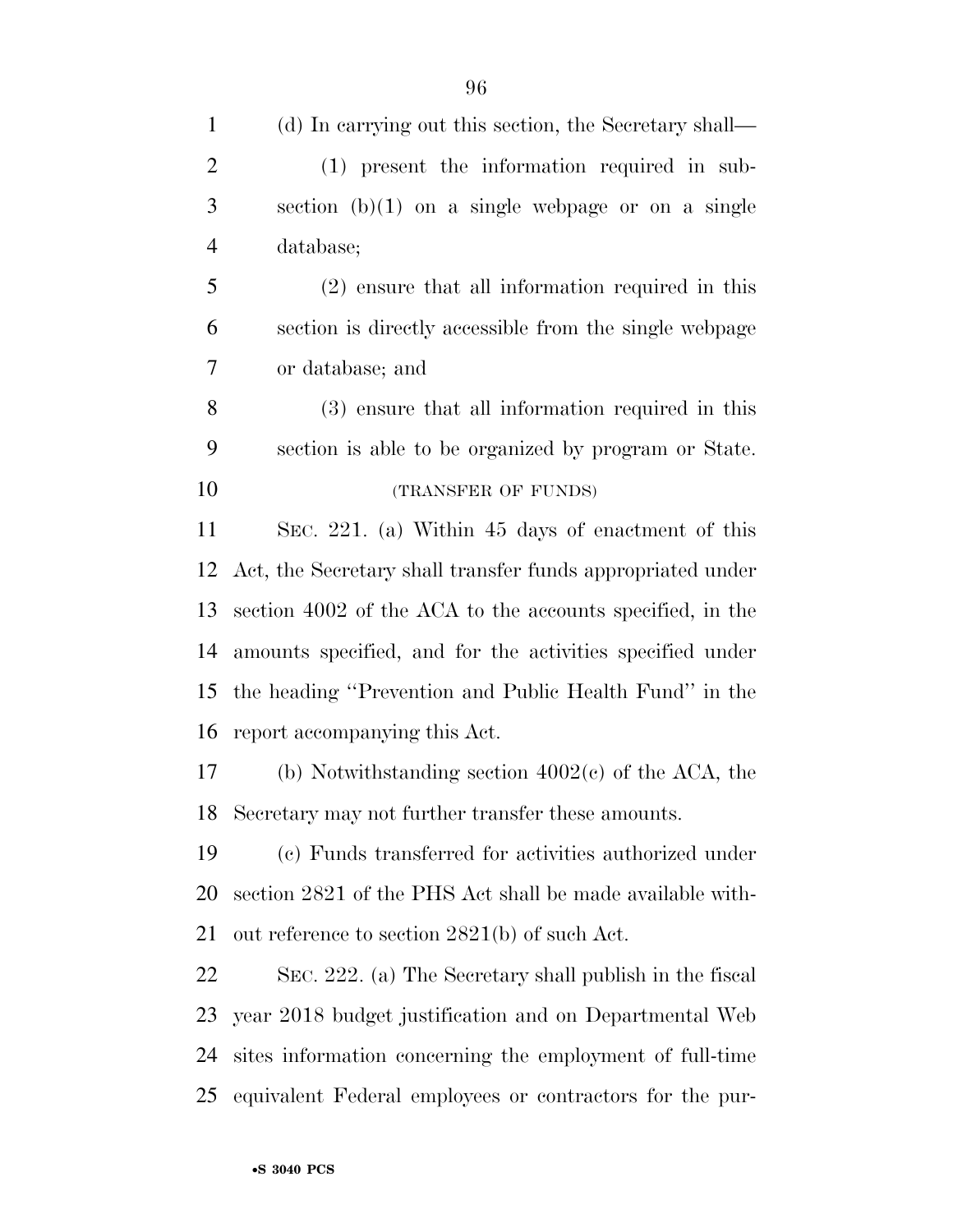poses of implementing, administering, enforcing, or other- wise carrying out the provisions of the ACA, and the amendments made by that Act, in the proposed fiscal year and each fiscal year since the enactment of the ACA.

 (b) With respect to employees or contractors sup- ported by all funds appropriated for purposes of carrying out the ACA (and the amendments made by that Act), the Secretary shall include, at a minimum, the following information:

 (1) For each such fiscal year, the section of such Act under which such funds were appropriated, a statement indicating the program, project, or ac- tivity receiving such funds, the Federal operating di- vision or office that administers such program, and the amount of funding received in discretionary or mandatory appropriations.

 (2) For each such fiscal year, the number of full-time equivalent employees or contracted employ- ees assigned to each authorized and funded provision detailed in accordance with paragraph (1).

 (c) In carrying out this section, the Secretary may exclude from the report employees or contractors who—

 (1) are supported through appropriations en- acted in laws other than the ACA and work on pro-grams that existed prior to the passage of the ACA;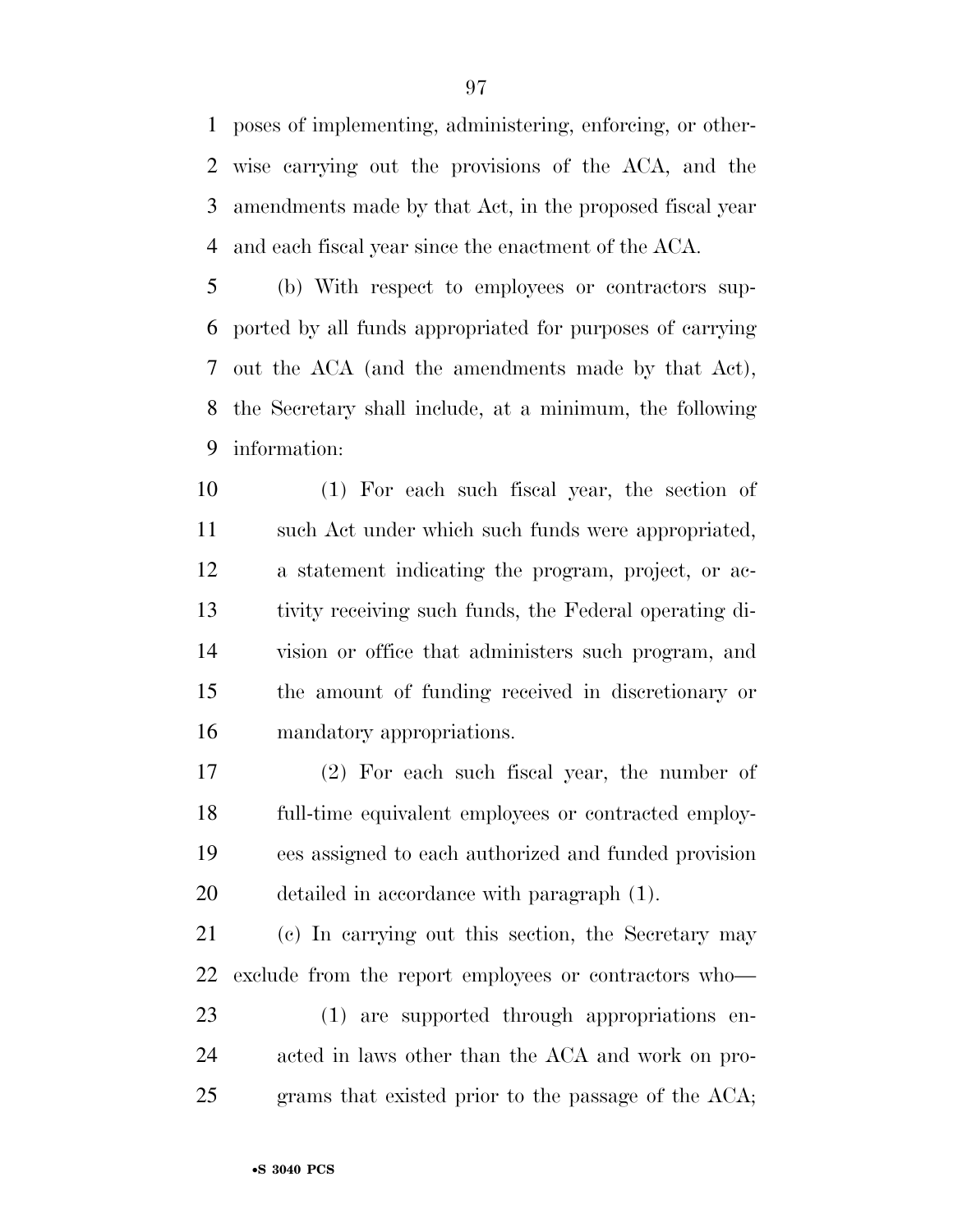(2) spend less than 50 percent of their time on activities funded by or newly authorized in the ACA; or

 (3) work on contracts for which FTE reporting is not a requirement of their contract, such as fixed-price contracts.

 SEC. 223. The Secretary shall publish, as part of the fiscal year 2018 budget of the President submitted under section 1105(a) of title 31, United States Code, informa- tion that details the uses of all funds used by the Centers for Medicare and Medicaid Services specifically for Health Insurance Exchanges for each fiscal year since the enact- ment of the ACA and the proposed uses for such funds for fiscal year 2018. Such information shall include, for each such fiscal year, the amount of funds used for each activity specified under the heading ''Health Insurance Exchange Transparency'' in the report accompanying this Act.

 SEC. 224. (a) The Secretary shall provide to the Committees on Appropriations of the House of Represent-atives and the Senate:

 (1) Detailed monthly enrollment figures from the Exchanges established under the Patient Protec- tion and Affordable Care Act of 2010 pertaining to enrollments during the open enrollment period; and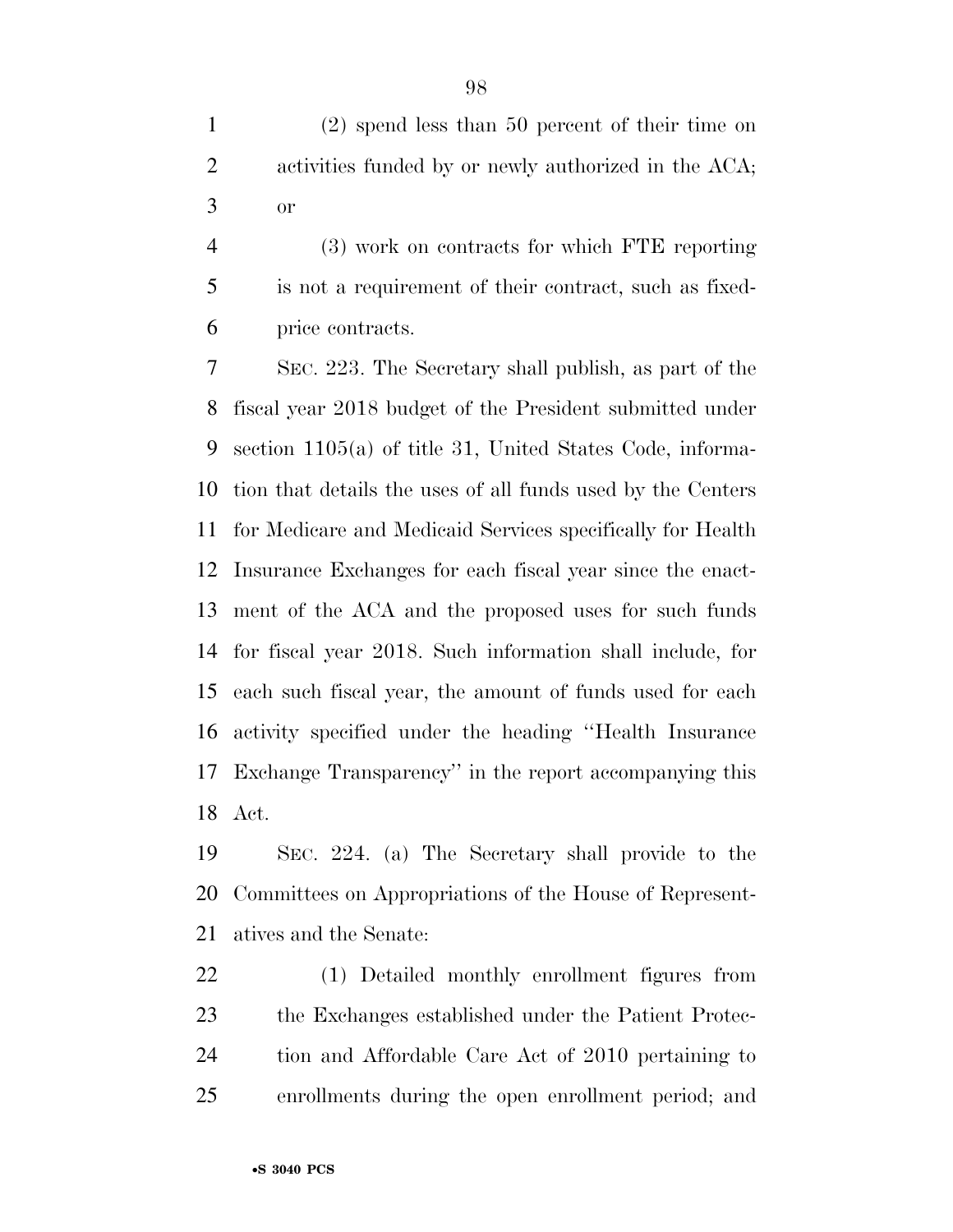(2) Notification of any new or competitive grant awards, including supplements, authorized under section 330 of the Public Health Service Act.

 (b) The Committees on Appropriations of the House and Senate must be notified at least 2 business days in advance of any public release of enrollment information or the award of such grants.

 SEC. 225. None of the funds made available by this Act from the Federal Hospital Insurance Trust Fund or the Federal Supplemental Medical Insurance Trust Fund, or transferred from other accounts funded by this Act to the ''Centers for Medicare and Medicaid Services—Pro- gram Management'' account, may be used for payments under section 1342(b)(1) of Public Law 111–148 (relating to risk corridors).

 SEC. 226. In addition to the amounts otherwise avail- able for ''Centers for Medicare and Medicaid Services, Program Management'', the Secretary of Health and Human Services may transfer up to \$305,000,000 to such account from the Federal Hospital Insurance Trust Fund and the Federal Supplementary Medical Insurance Trust Fund to support program management activity related to the Medicare Program: *Provided*, That except for the fore- going purpose, such funds may not be used to support any provision of Public Law 111–148 or Public Law 111–152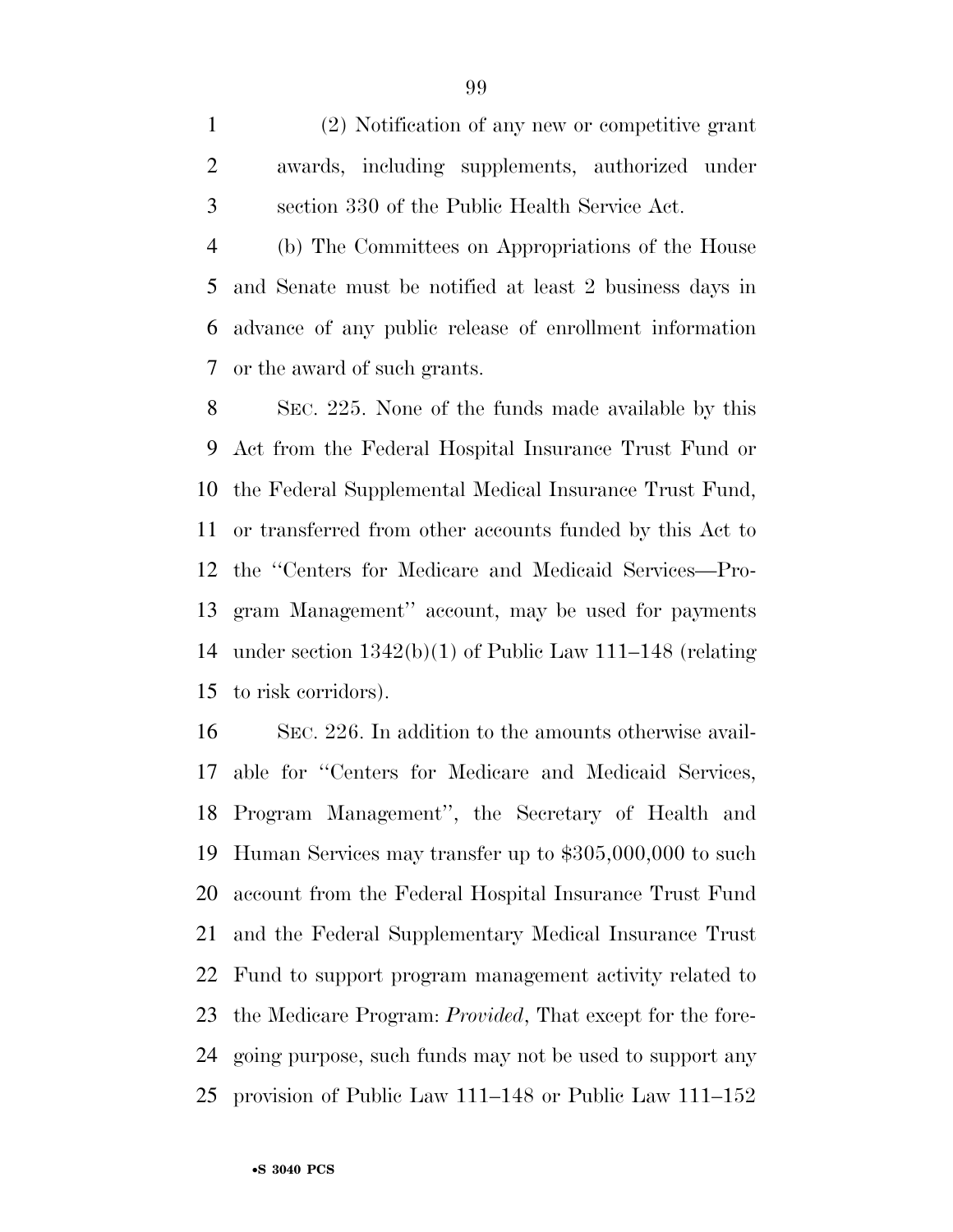(or any amendment made by either such Public Law) or to supplant any other amounts within such account.

 SEC. 227. The Secretary shall include in the fiscal year 2018 budget justification an analysis of how section 2713 of the PHS Act will impact eligibility for discre-tionary HHS programs.

 SEC. 228. Effective during the period beginning on November 1, 2015 and ending January 1, 2019, any pro- vision of law that refers (including through cross-reference to another provision of law) to the current recommenda- tions of the United States Preventive Services Task Force with respect to breast cancer screening, mammography, and prevention shall be administered by the Secretary in-volved as if—

 (1) such reference to such current recommenda- tions were a reference to the recommendations of such Task Force with respect to breast cancer screening, mammography, and prevention last issued before 2009; and

 (2) such recommendations last issued before 2009 applied to any screening mammography modal-22 ity under section 1861(j) of the Social Security Act  $(42 \text{ U.S.C. } 1395x(ij)).$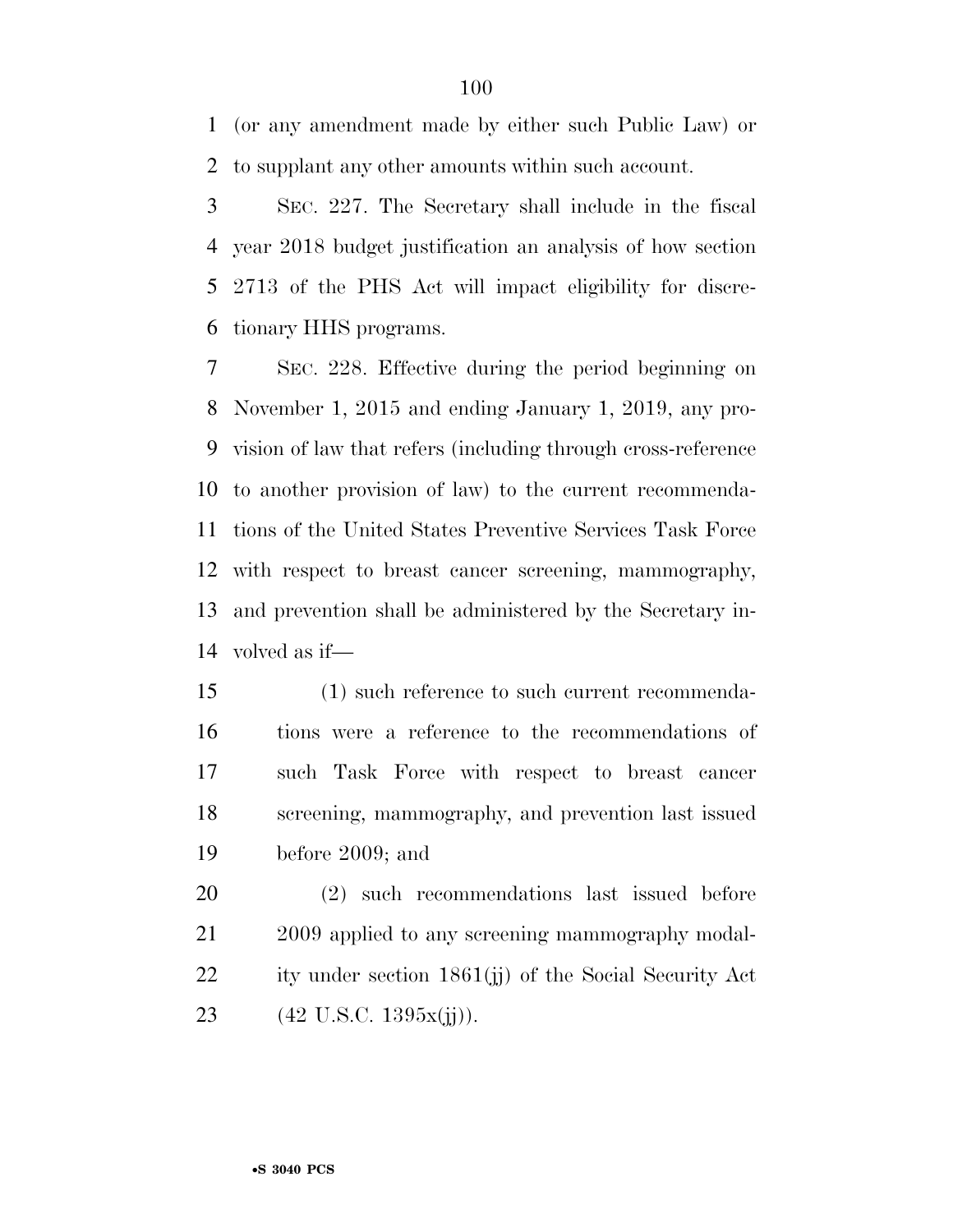| $\mathbf{1}$   | SEC. 229. Section 1848(b) of the Social Security Act                     |
|----------------|--------------------------------------------------------------------------|
| 2              | $(42 \text{ U.S.C. } 1395\text{w}-4(b))$ is amended by adding at the end |
| 3              | the following new paragraph:                                             |
| $\overline{4}$ | "(12) ENCOURAGING CARE MANAGEMENT FOR                                    |
| 5              | INDIVIDUALS WITH ALZHEIMER'S DISEASE OR RE-                              |
| 6              | LATED DEMENTIAS.-                                                        |
| 7              | "(A) IN GENERAL.—In order to care for                                    |
| 8              | individuals with Alzheimer's disease or related                          |
| 9              | dementias the Secretary shall, subject to sub-                           |
| 10             | paragraphs $(B)$ and $(C)$ , make payment (as the                        |
| 11             | Secretary determines to be appropriate) under                            |
| 12             | this section for a care planning session fur-                            |
| 13             | nished on or after January 1, 2018, by a physi-                          |
| 14             | cian (as defined in section $1861(r)(1)$ ), physi-                       |
| 15             | cian assistant or nurse practitioner (as defined                         |
| 16             | in section $1861(aa)(5)(A)$ , clinical nurse spe-                        |
| 17             | cialist (as defined in section $1861(aa)(5)(B)$ ),                       |
| 18             | or other practitioners deemed appropriate by                             |
| 19             | the Secretary.                                                           |
| 20             | "(B) POLICIES RELATING TO PAYMENT.—                                      |
| 21             | In carrying out this paragraph, the Secretary                            |
| 22             | shall—                                                                   |
| 23             | "(i) make payment to only one appli-                                     |
| 24             | cable provider for a care planning session                               |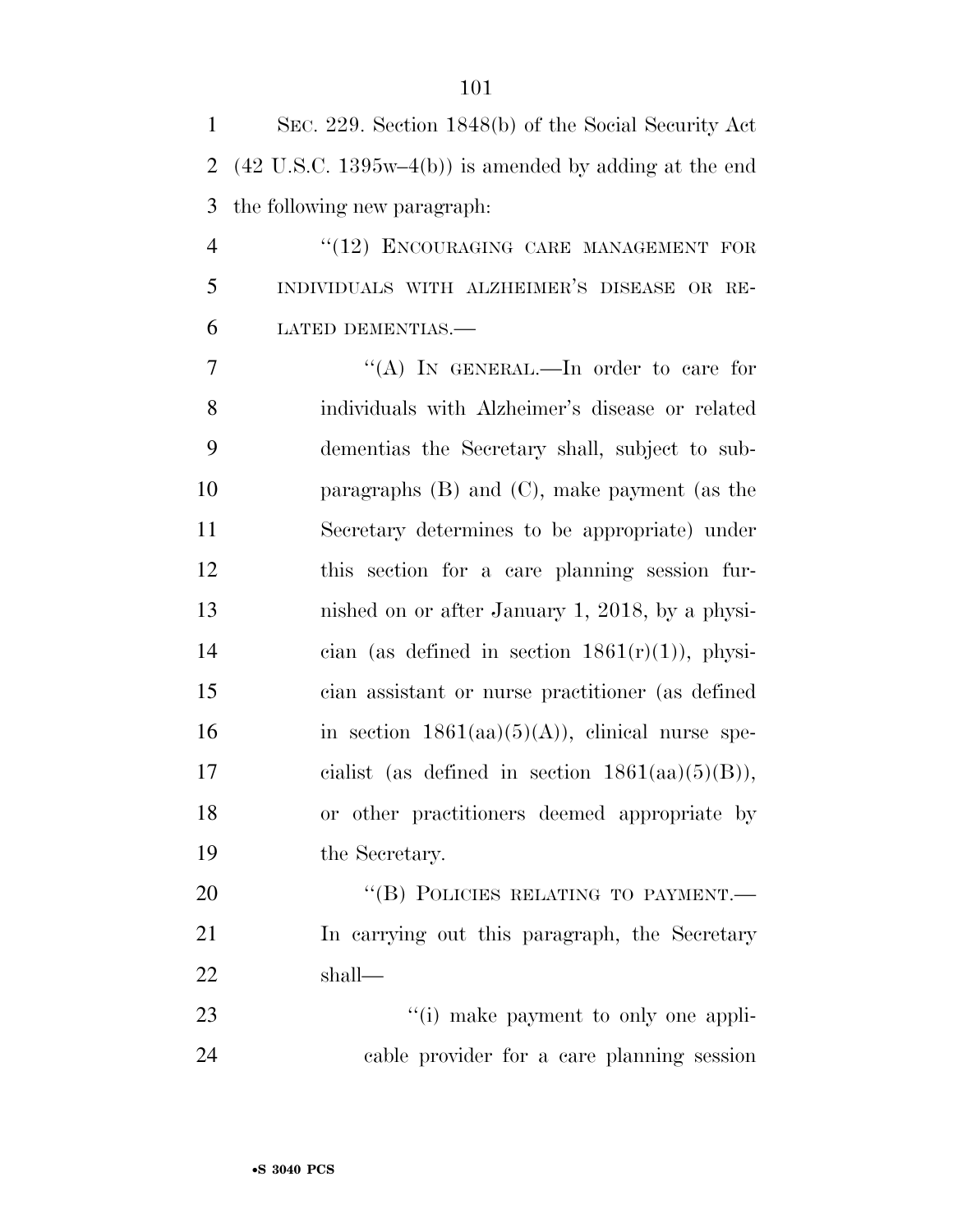furnished to a beneficiary diagnosed with Alzheimer's or related dementia; 3 ''(ii) not make payment under sub- paragraph (A) if such payment would be duplicative of payment that is otherwise made under this title; and 7 ''(iii) not require that an annual wellness visit (as defined in section 1861(hhh)) or an initial preventive phys- ical examination (as defined in section 11 1861(ww)) be furnished as a condition of payment for such care planning session. ''(C) REQUIREMENTS.—A care planning session provided under this paragraph shall in- clude the following: ''(i) An explanation of Alzheimer's disease or related dementias, as well as the expected progression of the disease and re- lated dementias as appropriate.  $"$ (ii) Creation of a patient-centered comprehensive care plan, as determined appropriate by the Secretary.  $\frac{1}{1}$  The Text (iii) Information regarding treatment options.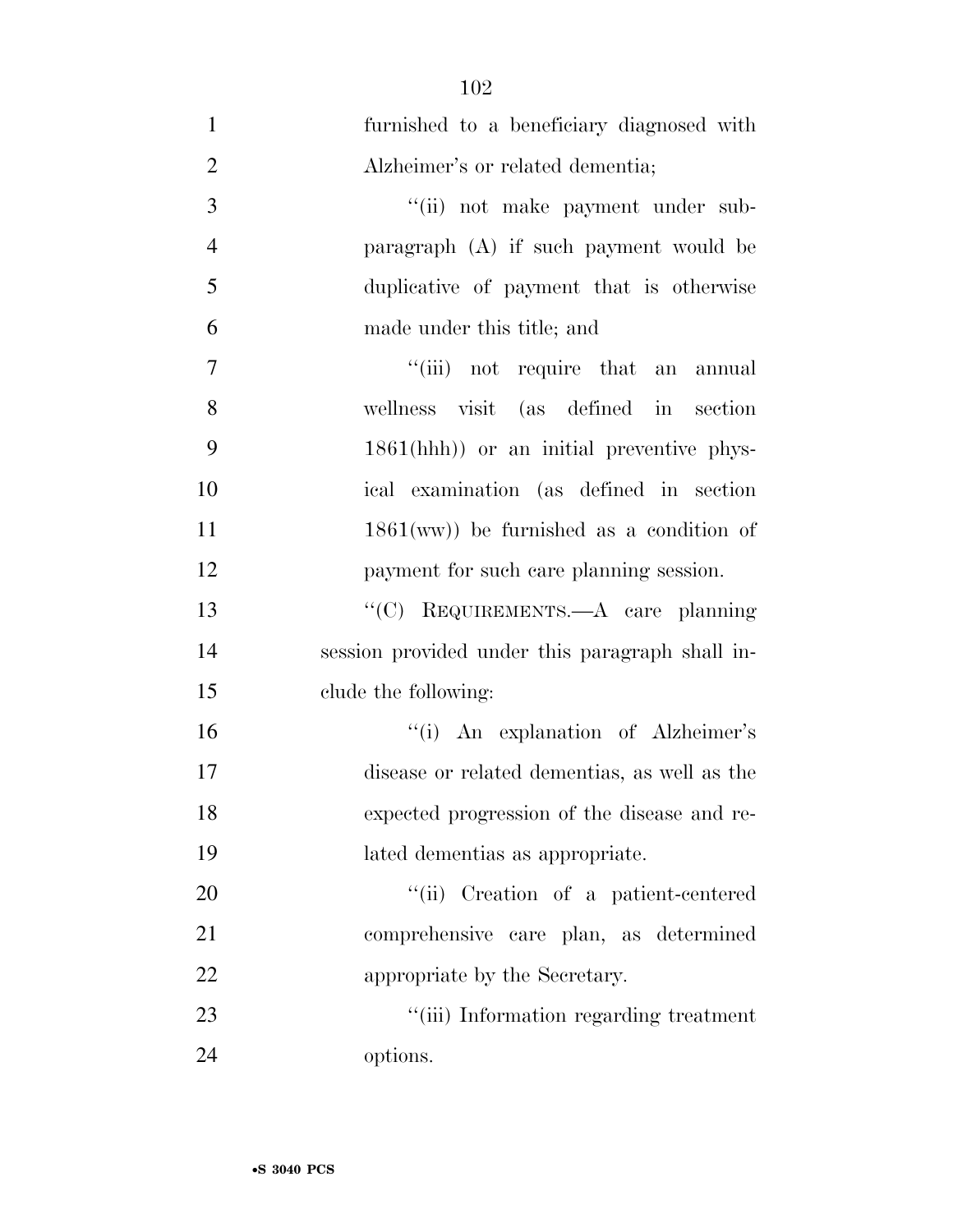| $\mathbf{1}$   | "(iv) A discussion of resources and                          |
|----------------|--------------------------------------------------------------|
| $\overline{2}$ | services available in the individual's com-                  |
| 3              | munity that may reduce the individual's                      |
| $\overline{4}$ | health risks and promote self-management                     |
| 5              | of Alzheimer's disease or related demen-                     |
| 6              | tias.                                                        |
| 7              | $\lq\lq$ Other information, as determined                    |
| 8              | appropriate by the Secretary.                                |
| 9              | "(D) STAKEHOLDER INPUT.—The<br>- Sec-                        |
| 10             | retary shall seek input from physicians, practi-             |
| 11             | tioners, and other stakeholders regarding the                |
| 12             | structure of care planning sessions provided                 |
| 13             | under this paragraph.".                                      |
| 14             | SEC. 230. None of the funds appropriated or other-           |
| 15             | wise made available in this title shall be used in a manner  |
| 16             | that would interfere with the ability of a provider to rec-  |
| 17             | ommend medicinal marijuana in accordance with State          |
| 18             | law, or of a patient to participate in a medicinal marijuana |
| 19             | program consistent with such State law.                      |
| 20             | This title may be cited as the "Department of Health"        |
| 21             | and Human Services Appropriations Act, 2017".                |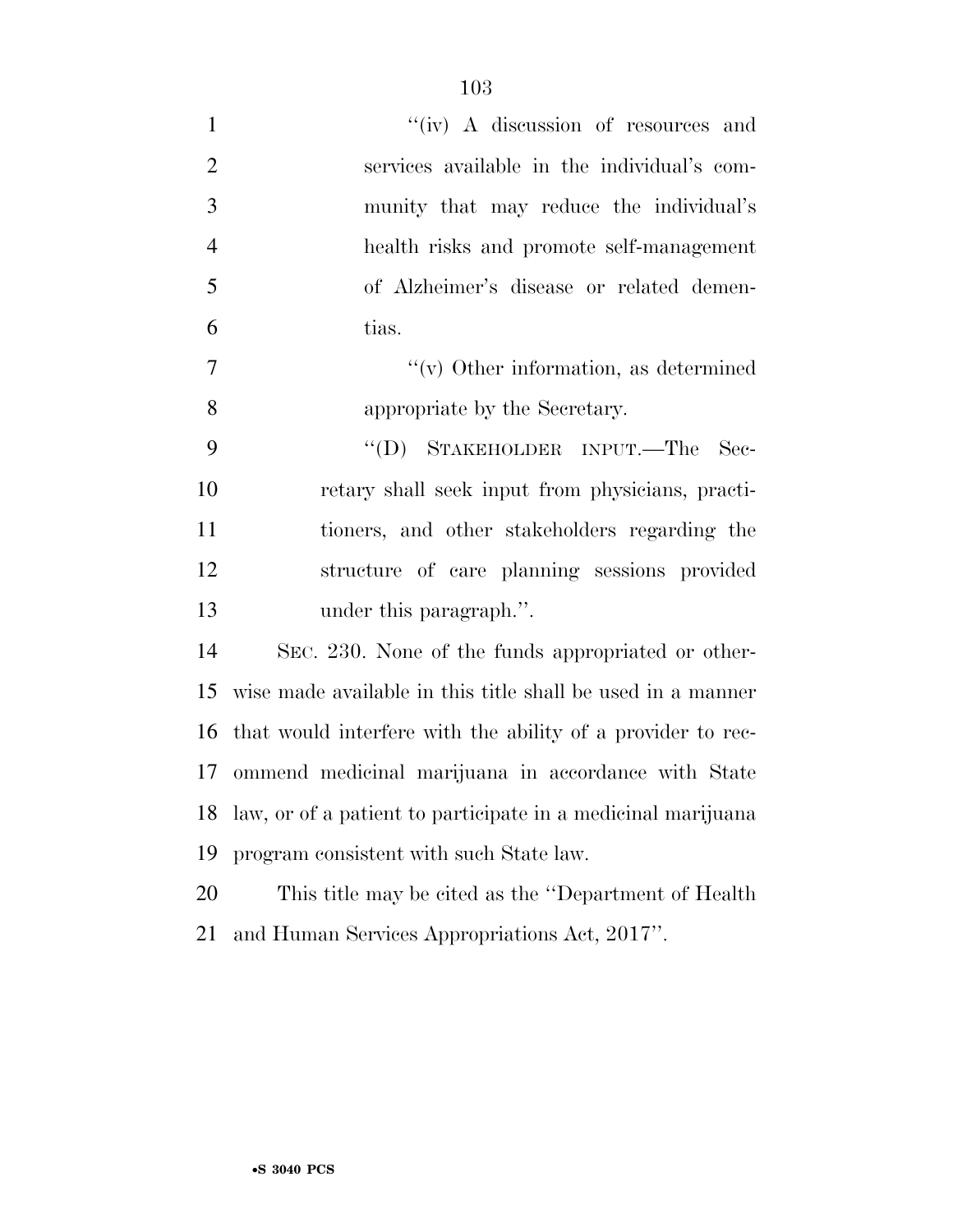#### 1 TITLE III

DEPARTMENT OF EDUCATION

EDUCATION FOR THE DISADVANTAGED

 For carrying out title I and subpart 2 of part B of title II of the Elementary and Secondary Education Act of 1965 (referred to in this Act as ''ESEA'') and section 418A of the Higher Education Act of 1965 (referred to in this Act as ''HEA''), \$16,093,790,000, of which \$5,177,006,000 shall become available on July 1, 2017, and shall remain available through September 30, 2018, and of which \$10,841,177,000 shall become available on October 1, 2017, and shall remain available through Sep- tember 30, 2018, for academic year 2017–2018: *Provided*, That \$6,459,401,000 shall be for basic grants under sec- tion 1124 of the ESEA: *Provided further*, That up to \$3,984,000 of these funds shall be available to the Sec- retary of Education (referred to in this title as ''Sec- retary'') on October 1, 2016, to obtain annually updated local educational agency-level census poverty data from the Bureau of the Census: *Provided further*, That \$1,362,301,000 shall be for concentration grants under section 1124A of the ESEA: *Provided further*, That \$3,794,050,000 shall be for targeted grants under section 1125 of the ESEA: *Provided further*, That \$3,794,050,000 shall be for education finance incentive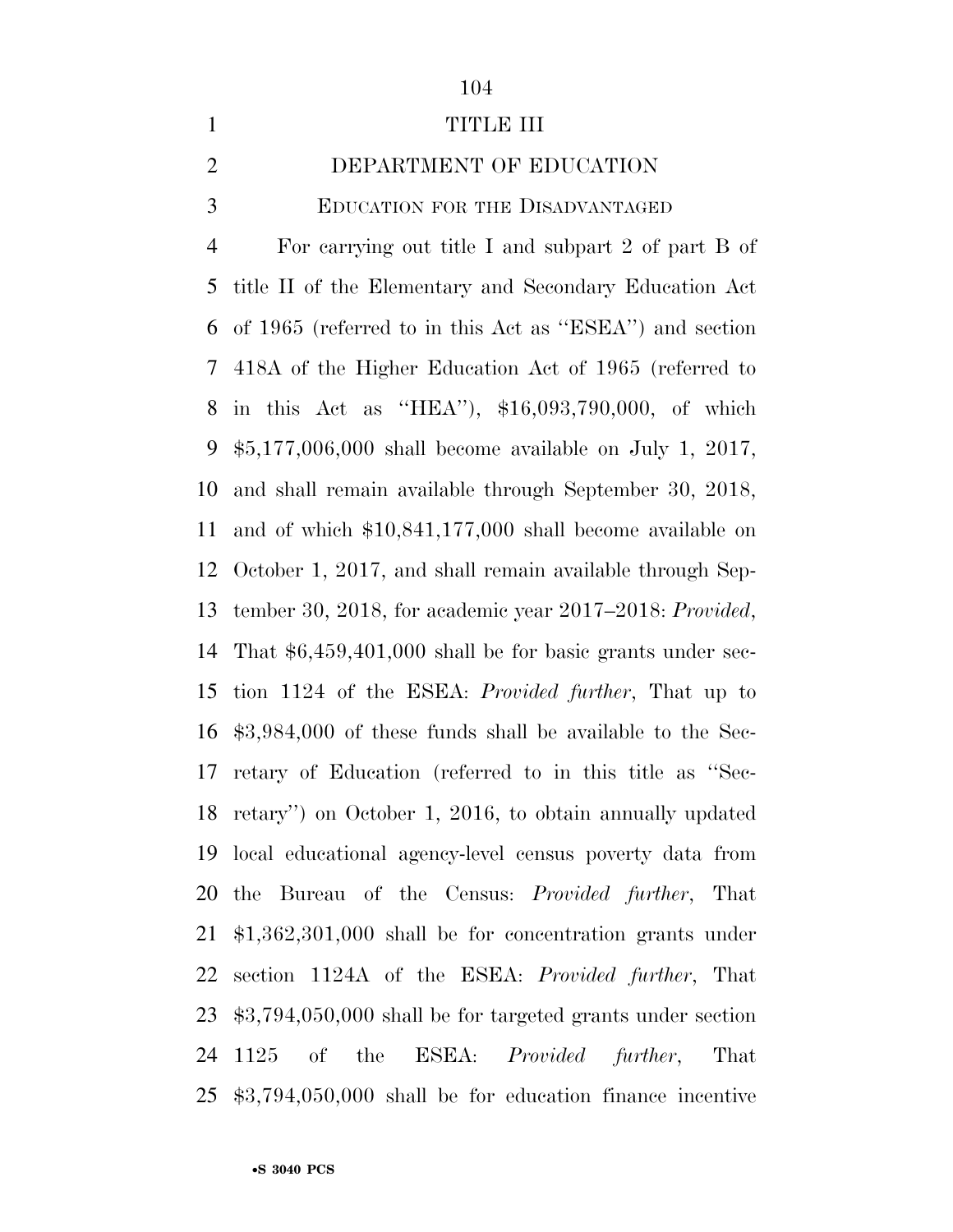grants under section 1125A of the ESEA: *Provided fur- ther*, That \$217,000,000 shall be for carrying out subpart 2 of part B of title II: *Provided further*, That \$44,623,000 shall be for carrying out section 418A of the HEA.

IMPACT AID

 For carrying out programs of financial assistance to federally affected schools authorized by title VII of the ESEA, \$1,315,603,000, of which \$1,176,233,000 shall be for basic support payments under section 7003(b), \$48,316,000 shall be for payments for children with dis- abilities under section 7003(d), \$17,406,000, to remain available for obligation through September 30, 2018, shall be for construction under section 7007(b), \$68,813,000 shall be for Federal property payments under section 7002, and \$4,835,000, to remain available until expended, shall be for facilities maintenance under section 7008: *Provided*, That for purposes of computing the amount of a payment for an eligible local educational agency under section 7003(a) for school year 2016–2017, children en- rolled in a school of such agency that would otherwise be 21 eligible for payment under section  $7003(a)(1)(B)$  of such Act, but due to the deployment of both parents or legal guardians, or a parent or legal guardian having sole cus- tody of such children, or due to the death of a military parent or legal guardian while on active duty (so long as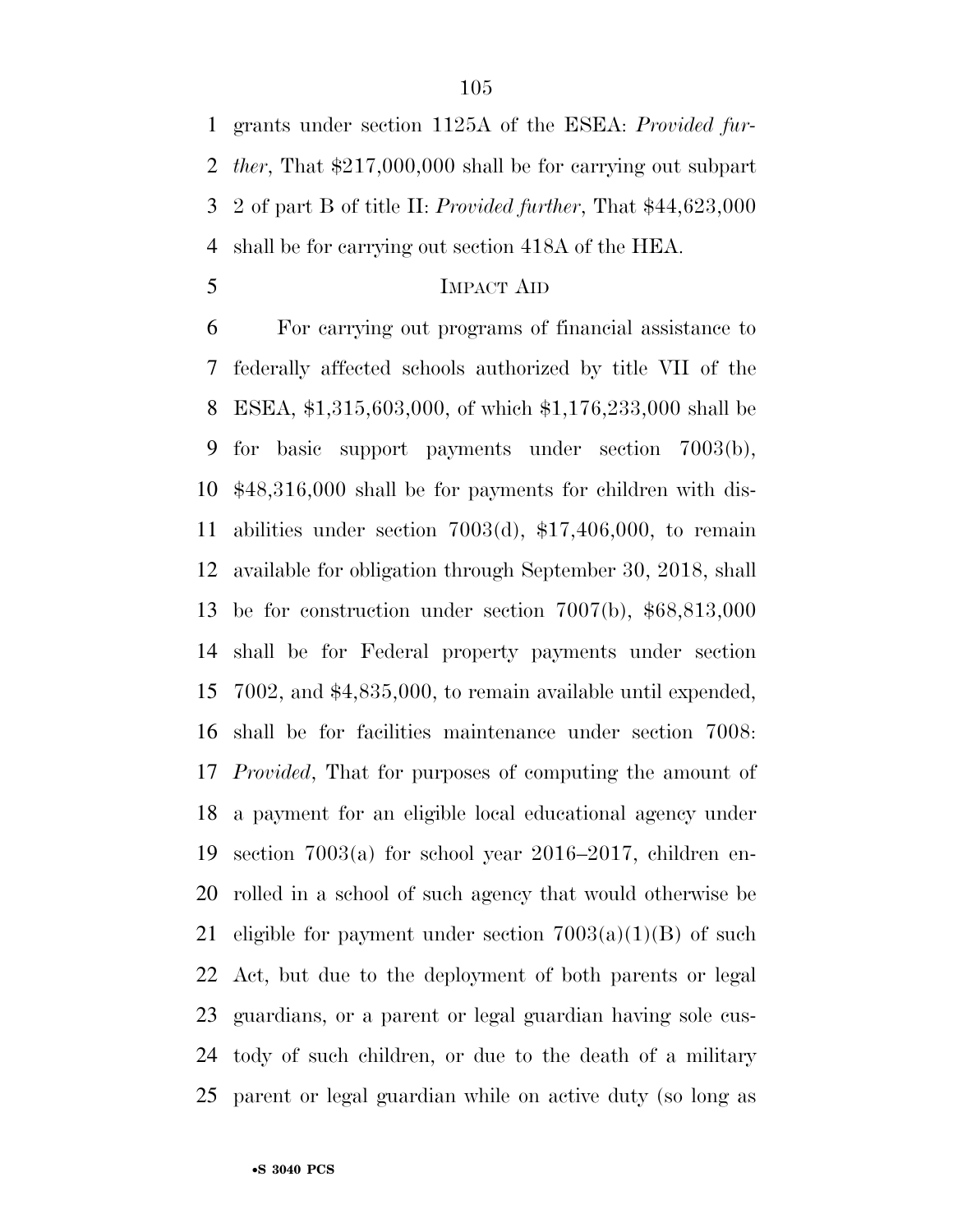such children reside on Federal property as described in 2 section  $7003(a)(1)(B)$ , are no longer eligible under such section, shall be considered as eligible students under such section, provided such students remain in average daily attendance at a school in the same local educational agen- cy they attended prior to their change in eligibility status. SCHOOL IMPROVEMENT PROGRAMS

 For carrying out school improvement activities au- thorized by part B of title I, part A of title II, subpart 1 of part A of title IV, part B of title IV, part B of title V, and parts B and C of title VI of the ESEA; the McKin- ney-Vento Homeless Assistance Act; section 203 of the Educational Technical Assistance Act of 2002; the Com- pact of Free Association Amendments Act of 2003; and the Civil Rights Act of 1964, \$4,177,239,000, of which \$2,355,229,000 shall become available on July 1, 2017, and remain available through September 30, 2018, and of which \$1,681,441,000 shall become available on Octo- ber 1, 2017, and shall remain available through September 30, 2018, for academic year 2017–2018: *Provided*, That \$378,000,000 shall be for part B of title I: *Provided fur- ther*, That \$1,050,000,000 shall be for part B of title IV: *Provided further*, That \$33,397,000 shall be for part B of title VI and may be used for construction, renovation, and modernization of any elementary school, secondary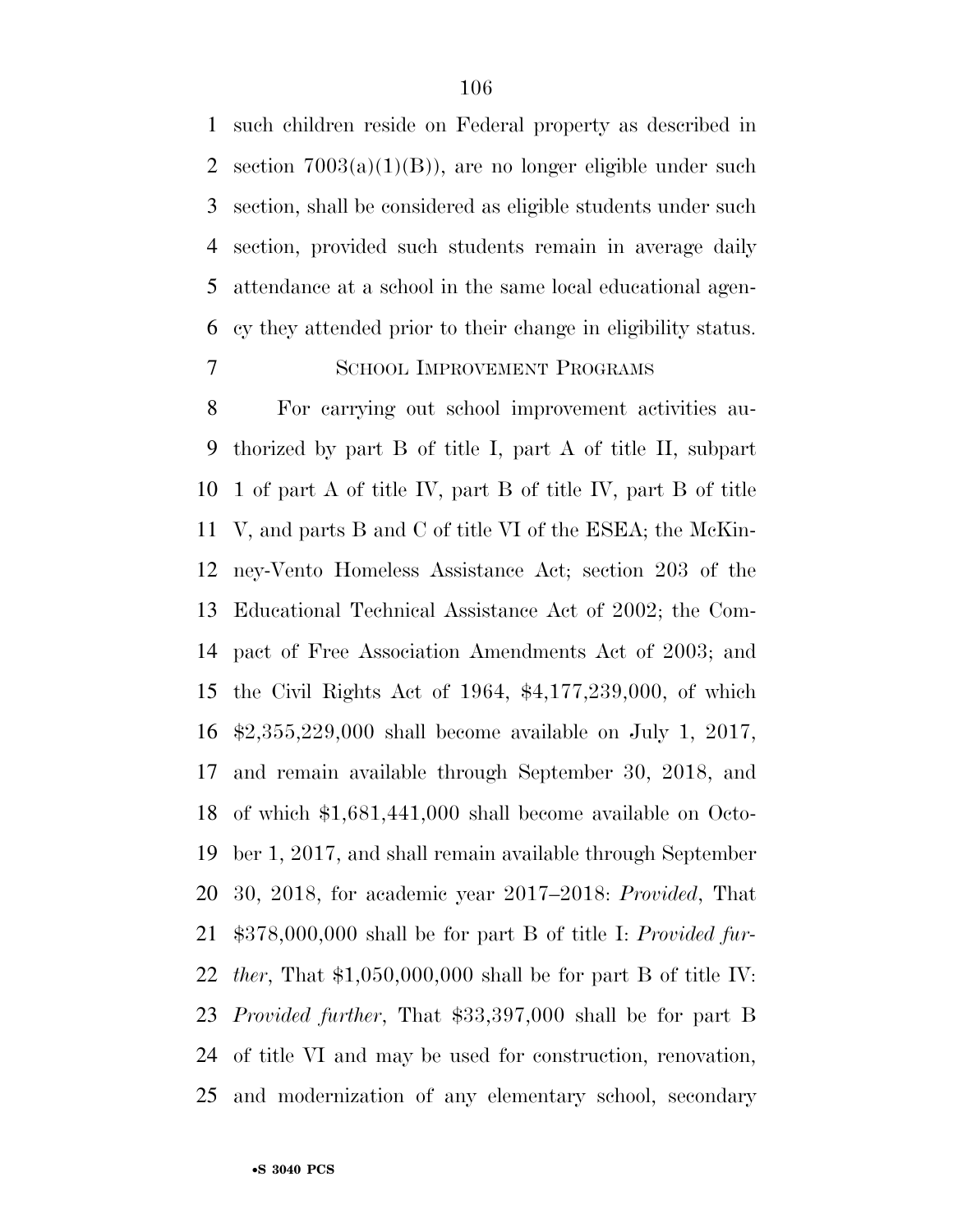school, or structure related to an elementary school or sec- ondary school, run by the Department of Education of the State of Hawaii, that serves a predominantly Native Ha- waiian student body: *Provided further*, That \$32,453,000 shall be for part C of title VI and shall be awarded on a competitive basis, and also may be used for construction: *Provided further*, That \$51,445,000 shall be available to carry out section 203 of the Educational Technical Assist- ance Act of 2002 and the Secretary shall make such ar- rangements as determined to be necessary to ensure that the Bureau of Indian Education has access to services pro- vided under this section: *Provided further*, That \$16,699,000 shall be available to carry out the Supple- mental Education Grants program for the Federated States of Micronesia and the Republic of the Marshall Is- lands: *Provided further*, That the Secretary may reserve up to 5 percent of the amount referred to in the previous proviso to provide technical assistance in the implementa- tion of these grants: *Provided further*, That \$175,840,000 shall be for part B of title V.

21 INDIAN EDUCATION

 For expenses necessary to carry out, to the extent not otherwise provided, title VI, part A of the ESEA, \$143,939,000, of which \$37,993,000 shall be for subpart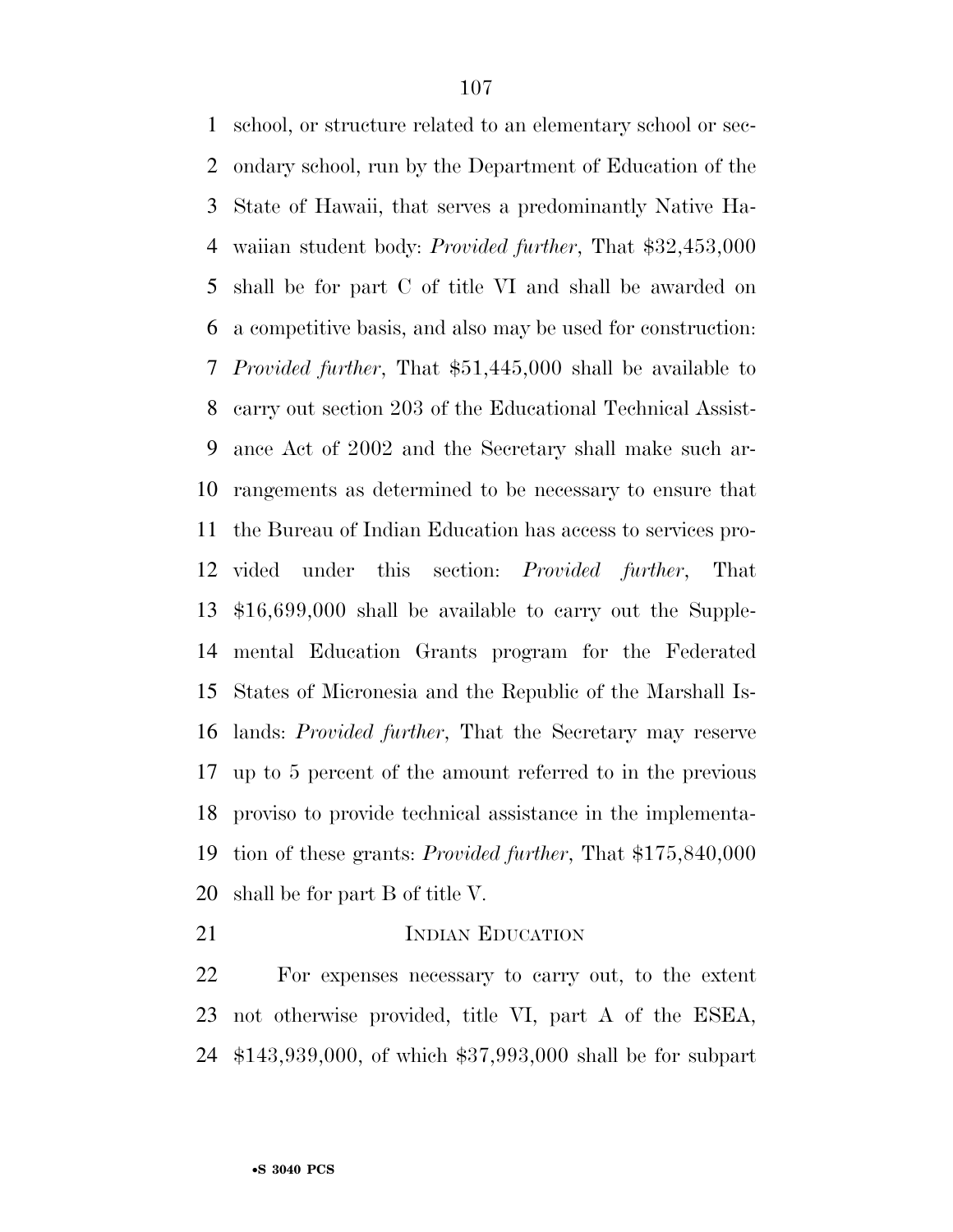2 of part A of title VI and \$5,565,000 shall be for subpart 3 of part A of title VI.

# INNOVATION AND IMPROVEMENT

 For carrying out activities authorized by subparts 1 and 4 of part B and section 2232 of title II, and parts C and D and subparts 1 and 4 of part F of title IV of the ESEA, \$942,743,000: *Provided*, That \$318,183,000 shall be for subparts 1 and 4 of part B and section 2232 of title II and shall be made available without regard to sections 2201 and 2241: *Provided further*, That \$504,560,000 shall be for parts C and D and subpart 4 of part F of title IV, and shall be made available without regard to sections 4311, 4409(a), and 4601 of the ESEA: *Provided further*, That section 4303(d)(3) shall not apply to the funds available for part C of title IV: *Provided fur- ther*, That of the funds available for part C of title IV, the Secretary shall use not less than \$26,000,000 to carry out section 4304, of which not more than \$10,000,000 shall be available to carry out section 4304(k), not more than \$100,000,000 to carry out section 4305(b), and not less than \$11,000,000 to carry out the activities in section 4305(a)(3): *Provided further*, That notwithstanding sec- tion 4601(b), \$120,000,000 shall be available through De-cember 31, 2017 for subpart 1 of part F of title IV.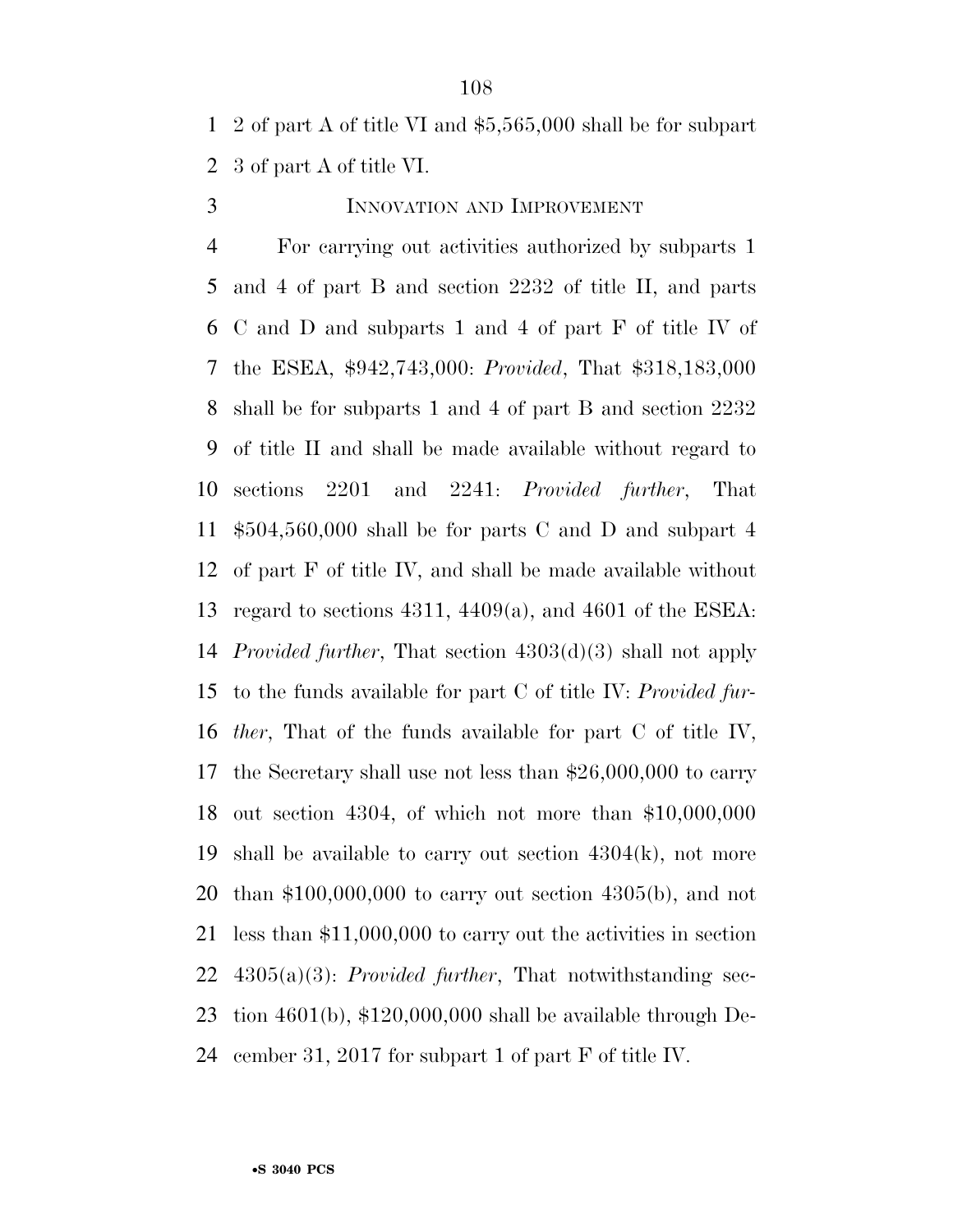SAFE SCHOOLS AND CITIZENSHIP EDUCATION

 For carrying out activities authorized by subparts 2 and 3 of part F of title IV of the ESEA, \$143,254,000: *Provided*, That \$70,000,000 shall be available for section 4631, of which up to \$5,000,000, to remain available until expended, shall be for the Project School Emergency Re- sponse to Violence (''Project SERV'') program to provide education-related services to local educational agencies and institutions of higher education in which the learning environment has been disrupted due to a violent or trau- matic crisis: *Provided further,* That \$73,254,000 shall be available through December 31, 2017, for section 4624: *Provided further*, That section 4623(b) of the ESEA shall apply to funds appropriated for Promise Neighborhoods under this heading in prior appropriations acts.

#### 16 ENGLISH LANGUAGE ACQUISITION

 For carrying out part A of title III of the ESEA, \$737,400,000, which shall become available on July 1, 2017, and shall remain available through September 30, 2018, except that 6.5 percent of such amount shall be available on October 1, 2016, and shall remain available through September 30, 2018, to carry out activities under 23 section  $3111(e)(1)(C)$ .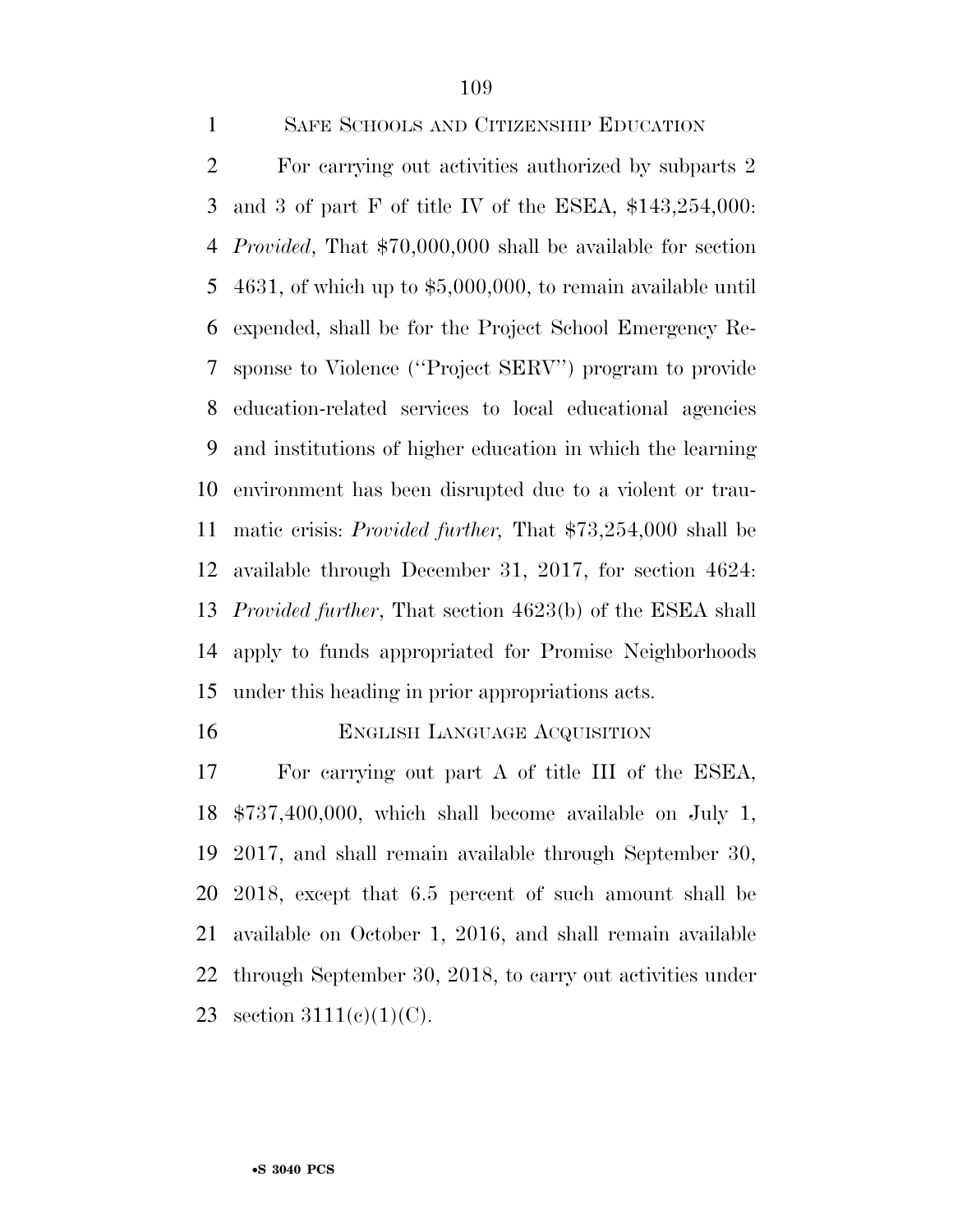## SPECIAL EDUCATION

 For carrying out the Individuals with Disabilities Education Act (IDEA) and the Special Olympics Sport and Empowerment Act of 2004, \$13,019,358,000, of which \$3,496,259,000 shall become available on July 1, 2017, and shall remain available through September 30, 2018, and of which \$9,283,383,000 shall become available on October 1, 2017, and shall remain available through September 30, 2018, for academic year 2017–2018: *Pro- vided*, That the amount for section 611(b)(2) of the IDEA shall be equal to the lesser of the amount available for that activity during fiscal year 2016, increased by the 13 amount of inflation as specified in section  $619(d)(2)(B)$  of the IDEA, or the percent change in the funds appro- priated under section 611(i) of the IDEA, but not less than the amount for that activity during fiscal year 2016: *Provided further*, That the Secretary shall, without regard to section 611(d) of the IDEA, distribute to all other 19 States (as that term is defined in section  $611(g)(2)$ ), sub- ject to the third proviso, any amount by which a State's allocation under section 611(d), from funds appropriated under this heading, is reduced under section  $612(a)(18)(B)$ , according to the following: 85 percent on the basis of the States' relative populations of children aged 3 through 21 who are of the same age as children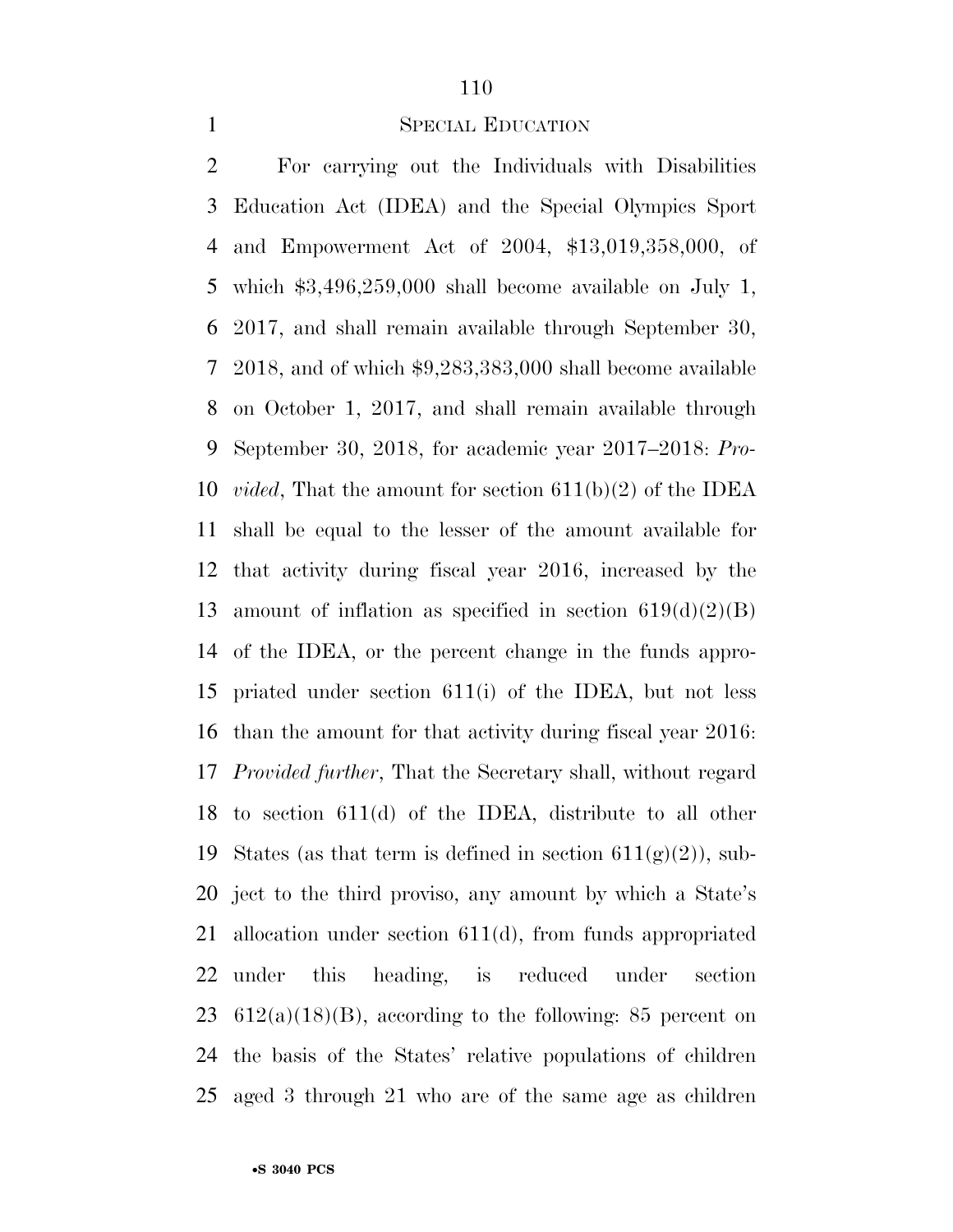with disabilities for whom the State ensures the avail- ability of a free appropriate public education under this part, and 15 percent to States on the basis of the States' relative populations of those children who are living in pov- erty: *Provided further*, That the Secretary may not dis- tribute any funds under the previous proviso to any State whose reduction in allocation from funds appropriated under this heading made funds available for such a dis- tribution: *Provided further*, That the States shall allocate such funds distributed under the second proviso to local educational agencies in accordance with section 611(f): *Provided further*, That the amount by which a State's allo- cation under section 611(d) of the IDEA is reduced under 14 section  $612(a)(18)(B)$  and the amounts distributed to States under the previous provisos in fiscal year 2012 or any subsequent year shall not be considered in calculating the awards under section 611(d) for fiscal year 2013 or for any subsequent fiscal years: *Provided further*, That, 19 notwithstanding the provision in section  $612(a)(18)(B)$  re- garding the fiscal year in which a State's allocation under section 611(d) is reduced for failure to comply with the 22 requirement of section  $612(a)(18)(A)$ , the Secretary may 23 apply the reduction specified in section  $612(a)(18)(B)$  over a period of consecutive fiscal years, not to exceed five, until the entire reduction is applied: *Provided further*,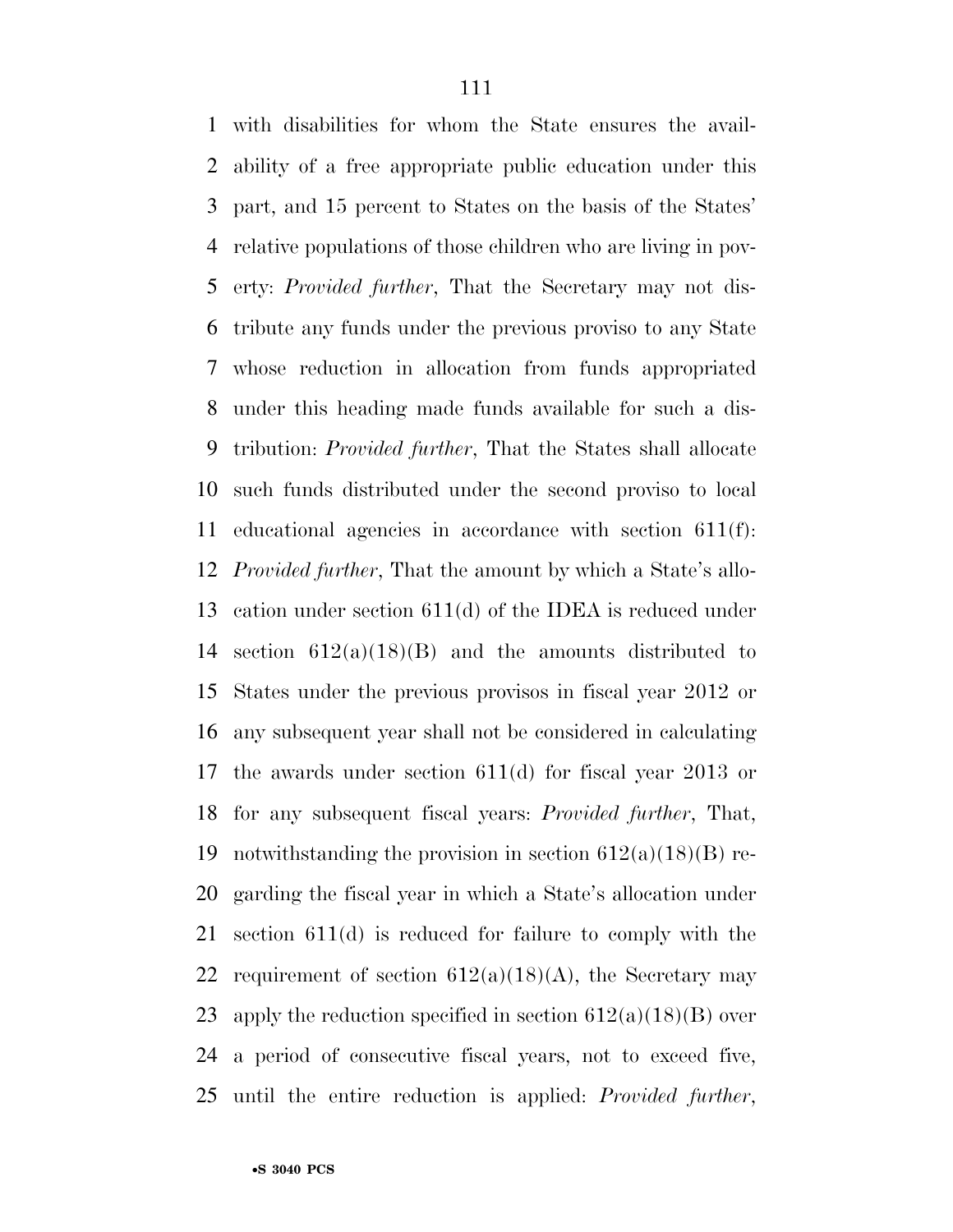That the Secretary may, in any fiscal year in which a State's allocation under section 611 is reduced in accord-3 ance with section  $612(a)(18)(B)$ , reduce the amount a State may reserve under section 611(e)(1) by an amount that bears the same relation to the maximum amount de- scribed in that paragraph as the reduction under section 612(a)(18)(B) bears to the total allocation the State would have received in that fiscal year under section 611(d) in the absence of the reduction: *Provided further*, That the Secretary shall either reduce the allocation of funds under section 611 for any fiscal year following the fiscal year for which the State fails to comply with the 13 requirement of section  $612(a)(18)(A)$  as authorized by 14 section  $612(a)(18)(B)$ , or seek to recover funds under sec- tion 452 of the General Education Provisions Act (20 U.S.C. 1234a): *Provided further*, That the funds reserved under 611(c) of the IDEA may be used to provide tech- nical assistance to States to improve the capacity of the States to meet the data collection requirements of sections 616 and 618 and to administer and carry out other serv- ices and activities to improve data collection, coordination, quality, and use under parts B and C of the IDEA: *Pro- vided further*, That the Secretary may use funds made available for the State Personnel Development Grants pro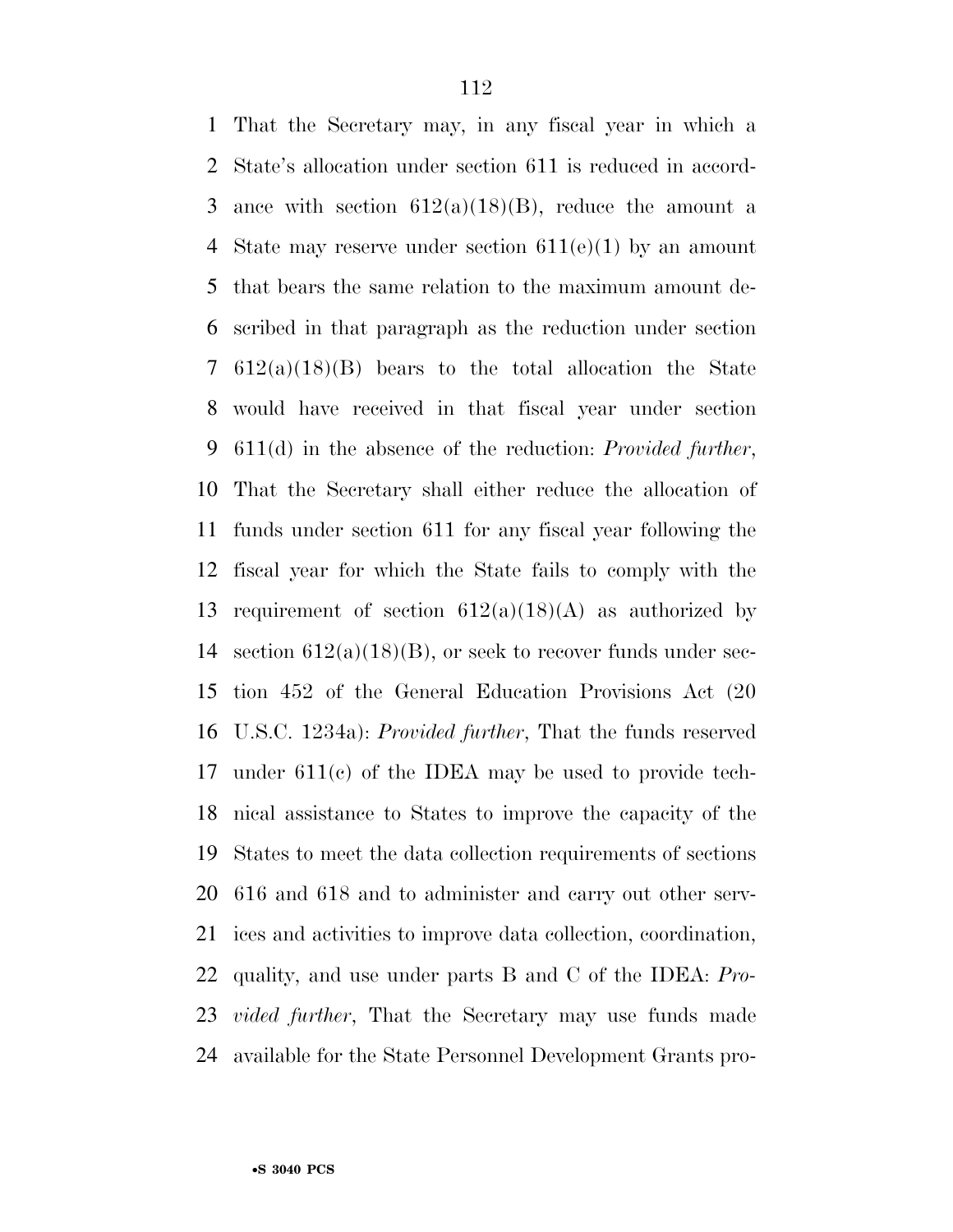gram under part D, subpart 1 of IDEA to evaluate pro-gram performance under such subpart.

# 3 REHABILITATION SERVICES

 For carrying out, to the extent not otherwise pro- vided, the Rehabilitation Act of 1973 and the Helen Keller National Center Act, \$3,536,389,000, of which \$3,398,554,000 shall be for grants for vocational rehabili- tation services under title I of the Rehabilitation Act: *Pro- vided*, That the Secretary may use amounts provided in this Act that remain available subsequent to the reallot- ment of funds to States pursuant to section 110(b) of the Rehabilitation Act for innovative activities aimed at im- proving the outcomes of individuals with disabilities as de- fined in section 7(20)(B) of the Rehabilitation Act, includ- ing activities aimed at improving the education and post- school outcomes of children receiving Supplemental Secu- rity Income (''SSI'') and their families that may result in long-term improvement in the SSI child recipient's eco- nomic status and self-sufficiency: *Provided further,* That States may award subgrants for a portion of the funds to other public and private, nonprofit entities: *Provided further,* That any funds made available subsequent to real- lotment for innovative activities aimed at improving the outcomes of individuals with disabilities shall remain avail-able until September 30, 2018.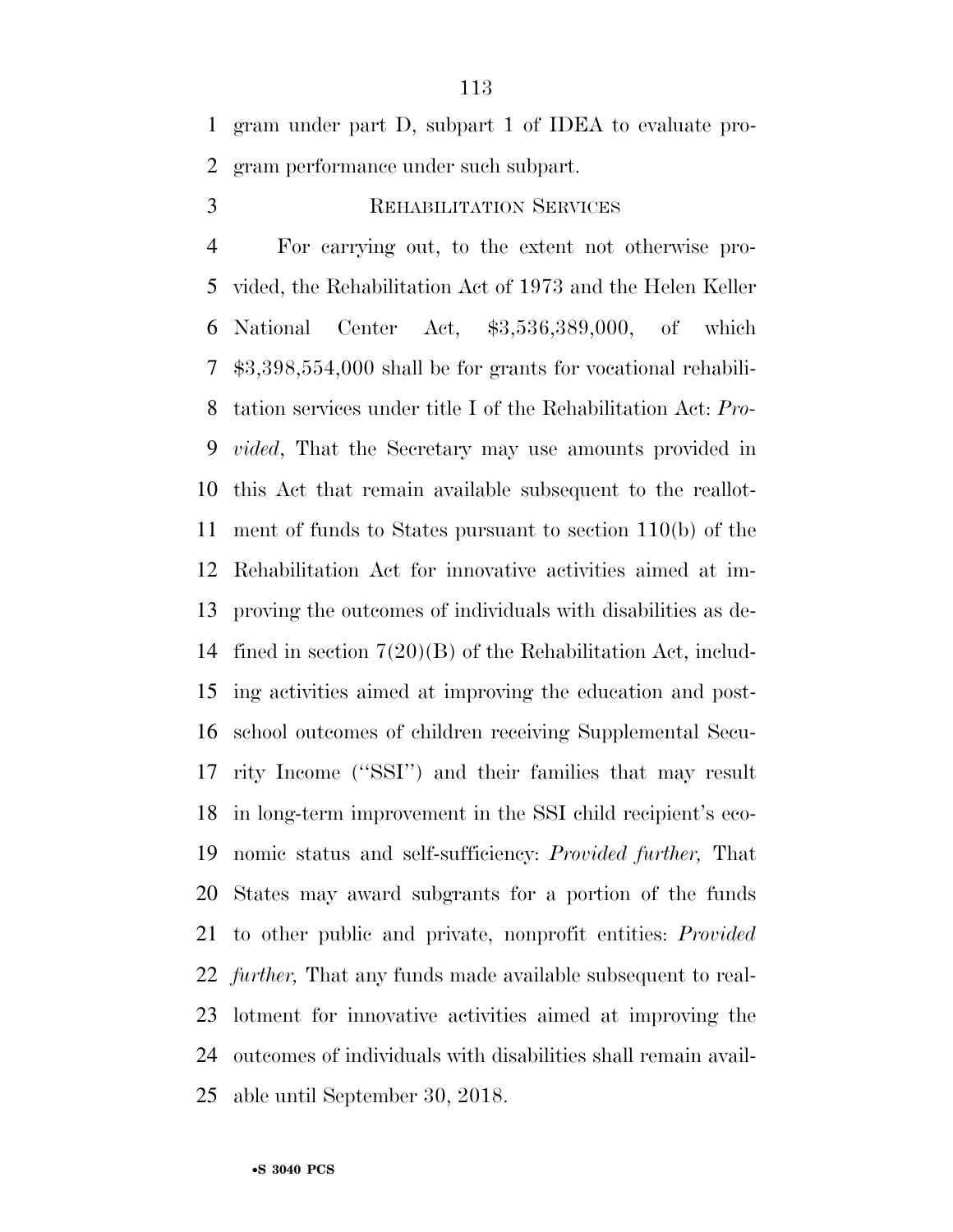SPECIAL INSTITUTIONS FOR PERSONS WITH DISABILITIES AMERICAN PRINTING HOUSE FOR THE BLIND For carrying out the Act to promote the Education of the Blind of March 3, 1879, \$25,431,000. NATIONAL TECHNICAL INSTITUTE FOR THE DEAF For the National Technical Institute for the Deaf under titles I and II of the Education of the Deaf Act of 1986, \$70,016,000: *Provided,* That from the total amount available, the Institute may at its discretion use funds for the endowment program as authorized under section 207 of such Act. GALLAUDET UNIVERSITY For the Kendall Demonstration Elementary School,

 the Model Secondary School for the Deaf, and the partial support of Gallaudet University under titles I and II of the Education of the Deaf Act of 1986, \$121,275,000: *Provided*, That from the total amount available, the Uni- versity may at its discretion use funds for the endowment program as authorized under section 207 of such Act.

CAREER, TECHNICAL, AND ADULT EDUCATION

 For carrying out, to the extent not otherwise pro- vided, the Carl D. Perkins Career and Technical Edu- cation Act of 2006 and the Adult Education and Family Literacy Act (''AEFLA''), \$1,720,686,000, of which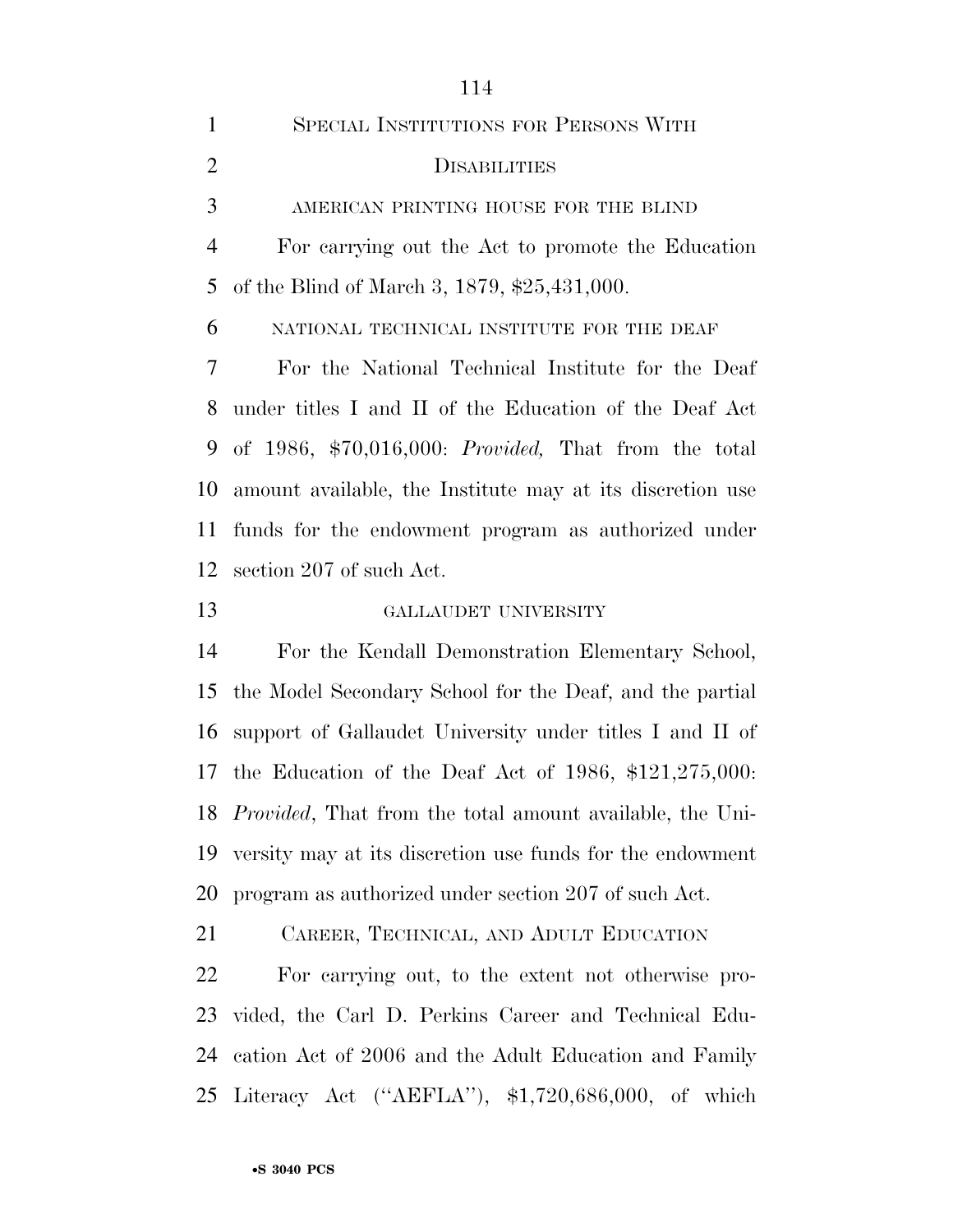\$929,686,000 shall become available on July 1, 2017, and shall remain available through September 30, 2018, and of which \$791,000,000 shall become available on October 1, 2017, and shall remain available through September 30, 2018: *Provided*, That of the amounts made available for AEFLA, \$13,712,000 shall be for national leadership ac-tivities under section 242.

## STUDENT FINANCIAL ASSISTANCE

 For carrying out subparts 1, 3, and 10 of part A, and part C of title IV of the HEA, \$24,198,210,000, which shall remain available through September 30, 2018. The maximum Pell Grant for which a student shall be eligible during award year 2017–2018 shall be \$4,860. STUDENT AID ADMINISTRATION

 For Federal administrative expenses to carry out part D of title I, and subparts 1, 3, 9, and 10 of part A, and parts B, C, D, and E of title IV of the HEA, and subpart 1 of part A of title VII of the Public Health Service Act, \$1,546,854,000, to remain available through September 30, 2018: *Provided*, That the Secretary shall allocate new student loan borrower accounts to eligible student loan servicers on the basis of their performance compared to all loan servicers utilizing established common metrics, and on the basis of the capacity of each servicer to process new and existing accounts: *Provided further,* That the Sec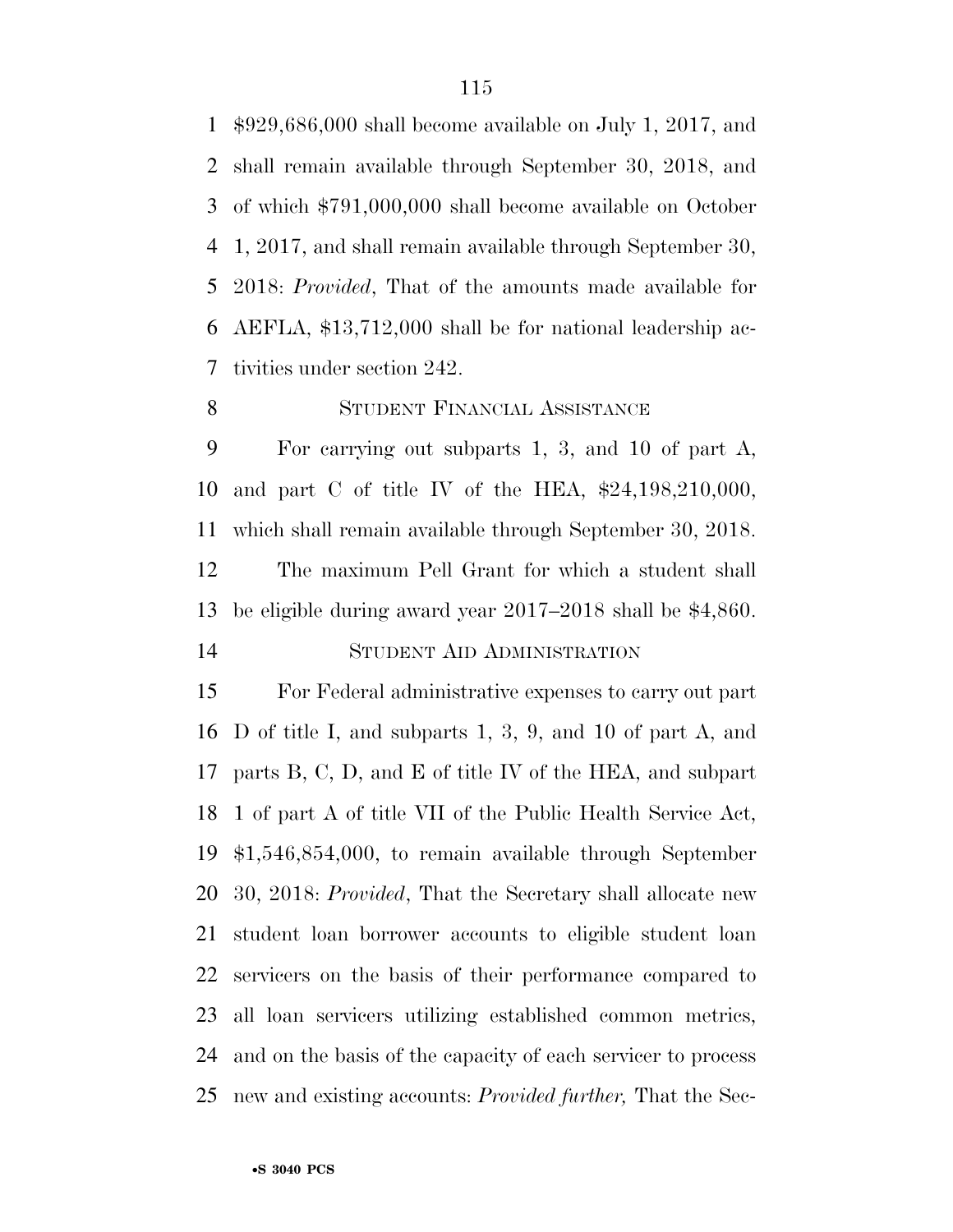retary shall, no later than March 1, 2017, allow student loan borrowers who are consolidating Federal student loans to select from any student loan servicer to service their new consolidated student loan.

**HIGHER EDUCATION** 

 For carrying out, to the extent not otherwise pro- vided, titles II, III, IV, V, VI, and VII of the HEA, the Mutual Educational and Cultural Exchange Act of 1961, and section 117 of the Carl D. Perkins Career and Tech- nical Education Act of 2006, \$1,986,792,000: *Provided,*  That notwithstanding any other provision of law, funds made available in this Act to carry out title VI of the HEA and section 102(b)(6) of the Mutual Educational and Cul- tural Exchange Act of 1961 may be used to support visits and study in foreign countries by individuals who are par- ticipating in advanced foreign language training and inter- national studies in areas that are vital to United States national security and who plan to apply their language skills and knowledge of these countries in the fields of gov- ernment, the professions, or international development: *Provided further*, That of the funds referred to in the pre- ceding proviso up to 1 percent may be used for program evaluation, national outreach, and information dissemina- tion activities: *Provided further*, That up to 1.5 percent of the funds made available under chapter 2 of subpart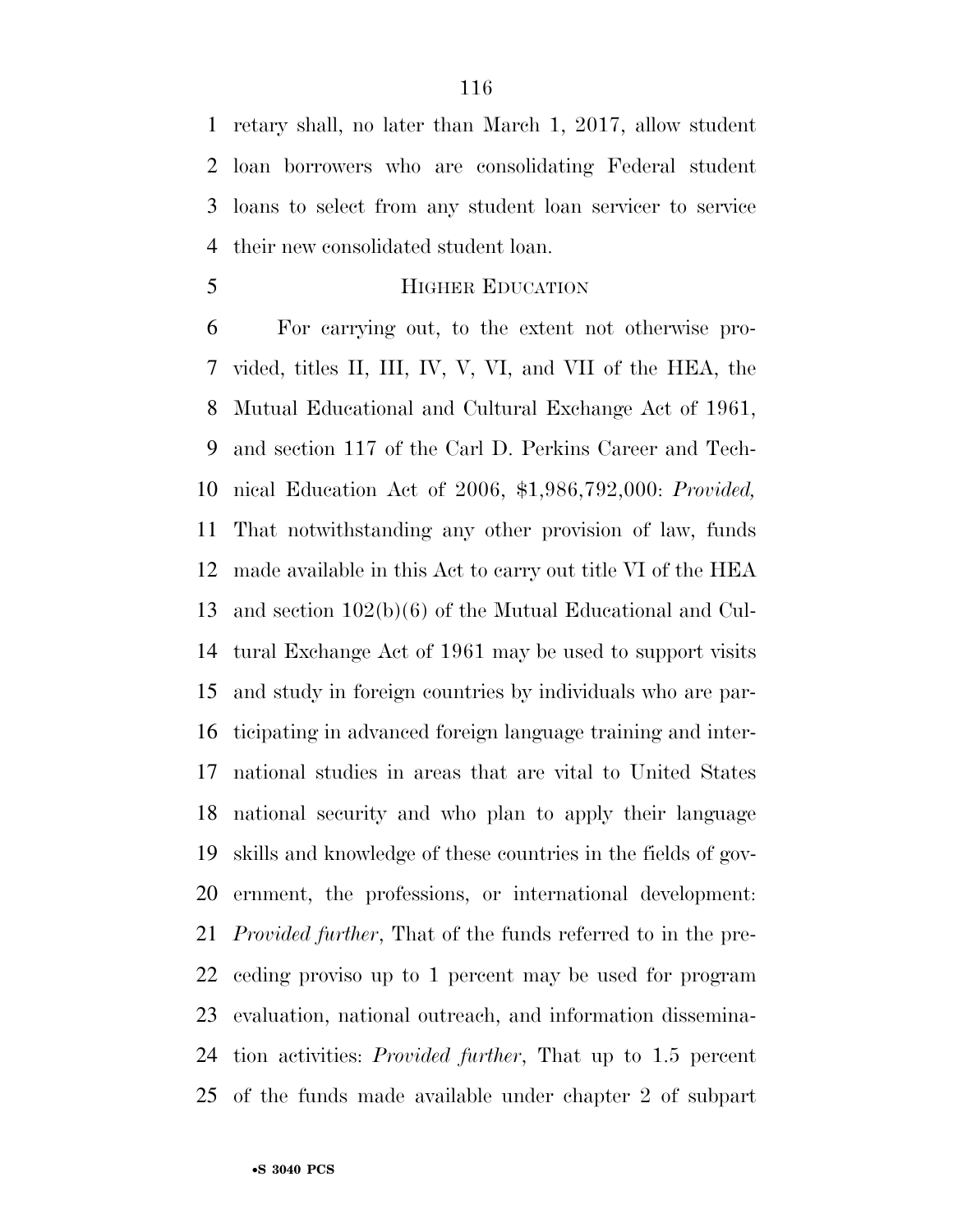2 of part A of title IV of the HEA may be used for evalua-tion.

## HOWARD UNIVERSITY

 For partial support of Howard University, \$221,821,000, of which not less than \$3,405,000 shall be for a matching endowment grant pursuant to the Howard University Endowment Act and shall remain available until expended.

 COLLEGE HOUSING AND ACADEMIC FACILITIES LOANS PROGRAM

 For Federal administrative expenses to carry out ac- tivities related to existing facility loans pursuant to section 121 of the HEA, \$435,000.

HISTORICALLY BLACK COLLEGE AND UNIVERSITY

CAPITAL FINANCING PROGRAM ACCOUNT

 For the cost of guaranteed loans, \$20,150,000, as au- thorized pursuant to part D of title III of the HEA, which shall remain available through September 30, 2018: *Pro- vided,* That such costs, including the cost of modifying such loans, shall be as defined in section 502 of the Con- gressional Budget Act of 1974: *Provided further,* That these funds are available to subsidize total loan principal, any part of which is to be guaranteed, not to exceed \$282,212,885: *Provided further,* That these funds may be used to support loans to public and private Historically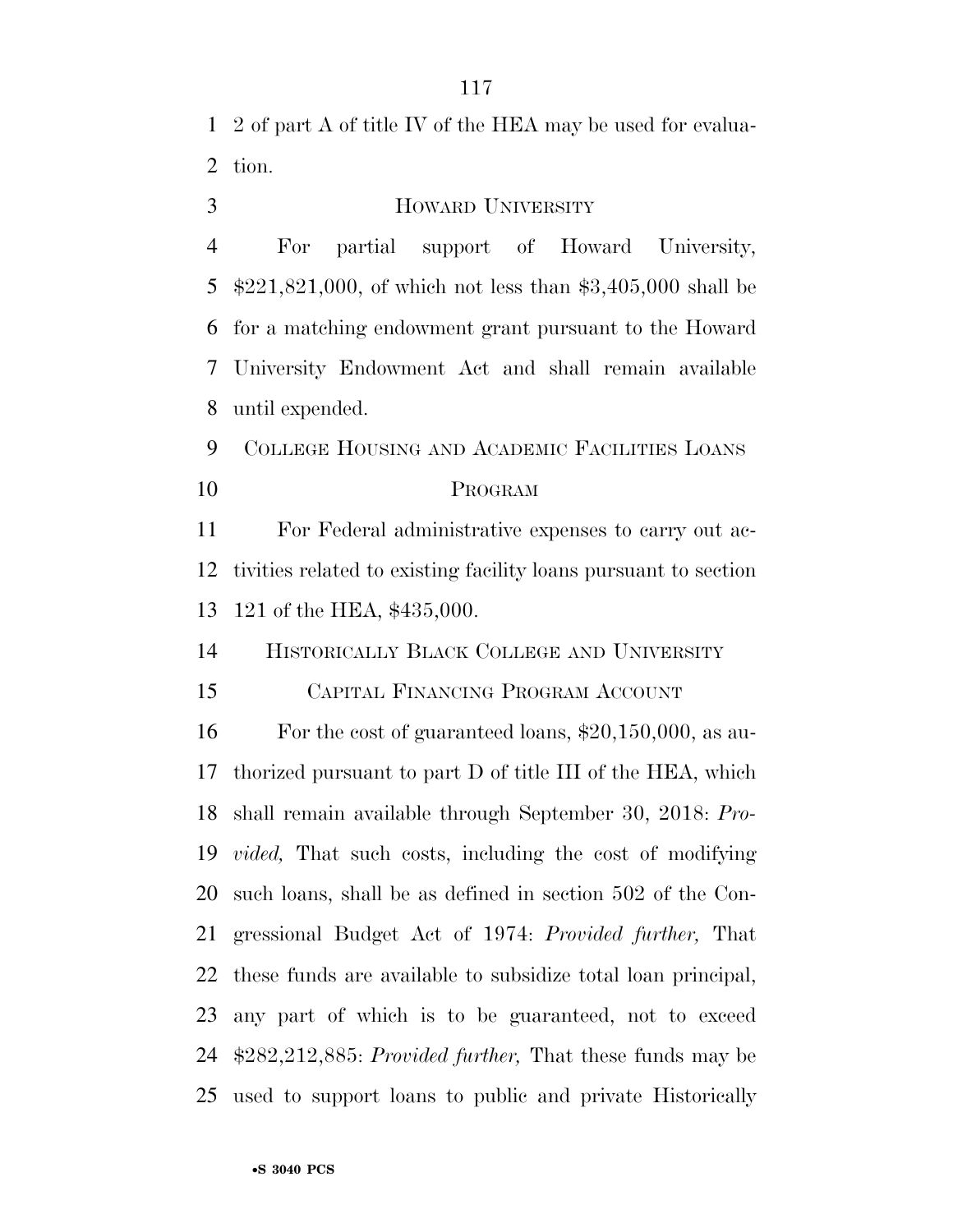Black Colleges and Universities without regard to the limi-tations within section 344(a) of the HEA.

 In addition, for administrative expenses to carry out the Historically Black College and University Capital Fi- nancing Program entered into pursuant to part D of title III of the HEA, \$334,000.

## INSTITUTE OF EDUCATION SCIENCES

 For carrying out activities authorized by the Edu- cation Sciences Reform Act of 2002, the National Assess- ment of Educational Progress Authorization Act, section 208 of the Educational Technical Assistance Act of 2002, and section 664 of the Individuals with Disabilities Edu- cation Act, \$612,525,000, which shall remain available through September 30, 2018: *Provided*, That funds avail- able to carry out section 208 of the Educational Technical Assistance Act may be used to link Statewide elementary and secondary data systems with early childhood, postsec- ondary, and workforce data systems, or to further develop such systems: *Provided further*, That up to \$6,000,000 of the funds available to carry out section 208 of the Edu- cational Technical Assistance Act may be used for awards to public or private organizations or agencies to support activities to improve data coordination, quality, and use at the local, State, and national levels: *Provided further*, That \$156,745,000 shall be for carrying out activities au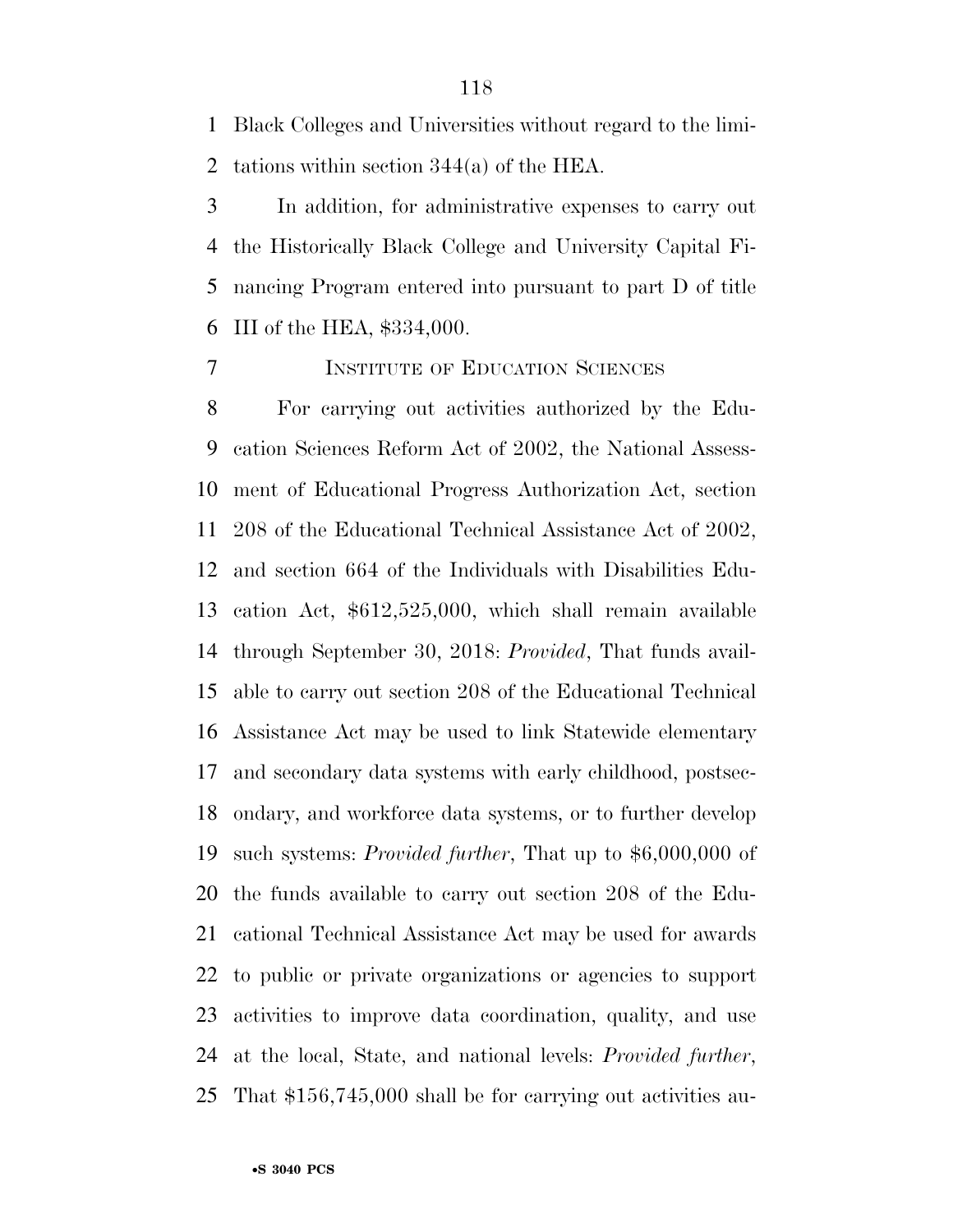thorized by the National Assessment of Educational Progress Authorization Act.

 DEPARTMENTAL MANAGEMENT PROGRAM ADMINISTRATION

 For carrying out, to the extent not otherwise pro- vided, the Department of Education Organization Act, in- cluding rental of conference rooms in the District of Co- lumbia and hire of three passenger motor vehicles, \$432,000,000, of which up to \$1,000,000, to remain avail- able until expended, may be for relocation of, and renova-tion of buildings occupied by, Department staff.

# 12 OFFICE FOR CIVIL RIGHTS

 For expenses necessary for the Office for Civil Rights, as authorized by section 203 of the Department of Education Organization Act, \$110,000,000.

16 OFFICE OF INSPECTOR GENERAL

 For expenses necessary for the Office of Inspector General, as authorized by section 212 of the Department of Education Organization Act, \$59,256,000.

GENERAL PROVISIONS

 SEC. 301. No funds appropriated in this Act may be used for the transportation of students or teachers (or for the purchase of equipment for such transportation) in order to overcome racial imbalance in any school or school system, or for the transportation of students or teachers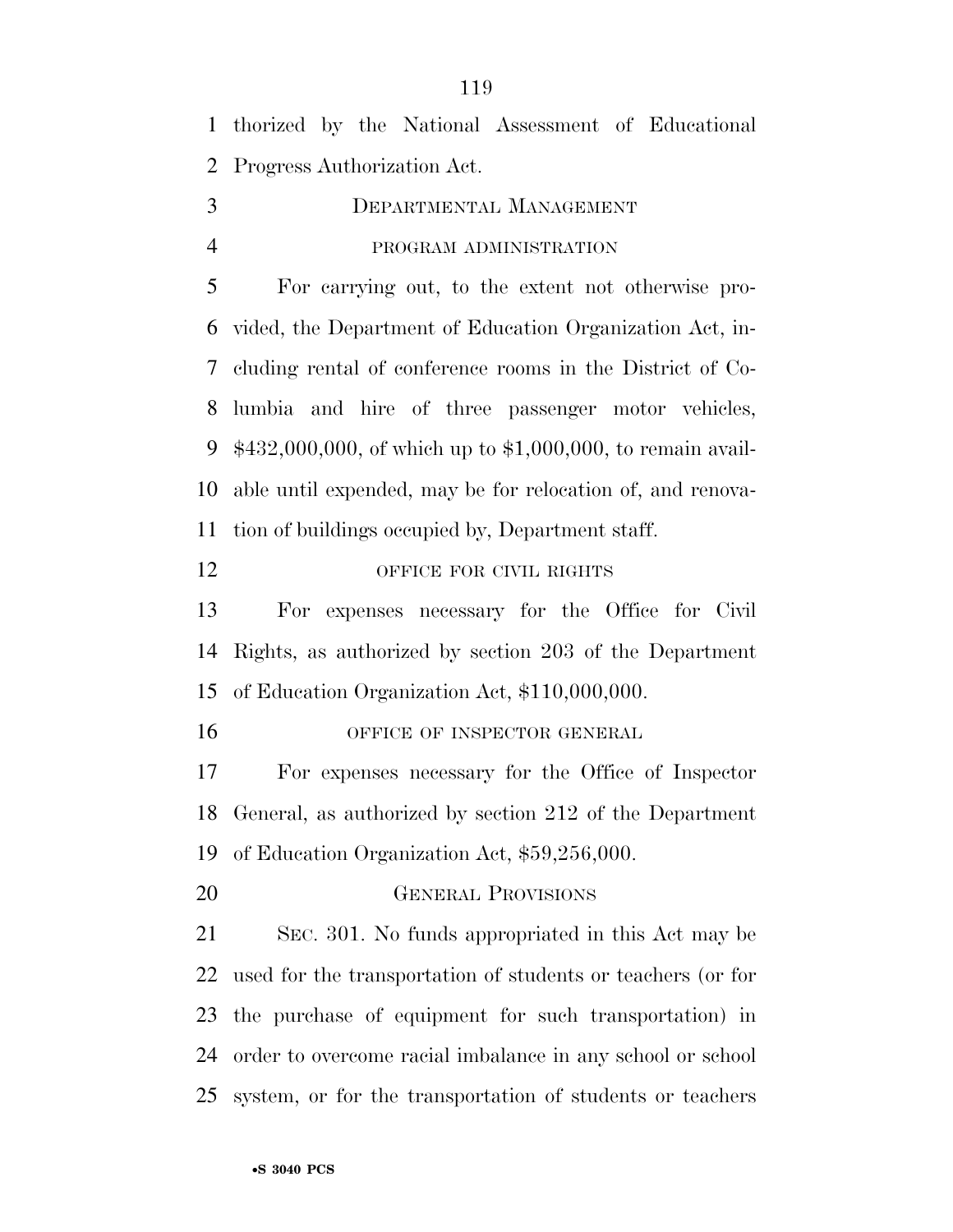(or for the purchase of equipment for such transportation) in order to carry out a plan of racial desegregation of any school or school system.

 SEC. 302. None of the funds contained in this Act shall be used to require, directly or indirectly, the trans- portation of any student to a school other than the school which is nearest the student's home, except for a student requiring special education, to the school offering such special education, in order to comply with title VI of the Civil Rights Act of 1964. For the purpose of this section an indirect requirement of transportation of students in- cludes the transportation of students to carry out a plan involving the reorganization of the grade structure of schools, the pairing of schools, or the clustering of schools, or any combination of grade restructuring, pairing, or clustering. The prohibition described in this section does not include the establishment of magnet schools.

 SEC. 303. No funds appropriated in this Act may be used to prevent the implementation of programs of vol-untary prayer and meditation in the public schools.

21 (TRANSFER OF FUNDS)

 SEC. 304. Not to exceed 1 percent of any discre- tionary funds (pursuant to the Balanced Budget and Emergency Deficit Control Act of 1985) which are appro-priated for the Department of Education in this Act may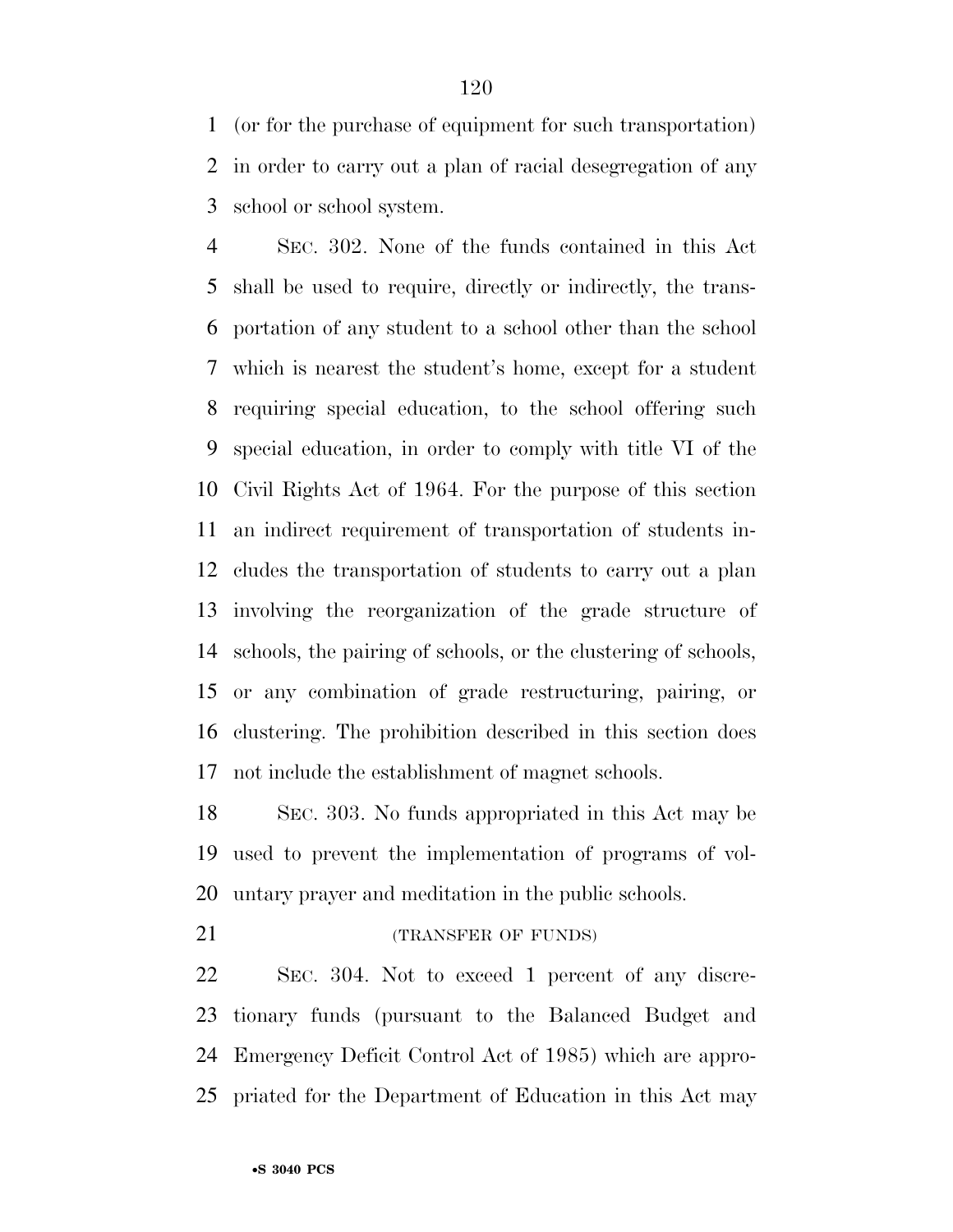be transferred between appropriations, but no such appro- priation shall be increased by more than 3 percent by any such transfer: *Provided*, That the transfer authority granted by this section shall not be used to create any new program or to fund any project or activity for which no funds are provided in this Act: *Provided further*, That the Committees on Appropriations of the House of Rep- resentatives and the Senate are notified at least 15 days in advance of any transfer.

10 SEC. 305. Section  $105(f)(1)(B)(ix)$  of the Compact of Free Association Amendments Act of 2003 (48 U.S.C. 12 1921d(f)(1)(B)(ix)) shall be applied by substituting ''2017'' for ''2016''.

 SEC. 306. Funds appropriated in this Act and con- solidated for evaluation purposes under section 8601(c) of the ESEA shall be available from July 1, 2017, through September 30, 2018.

 SEC. 307. (a) An institution of higher education that maintains an endowment fund supported with funds ap- propriated for title III or V of the HEA for fiscal year 2017 may use the income from that fund to award schol- arships to students, subject to the limitation in section  $331(c)(3)(B)(i)$  of the HEA. The use of such income for such purposes, prior to the enactment of this Act, shall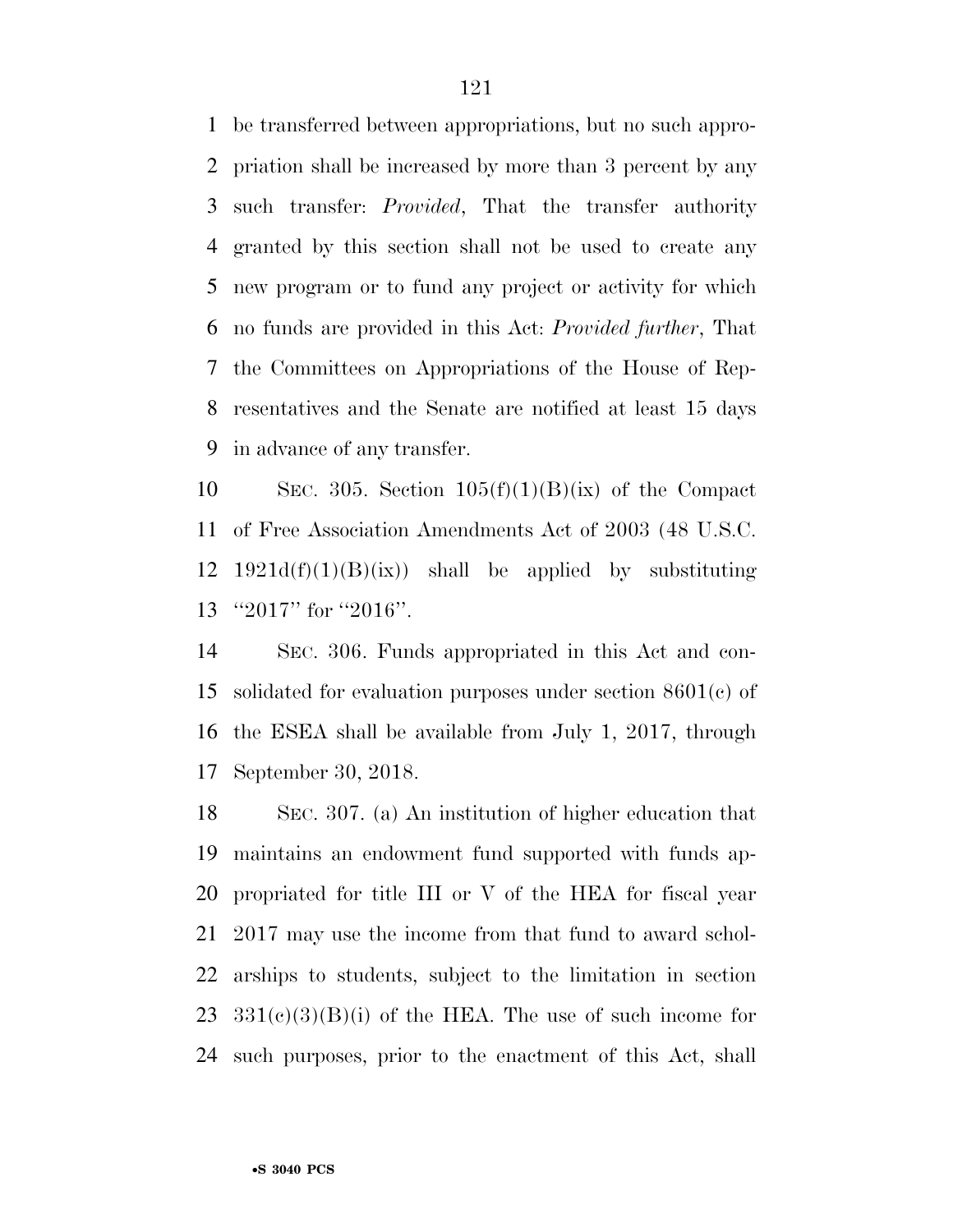be considered to have been an allowable use of that in-come, subject to that limitation.

 (b) Subsection (a) shall be in effect until titles III and V of the HEA are reauthorized.

 SEC. 308. Section 114(f) of the HEA (20 U.S.C. 1011c(f)) is amended by striking ''2016'' and inserting "2017".

 SEC. 309. Section 458(a) of the HEA (20 U.S.C. 1087h(a)) is amended in paragraph (4) by striking ''2016'' and inserting ''2017''.

**INCLUDING RESCISSION OF FUNDS** 

 SEC. 310. (a) Section 401(b) of the Higher Edu- cation Act of 1965 (20 U.S.C. 1070a(b)) is amended by adding at the end the following:

 $\frac{1}{(8)(\text{A})}$  Effective in the 2017–2018 award year and thereafter, the Secretary shall award an eligible student not more than one and one-half Federal Pell Grants during a single award year to permit such student to work toward completion of an eligible program if, during that single award year, the stu-dent—

22 ''(i) has received a Federal Pell Grant for an award year and is enrolled in an eli- gible program for one or more additional payment periods during the same award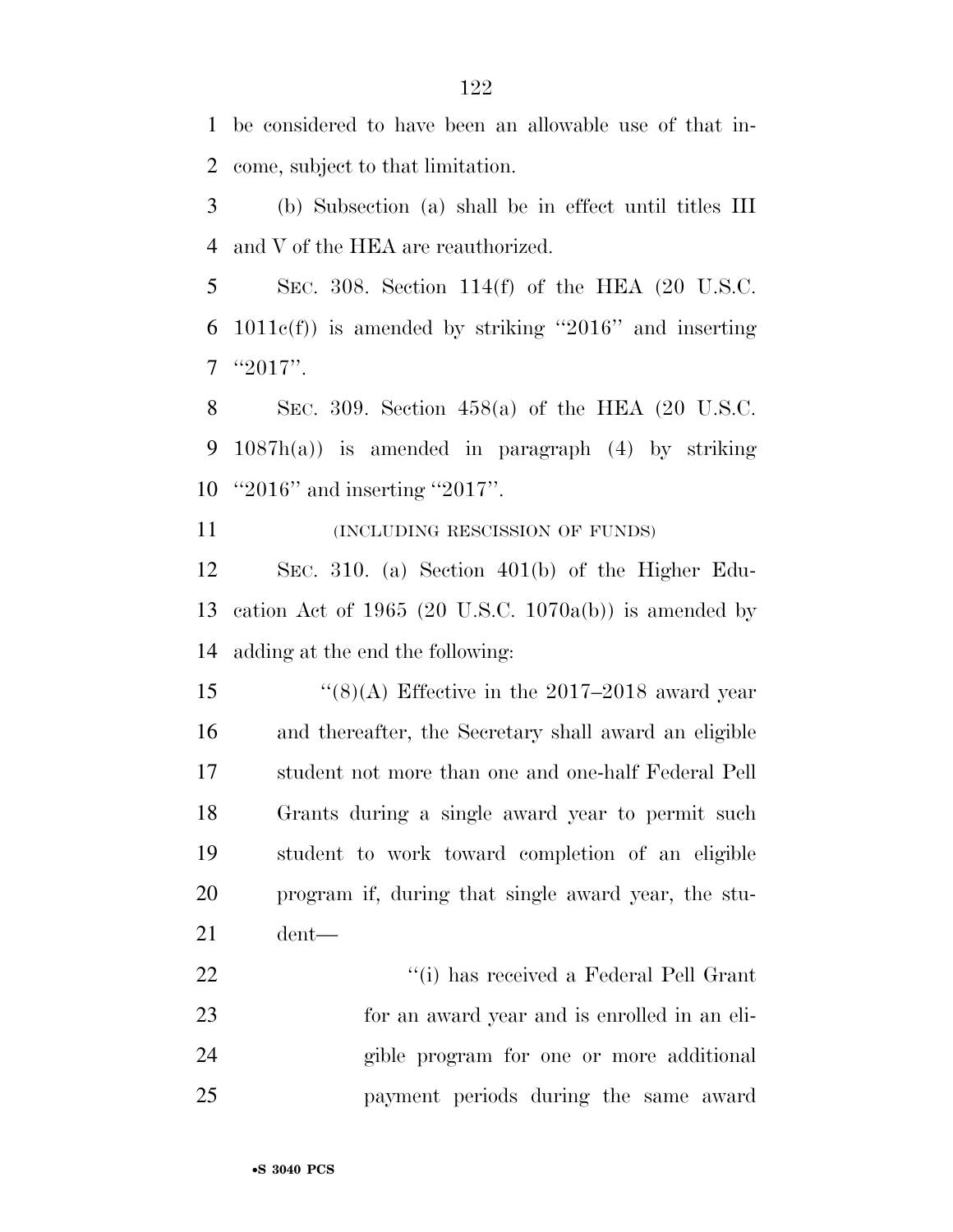| $\mathbf{1}$   | year that are not otherwise fully covered            |
|----------------|------------------------------------------------------|
| $\overline{2}$ | by the student's Federal Pell Grant; and             |
| 3              | "(ii) is enrolled on at least a half-time            |
| $\overline{4}$ | basis while receiving any funds under this           |
| 5              | section.                                             |
| 6              | $\lq\lq (B)$ In the case of a student receiving      |
| $\overline{7}$ | more than one Federal Pell Grant in a single         |
| 8              | award year under subparagraph (A), the total         |
| 9              | amount of Federal Pell Grants awarded to such        |
| 10             | student for the award year may exceed the            |
| 11             | maximum basic grant level specified in the ap-       |
| 12             | propriate appropriations Act for such award          |
| 13             | year.                                                |
| 14             | "(C) Any period of study covered by a                |
| 15             | Federal Pell Grant awarded under subpara-            |
| 16             | graph (A) shall be included in determining a         |
| 17             | student's duration limit under subsection $(c)(5)$ . |
| 18             | $\lq\lq$ (D) In any case where an eligible student   |
| 19             | is receiving a Federal Pell Grant for a payment      |
| 20             | period that spans two award years, the Sec-          |
| 21             | retary shall allow the eligible institution in       |
| 22             | which the student is enrolled to determine the       |
| 23             | award year to which the additional period shall      |
| 24             | be assigned, as it determines is most beneficial     |
| 25             | to students.".                                       |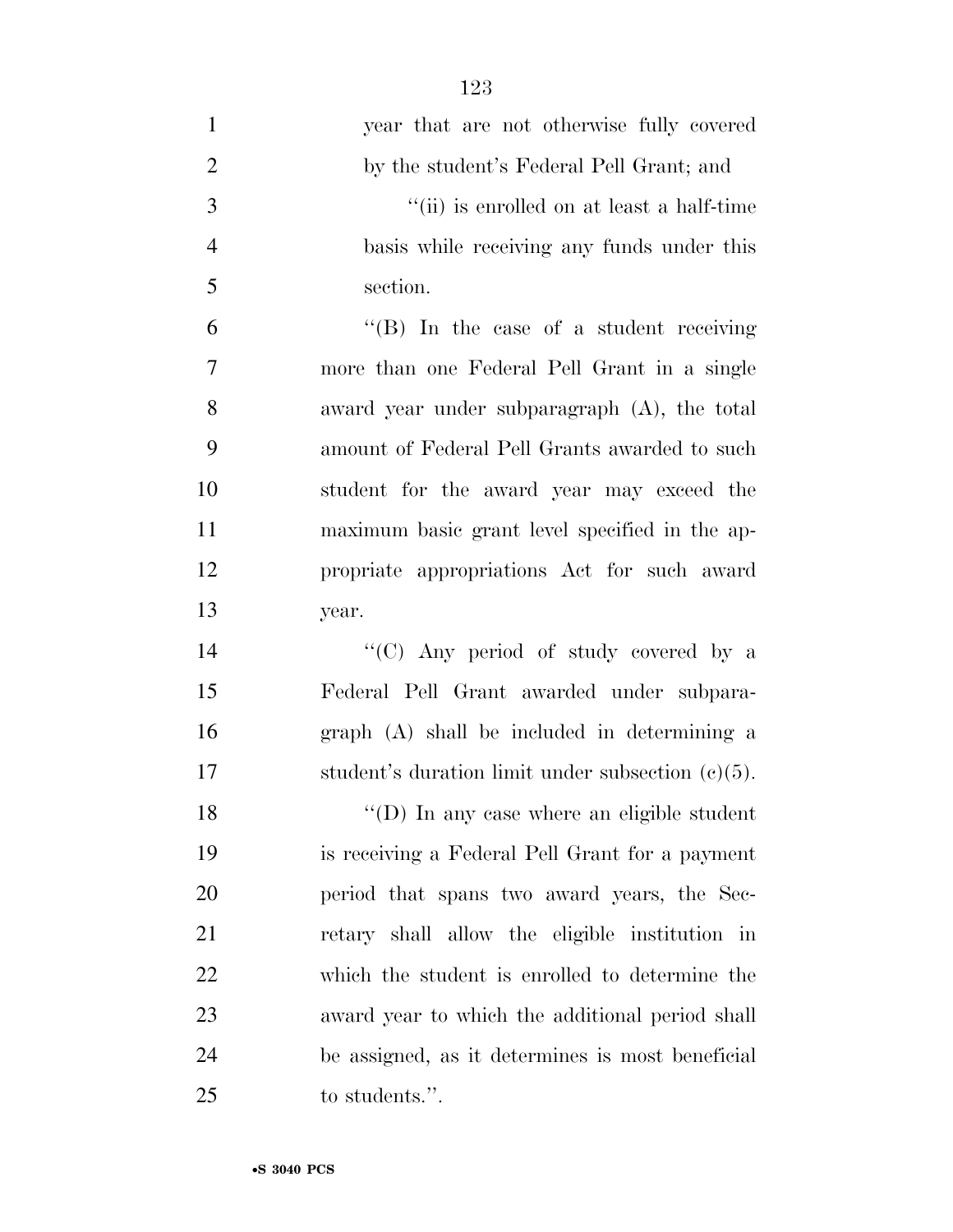1 (b) Section  $401(b)(7)(A)(iv)(VII)$  of the Higher Edu- cation Act of 1965 (20 U.S.C. 1070a(b)(7)(A)(iv)(VII)) is amended by striking ''\$1,574,000,000'' and inserting ''\$1,320,000,000''.

(RESCISSION)

 SEC. 311. Of the unobligated balances available from Public Law 114–113 under the heading ''Student Finan- cial Assistance'' for carrying out subpart 1 of part A of title IV of the HEA, \$1,200,000,000 are hereby rescinded. This title may be cited as the ''Department of Edu-cation Appropriations Act, 2017''.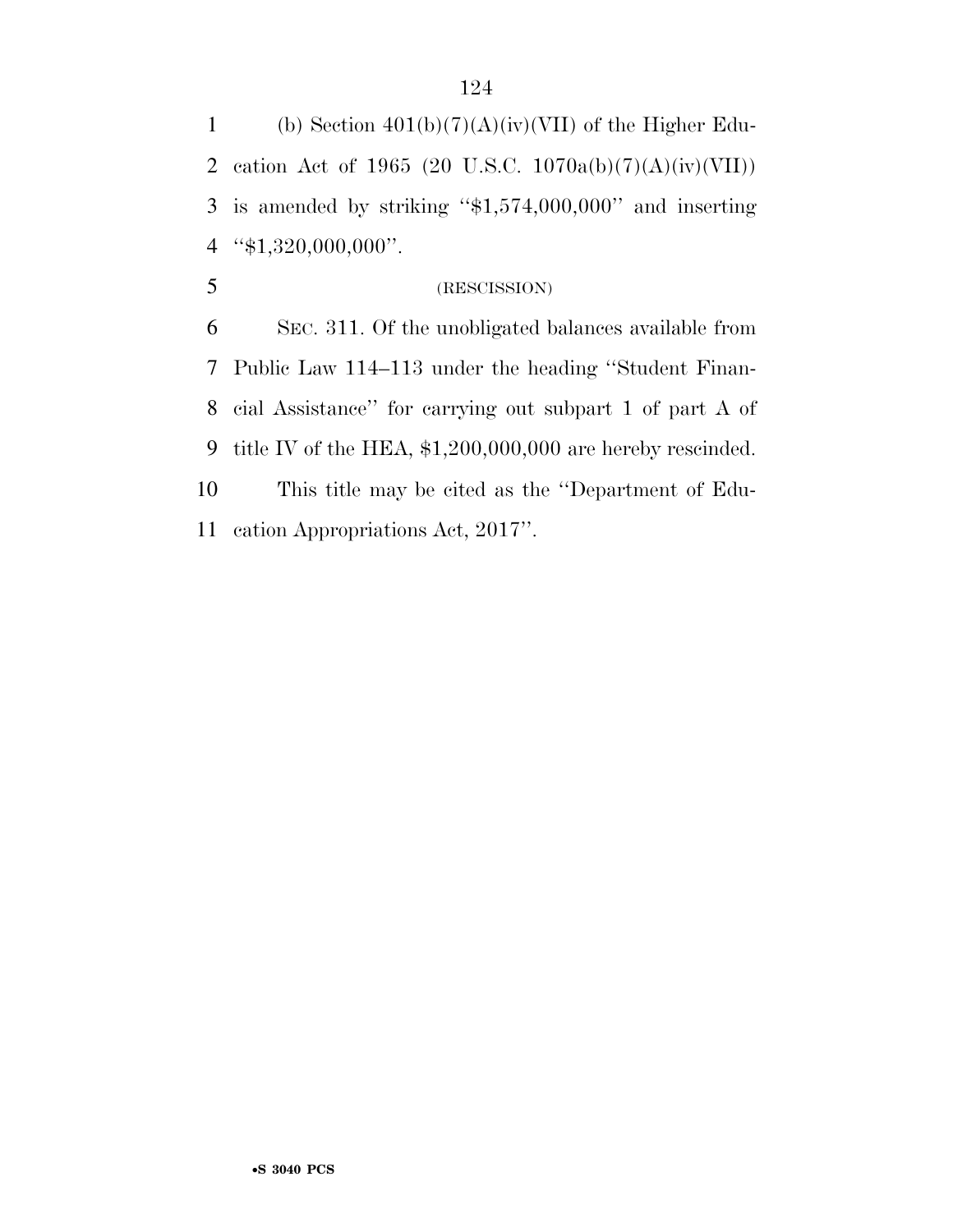| $\mathbf{1}$   | TITLE IV                                                           |
|----------------|--------------------------------------------------------------------|
| $\overline{2}$ | RELATED AGENCIES                                                   |
| 3              | COMMITTEE FOR PURCHASE FROM PEOPLE WHO ARE                         |
| $\overline{4}$ | <b>BLIND OR SEVERELY DISABLED</b>                                  |
| 5              | SALARIES AND EXPENSES                                              |
| 6              | For expenses necessary for the Committee for Pur-                  |
| 7              | chase From People Who Are Blind or Severely Disabled               |
| 8              | established under section 8502 of title 41, United States          |
| 9              | Code, \$8,000,000: <i>Provided</i> , That in order to authorize    |
| 10             | any central nonprofit agency designated pursuant to sec-           |
| 11             | tion $8503(c)$ of title 41, United States Code, to perform         |
| 12             | requirements of the Committee as prescribed under sec-             |
| 13             | tion 51–3.2 of title 41, Code of Federal Regulations, the          |
|                | 14 Committee shall enter into a written agreement with any         |
| 15             | such central nonprofit agency: <i>Provided further</i> , That such |
| 16             | agreement shall contain such auditing, oversight and re-           |
| 17             | porting provisions as necessary to implement chapter 85            |
|                | 18 of title 41, United States Code: Provided further, That         |
| 19             | such agreement shall include the elements listed under the         |
| 20             | heading "Committee For Purchase From People Who Are                |
| 21             | Blind or Severely Disabled—Written Agreement Ele-                  |
| 22             | ments" in the explanatory statement described in section           |
| 23             | 4 of Public Law 114–113: Provided further, That the cen-           |
| 24             | tral nonprofit agency (ies) may not charge a fee under sec-        |
| 25             | tion 51–3.5 of title 41, Code of Federal Regulations, un-          |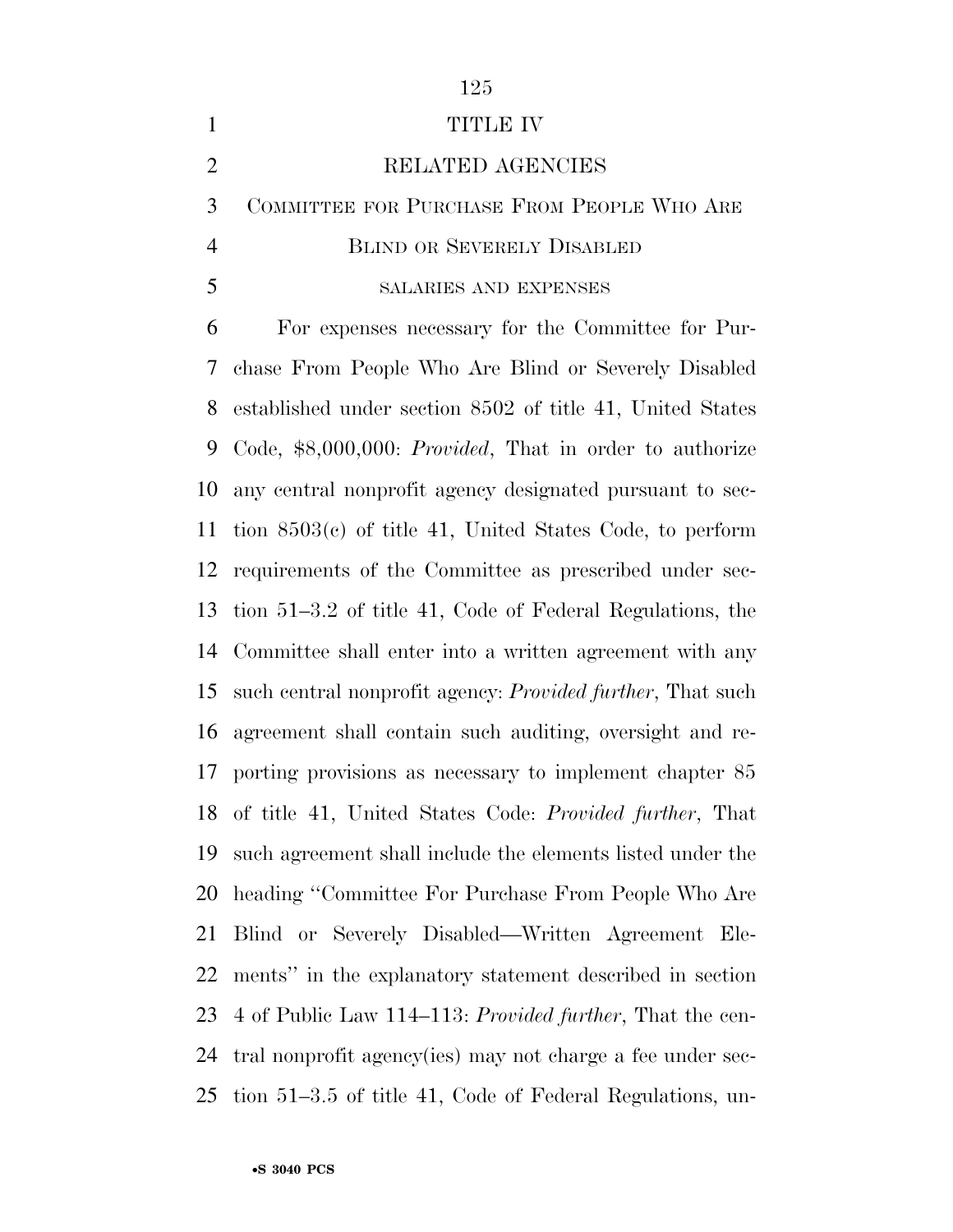less such fee is under the terms of the written agreement between the Committee and any such central nonprofit agency: *Provided further*, That no less than \$1,000,000 shall be available for the Office of Inspector General.

# CORPORATION FOR NATIONAL AND COMMUNITY SERVICE OPERATING EXPENSES

 For necessary expenses for the Corporation for Na- tional and Community Service (referred to in this title as ''CNCS'') to carry out the Domestic Volunteer Service Act of 1973 (referred to in this title as ''1973 Act'') and the National and Community Service Act of 1990 (referred to in this title as ''1990 Act''), \$736,529,000, notwith-13 standing sections  $198B(b)(3)$ ,  $198S(g)$ ,  $501(a)(4)(C)$ , and 501(a)(4)(F) of the 1990 Act: *Provided*, That of the amounts provided under this heading: (1) up to 1 percent of program grant funds may be used to defray the costs of conducting grant application reviews, including the use of outside peer reviewers and electronic management of the grants cycle; (2) \$17,038,000 shall be available to pro- vide assistance to State commissions on national and com- munity service, under section 126(a) of the 1990 Act and 22 notwithstanding section  $501(a)(5)(B)$  of the 1990 Act; (3) \$30,000,000 shall be available to carry out subtitle E of the 1990 Act; and (4) \$3,800,000 shall be available for 25 expenses authorized under section  $501(a)(4)(F)$  of the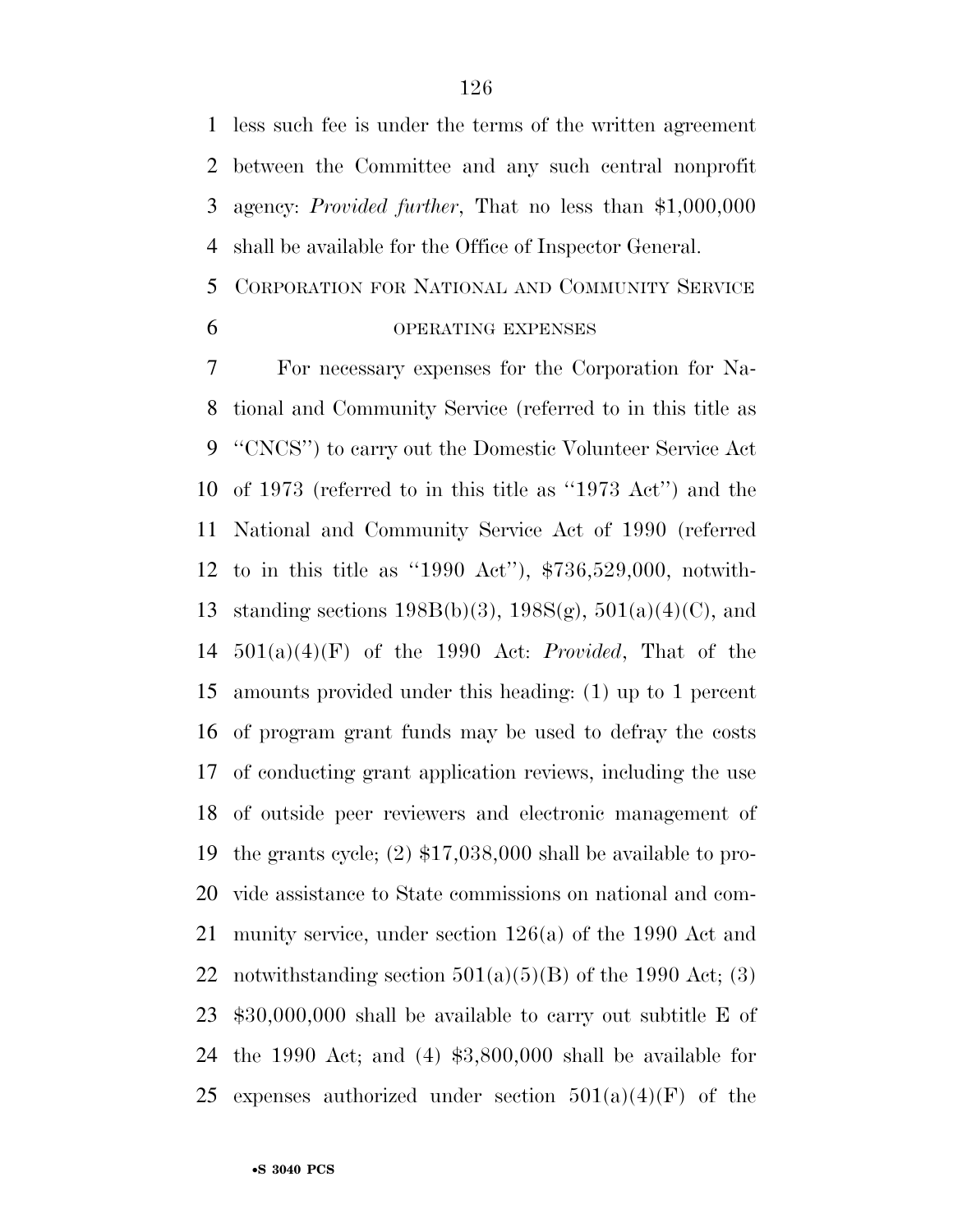1990 Act, which, notwithstanding the provisions of section 198P shall be awarded by CNCS on a competitive basis: *Provided further*, That for the purposes of carrying out the 1990 Act, satisfying the requirements in section  $122(c)(1)(D)$  may include a determination of need by the local community.

PAYMENT TO THE NATIONAL SERVICE TRUST

**(INCLUDING TRANSFER OF FUNDS)** 

 For payment to the National Service Trust estab- lished under subtitle D of title I of the 1990 Act, \$206,842,000, to remain available until expended: *Pro- vided*, That CNCS may transfer additional funds from the amount provided within ''Operating Expenses'' allocated to grants under subtitle C of title I of the 1990 Act to the National Service Trust upon determination that such transfer is necessary to support the activities of national service participants and after notice is transmitted to the Committees on Appropriations of the House of Represent- atives and the Senate: *Provided further*, That amounts ap- propriated for or transferred to the National Service Trust may be invested under section 145(b) of the 1990 Act without regard to the requirement to apportion funds under 31 U.S.C. 1513(b).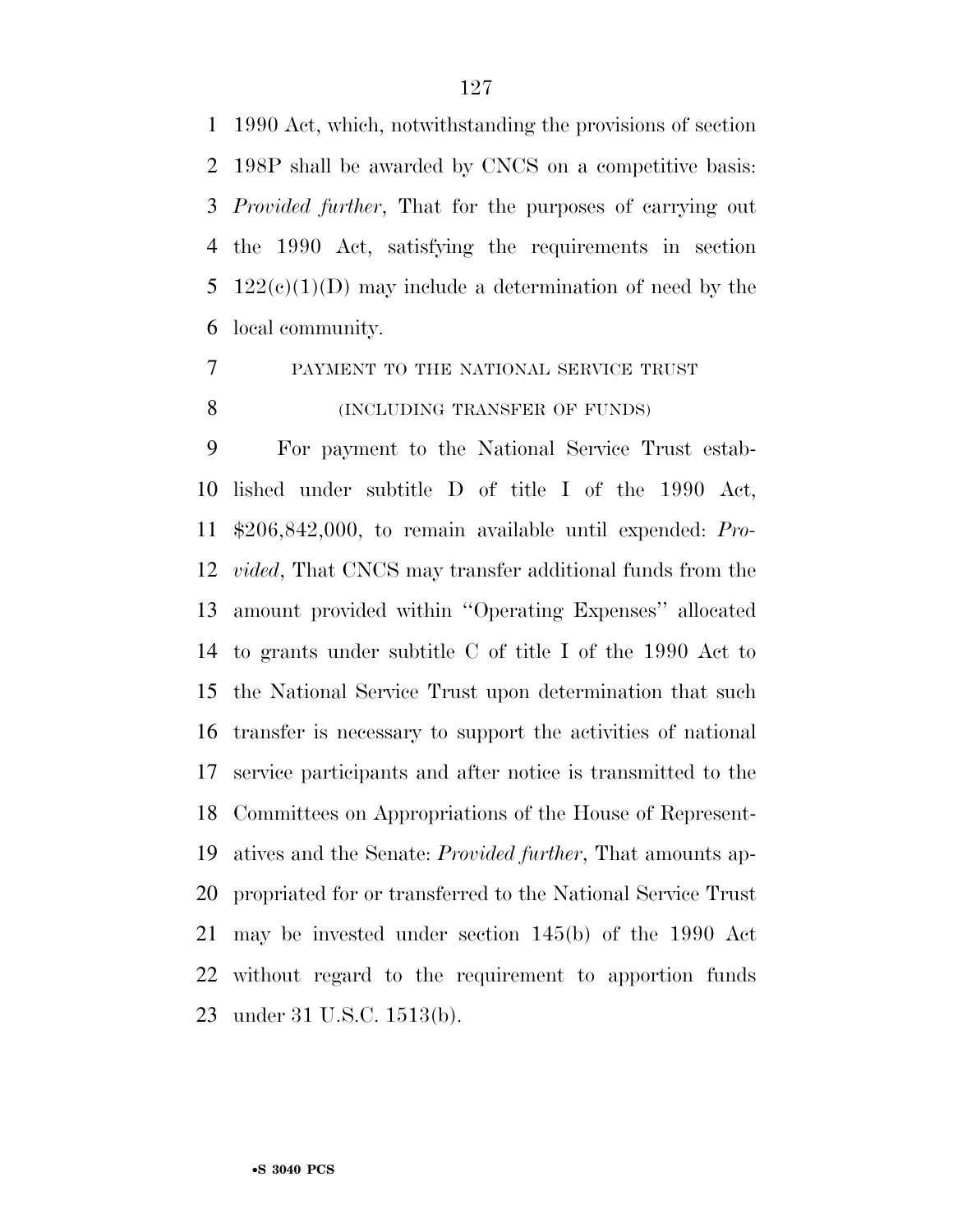### SALARIES AND EXPENSES

 For necessary expenses of administration as provided under section 501(a)(5) of the 1990 Act and under section 504(a) of the 1973 Act, including payment of salaries, au- thorized travel, hire of passenger motor vehicles, the rental of conference rooms in the District of Columbia, the em- ployment of experts and consultants authorized under 5 U.S.C. 3109, and not to exceed \$2,500 for official recep-tion and representation expenses, \$81,737,000.

10 OFFICE OF INSPECTOR GENERAL

 For necessary expenses of the Office of Inspector General in carrying out the Inspector General Act of 1978, \$5,250,000.

ADMINISTRATIVE PROVISIONS

 SEC. 401. CNCS shall make any significant changes to program requirements, service delivery or policy only through public notice and comment rulemaking. For fiscal year 2017, during any grant selection process, an officer or employee of CNCS shall not knowingly disclose any cov- ered grant selection information regarding such selection, directly or indirectly, to any person other than an officer or employee of CNCS that is authorized by CNCS to re-ceive such information.

 SEC. 402. AmeriCorps programs receiving grants under the National Service Trust program shall meet an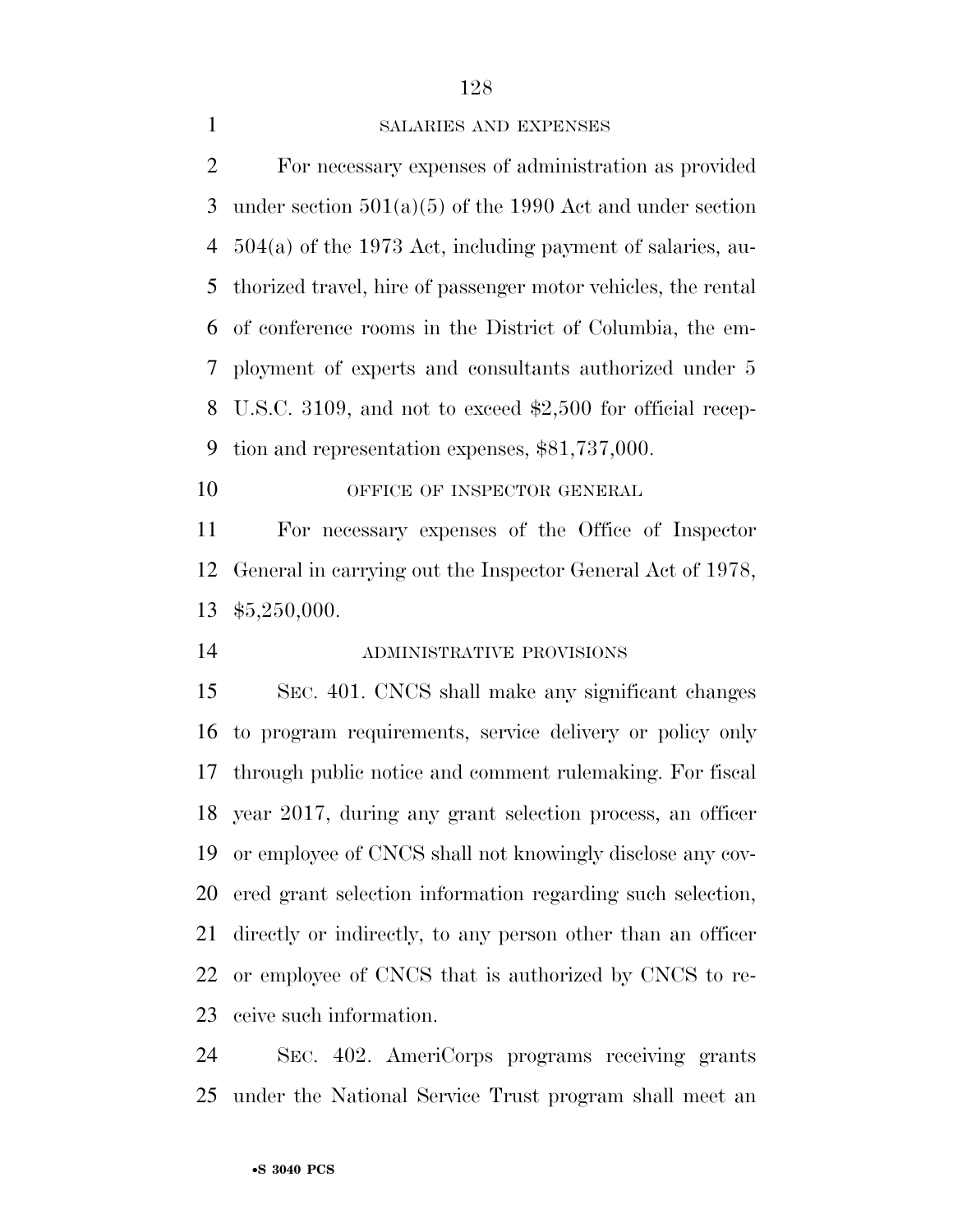overall minimum share requirement of 24 percent for the first 3 years that they receive AmeriCorps funding, and thereafter shall meet the overall minimum share require- ment as provided in section 2521.60 of title 45, Code of Federal Regulations, without regard to the operating costs match requirement in section 121(e) or the member sup- port Federal share limitations in section 140 of the 1990 Act, and subject to partial waiver consistent with section 2521.70 of title 45, Code of Federal Regulations.

 SEC. 403. Donations made to CNCS under section 196 of the 1990 Act for the purposes of financing pro- grams and operations under titles I and II of the 1973 Act or subtitle B, C, D, or E of title I of the 1990 Act shall be used to supplement and not supplant current pro-grams and operations.

 SEC. 404. In addition to the requirements in section 146(a) of the 1990 Act, use of an educational award for 18 the purpose described in section  $148(a)(4)$  shall be limited to individuals who are veterans as defined under section 101 of the Act.

 SEC. 405. For the purpose of carrying out section 189D of the 1990 Act—

 (1) entities described in subsection (a) of such section shall be considered ''qualified entities'' under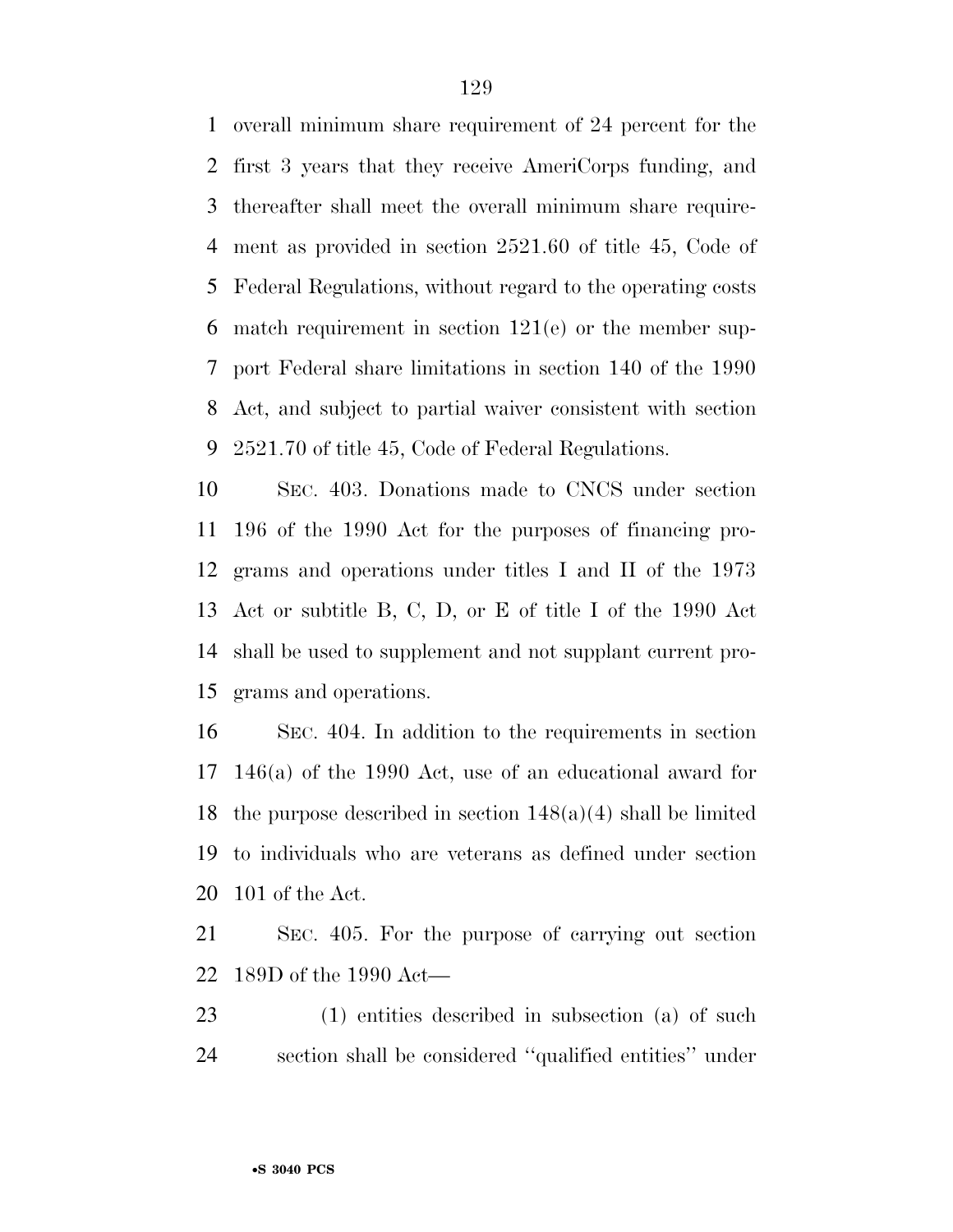(2) individuals described in such section shall be considered ''volunteers'' under section 3 of NCPA; and

 (3) State Commissions on National and Com- munity Service established pursuant to section 178 of the 1990 Act, are authorized to receive criminal history record information, consistent with Public Law 92–544.

CORPORATION FOR PUBLIC BROADCASTING

 For payment to the Corporation for Public Broad- casting (''CPB''), as authorized by the Communications Act of 1934, an amount which shall be available within limitations specified by that Act, for the fiscal year 2019, \$445,000,000: *Provided*, That none of the funds made available to CPB by this Act shall be used to pay for re- ceptions, parties, or similar forms of entertainment for Government officials or employees: *Provided further*, That none of the funds made available to CPB by this Act shall be available or used to aid or support any program or ac- tivity from which any person is excluded, or is denied ben- efits, or is discriminated against, on the basis of race, color, national origin, religion, or sex: *Provided further*, That none of the funds made available to CPB by this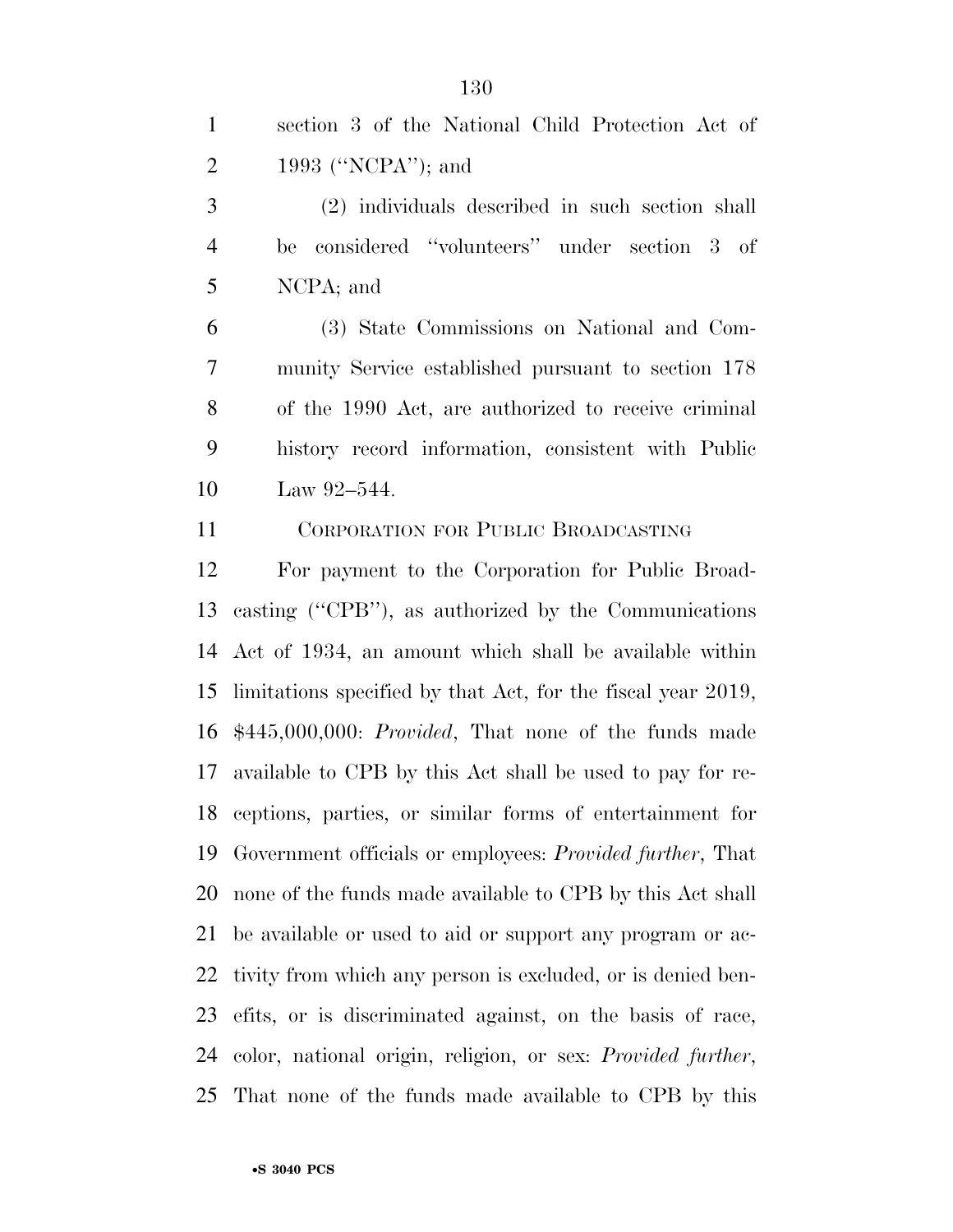Act shall be used to apply any political test or qualification in selecting, appointing, promoting, or taking any other personnel action with respect to officers, agents, and em- ployees of CPB: *Provided further*, That none of the funds made available to CPB by this Act shall be used to support the Television Future Fund or any similar purpose.

 In addition, for the costs associated with replacing and upgrading the public broadcasting interconnection system, \$50,000,000.

# FEDERAL MEDIATION AND CONCILIATION SERVICE SALARIES AND EXPENSES

 For expenses necessary for the Federal Mediation and Conciliation Service (''Service'') to carry out the func- tions vested in it by the Labor-Management Relations Act, 1947, including hire of passenger motor vehicles; for ex- penses necessary for the Labor-Management Cooperation Act of 1978; and for expenses necessary for the Service to carry out the functions vested in it by the Civil Service Reform Act, \$48,638,000, including up to \$2,500,000 to remain available through September 30, 2018, for activi- ties authorized by the Labor-Management Cooperation Act of 1978: *Provided*, That notwithstanding 31 U.S.C. 3302, fees charged, up to full-cost recovery, for special training activities and other conflict resolution services and technical assistance, including those provided to for-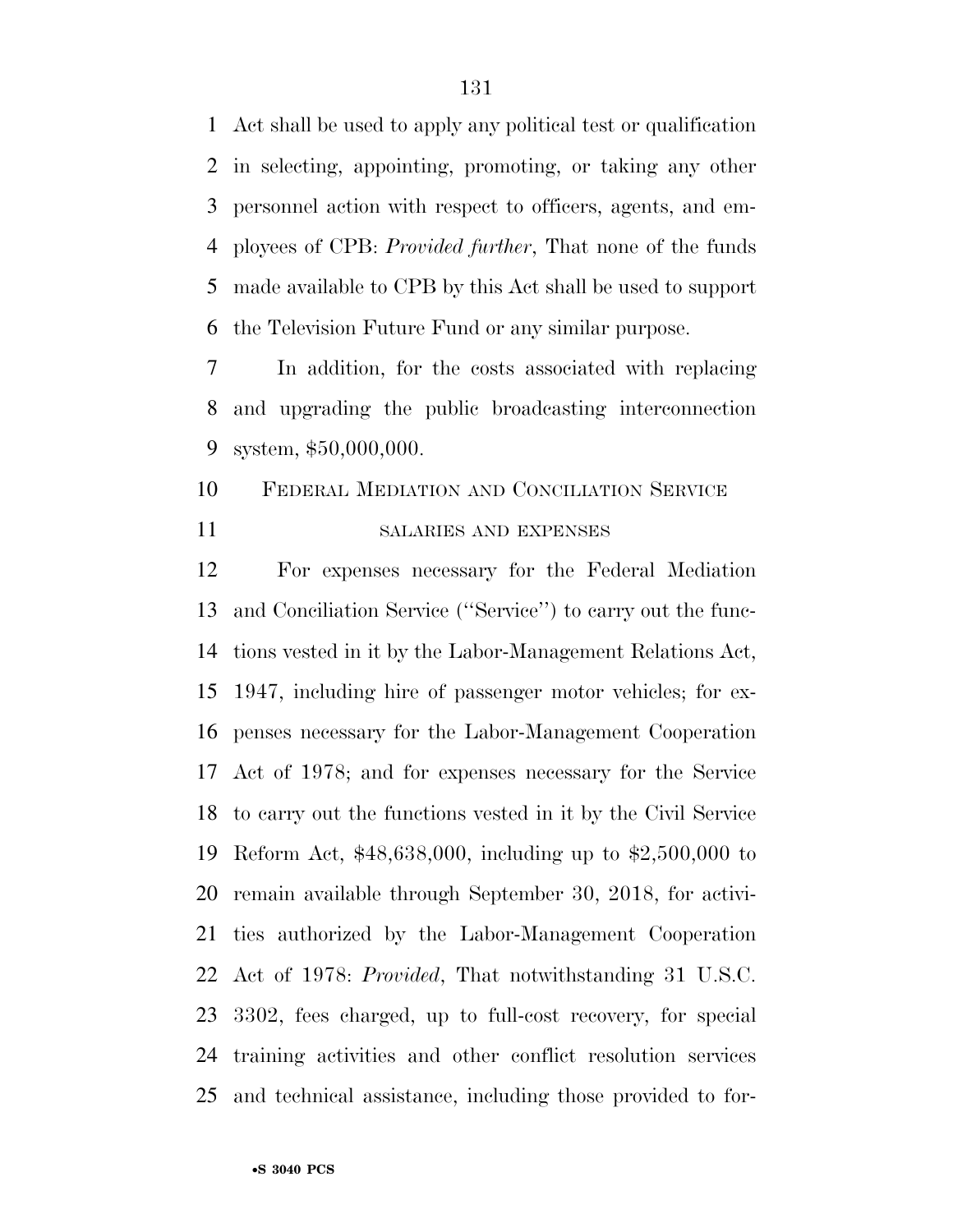| 1  | eign governments and international organizations, and for          |
|----|--------------------------------------------------------------------|
| 2  | arbitration services shall be credited to and merged with          |
| 3  | this account, and shall remain available until expended:           |
| 4  | <i>Provided further</i> , That fees for arbitration services shall |
| 5  | be available only for education, training, and professional        |
| 6  | development of the agency workforce: Provided further,             |
| 7  | That the Director of the Service is authorized to accept           |
| 8  | and use on behalf of the United States gifts of services           |
| 9  | and real, personal, or other property in the aid of any            |
| 10 | projects or functions within the Director's jurisdiction.          |
| 11 | FEDERAL MINE SAFETY AND HEALTH REVIEW                              |
| 12 | COMMISSION                                                         |
| 13 | SALARIES AND EXPENSES                                              |
| 14 | For expenses necessary for the Federal Mine Safety                 |
| 15 | and Health Review Commission, \$17,184,000.                        |
| 16 | INSTITUTE OF MUSEUM AND LIBRARY SERVICES                           |
| 17 | OFFICE OF MUSEUM AND LIBRARY SERVICES: GRANTS                      |
| 18 | AND ADMINISTRATION                                                 |
| 19 | For carrying out the Museum and Library Services                   |
| 20 | Act of 1996 and the National Museum of African Amer-               |
|    |                                                                    |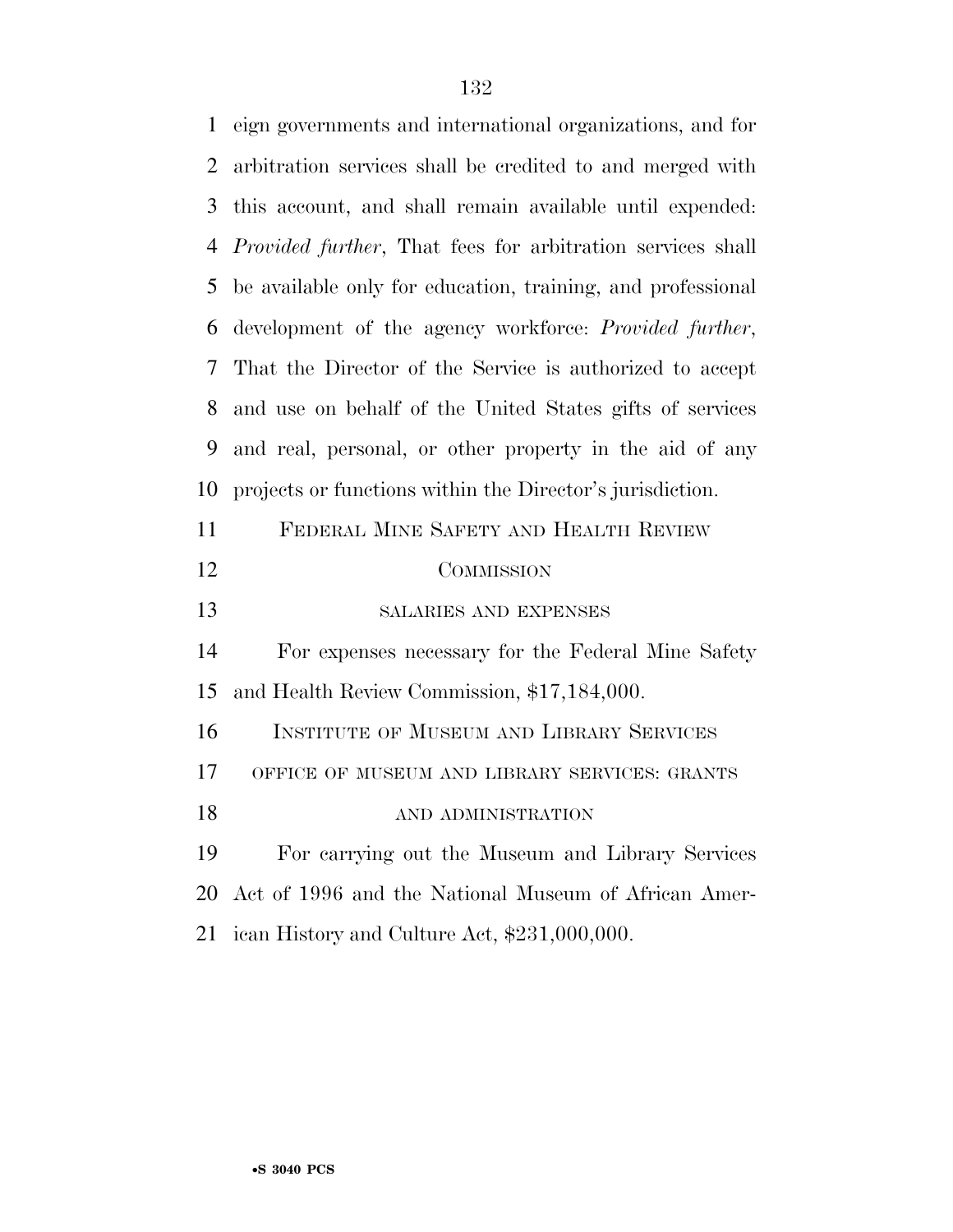| $\mathbf{1}$   | MEDICAID AND CHIP PAYMENT AND ACCESS                          |
|----------------|---------------------------------------------------------------|
| $\overline{2}$ | COMMISSION                                                    |
| 3              | SALARIES AND EXPENSES                                         |
| $\overline{4}$ | For expenses necessary to carry out section 1900 of           |
| 5              | the Social Security Act, $$7,765,000$ .                       |
| 6              | MEDICARE PAYMENT ADVISORY COMMISSION                          |
| $\overline{7}$ | SALARIES AND EXPENSES                                         |
| 8              | For expenses necessary to carry out section 1805 of           |
| 9              | the Social Security Act, $$11,925,000$ , to be transferred to |
| 10             | this appropriation from the Federal Hospital Insurance        |
| 11             | Trust Fund and the Federal Supplementary Medical In-          |
| 12             | surance Trust Fund.                                           |
| 13             | NATIONAL COUNCIL ON DISABILITY                                |
| 14             | SALARIES AND EXPENSES                                         |
| 15             | For expenses necessary for the National Council on            |
| 16             | Disability as authorized by title IV of the Rehabilitation    |
| 17             | Act of 1973, \$3,439,000.                                     |
| 18             | NATIONAL LABOR RELATIONS BOARD                                |
| 19             | SALARIES AND EXPENSES                                         |
| 20             | For expenses necessary for the National Labor Rela-           |
| 21             | tions Board to carry out the functions vested in it by the    |
| 22             | Labor-Management Relations Act, 1947, and other laws,         |
| 23             | \$274,224,000: Provided, That no part of this appropria-      |
| 24             | tion shall be available to organize or assist in organizing   |
| 25             | agricultural laborers or used in connection with investiga-   |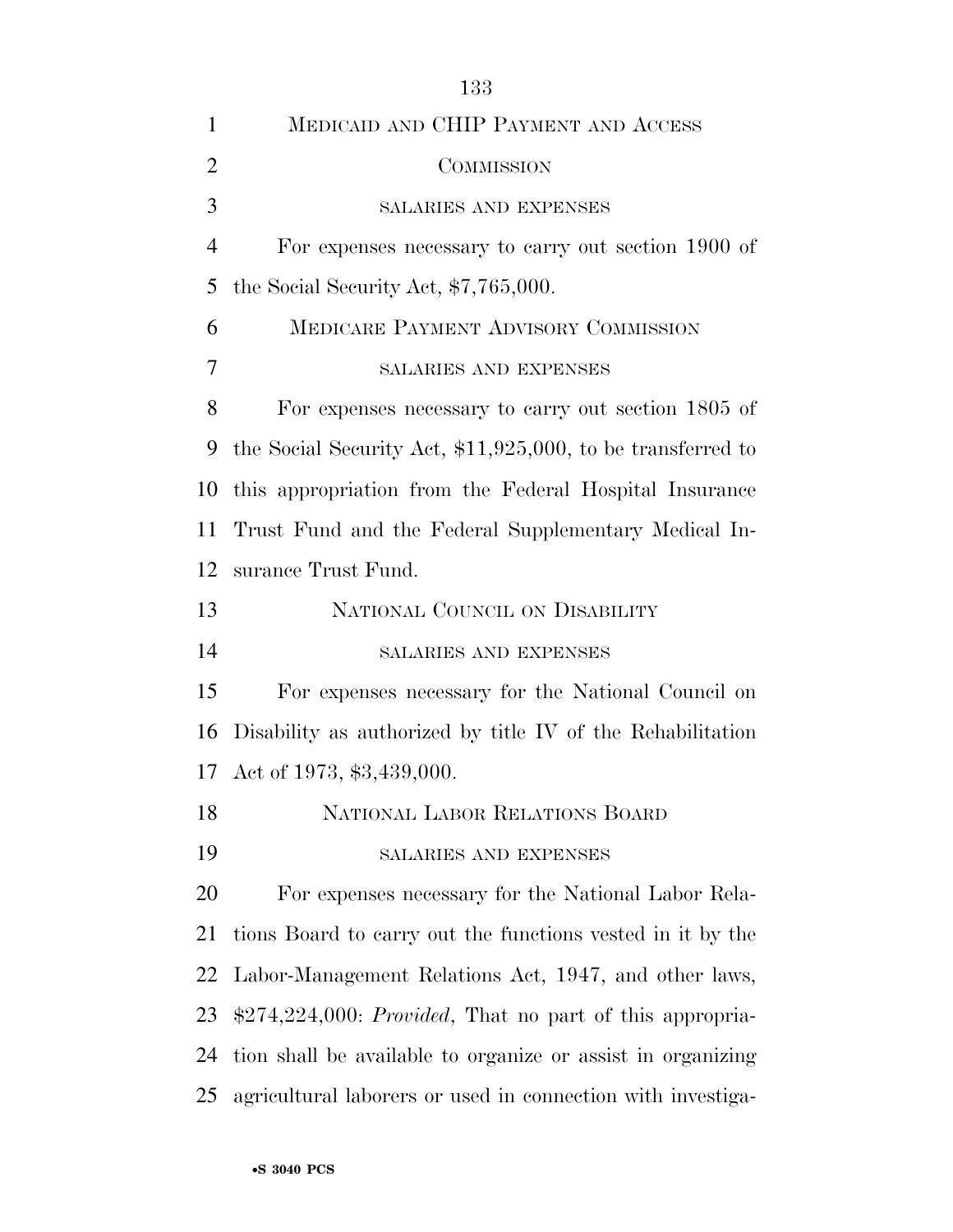tions, hearings, directives, or orders concerning bargaining units composed of agricultural laborers as referred to in section 2(3) of the Act of July 5, 1935, and as amended by the Labor-Management Relations Act, 1947, and as de- fined in section 3(f) of the Act of June 25, 1938, and including in said definition employees engaged in the maintenance and operation of ditches, canals, reservoirs, and waterways when maintained or operated on a mutual, nonprofit basis and at least 95 percent of the water stored or supplied thereby is used for farming purposes.

11 ADMINISTRATIVE PROVISIONS

 SEC. 406. None of the funds provided by this Act or previous Acts making appropriations for the National Labor Relations Board may be used to issue any new ad- ministrative directive or regulation that would provide em- ployees any means of voting through any electronic means in an election to determine a representative for the pur-poses of collective bargaining.

- NATIONAL MEDIATION BOARD
- SALARIES AND EXPENSES

 For expenses necessary to carry out the provisions of the Railway Labor Act, including emergency boards ap-pointed by the President, \$14,000,000.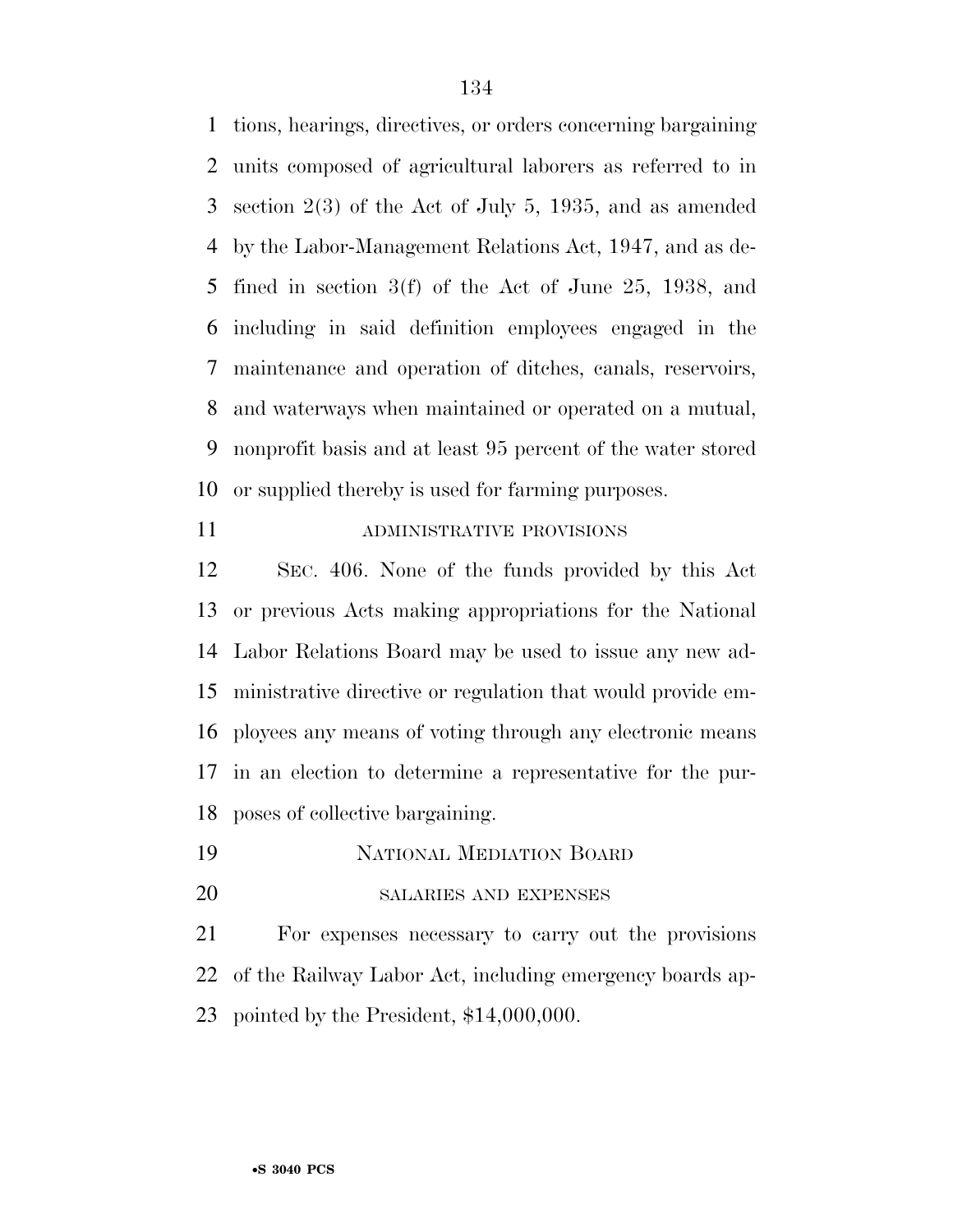| $\mathbf{1}$   | OCCUPATIONAL SAFETY AND HEALTH REVIEW                            |
|----------------|------------------------------------------------------------------|
| $\overline{2}$ | COMMISSION                                                       |
| 3              | SALARIES AND EXPENSES                                            |
| $\overline{4}$ | For expenses necessary for the Occupational Safety               |
| 5              | and Health Review Commission, \$13,411,000.                      |
| 6              | RAILROAD RETIREMENT BOARD                                        |
| 7              | DUAL BENEFITS PAYMENTS ACCOUNT                                   |
| 8              | For payment to the Dual Benefits Payments Ac-                    |
| 9              | count, authorized under section $15(d)$ of the Railroad Re-      |
| 10             | tirement Act of 1974, $$25,000,000$ , which shall include        |
| 11             | amounts becoming available in fiscal year 2017 pursuant          |
|                | 12 to section $224(c)(1)(B)$ of Public Law 98–76; and in addi-   |
| 13             | tion, an amount, not to exceed 2 percent of the amount           |
| 14             | provided herein, shall be available proportional to the          |
| 15             | amount by which the product of recipients and the average        |
| 16             | benefit received exceeds the amount available for payment        |
| 17             | of vested dual benefits: <i>Provided</i> , That the total amount |
|                | 18 provided herein shall be credited in 12 approximately         |
| 19             | equal amounts on the first day of each month in the fiscal       |
| 20             | year.                                                            |
| 21             | FEDERAL PAYMENTS TO THE RAILROAD RETIREMENT                      |
|                |                                                                  |

# ACCOUNTS

 For payment to the accounts established in the Treasury for the payment of benefits under the Railroad Retirement Act for interest earned on unnegotiated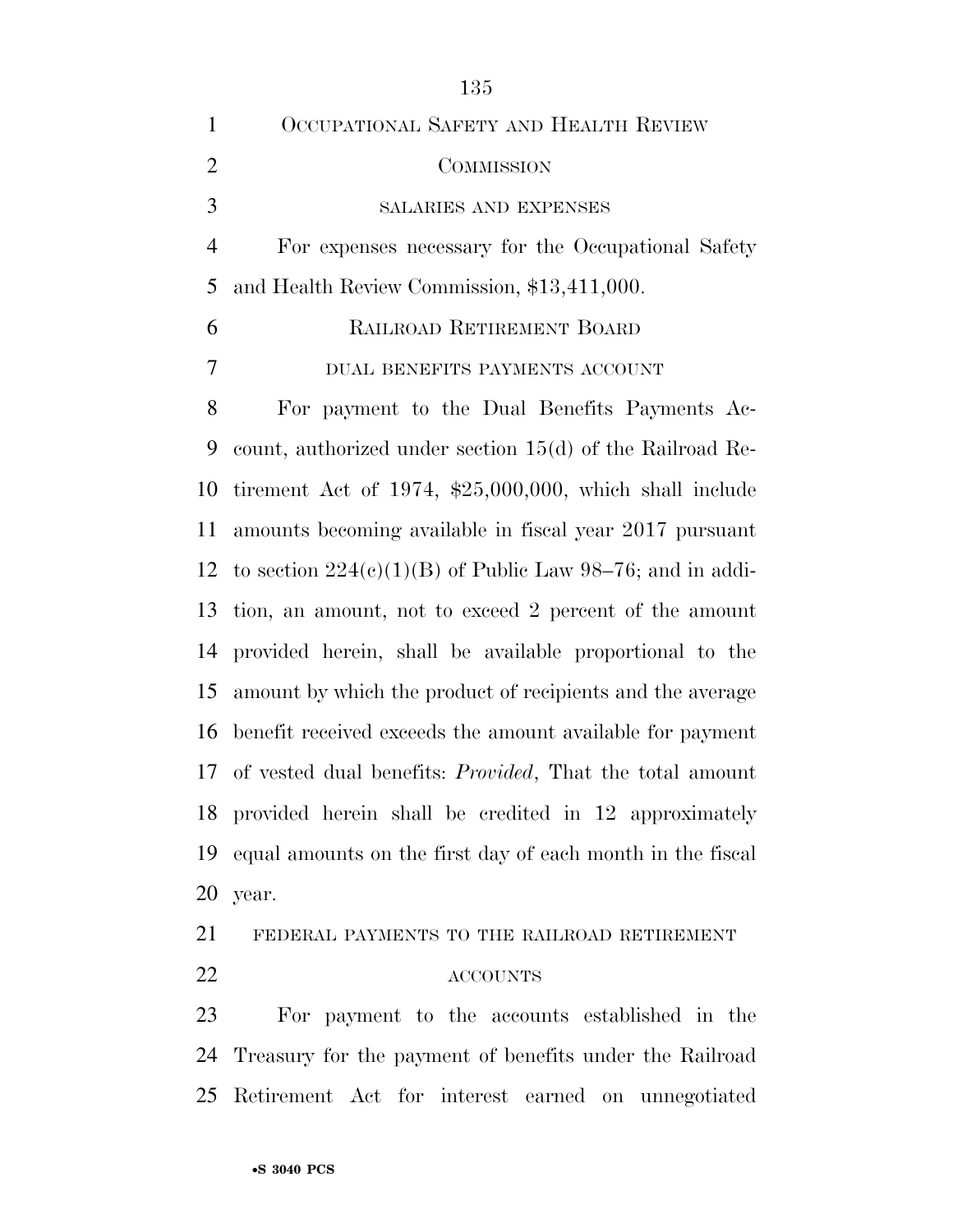checks, \$150,000, to remain available through September 30, 2018, which shall be the maximum amount available for payment pursuant to section 417 of Public Law 98– 76.

LIMITATION ON ADMINISTRATION

 For necessary expenses for the Railroad Retirement Board (''Board'') for administration of the Railroad Re- tirement Act and the Railroad Unemployment Insurance Act, \$113,500,000, to be derived in such amounts as de- termined by the Board from the railroad retirement ac- counts and from moneys credited to the railroad unem- ployment insurance administration fund: *Provided*, That notwithstanding section 7(b)(9) of the Railroad Retire- ment Act this limitation may be used to hire attorneys only through the excepted service: *Provided further*, That the previous proviso shall not change the status under Federal employment laws of any attorney hired by the Railroad Retirement Board prior to January 1, 2013.

LIMITATION ON THE OFFICE OF INSPECTOR GENERAL

 For expenses necessary for the Office of Inspector General for audit, investigatory and review activities, as authorized by the Inspector General Act of 1978, not more than \$10,000,000, to be derived from the railroad retire- ment accounts and railroad unemployment insurance ac-count.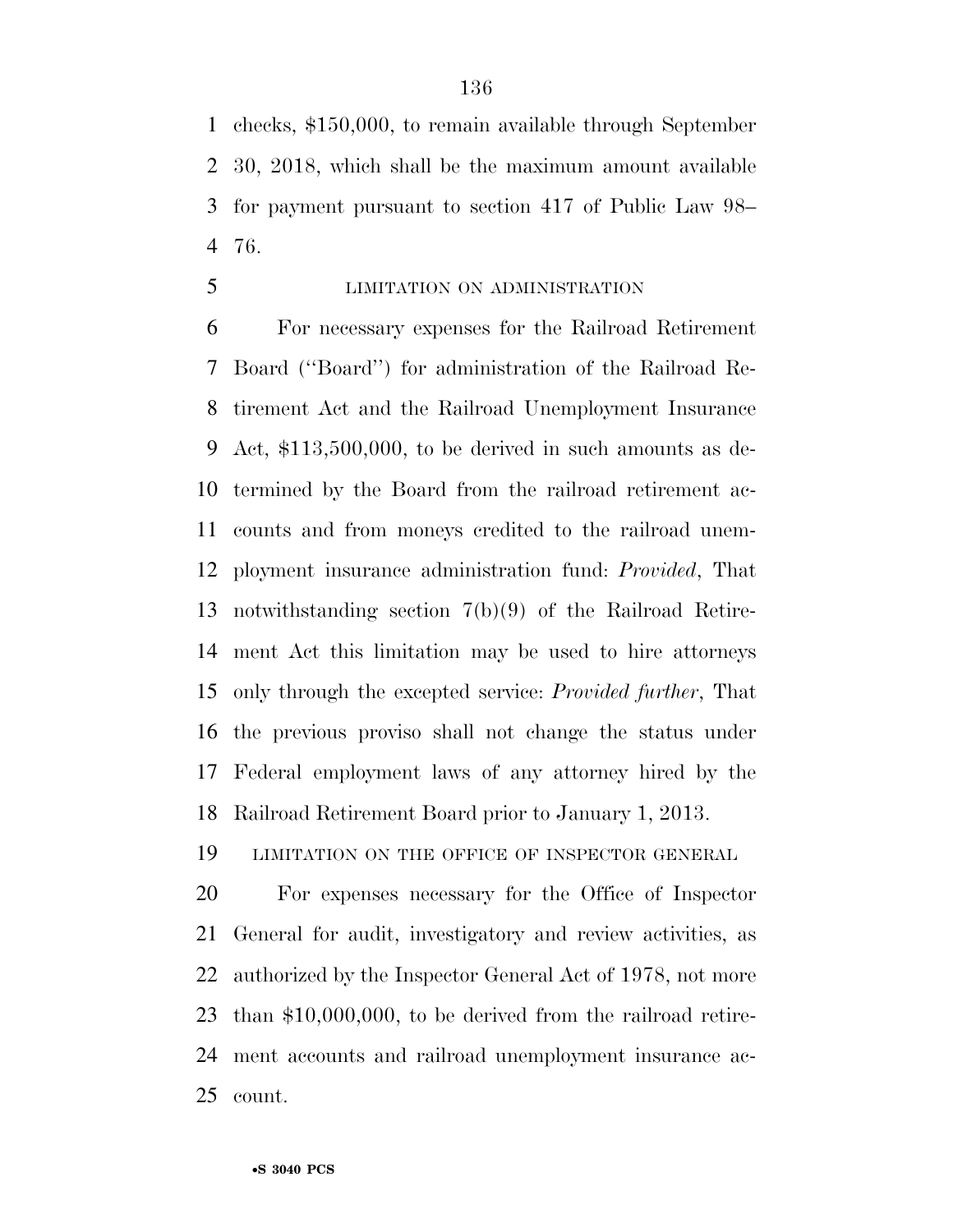SOCIAL SECURITY ADMINISTRATION PAYMENTS TO SOCIAL SECURITY TRUST FUNDS For payment to the Federal Old-Age and Survivors Insurance Trust Fund and the Federal Disability Insur- ance Trust Fund, as provided under sections 201(m) and 1131(b)(2) of the Social Security Act, \$11,400,000.

SUPPLEMENTAL SECURITY INCOME PROGRAM

 For carrying out titles XI and XVI of the Social Se- curity Act, section 401 of Public Law 92–603, section 212 of Public Law 93–66, as amended, and section 405 of Public Law 95–216, including payment to the Social Secu- rity trust funds for administrative expenses incurred pur-13 suant to section  $201(g)(1)$  of the Social Security Act, \$43,618,163,000, to remain available until expended: *Pro- vided*, That any portion of the funds provided to a State in the current fiscal year and not obligated by the State during that year shall be returned to the Treasury: *Pro- vided further,* That not more than \$58,000,000 shall be available for research and demonstrations under sections 1110, 1115, and 1144 of the Social Security Act, and re-main available through September 30, 2019.

 For making, after June 15 of the current fiscal year, benefit payments to individuals under title XVI of the So- cial Security Act, for unanticipated costs incurred for the current fiscal year, such sums as may be necessary.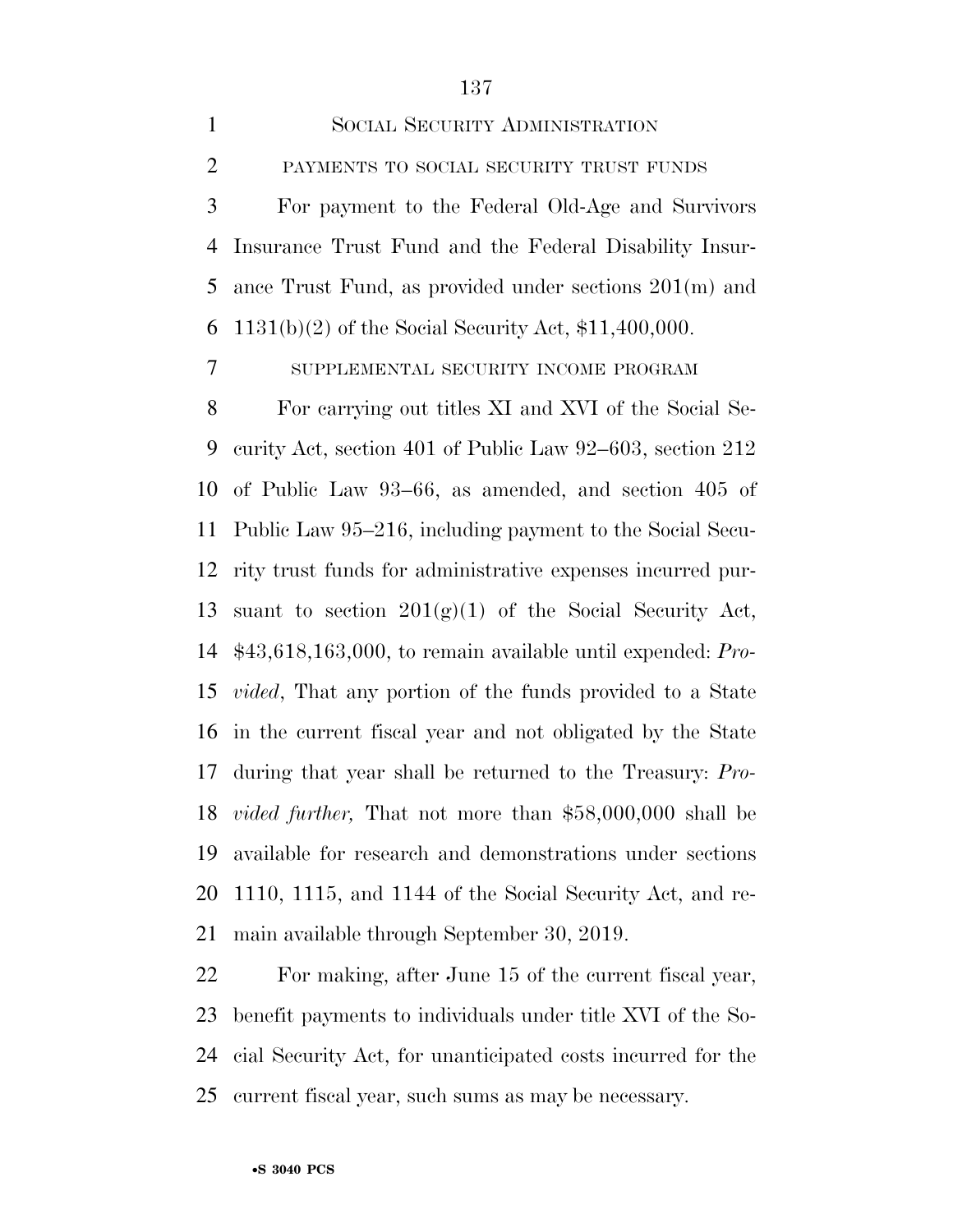For making benefit payments under title XVI of the Social Security Act for the first quarter of fiscal year 2018, \$15,000,000,000, to remain available until ex-pended.

## LIMITATION ON ADMINISTRATIVE EXPENSES

 For necessary expenses, including the hire of two pas- senger motor vehicles, and not to exceed \$20,000 for offi- cial reception and representation expenses, not more than \$10,538,945,000 may be expended, as authorized by sec-10 tion  $201(g)(1)$  of the Social Security Act, from any one or all of the trust funds referred to in such section: *Pro- vided*, That not less than \$2,300,000 shall be for the So- cial Security Advisory Board: *Provided further*, That unob- ligated balances of funds provided under this paragraph at the end of fiscal year 2017 not needed for fiscal year 2017 shall remain available until expended to invest in the Social Security Administration information technology and telecommunications hardware and software infra- structure, including related equipment and non-payroll ad- ministrative expenses associated solely with this informa- tion technology and telecommunications infrastructure: *Provided further,* That the Commissioner of Social Secu- rity shall notify the Committees on Appropriations of the House of Representatives and the Senate prior to making unobligated balances available under the authority in the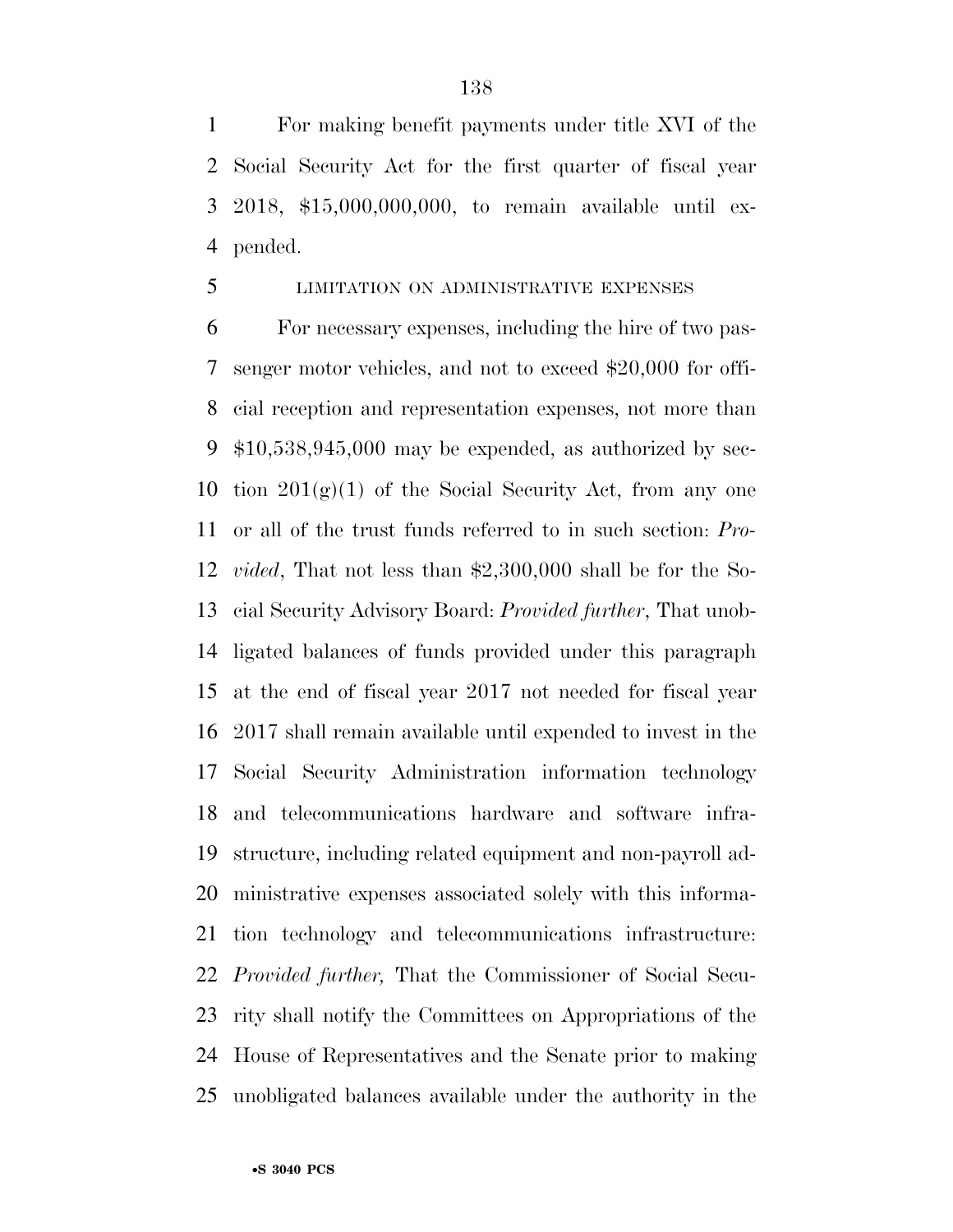previous proviso: *Provided further*, That reimbursement to the trust funds under this heading for expenditures for official time for employees of the Social Security Adminis- tration pursuant to 5 U.S.C. 7131, and for facilities or support services for labor organizations pursuant to poli- cies, regulations, or procedures referred to in section 7135(b) of such title shall be made by the Secretary of the Treasury, with interest, from amounts in the general fund not otherwise appropriated, as soon as possible after such expenditures are made.

 In addition, for the costs associated with continuing disability reviews under titles II and XVI of the Social Security Act, including work-related continuing disability reviews to determine whether earnings derived from serv- ices demonstrate an individual's ability to engage in sub- stantial gainful activity, for the cost associated with con- ducting redeterminations of eligibility under title XVI of the Social Security Act, for the cost of co-operative dis- ability investigation units, and for the cost associated with the prosecution of fraud in the programs and operations of the Social Security Administration by Special Assistant United States Attorneys, \$1,819,000,000 may be ex-23 pended, as authorized by section  $201(g)(1)$  of the Social Security Act, from any one or all of the trust funds re-ferred to therein: *Provided*, That, of such amount,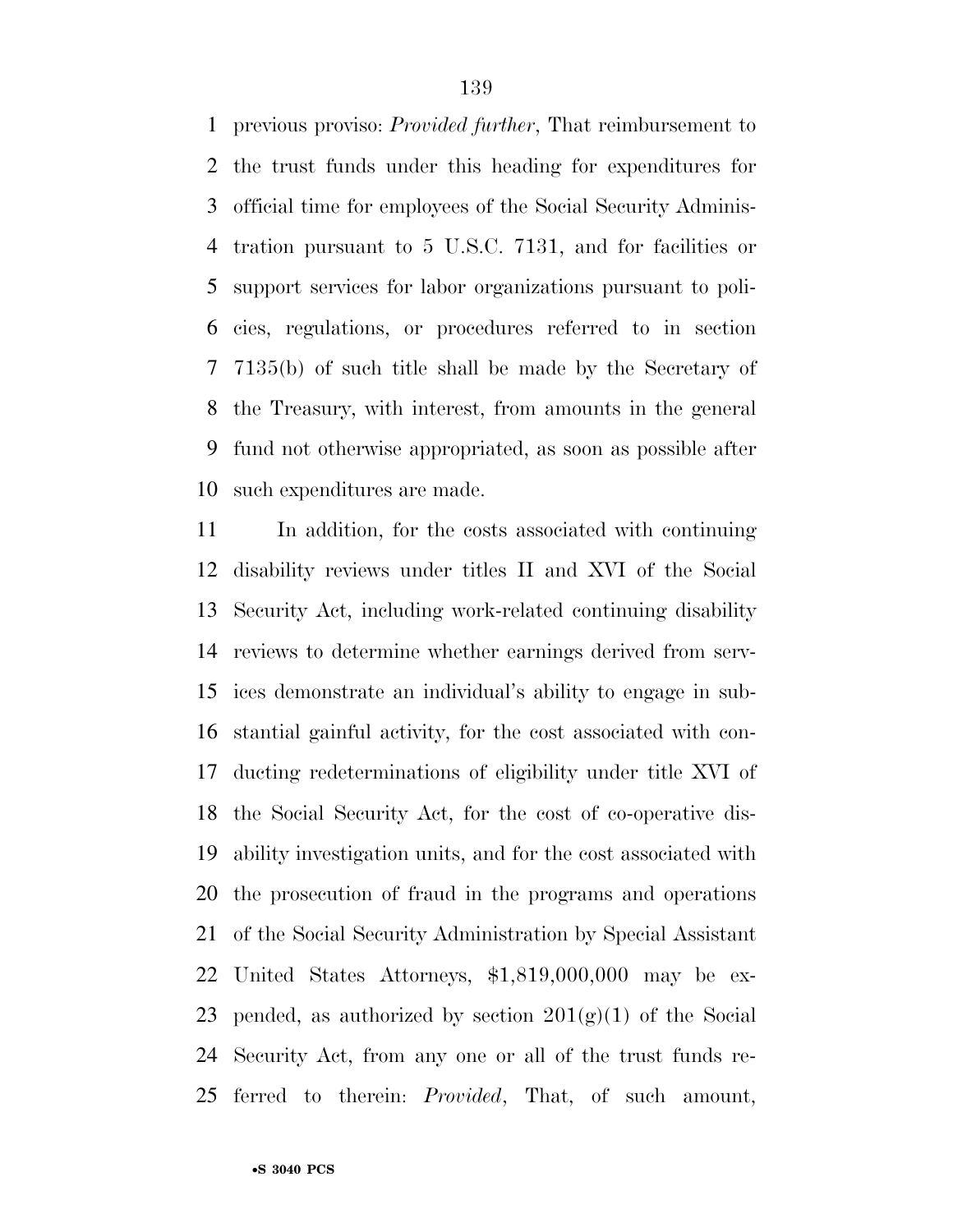\$273,000,000 is provided to meet the terms of section  $251(b)(2)(B)(ii)(III)$  of the Balanced Budget and Emer- gency Deficit Control Act of 1985, as amended, and \$1,546,000,000 is additional new budget authority speci- fied for purposes of section 251(b)(2)(B) of such Act: *Pro- vided further,* That the Commissioner shall provide to the Congress (at the conclusion of the fiscal year) a report on the obligation and expenditure of these funds, similar 9 to the reports that were required by section  $103(d)(2)$  of Public Law 104–121 for fiscal years 1996 through 2002. 11 In addition, \$123,000,000 to be derived from admin- istration fees in excess of \$5.00 per supplementary pay- ment collected pursuant to section 1616(d) of the Social Security Act or section 212(b)(3) of Public Law 93–66, which shall remain available until expended. To the extent that the amounts collected pursuant to such sections in fiscal year 2017 exceed \$123,000,000, the amounts shall be available in fiscal year 2018 only to the extent provided

in advance in appropriations Acts.

 In addition, up to \$1,000,000 to be derived from fees collected pursuant to section 303(c) of the Social Security Protection Act, which shall remain available until ex-pended.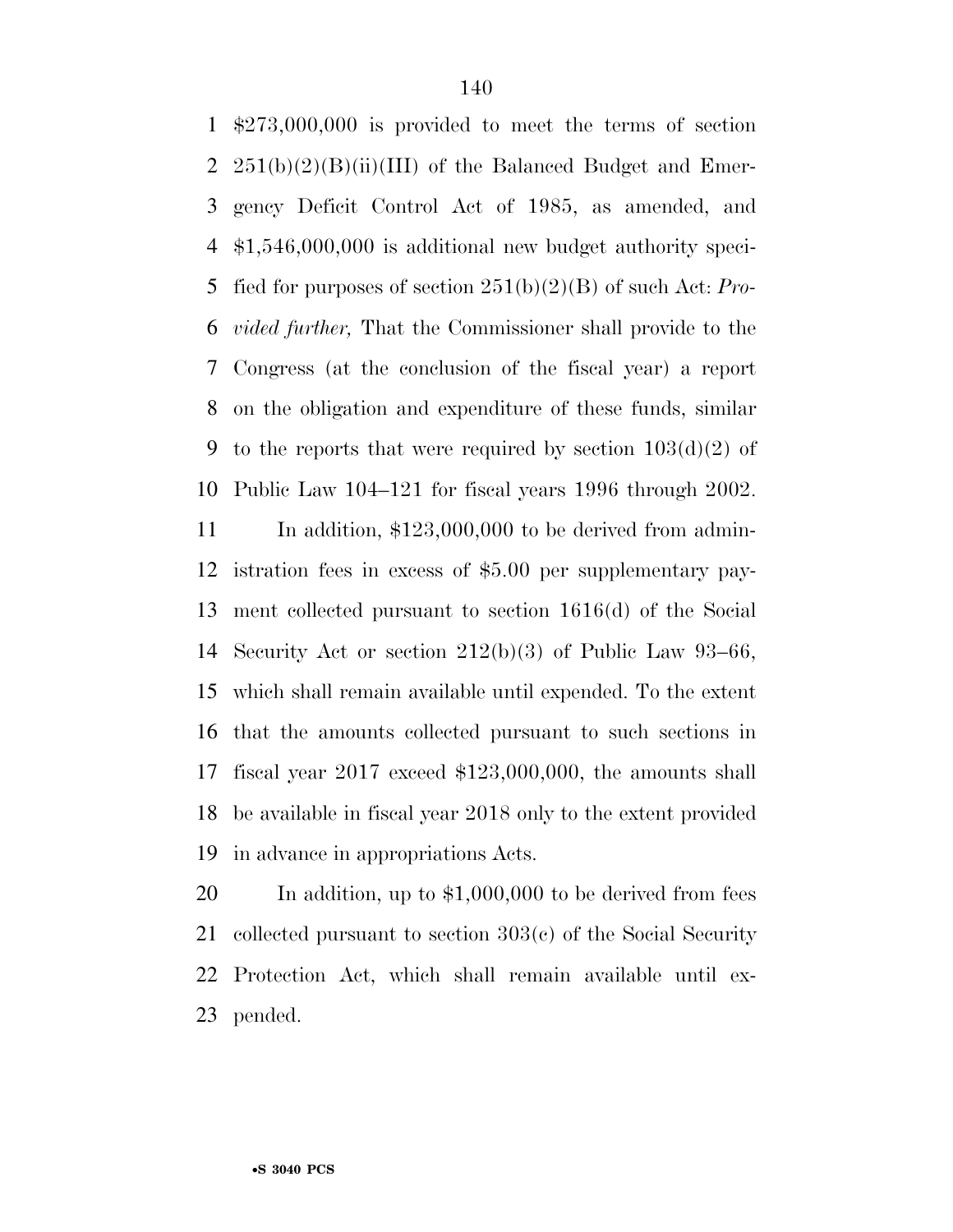1 OFFICE OF INSPECTOR GENERAL

## (INCLUDING TRANSFER OF FUNDS)

 For expenses necessary for the Office of Inspector General in carrying out the provisions of the Inspector General Act of 1978, \$29,787,000, together with not to exceed \$75,713,000, to be transferred and expended as 7 authorized by section  $201(g)(1)$  of the Social Security Act from the Federal Old-Age and Survivors Insurance Trust Fund and the Federal Disability Insurance Trust Fund. In addition, an amount not to exceed 3 percent of the total provided in this appropriation may be transferred from the ''Limitation on Administrative Expenses'', Social Security Administration, to be merged with this account, to be available for the time and purposes for which this account is available: *Provided,* That notice of such trans- fers shall be transmitted promptly to the Committees on Appropriations of the House of Representatives and the Senate at least 15 days in advance of any transfer.

- TITLE V
- GENERAL PROVISIONS
- 21 (TRANSFER OF FUNDS)

 SEC. 501. The Secretaries of Labor, Health and Human Services, and Education are authorized to transfer unexpended balances of prior appropriations to accounts corresponding to current appropriations provided in this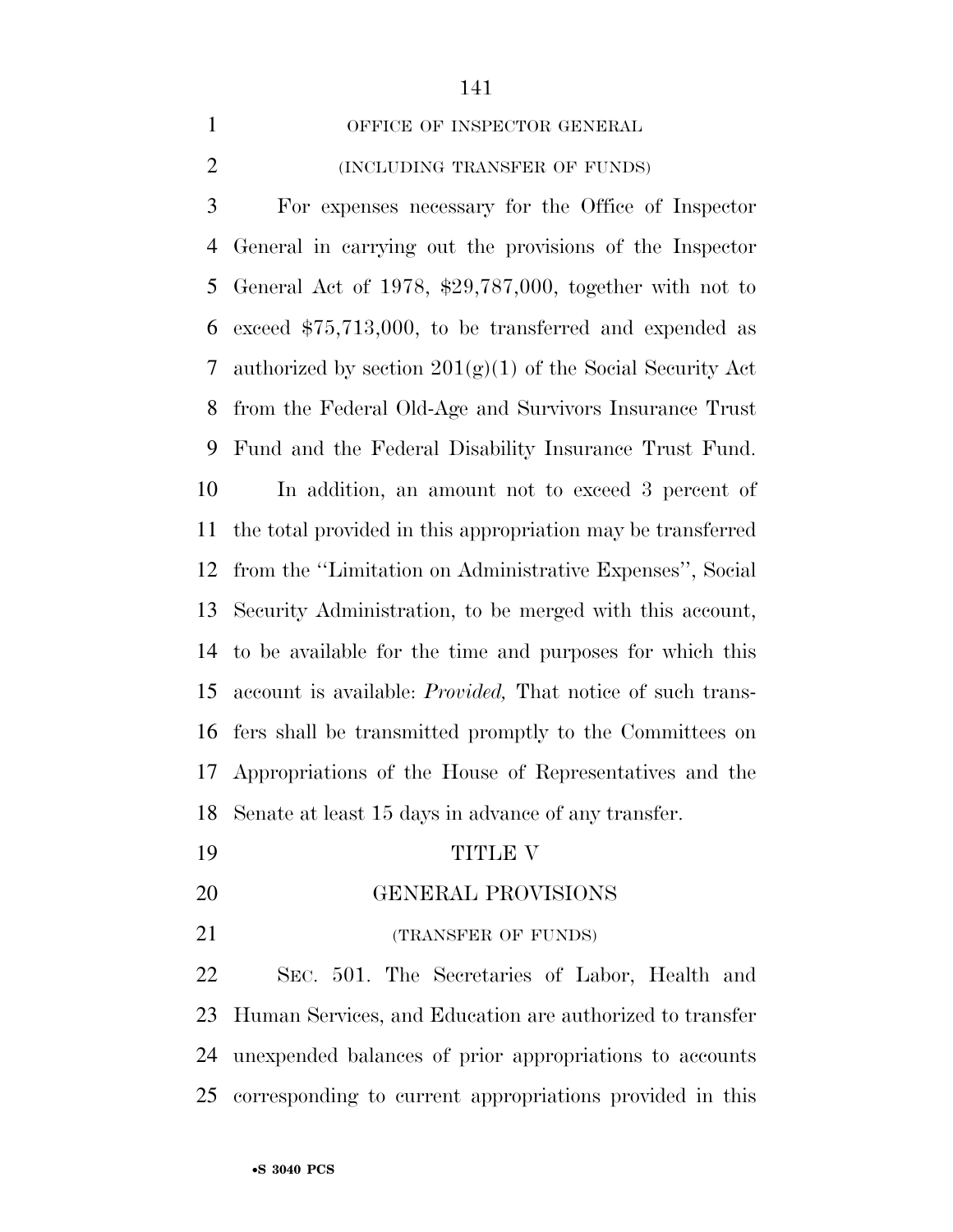Act. Such transferred balances shall be used for the same purpose, and for the same periods of time, for which they were originally appropriated.

 SEC. 502. No part of any appropriation contained in this Act shall remain available for obligation beyond the current fiscal year unless expressly so provided herein.

 SEC. 503. (a) No part of any appropriation contained in this Act or transferred pursuant to section 4002 of Public Law 111–148 shall be used, other than for normal and recognized executive-legislative relationships, for pub- licity or propaganda purposes, for the preparation, dis- tribution, or use of any kit, pamphlet, booklet, publication, electronic communication, radio, television, or video pres- entation designed to support or defeat the enactment of legislation before the Congress or any State or local legis- lature or legislative body, except in presentation to the Congress or any State or local legislature itself, or de- signed to support or defeat any proposed or pending regu- lation, administrative action, or order issued by the execu- tive branch of any State or local government, except in presentation to the executive branch of any State or local government itself.

 (b) No part of any appropriation contained in this Act or transferred pursuant to section 4002 of Public Law 111–148 shall be used to pay the salary or expenses of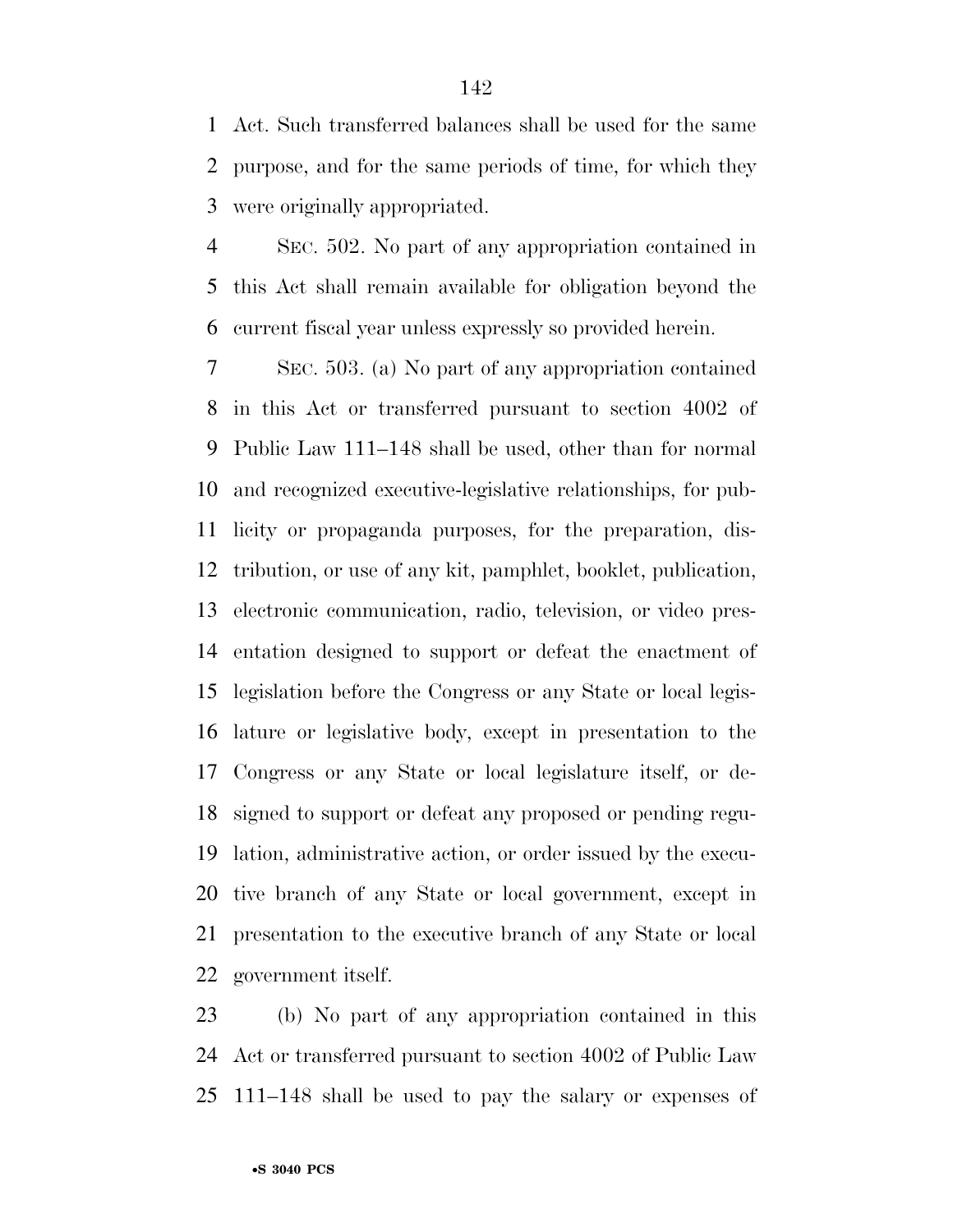any grant or contract recipient, or agent acting for such recipient, related to any activity designed to influence the enactment of legislation, appropriations, regulation, ad- ministrative action, or Executive order proposed or pend- ing before the Congress or any State government, State legislature or local legislature or legislative body, other than for normal and recognized executive-legislative rela- tionships or participation by an agency or officer of a State, local or tribal government in policymaking and ad- ministrative processes within the executive branch of that government.

 (c) The prohibitions in subsections (a) and (b) shall include any activity to advocate or promote any proposed, pending or future Federal, State or local tax increase, or any proposed, pending, or future requirement or restric- tion on any legal consumer product, including its sale or marketing, including but not limited to the advocacy or promotion of gun control.

 SEC. 504. The Secretaries of Labor and Education are authorized to make available not to exceed \$28,000 and \$20,000, respectively, from funds available for sala- ries and expenses under titles I and III, respectively, for official reception and representation expenses; the Direc- tor of the Federal Mediation and Conciliation Service is authorized to make available for official reception and rep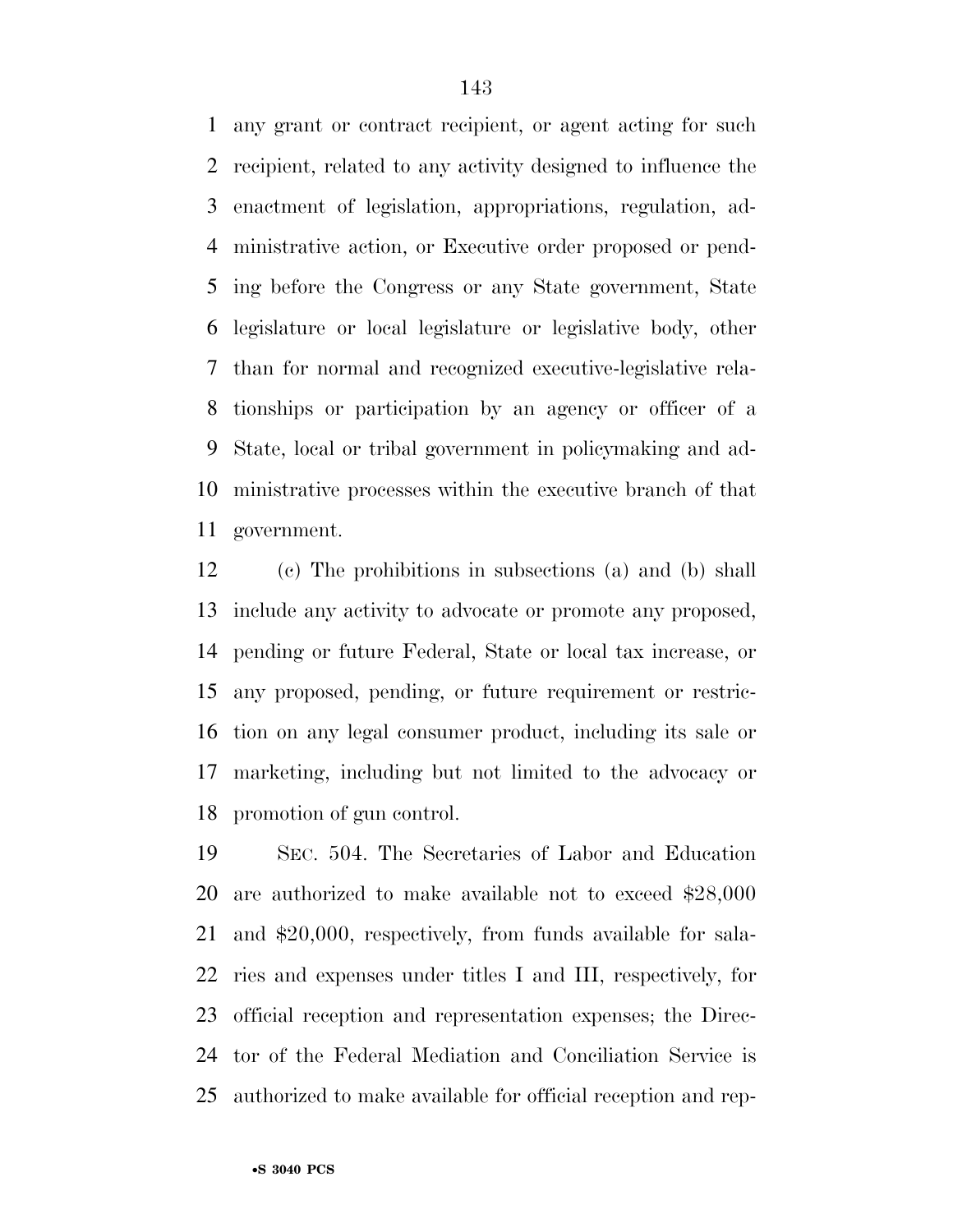resentation expenses not to exceed \$5,000 from the funds available for ''Federal Mediation and Conciliation Service, Salaries and Expenses''; and the Chairman of the Na- tional Mediation Board is authorized to make available for official reception and representation expenses not to ex- ceed \$5,000 from funds available for ''National Mediation Board, Salaries and Expenses''.

 SEC. 505. When issuing statements, press releases, requests for proposals, bid solicitations and other docu- ments describing projects or programs funded in whole or in part with Federal money, all grantees receiving Federal funds included in this Act, including but not limited to State and local governments and recipients of Federal re-search grants, shall clearly state—

 (1) the percentage of the total costs of the pro- gram or project which will be financed with Federal money;

 (2) the dollar amount of Federal funds for the project or program; and

 (3) percentage and dollar amount of the total costs of the project or program that will be financed 22 by non-governmental sources.

 SEC. 506. (a) None of the funds appropriated in this Act, and none of the funds in any trust fund to which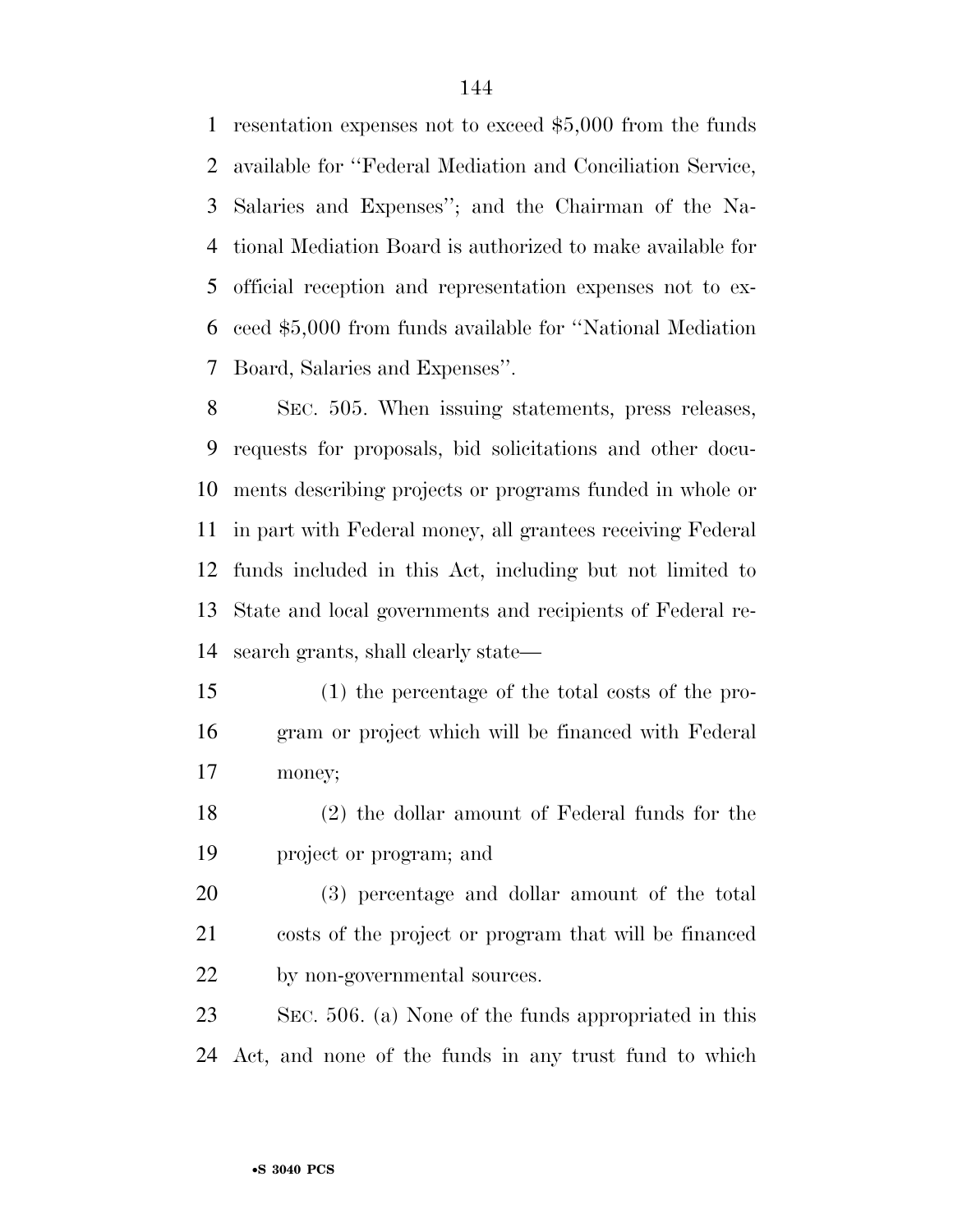funds are appropriated in this Act, shall be expended for any abortion.

 (b) None of the funds appropriated in this Act, and none of the funds in any trust fund to which funds are appropriated in this Act, shall be expended for health ben-efits coverage that includes coverage of abortion.

 (c) The term ''health benefits coverage'' means the package of services covered by a managed care provider or organization pursuant to a contract or other arrange-ment.

 SEC. 507. (a) The limitations established in the pre-ceding section shall not apply to an abortion—

 (1) if the pregnancy is the result of an act of rape or incest; or

 (2) in the case where a woman suffers from a physical disorder, physical injury, or physical illness, including a life-endangering physical condition caused by or arising from the pregnancy itself, that would, as certified by a physician, place the woman in danger of death unless an abortion is performed. (b) Nothing in the preceding section shall be con- strued as prohibiting the expenditure by a State, locality, entity, or private person of State, local, or private funds (other than a State's or locality's contribution of Medicaid matching funds).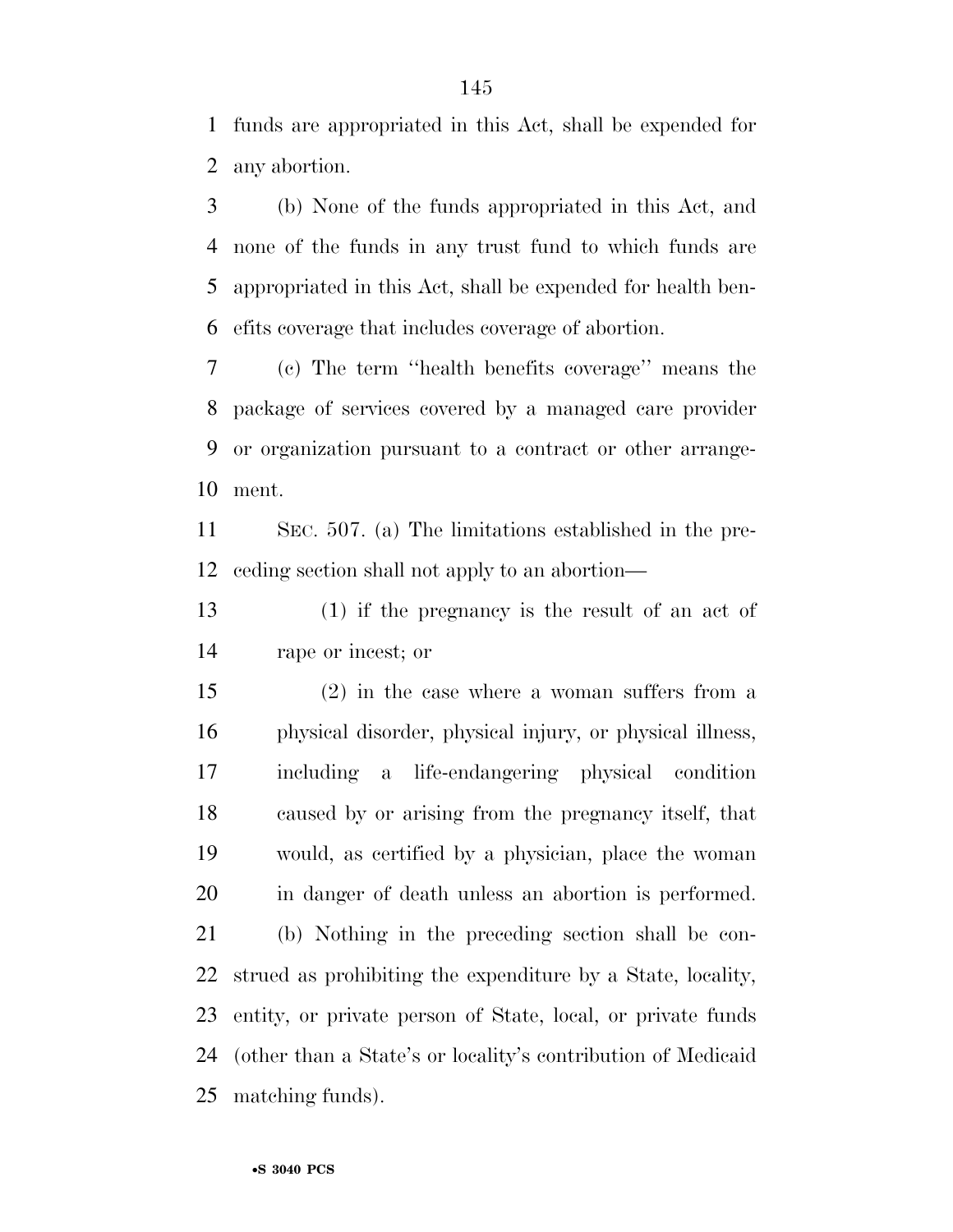(c) Nothing in the preceding section shall be con- strued as restricting the ability of any managed care pro- vider from offering abortion coverage or the ability of a State or locality to contract separately with such a pro- vider for such coverage with State funds (other than a State's or locality's contribution of Medicaid matching funds).

 (d)(1) None of the funds made available in this Act may be made available to a Federal agency or program, or to a State or local government, if such agency, program, or government subjects any institutional or individual health care entity to discrimination on the basis that the health care entity does not provide, pay for, provide cov-erage of, or refer for abortions.

 (2) In this subsection, the term ''health care entity'' includes an individual physician or other health care pro- fessional, a hospital, a provider-sponsored organization, a health maintenance organization, a health insurance plan, or any other kind of health care facility, organization, or plan.

 SEC. 508. (a) None of the funds made available in this Act may be used for—

 (1) the creation of a human embryo or embryos for research purposes; or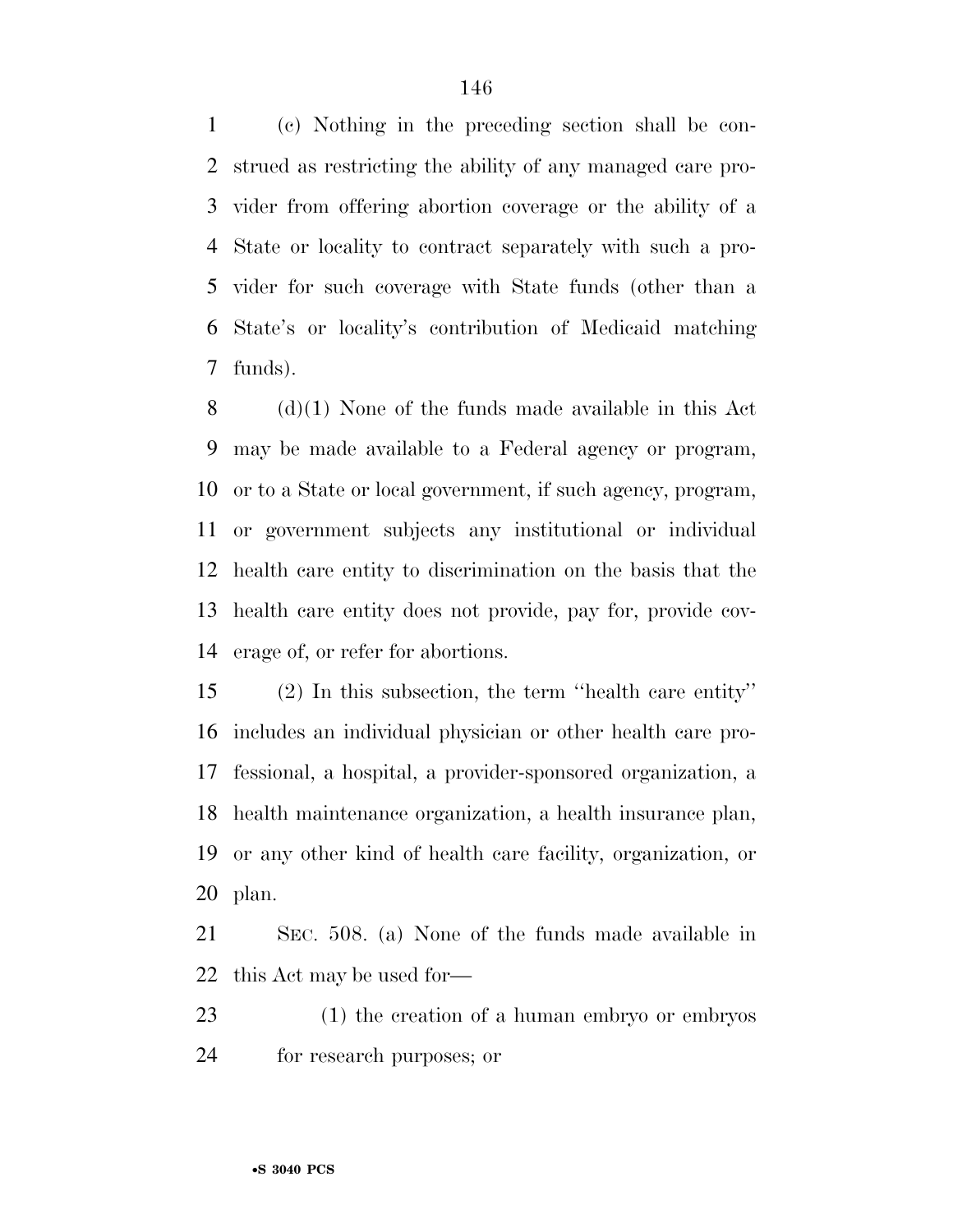(2) research in which a human embryo or em- bryos are destroyed, discarded, or knowingly sub- jected to risk of injury or death greater than that allowed for research on fetuses in utero under 45 CFR 46.204(b) and section 498(b) of the Public 6 Health Service Act  $(42 \text{ U.S.C. } 289 \text{g(b)})$ .

 (b) For purposes of this section, the term ''human embryo or embryos'' includes any organism, not protected as a human subject under 45 CFR 46 as of the date of the enactment of this Act, that is derived by fertilization, parthenogenesis, cloning, or any other means from one or more human gametes or human diploid cells.

 SEC. 509. (a) None of the funds made available in this Act may be used for any activity that promotes the legalization of any drug or other substance included in schedule I of the schedules of controlled substances estab- lished under section 202 of the Controlled Substances Act except for normal and recognized executive-congressional communications.

 (b) The limitation in subsection (a) shall not apply when there is significant medical evidence of a therapeutic advantage to the use of such drug or other substance or that federally sponsored clinical trials are being conducted to determine therapeutic advantage.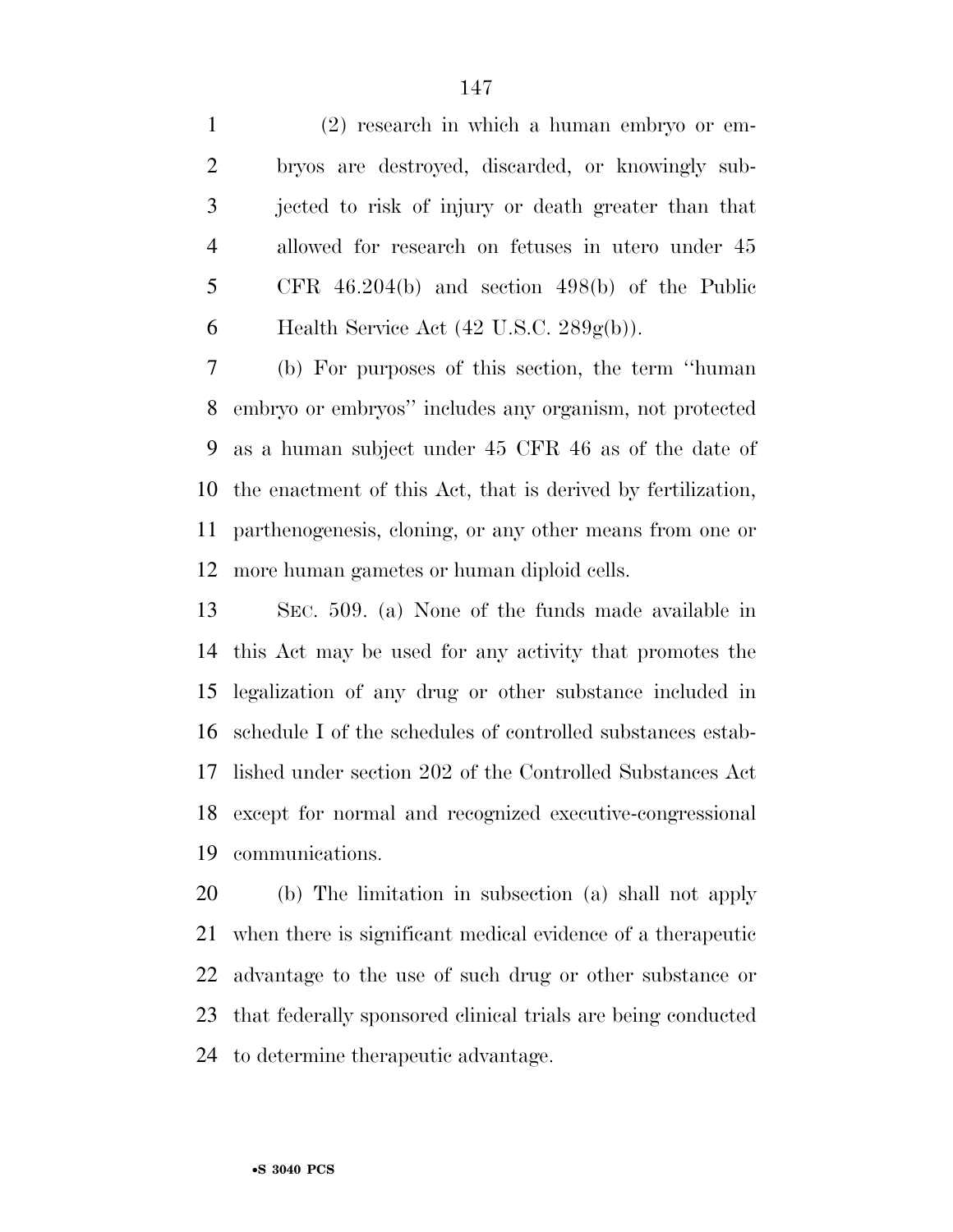SEC. 510. None of the funds made available in this Act may be used to promulgate or adopt any final stand- ard under section 1173(b) of the Social Security Act pro- viding for, or providing for the assignment of, a unique health identifier for an individual (except in an individ- ual's capacity as an employer or a health care provider), until legislation is enacted specifically approving the standard.

 SEC. 511. None of the funds made available in this Act may be obligated or expended to enter into or renew a contract with an entity if—

 (1) such entity is otherwise a contractor with the United States and is subject to the requirement in 38 U.S.C. 4212(d) regarding submission of an annual report to the Secretary of Labor concerning employment of certain veterans; and

 (2) such entity has not submitted a report as required by that section for the most recent year for which such requirement was applicable to such enti-ty.

 SEC. 512. None of the funds made available in this Act may be transferred to any department, agency, or in- strumentality of the United States Government, except pursuant to a transfer made by, or transfer authority pro-vided in, this Act or any other appropriation Act.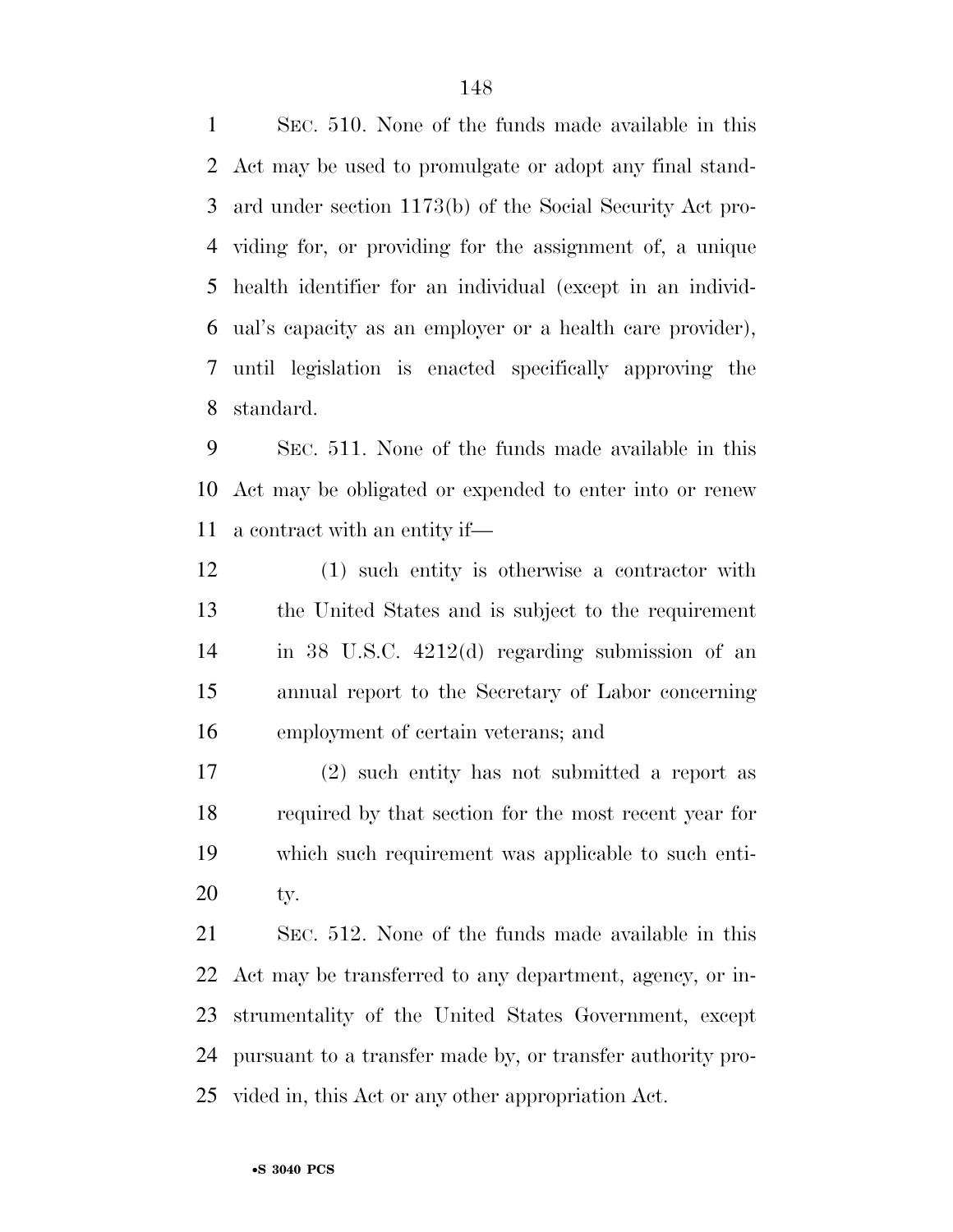SEC. 513. None of the funds made available by this Act to carry out the Library Services and Technology Act may be made available to any library covered by para- graph (1) of section 224(f) of such Act, as amended by the Children's Internet Protection Act, unless such library has made the certifications required by paragraph (4) of such section.

 SEC. 514. (a) None of the funds provided under this Act, or provided under previous appropriations Acts to the agencies funded by this Act that remain available for obli- gation or expenditure in fiscal year 2017, or provided from any accounts in the Treasury of the United States derived by the collection of fees available to the agencies funded by this Act, shall be available for obligation or expenditure through a reprogramming of funds that—

- (1) creates new programs;
- (2) eliminates a program, project, or activity;
- (3) increases funds or personnel by any means for any project or activity for which funds have been denied or restricted;
- 21 (4) relocates an office or employees;
- 22 (5) reorganizes or renames offices;
- (6) reorganizes programs or activities; or
- (7) contracts out or privatizes any functions or activities presently performed by Federal employees;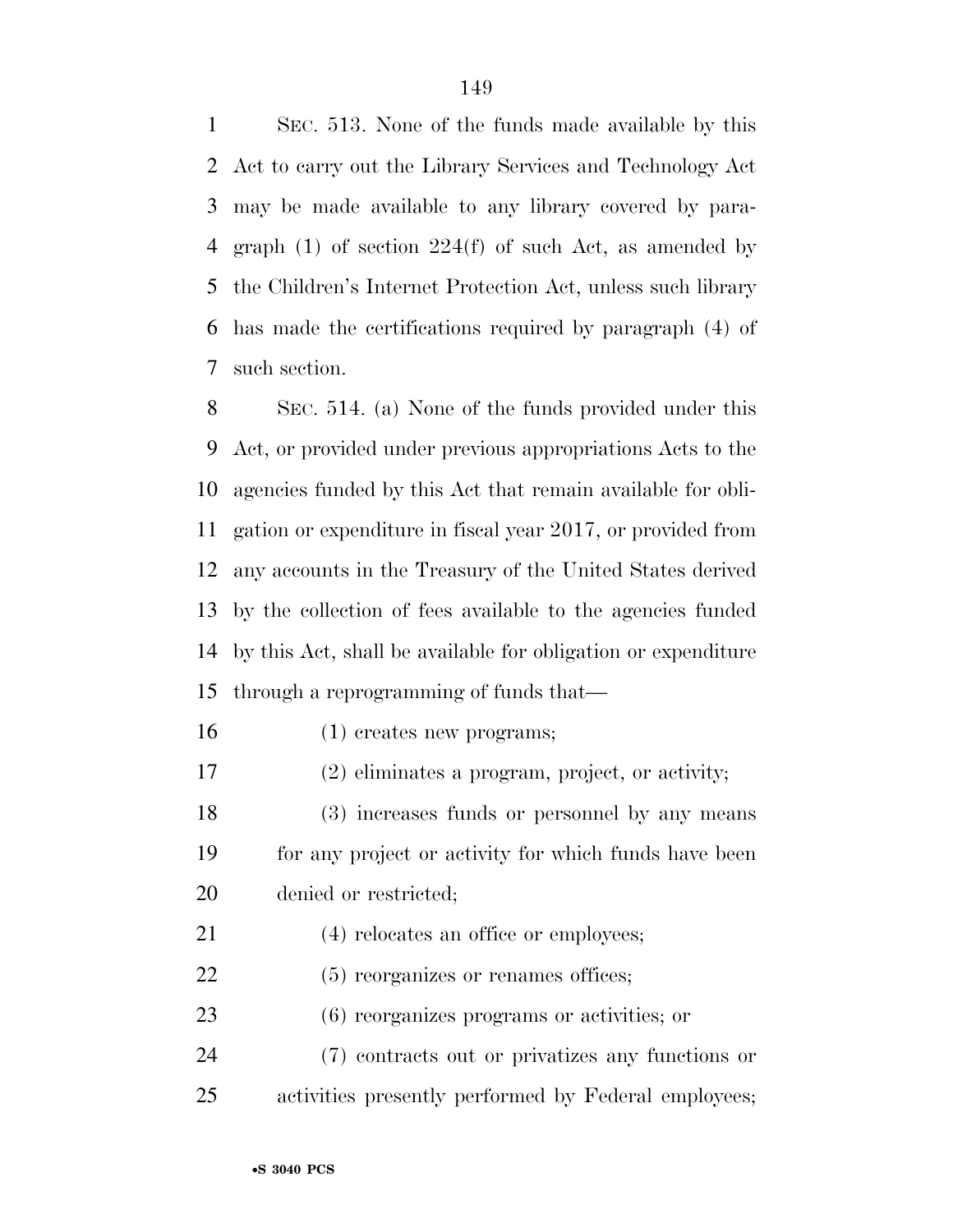unless the Committees on Appropriations of the House of Representatives and the Senate are consulted 15 days in advance of such reprogramming or of an announcement of intent relating to such reprogramming, whichever oc- curs earlier, and are notified in writing 10 days in advance of such reprogramming.

 (b) None of the funds provided under this Act, or provided under previous appropriations Acts to the agen- cies funded by this Act that remain available for obligation or expenditure in fiscal year 2017, or provided from any accounts in the Treasury of the United States derived by the collection of fees available to the agencies funded by this Act, shall be available for obligation or expenditure through a reprogramming of funds in excess of \$500,000 or 10 percent, whichever is less, that—

- (1) augments existing programs, projects (in-cluding construction projects), or activities;
- (2) reduces by 10 percent funding for any exist- ing program, project, or activity, or numbers of per-sonnel by 10 percent as approved by Congress; or

 (3) results from any general savings from a re- duction in personnel which would result in a change in existing programs, activities, or projects as ap-proved by Congress;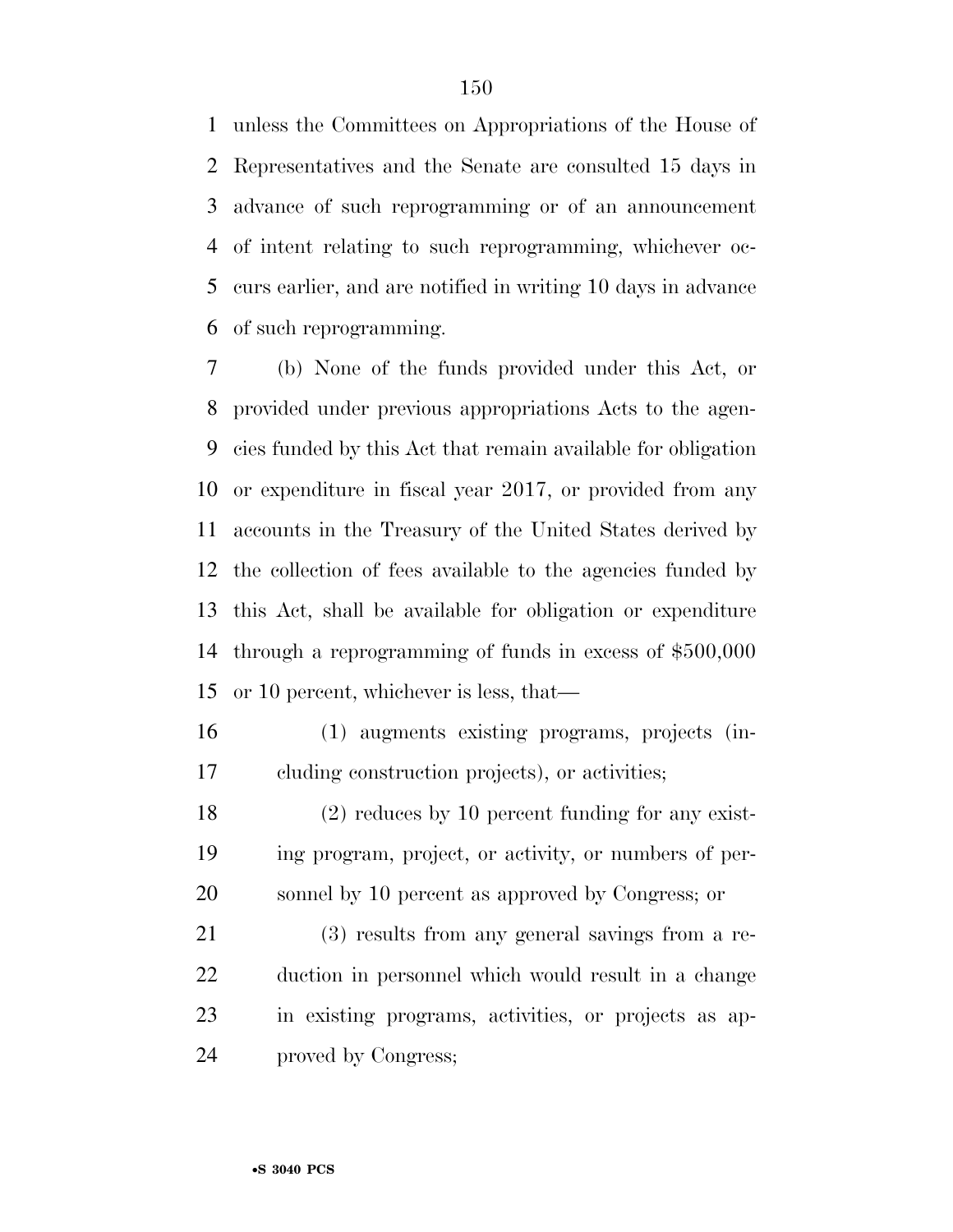unless the Committees on Appropriations of the House of Representatives and the Senate are consulted 15 days in advance of such reprogramming or of an announcement of intent relating to such reprogramming, whichever oc- curs earlier, and are notified in writing 10 days in advance of such reprogramming.

 SEC. 515. (a) None of the funds made available in this Act may be used to request that a candidate for ap- pointment to a Federal scientific advisory committee dis- close the political affiliation or voting history of the can- didate or the position that the candidate holds with re- spect to political issues not directly related to and nec-essary for the work of the committee involved.

 (b) None of the funds made available in this Act may be used to disseminate information that is deliberately false or misleading.

 SEC. 516. Within 45 days of enactment of this Act, each department and related agency funded through this Act shall submit an operating plan that details at the pro- gram, project, and activity level any funding allocations for fiscal year 2017 that are different than those specified in this Act, the accompanying detailed table in the report accompanying this Act, or the fiscal year 2017 budget re-quest.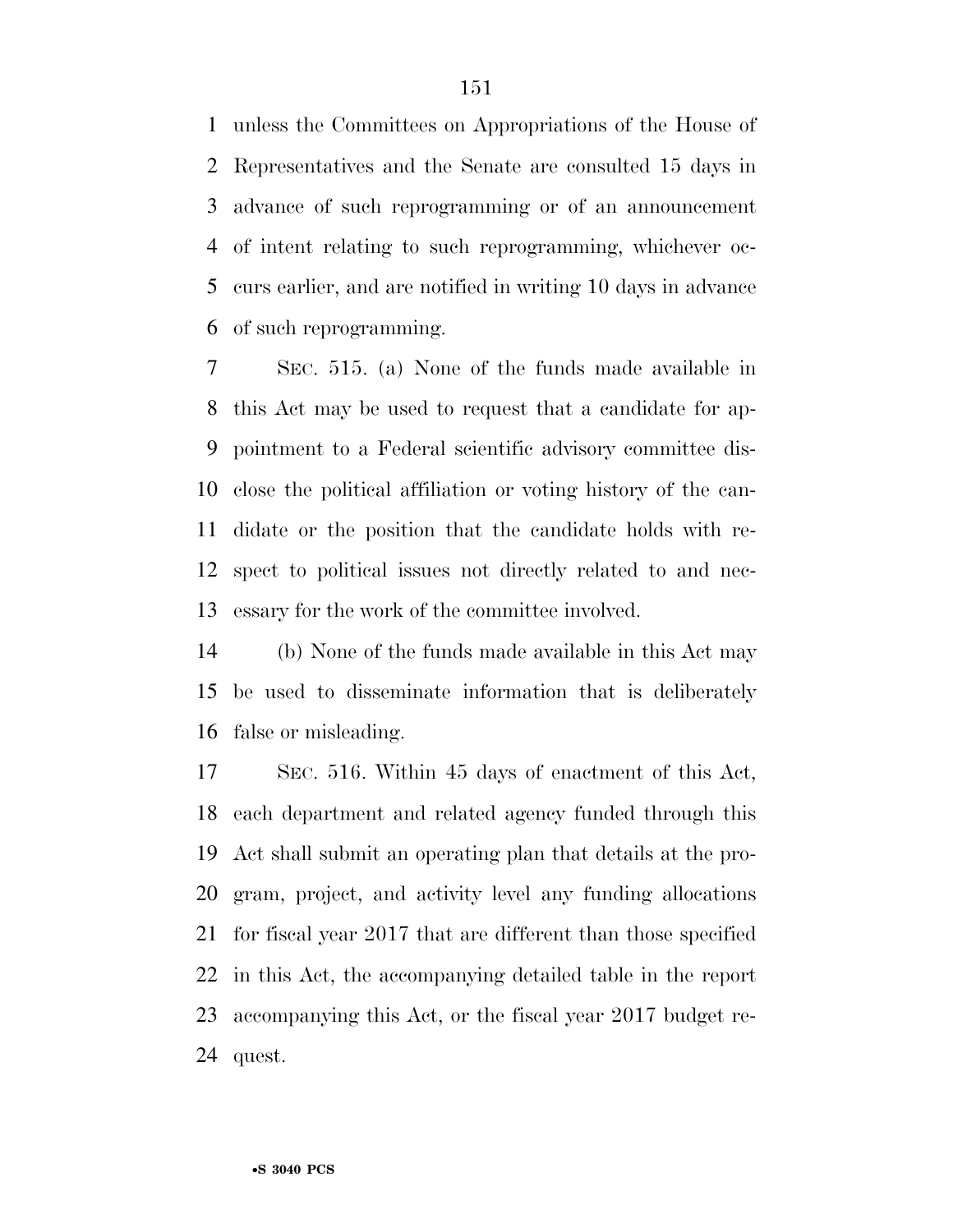SEC. 517. The Secretaries of Labor, Health and Human Services, and Education shall each prepare and submit to the Committees on Appropriations of the House of Representatives and the Senate a report on the number and amount of contracts, grants, and cooperative agree- ments exceeding \$500,000 in value and awarded by the Department on a non-competitive basis during each quar- ter of fiscal year 2017, but not to include grants awarded on a formula basis or directed by law. Such report shall include the name of the contractor or grantee, the amount of funding, the governmental purpose, including a jus- tification for issuing the award on a non-competitive basis. Such report shall be transmitted to the Committees within 30 days after the end of the quarter for which the report is submitted.

 SEC. 518. None of the funds appropriated in this Act shall be expended or obligated by the Commissioner of So- cial Security, for purposes of administering Social Security benefit payments under title II of the Social Security Act, to process any claim for credit for a quarter of coverage based on work performed under a social security account number that is not the claimant's number and the per- formance of such work under such number has formed the basis for a conviction of the claimant of a violation of sec-25 tion  $208(a)(6)$  or  $(7)$  of the Social Security Act.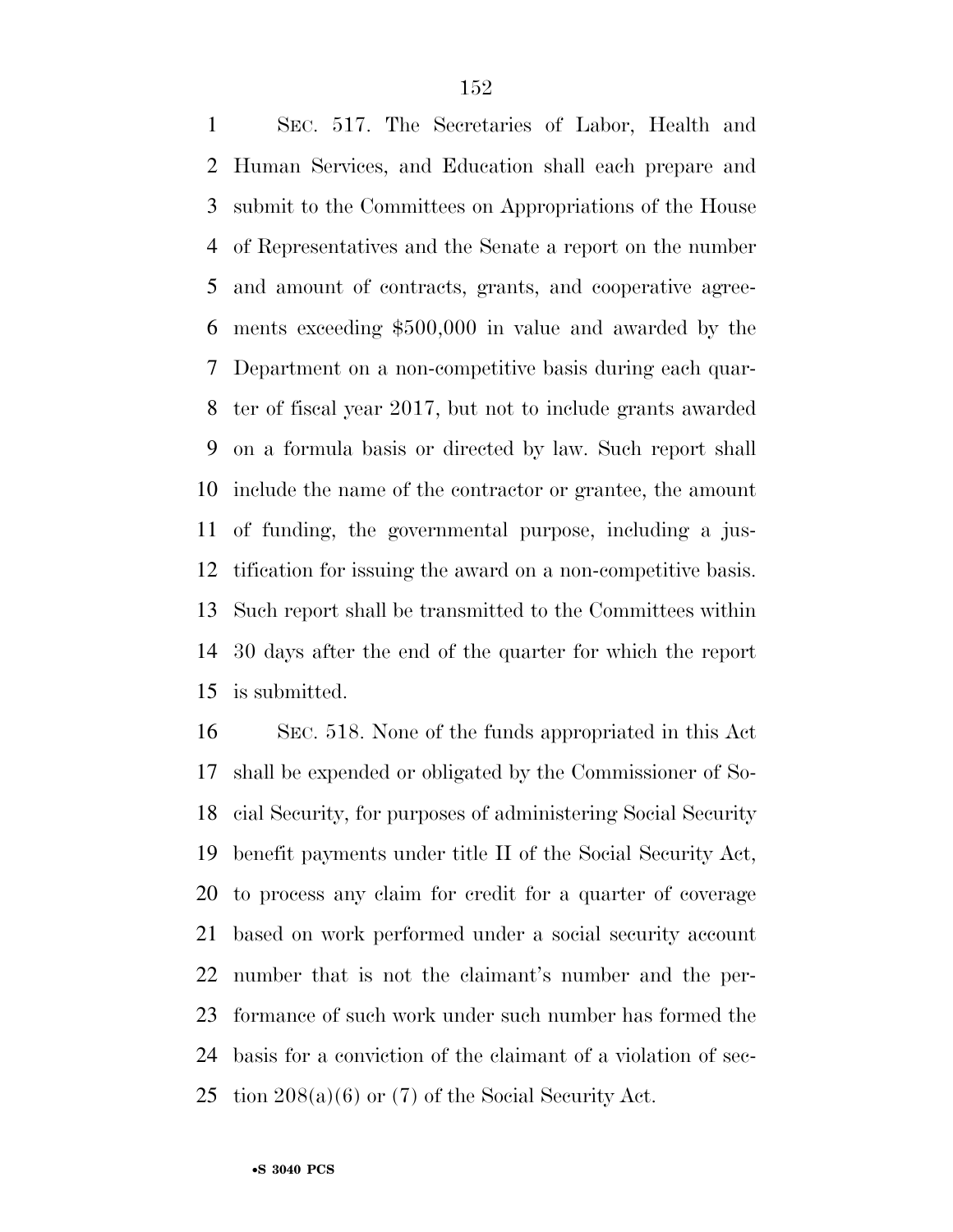SEC. 519. None of the funds appropriated by this Act may be used by the Commissioner of Social Security or the Social Security Administration to pay the compensa- tion of employees of the Social Security Administration to administer Social Security benefit payments, under any agreement between the United States and Mexico estab- lishing totalization arrangements between the social secu- rity system established by title II of the Social Security Act and the social security system of Mexico, which would not otherwise be payable but for such agreement.

 SEC. 520. Notwithstanding any other provision of this Act, no funds appropriated in this Act shall be used to purchase sterile needles or syringes for the hypodermic injection of any illegal drug: *Provided*, That such limita- tion does not apply to the use of funds for elements of a program other than making such purchases if the rel- evant State or local health department, in consultation with the Centers for Disease Control and Prevention, de- termines that the State or local jurisdiction, as applicable, is experiencing, or is at risk for, a significant increase in hepatitis infections or an HIV outbreak due to injection drug use, and such program is operating in accordance with State and local law.

 SEC. 521. (a) None of the funds made available in this Act may be used to maintain or establish a computer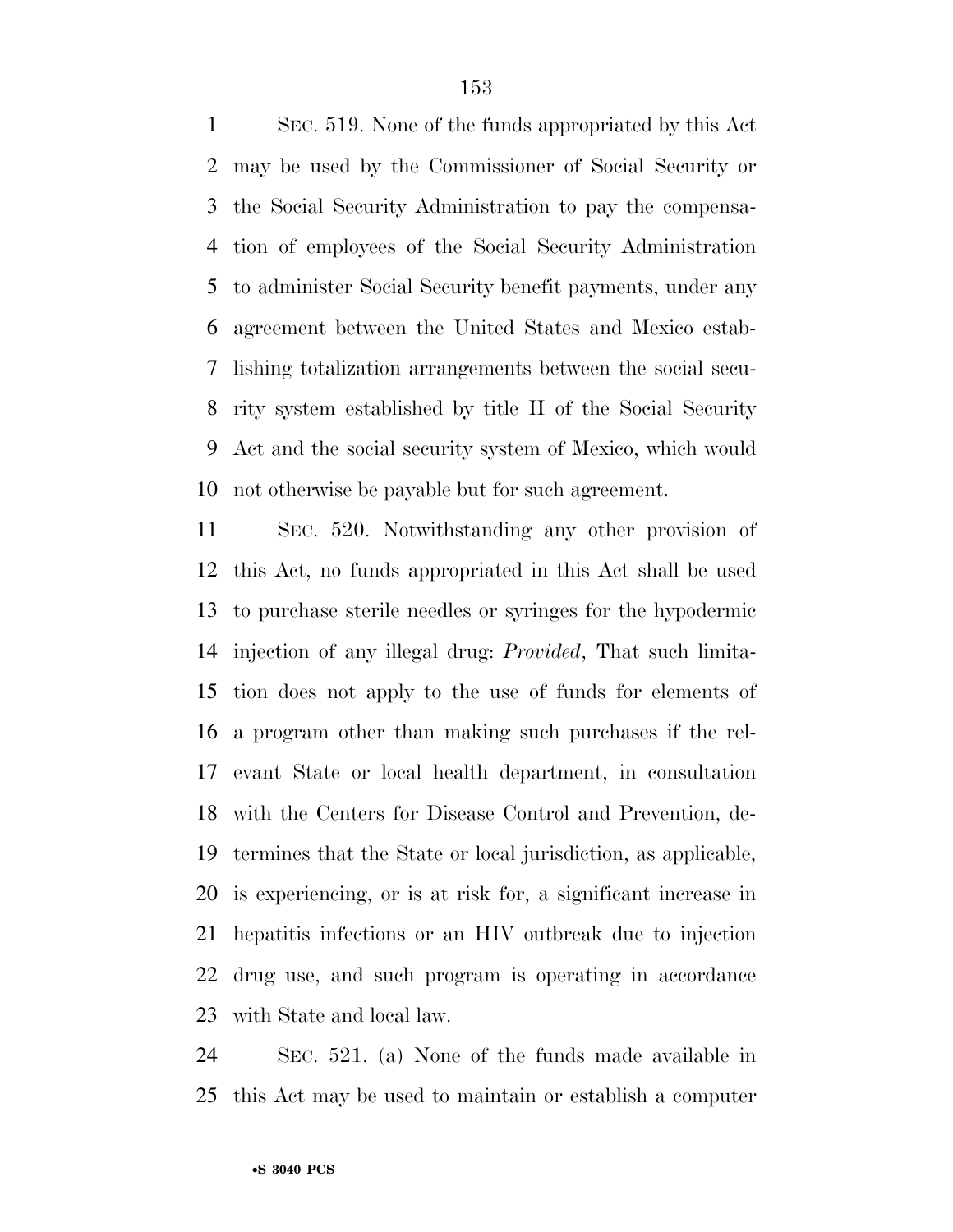network unless such network blocks the viewing, downloading, and exchanging of pornography.

 (b) Nothing in subsection (a) shall limit the use of funds necessary for any Federal, State, tribal, or local law enforcement agency or any other entity carrying out crimi- nal investigations, prosecution, or adjudication activities. SEC. 522. None of the funds made available under this or any other Act, or any prior Appropriations Act, may be provided to the Association of Community Organi- zations for Reform Now (ACORN), or any of its affiliates, subsidiaries, allied organizations, or successors.

 SEC. 523. For purposes of carrying out Executive Order 13589, Office of Management and Budget Memo- randum M–12–12 dated May 11, 2012, and requirements contained in the annual appropriations bills relating to conference attendance and expenditures:

 (1) the operating divisions of HHS shall be con-sidered independent agencies; and

 (2) attendance at and support for scientific con- ferences shall be tabulated separately from and not 21 included in agency totals.

 SEC. 524. Federal agencies funded under this Act shall clearly state within the text, audio, or video used for advertising or educational purposes, including emails or Internet postings, that the communication is printed, pub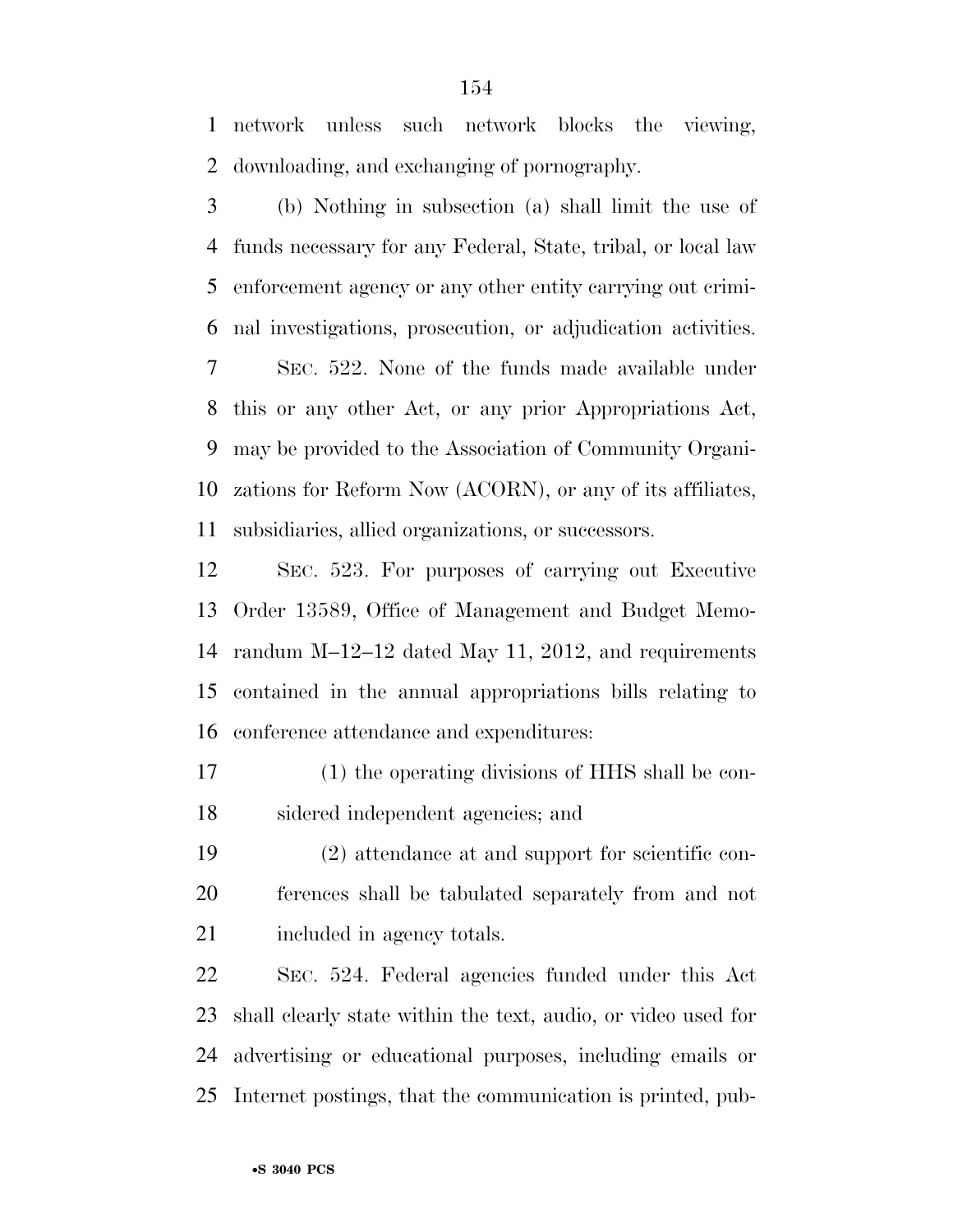lished, or produced and disseminated at U.S. taxpayer ex- pense. The funds used by a Federal agency to carry out this requirement shall be derived from amounts made available to the agency for advertising or other commu- nications regarding the programs and activities of the agency.

 SEC. 525. (a) Federal agencies may use Federal dis- cretionary funds that are made available in this Act to carry out up to 10 Performance Partnership Pilots. Such Pilots shall be governed by the provisions of section 526 of division H of Public Law 113–76, except that in car- rying out such Pilots section 526 shall be applied by sub- stituting ''FISCAL YEAR 2017'' for ''FISCAL YEAR 2014'' in the title of subsection (b) and by substituting ''Sep- tember 30, 2021'' for ''September 30, 2018'' each place it appears: *Provided*, That such pilots shall include com-munities that have experienced civil unrest.

 (b) In addition, Federal agencies may use Federal discretionary funds that are made available in this Act to participate in Performance Partnership Pilots that are being carried out pursuant to the authority provided by section 526 of division H of Public Law 113–76, section 524 of division G of Public Law 113–235, and section 525 of division H of Public Law 114–113.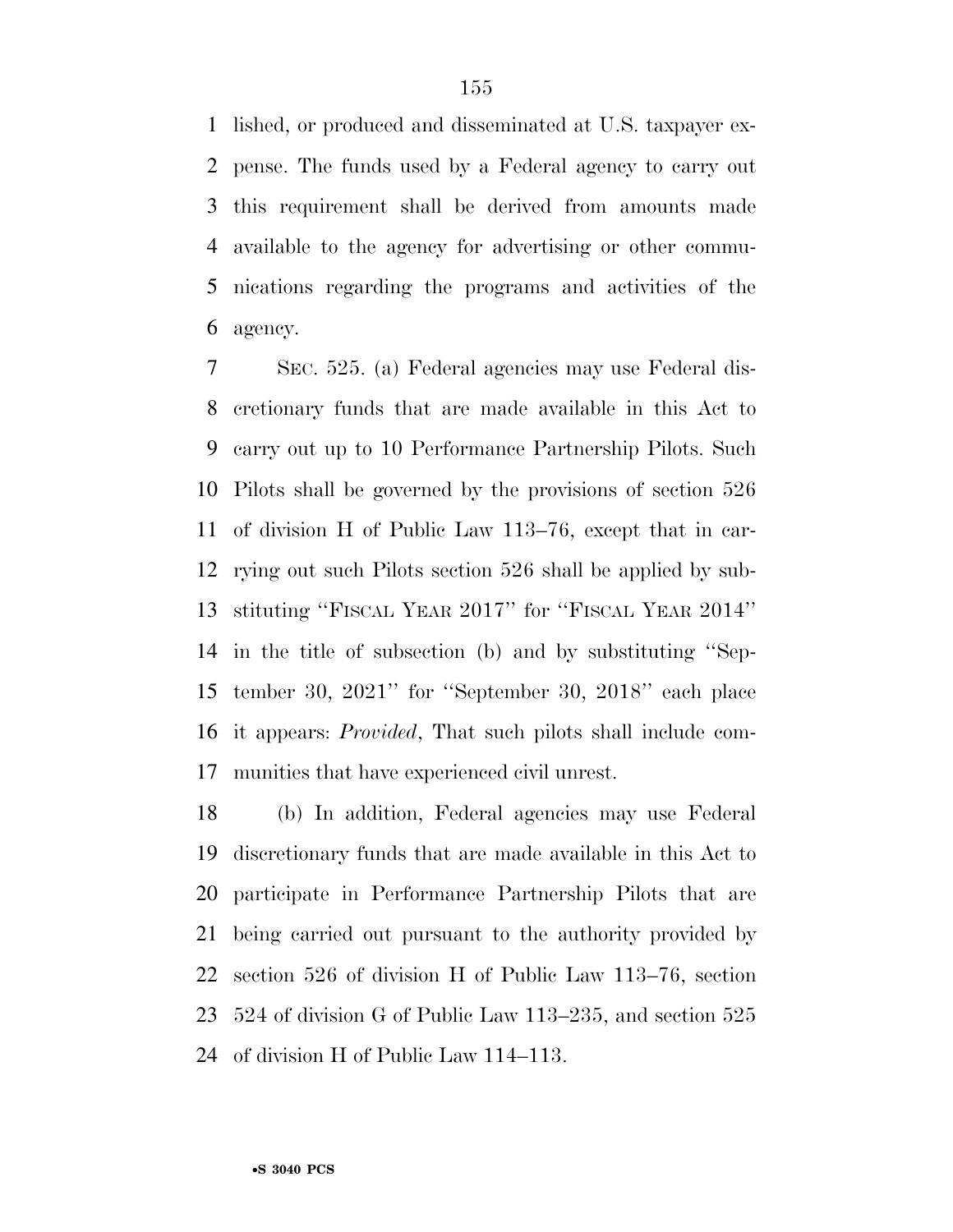(c) Pilot sites selected under authorities in this Act and prior appropriations Acts may be granted by relevant agencies up to an additional 5 years to operate under such authorities.

 SEC. 526. Not later than 30 days after the end of each calendar quarter, beginning with the first quarter of fiscal year 2013, the Departments of Labor, Health and Human Services and Education and the Social Security Administration shall provide the Committees on Appro- priations of the House of Representatives and Senate a quarterly report on the status of balances of appropria- tions: *Provided,* That for balances that are unobligated and uncommitted, committed, and obligated but unex- pended, the quarterly reports shall separately identify the amounts attributable to each source year of appropriation (beginning with fiscal year 2012, or, to the extent feasible, earlier fiscal years) from which balances were derived.

 SEC. 527. Section 5 of the Special Olympics Sport and Empowerment Act of 2004 (Public Law 108–406; 118 Stat. 2296) is amended—

 (1) in paragraph (1), by striking all that follows 22 after  $"3(a)$ ," and inserting "such sums as may be necessary for fiscal year 2017 and each of the 4 suc-ceeding fiscal years;'';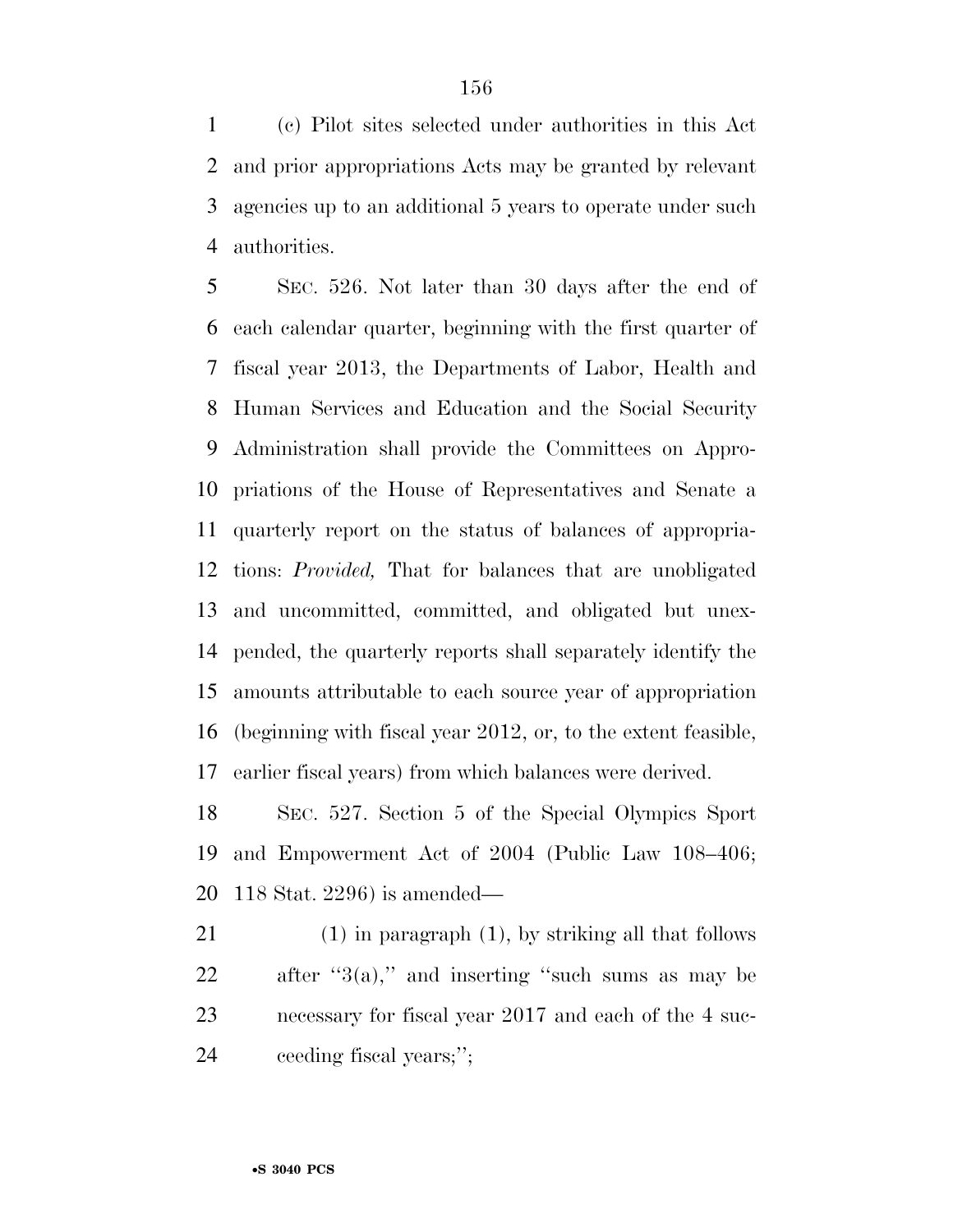| $\mathbf{1}$   | $(2)$ in paragraph $(2)$ , by striking all that follows      |
|----------------|--------------------------------------------------------------|
| $\mathbf{2}$   | after " $3(b)$ ," and inserting "such sums as may be         |
| 3              | necessary for fiscal year 2017 and each of the 4 suc-        |
| $\overline{4}$ | ceeding fiscal years; and"; and                              |
| 5              | $(3)$ in paragraph $(3)$ , by striking all that follows      |
| 6              | after " $3(e)$ ," and inserting "such sums as may be         |
| 7              | necessary for fiscal year 2017 and each of the 4 suc-        |
| 8              | ceeding fiscal years.".                                      |
| 9              | (RESCISSION)                                                 |
| 10             | SEC. 528. Of the funds made available for fiscal year        |
| 11             | under section 3403 of Public Law 111–148,<br>2017            |
| 12             | $$15,000,000$ are rescinded.                                 |
| 13             | SEC. 529. Amounts deposited in the Child Enroll-             |
| 14             | ment Contingency Fund from the appropriation to the          |
| 15             | Fund for the first semi-annual allotment period for fiscal   |
| 16             | year 2017 under section $2104(n)(2)(A)(ii)$ of the Social    |
| 17             | Security Act and the income derived from investment of       |
| 18             | those funds pursuant to section $2104(n)(2)(C)$ of that Act, |
| 19             | shall not be available for obligation in this fiscal year.   |
| 20             | (RESCISSION)                                                 |
|                |                                                              |

 SEC. 530. Of any available amounts appropriated under section 108 of Public Law 111–3, as amended, \$541,900,000 are hereby rescinded.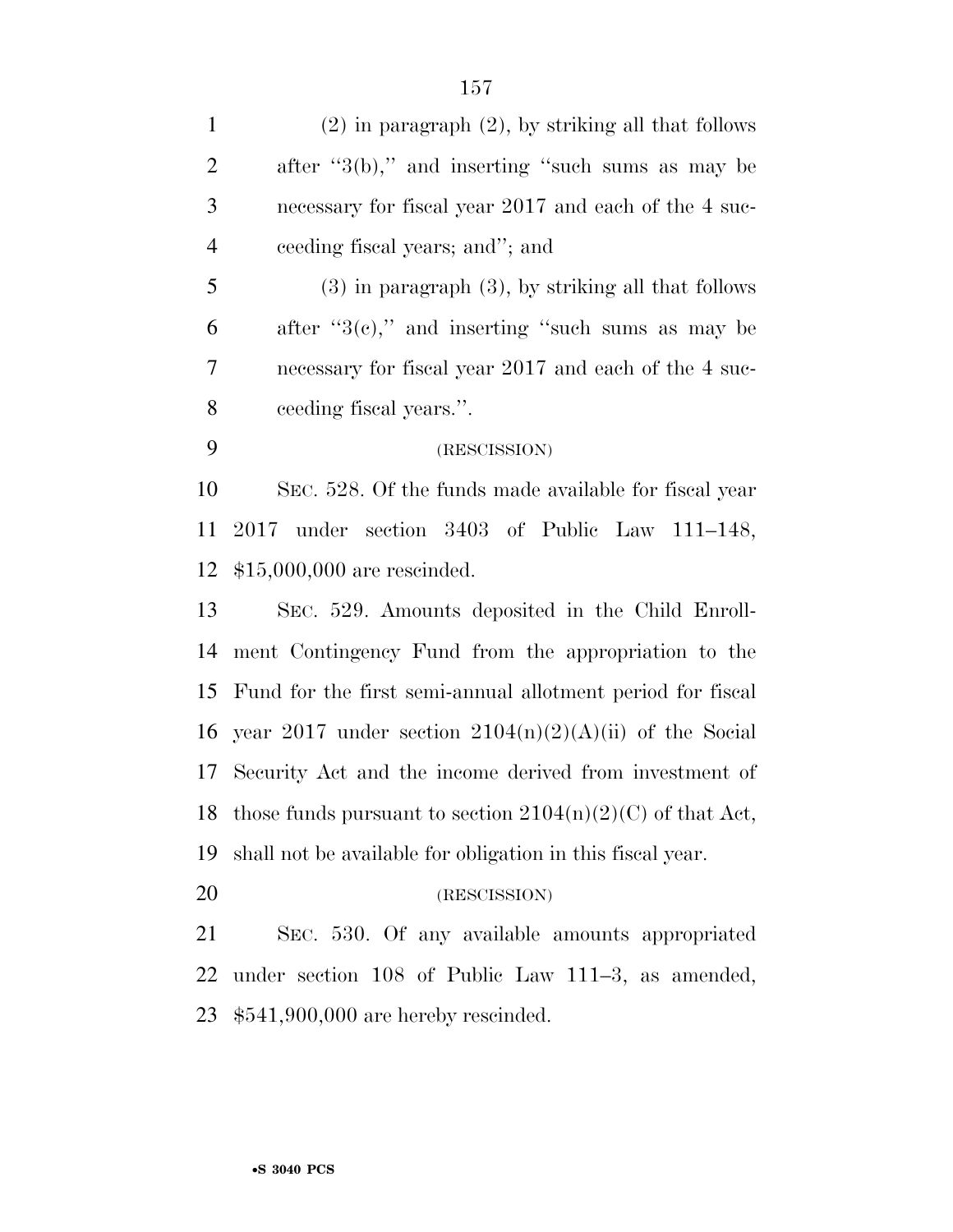## (RESCISSION)

 SEC. 531. Of the funds made available for purposes of carrying out section 2105(a)(3) of the Social Security Act, \$5,669,100,000 are hereby rescinded.

 SEC. 532. (a) A State or local educational agency that receives funds made available under this Act may use such funds to implement section 8546 of the Elementary and Secondary Education Act of 1965 (20 U.S.C. 7926) and to support the costs of implementing or expanding criminal background checks for school personnel in ac-cordance with State or local law.

 (b) Notwithstanding any other provision of law, any local educational agency or school that receives funds under title VII of the Elementary and Secondary Edu- cation Act of 1965 (20 U.S.C. 7701 et seq.) that are made available under this Act shall not be subject to require- ments that are the same or substantially similar to the requirements of section 578 of S. 2943 of the 114th Con- gress, as reported by the Committee on Armed Services on May 18, 2016.

 This Act may be cited as the ''Departments of Labor, Health and Human Services, and Education, and Related Agencies Appropriations Act, 2017''.